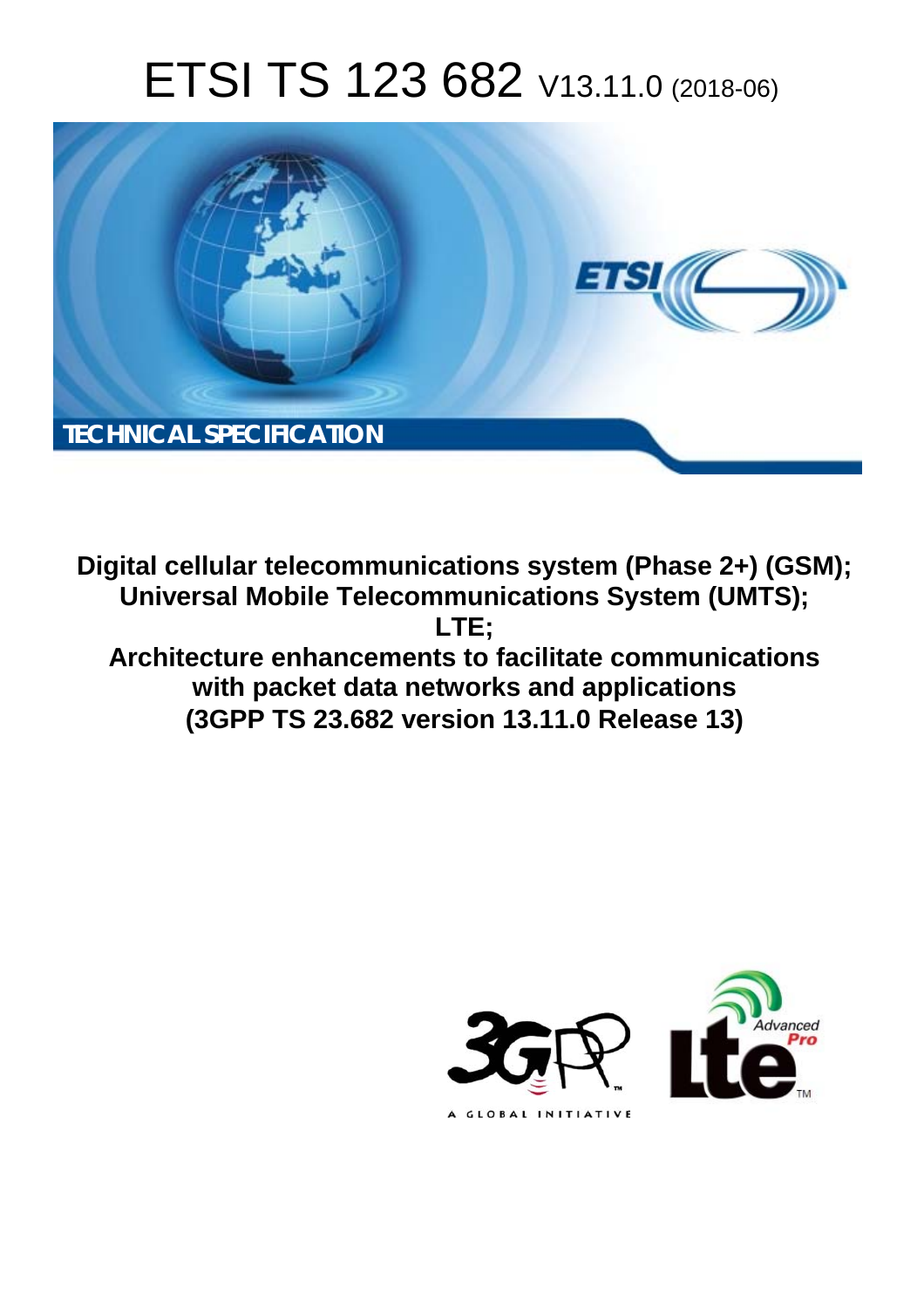Reference RTS/TSGS-0223682vdb0

> Keywords GSM,LTE,UMTS

#### *ETSI*

#### 650 Route des Lucioles F-06921 Sophia Antipolis Cedex - FRANCE

Tel.: +33 4 92 94 42 00 Fax: +33 4 93 65 47 16

Siret N° 348 623 562 00017 - NAF 742 C Association à but non lucratif enregistrée à la Sous-Préfecture de Grasse (06) N° 7803/88

#### *Important notice*

The present document can be downloaded from: <http://www.etsi.org/standards-search>

The present document may be made available in electronic versions and/or in print. The content of any electronic and/or print versions of the present document shall not be modified without the prior written authorization of ETSI. In case of any existing or perceived difference in contents between such versions and/or in print, the only prevailing document is the print of the Portable Document Format (PDF) version kept on a specific network drive within ETSI Secretariat.

Users of the present document should be aware that the document may be subject to revision or change of status. Information on the current status of this and other ETSI documents is available at <https://portal.etsi.org/TB/ETSIDeliverableStatus.aspx>

If you find errors in the present document, please send your comment to one of the following services: <https://portal.etsi.org/People/CommiteeSupportStaff.aspx>

#### *Copyright Notification*

No part may be reproduced or utilized in any form or by any means, electronic or mechanical, including photocopying and microfilm except as authorized by written permission of ETSI. The content of the PDF version shall not be modified without the written authorization of ETSI. The copyright and the foregoing restriction extend to reproduction in all media.

> © ETSI 2018. All rights reserved.

**DECT**TM, **PLUGTESTS**TM, **UMTS**TM and the ETSI logo are trademarks of ETSI registered for the benefit of its Members. **3GPP**TM and **LTE**TM are trademarks of ETSI registered for the benefit of its Members and of the 3GPP Organizational Partners. **oneM2M** logo is protected for the benefit of its Members.

**GSM**® and the GSM logo are trademarks registered and owned by the GSM Association.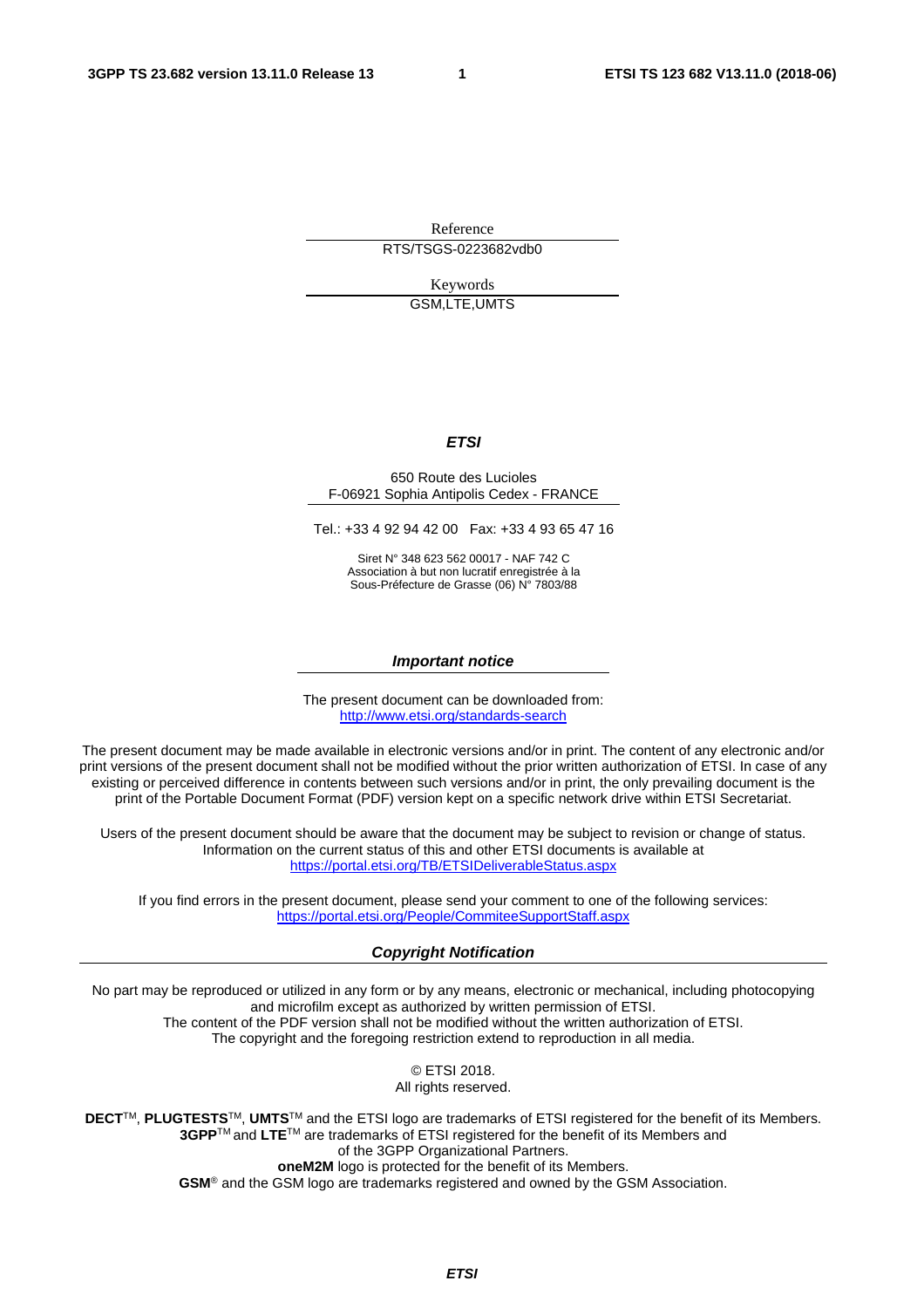# Intellectual Property Rights

#### Essential patents

IPRs essential or potentially essential to normative deliverables may have been declared to ETSI. The information pertaining to these essential IPRs, if any, is publicly available for **ETSI members and non-members**, and can be found in ETSI SR 000 314: *"Intellectual Property Rights (IPRs); Essential, or potentially Essential, IPRs notified to ETSI in respect of ETSI standards"*, which is available from the ETSI Secretariat. Latest updates are available on the ETSI Web server ([https://ipr.etsi.org/\)](https://ipr.etsi.org/).

Pursuant to the ETSI IPR Policy, no investigation, including IPR searches, has been carried out by ETSI. No guarantee can be given as to the existence of other IPRs not referenced in ETSI SR 000 314 (or the updates on the ETSI Web server) which are, or may be, or may become, essential to the present document.

#### **Trademarks**

The present document may include trademarks and/or tradenames which are asserted and/or registered by their owners. ETSI claims no ownership of these except for any which are indicated as being the property of ETSI, and conveys no right to use or reproduce any trademark and/or tradename. Mention of those trademarks in the present document does not constitute an endorsement by ETSI of products, services or organizations associated with those trademarks.

# Foreword

This Technical Specification (TS) has been produced by ETSI 3rd Generation Partnership Project (3GPP).

The present document may refer to technical specifications or reports using their 3GPP identities, UMTS identities or GSM identities. These should be interpreted as being references to the corresponding ETSI deliverables.

The cross reference between GSM, UMTS, 3GPP and ETSI identities can be found under [http://webapp.etsi.org/key/queryform.asp.](http://webapp.etsi.org/key/queryform.asp)

# Modal verbs terminology

In the present document "**shall**", "**shall not**", "**should**", "**should not**", "**may**", "**need not**", "**will**", "**will not**", "**can**" and "**cannot**" are to be interpreted as described in clause 3.2 of the [ETSI Drafting Rules](https://portal.etsi.org/Services/editHelp!/Howtostart/ETSIDraftingRules.aspx) (Verbal forms for the expression of provisions).

"**must**" and "**must not**" are **NOT** allowed in ETSI deliverables except when used in direct citation.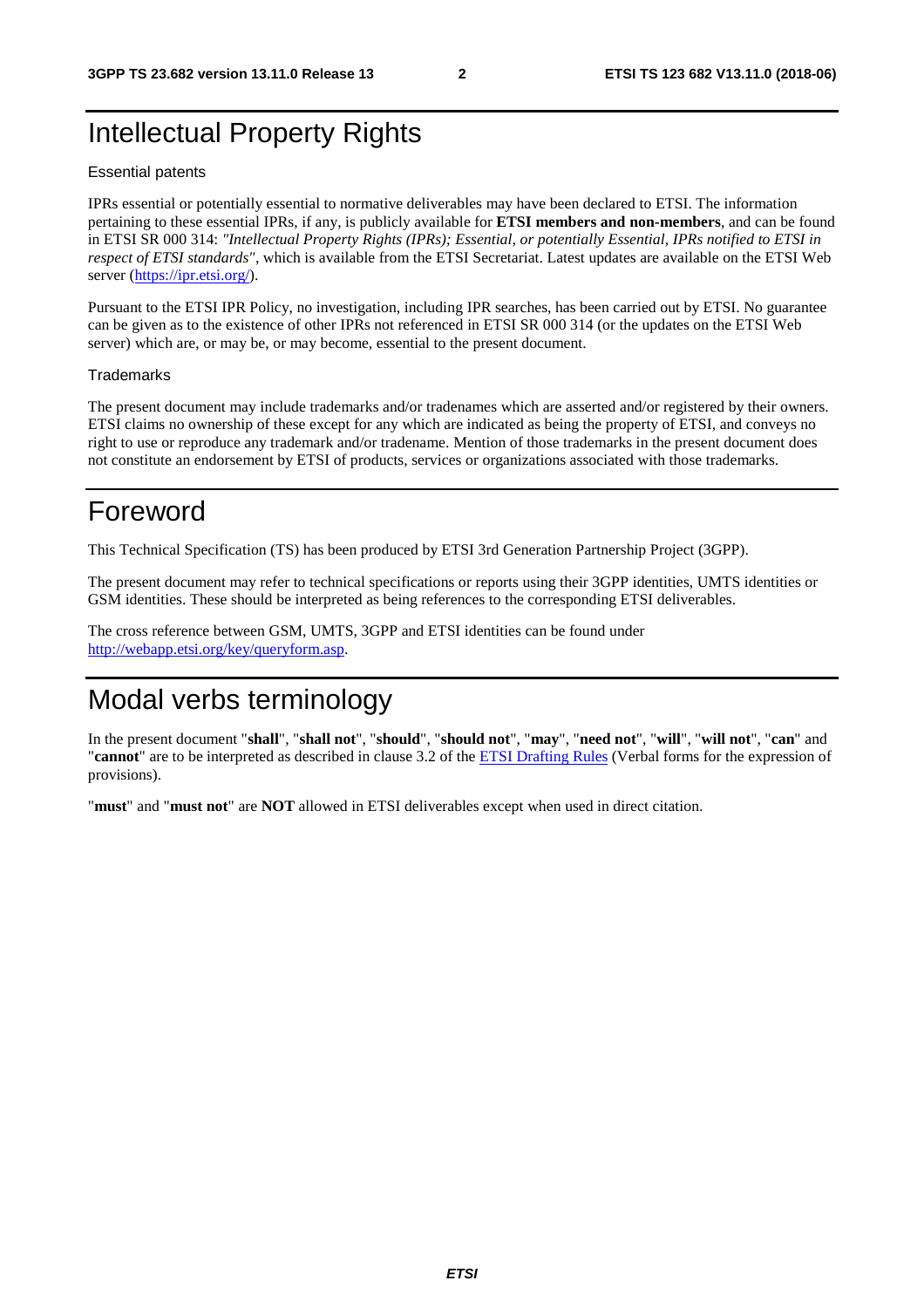$\mathbf{3}$ 

# Contents

| 1        |                                                                                              |  |
|----------|----------------------------------------------------------------------------------------------|--|
| 2        |                                                                                              |  |
| 3        |                                                                                              |  |
| 3.1      |                                                                                              |  |
| 3.2      |                                                                                              |  |
| 4        |                                                                                              |  |
| 4.1      |                                                                                              |  |
| 4.2      |                                                                                              |  |
| 4.3      |                                                                                              |  |
| 4.3.1    |                                                                                              |  |
| 4.3.2    |                                                                                              |  |
| 4.3.3    |                                                                                              |  |
| 4.3.3.1  |                                                                                              |  |
| 4.3.3.2  |                                                                                              |  |
| 4.3.3.3  |                                                                                              |  |
| 4.3.3.4  |                                                                                              |  |
| 4.3.3.5  |                                                                                              |  |
| 4.3.3.6  |                                                                                              |  |
| 4.3.3.7  |                                                                                              |  |
| 4.3.3.8  |                                                                                              |  |
| 4.3.3.9  |                                                                                              |  |
| 4.3.3.10 |                                                                                              |  |
| 4.4      |                                                                                              |  |
| 4.4.1    |                                                                                              |  |
| 4.4.2    |                                                                                              |  |
| 4.4.3    |                                                                                              |  |
| 4.4.4    |                                                                                              |  |
| 4.4.5    |                                                                                              |  |
| 4.4.7    |                                                                                              |  |
| 4.4.8    |                                                                                              |  |
| 4.4.9    |                                                                                              |  |
| 4.4.10   |                                                                                              |  |
| 4.5      |                                                                                              |  |
| 4.5.1    |                                                                                              |  |
| 4.5.2    |                                                                                              |  |
| 4.5.3    |                                                                                              |  |
| 4.5.4    |                                                                                              |  |
| 4.5.5    |                                                                                              |  |
| 4.5.6    |                                                                                              |  |
| 4.5.6.1  |                                                                                              |  |
| 4.5.6.2  |                                                                                              |  |
| 4.5.6.3  |                                                                                              |  |
| 4.5.6.4  |                                                                                              |  |
| 4.5.7    |                                                                                              |  |
| 4.5.8    |                                                                                              |  |
| 4.5.9    |                                                                                              |  |
| 4.5.10   | E-UTRAN network resource optimizations based on communication patterns provided to the MME27 |  |
| 4.5.11   |                                                                                              |  |
| 4.5.12   |                                                                                              |  |
| 4.5.13   |                                                                                              |  |
|          |                                                                                              |  |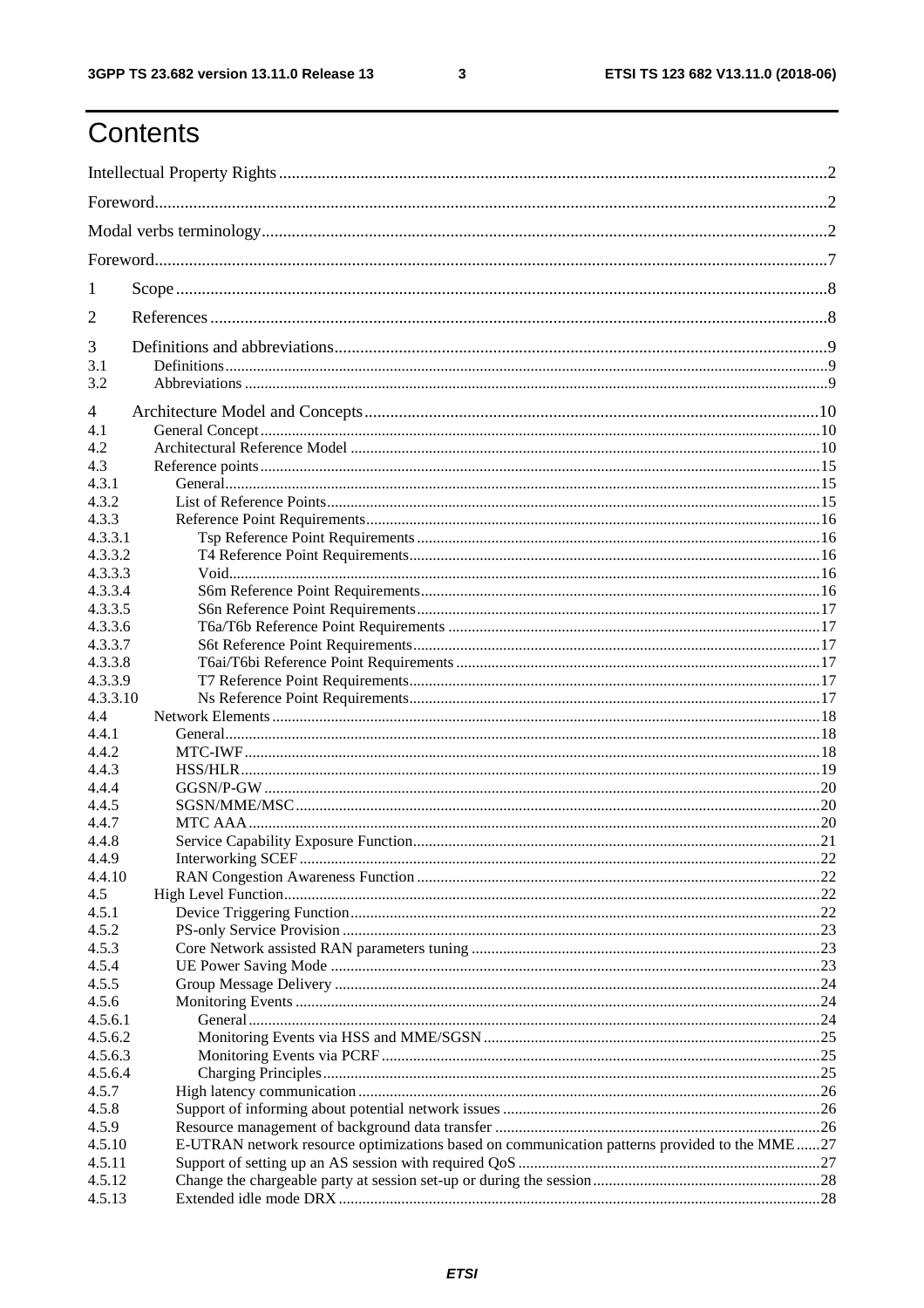| 4.5.13.1   |                                                                                    |  |
|------------|------------------------------------------------------------------------------------|--|
| 4.5.13.2   |                                                                                    |  |
| 4.5.13.3   |                                                                                    |  |
| 4.5.13.3.0 |                                                                                    |  |
| 4.5.13.3.1 |                                                                                    |  |
| 4.5.13.3.2 |                                                                                    |  |
| 4.5.13.3.3 |                                                                                    |  |
| 4.5.14     |                                                                                    |  |
| 4.6        |                                                                                    |  |
| 4.6.1      |                                                                                    |  |
| 4.6.2      |                                                                                    |  |
| 4.7        |                                                                                    |  |
| 4.8        |                                                                                    |  |
| 4.8.1      |                                                                                    |  |
| 4.8.1.0    |                                                                                    |  |
| 4.8.1.1    |                                                                                    |  |
| 4.8.1.2    |                                                                                    |  |
|            |                                                                                    |  |
| 5          |                                                                                    |  |
| 5.1        |                                                                                    |  |
| 5.1.1      |                                                                                    |  |
| 5.1.1.1    |                                                                                    |  |
| 5.2        |                                                                                    |  |
| 5.2.1      |                                                                                    |  |
| 5.2.2      |                                                                                    |  |
| 5.2.3      |                                                                                    |  |
| 5.2.3.1    |                                                                                    |  |
| 5.2.3.2    |                                                                                    |  |
| 5.2.3.3    |                                                                                    |  |
|            |                                                                                    |  |
| 5.3        |                                                                                    |  |
| 5.3.0      |                                                                                    |  |
| 5.3.1      |                                                                                    |  |
| 5.3.2      |                                                                                    |  |
| 5.4        |                                                                                    |  |
| 5.4.0      |                                                                                    |  |
| 5.4.1      |                                                                                    |  |
| 5.4.2      |                                                                                    |  |
| 5.5        |                                                                                    |  |
| 5.5.1      |                                                                                    |  |
| 5.6        |                                                                                    |  |
| 5.6.1      |                                                                                    |  |
| 5.6.1.1    |                                                                                    |  |
| 5.6.1.2    |                                                                                    |  |
| 5.6.1.3    |                                                                                    |  |
| 5.6.1.4    |                                                                                    |  |
| 5.6.1.5    |                                                                                    |  |
| 5.6.1.6    | Specific Parameters for Monitoring Event: Change of IMSI-IMEI(SV) Association48    |  |
| 5.6.1.7    |                                                                                    |  |
| 5.6.1.8    |                                                                                    |  |
| 5.6.1.9    |                                                                                    |  |
| 5.6.2      |                                                                                    |  |
| 5.6.2.1    |                                                                                    |  |
| 5.6.2.2    |                                                                                    |  |
| 5.6.2.3    | Specific Steps for Monitoring Event: Number of UEs present in a geographic area 50 |  |
| 5.6.3      |                                                                                    |  |
| 5.6.3.1    |                                                                                    |  |
| 5.6.3.2    |                                                                                    |  |
| 5.6.3.3    |                                                                                    |  |
|            |                                                                                    |  |
| 5.6.3.4    |                                                                                    |  |
| 5.6.3.5    |                                                                                    |  |
| 5.6.3.6    |                                                                                    |  |
| 5.6.3.7    |                                                                                    |  |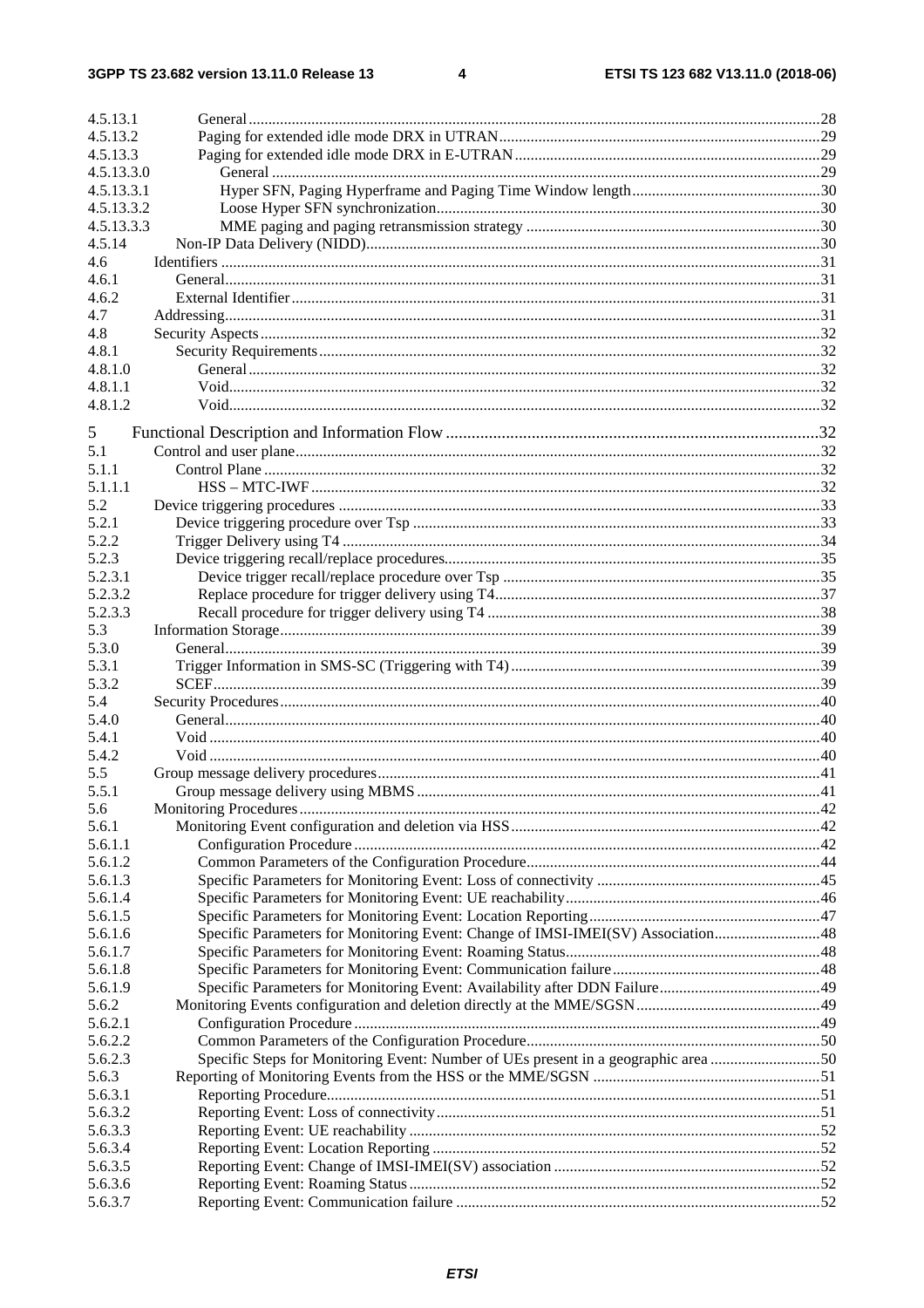| 5.6.3.8          |                                                                                                |  |  |
|------------------|------------------------------------------------------------------------------------------------|--|--|
| 5.6.4            |                                                                                                |  |  |
| 5.6.4.1          |                                                                                                |  |  |
| 5.6.4.2          |                                                                                                |  |  |
| 5.6.4.3          |                                                                                                |  |  |
| 5.6.4.4          |                                                                                                |  |  |
| 5.6.5            |                                                                                                |  |  |
| 5.6.6            | Monitoring Event configuration and deletion via HSS for roaming scenarios using an IWK-SCEF 55 |  |  |
| 5.6.6.1          |                                                                                                |  |  |
| 5.6.6.2          |                                                                                                |  |  |
| 5.6.6.3          |                                                                                                |  |  |
| 5.6.6.4          |                                                                                                |  |  |
| 5.6.6.5          |                                                                                                |  |  |
| 5.6.6.6          | Specific Parameters for Monitoring Event: Change of IMSI-IMEI(SV) Association59                |  |  |
| 5.6.6.7          |                                                                                                |  |  |
| 5.6.6.8          |                                                                                                |  |  |
| 5.6.6.9<br>5.6.7 | Monitoring Events configuration and deletion directly at the MME/SGSN for roaming scenarios 59 |  |  |
| 5.6.8            |                                                                                                |  |  |
| 5.6.8.1          |                                                                                                |  |  |
| 5.6.8.2          |                                                                                                |  |  |
| 5.6.8.3          |                                                                                                |  |  |
| 5.6.8.4          |                                                                                                |  |  |
| 5.6.8.5          |                                                                                                |  |  |
| 5.6.8.6          |                                                                                                |  |  |
| 5.6.8.7          |                                                                                                |  |  |
| 5.6.8.8          |                                                                                                |  |  |
| 5.7              |                                                                                                |  |  |
| 5.7.1            |                                                                                                |  |  |
| 5.7.1.1          |                                                                                                |  |  |
| 5.7.1.2          |                                                                                                |  |  |
| 5.7.1.3          |                                                                                                |  |  |
| 5.7.2            |                                                                                                |  |  |
| 5.8              |                                                                                                |  |  |
| 5.8.1            |                                                                                                |  |  |
| 5.8.2            |                                                                                                |  |  |
| 5.8.3            |                                                                                                |  |  |
| 5.8.4            |                                                                                                |  |  |
| 5.9              |                                                                                                |  |  |
| 5.10<br>5.10.1   |                                                                                                |  |  |
| 5.10.2           |                                                                                                |  |  |
| 5.11             |                                                                                                |  |  |
| 5.12             |                                                                                                |  |  |
| 5.12.1           |                                                                                                |  |  |
| 5.12.2           |                                                                                                |  |  |
| 5.13             |                                                                                                |  |  |
| 5.13.1           |                                                                                                |  |  |
| 5.13.1.1         |                                                                                                |  |  |
| 5.13.1.2         |                                                                                                |  |  |
| 5.13.2           |                                                                                                |  |  |
| 5.13.3           |                                                                                                |  |  |
| 5.13.4           |                                                                                                |  |  |
| 5.13.5           |                                                                                                |  |  |
| 5.13.5.1         |                                                                                                |  |  |
| 5.13.5.2         |                                                                                                |  |  |
| 5.13.6           |                                                                                                |  |  |
| 5.13.6.1         |                                                                                                |  |  |
| 5.13.6.2         |                                                                                                |  |  |
| 5.13.7           |                                                                                                |  |  |
|                  | <b>Annex A (Informative):</b>                                                                  |  |  |
|                  |                                                                                                |  |  |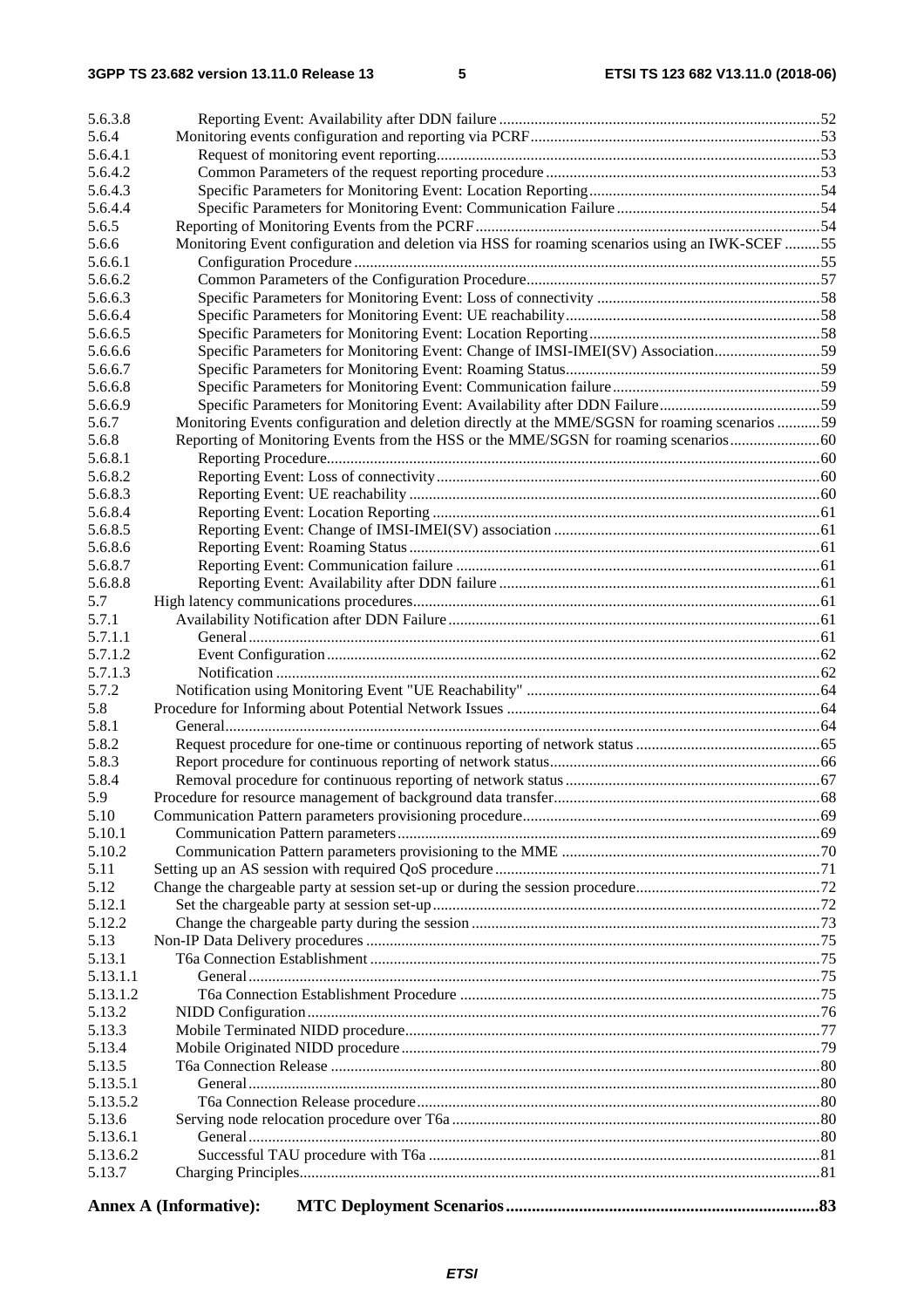$\bf 6$ 

| Annex D (Informative): Device triggering using direct model over user plane 88 |
|--------------------------------------------------------------------------------|
|                                                                                |
|                                                                                |
|                                                                                |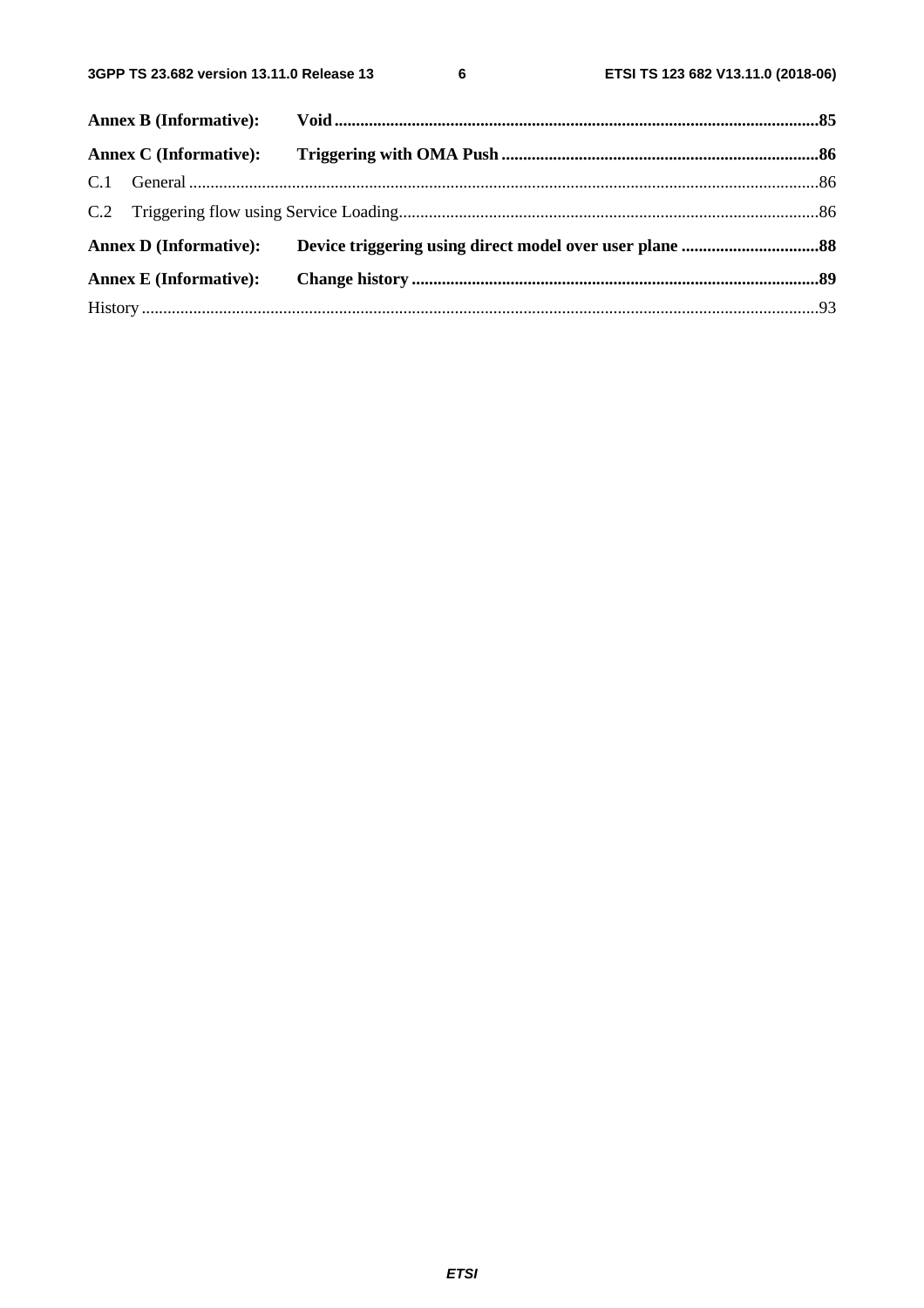# Foreword

This Technical Specification has been produced by the 3rd Generation Partnership Project (3GPP).

The contents of the present document are subject to continuing work within the TSG and may change following formal TSG approval. Should the TSG modify the contents of the present document, it will be re-released by the TSG with an identifying change of release date and an increase in version number as follows:

Version x.y.z

where:

- x the first digit:
	- 1 presented to TSG for information;
	- 2 presented to TSG for approval;
	- 3 or greater indicates TSG approved document under change control.
- y the second digit is incremented for all changes of substance, i.e. technical enhancements, corrections, updates, etc.
- z the third digit is incremented when editorial only changes have been incorporated in the document.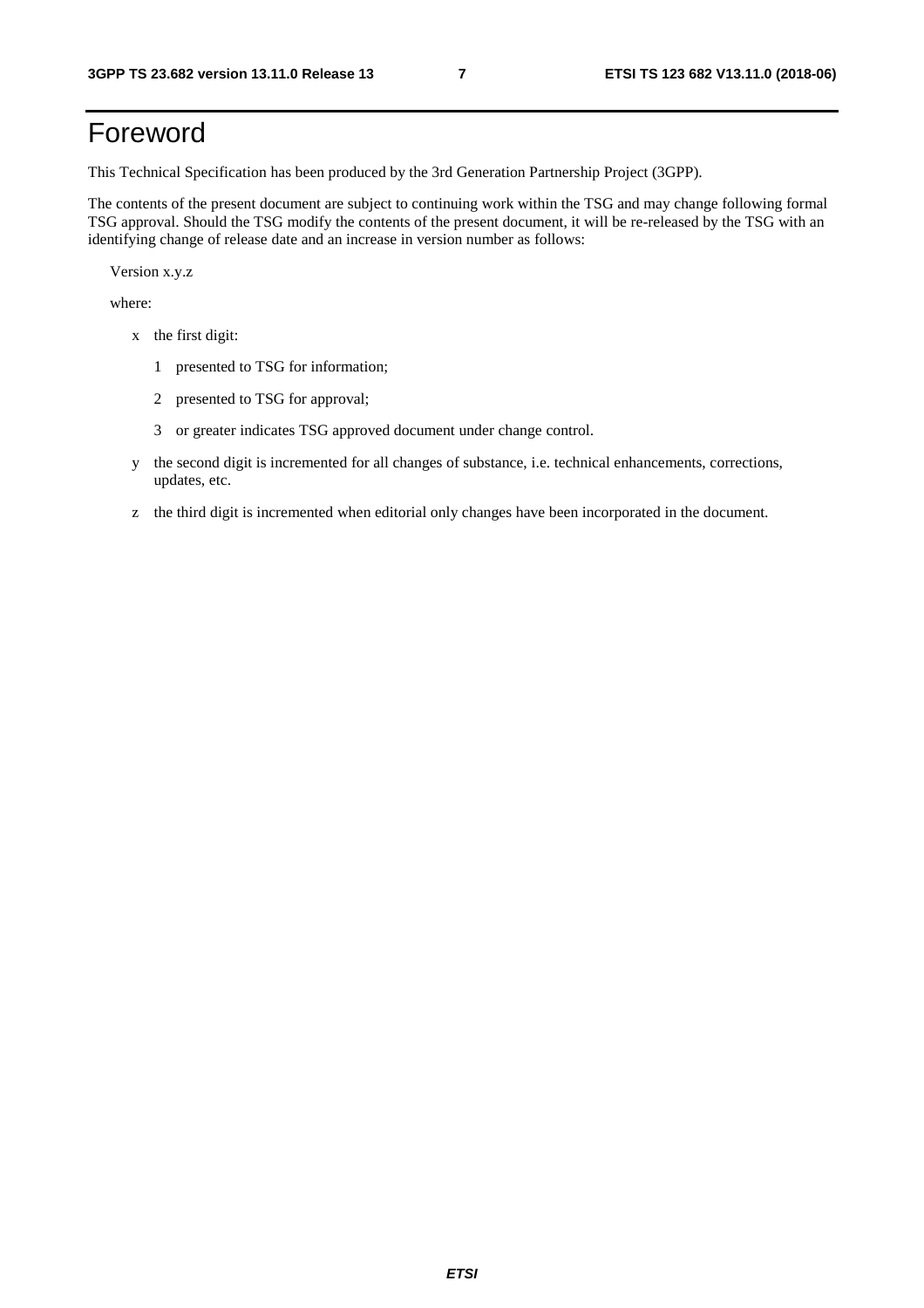# 1 Scope

The present document specifies architecture enhancements to facilitate communications with packet data networks and applications (e.g. Machine Type Communication (MTC) applications on the (external) network/MTC servers) according to the use cases and service requirements defined in TS 22.368 [2], TS 22.101 [3], and related 3GPP requirements specifications. Both roaming and non-roaming scenarios are covered.

The present document also specifies transmission of non-IP data via SCEF for the CIoT EPS Optimization.

# 2 References

The following documents contain provisions which, through reference in this text, constitute provisions of the present document.

- References are either specific (identified by date of publication, edition number, version number, etc.) or non-specific.
- For a specific reference, subsequent revisions do not apply.
- For a non-specific reference, the latest version applies. In the case of a reference to a 3GPP document (including a GSM document), a non-specific reference implicitly refers to the latest version of that document *in the same Release as the present document*.
- [1] 3GPP TR 21.905: "Vocabulary for 3GPP Specifications".
- [2] 3GPP TS 22.368: "Service Requirements for Machine-Type Communications (MTC)".
- [3] 3GPP TS 22.101: "Service Aspects; Service Principles".
- [4] 3GPP TS 23.003: "Numbering, addressing and identification".
- [5] 3GPP TS 23.002: "Network architecture".
- [6] 3GPP TS 23.060: "General Packet Radio Service (GPRS); Service description; Stage 2".
- [7] 3GPP TS 23.401: "General Packet Radio Service (GPRS) enhancements for Evolved Universal Terrestrial Radio Access Network (E-UTRAN) access".
- [8] 3GPP TS 29.061: "Interworking between the Public Land Mobile Network (PLMN) supporting Packet Based services and Packet Data Networks (PDN)".
- [9] 3GPP TS 29.303: "Domain Name System Procedures; Stage 3".
- [10] 3GPP TS 23.228: "IP Multimedia Subsystem (IMS); Stage 2".
- [11] 3GPP TS 23.272: "Circuit Switched (CS) fallback in Evolved Packet System (EPS); Stage 2".
- [12] 3GPP TS 23.040: "Technical realization of the Short Message Service (SMS)".
- [13] 3GPP TS 23.204: "Support of Short Message Service (SMS) over generic 3GPP Internet Protocol (IP) access; Stage 2".
- [14] 3GPP TR 23.039: "Interface Protocols for the Connection of Short Message Service Centers (SMSCs) to Short Message Entities (SMEs)".
- [15] IETF RFC 3588: "Diameter Base Protocol".
- [16] IETF RFC 4960: "Stream Control Transmission Protocol".
- [17] [WAP-168-ServiceLoad-20010731-a](http://www.openmobilealliance.org/technical/release_program/docs/copyrightclick.aspx?pck=Push&file=V2_2-20110809-A/WAP-168-ServiceLoad-20010731-a.pdf): "Service Loading".
- [18] [OMA-TS-Push\\_MO-V1\\_0-20110809-A](http://www.openmobilealliance.org/technical/release_program/docs/copyrightclick.aspx?pck=Push&file=V2_2-20110809-A/OMA-TS-Push_MO-V1_0-20110809-A.pdf): "OMA Push Management Object".
- [19] [OMA-TS-Push\\_Message-V2\\_2-20110809-A](http://www.openmobilealliance.org/technical/release_program/docs/copyrightclick.aspx?pck=Push&file=V2_2-20110809-A/OMA-TS-Push_Message-V2_2-20110809-A.pdf): "Push Message".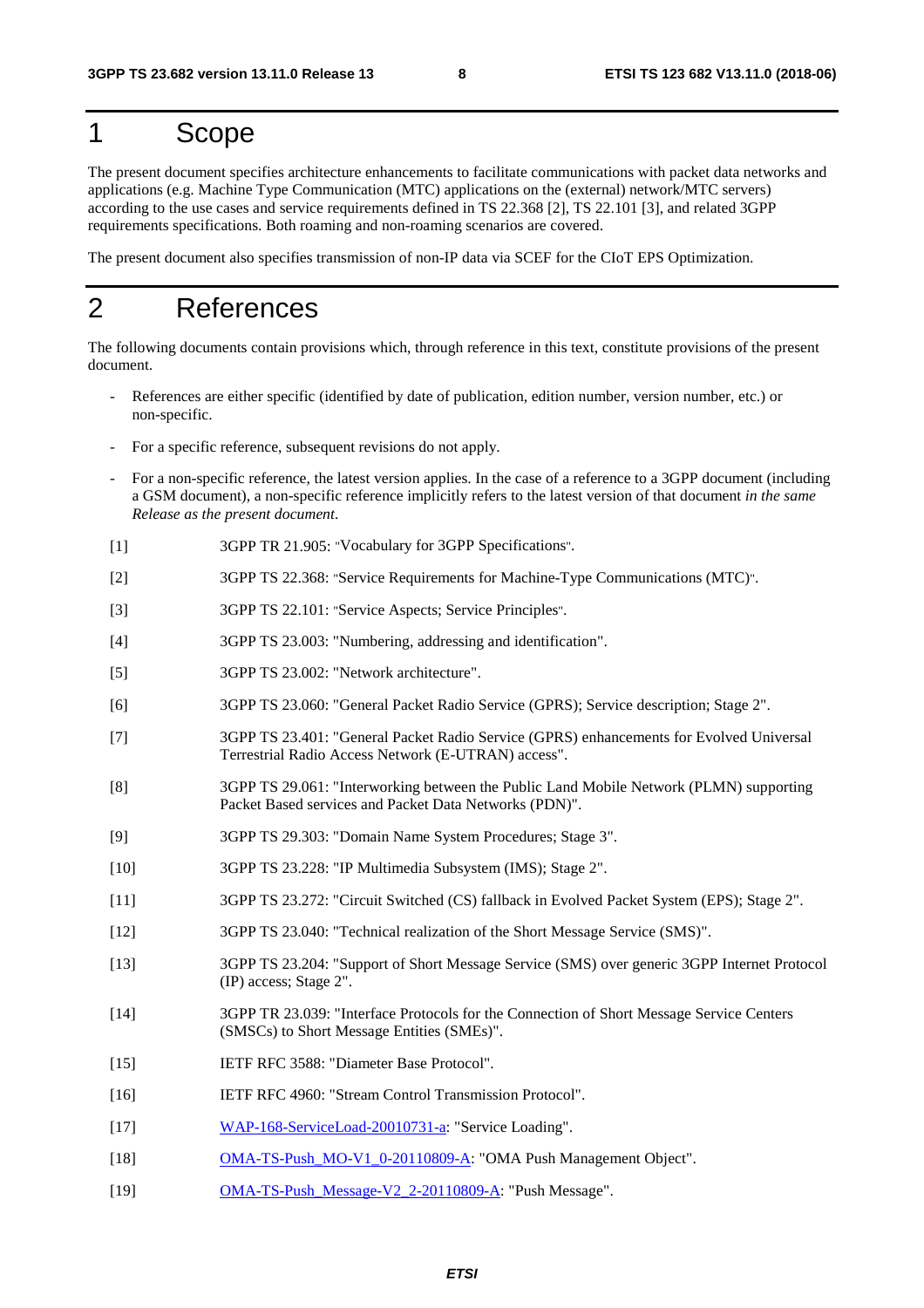- [20] [OMA-AD-Push-V2\\_2-20110809-A:](http://www.openmobilealliance.org/technical/release_program/docs/copyrightclick.aspx?pck=Push&file=V2_2-20110809-A/OMA-AD-Push-V2_2-20110809-A.pdf) "Push Architecture".
- [21] 3GPP TS 23.221: "Architectural requirements".
- [22] Void.
- [23] 3GPP TS 23.142: "Value-added Services for SMS (VAS4SMS); Interface and signalling flow".
- [24] 3GPP TS 29.368: "Tsp interface protocol between the MTC Interworking Function (MTC-IWF) and Service Capability Server (SCS)".
- [25] 3GPP TS 33.187: "Security aspects of Machine-Type and other mobile data applications Communications enhancements".
- [26] 3GPP TS 23.402: "Architecture enhancements for non-3GPP accesses".
- [27] 3GPP TS 23.203: "Architecture enhancements for non-3GPP accesses".
- [28] 3GPP TS 32.240: "Charging architecture and principles".
- [29] 3GPP TS 23.246: "Multimedia Broadcast/Multicast Service (MBMS); Architecture and functional description".
- [30] 3GPP TS 23.468: "Group Communication System Enablers for LTE (GCSE\_LTE); Stage 2".
- [31] 3GPP TS 29.272: "Mobility Management Entity (MME) and Serving GPRS Support Node (SGSN) related interfaces based on Diameter protocol".
- [32] OMA API Inventory: "http://technical.openmobilealliance.org/API/APIsInventory.aspx".
- [33] 3GPP TS 23.271: "Functional stage 2 description of Location Services (LCS)".
- [34] 3GPP TS 25.304: "User Equipment (UE) procedures in idle mode and procedures for cell reselection in connected mode".
- [35] 3GPP TS 36.304: "Evolved Universal Terrestrial Radio Access (E-UTRA); User Equipment (UE) procedures in idle mode".
- [36] 3GPP TS 29.128: "Mobility Management Entity (MME) and Serving GPRS Support Node (SGSN) interfaces for interworking with packet data networks and applications".

# 3 Definitions and abbreviations

# 3.1 Definitions

For the purposes of the present document, the terms and definitions given in TR 21.905 [1] apply.

# 3.2 Abbreviations

For the purposes of the present document, the abbreviations given in TR 21.905 [1] and the following apply. An abbreviation defined in the present document takes precedence over the definition of the same abbreviation, if any, in TR 21.905 [1].

| AS              | <b>Application Server</b>                         |
|-----------------|---------------------------------------------------|
| <b>CDR</b>      | Charging Data Record                              |
| <b>CDF</b>      | <b>Charging Data Function</b>                     |
| <b>CGF</b>      | <b>Charging Gateway Function</b>                  |
| CloT            | <b>Cellular Internet of Things</b>                |
| CP              | <b>Communication Pattern</b>                      |
| <b>DDN</b>      | Downlink Data Notification                        |
| <b>IWK-SCEF</b> | Interworking SCEF                                 |
| <b>MTC</b>      | Machine Type Communications                       |
| <b>MTC-IWF</b>  | Machine Type Communications-InterWorking Function |
| <b>NIDD</b>     | <b>Non-IP Data Delivery</b>                       |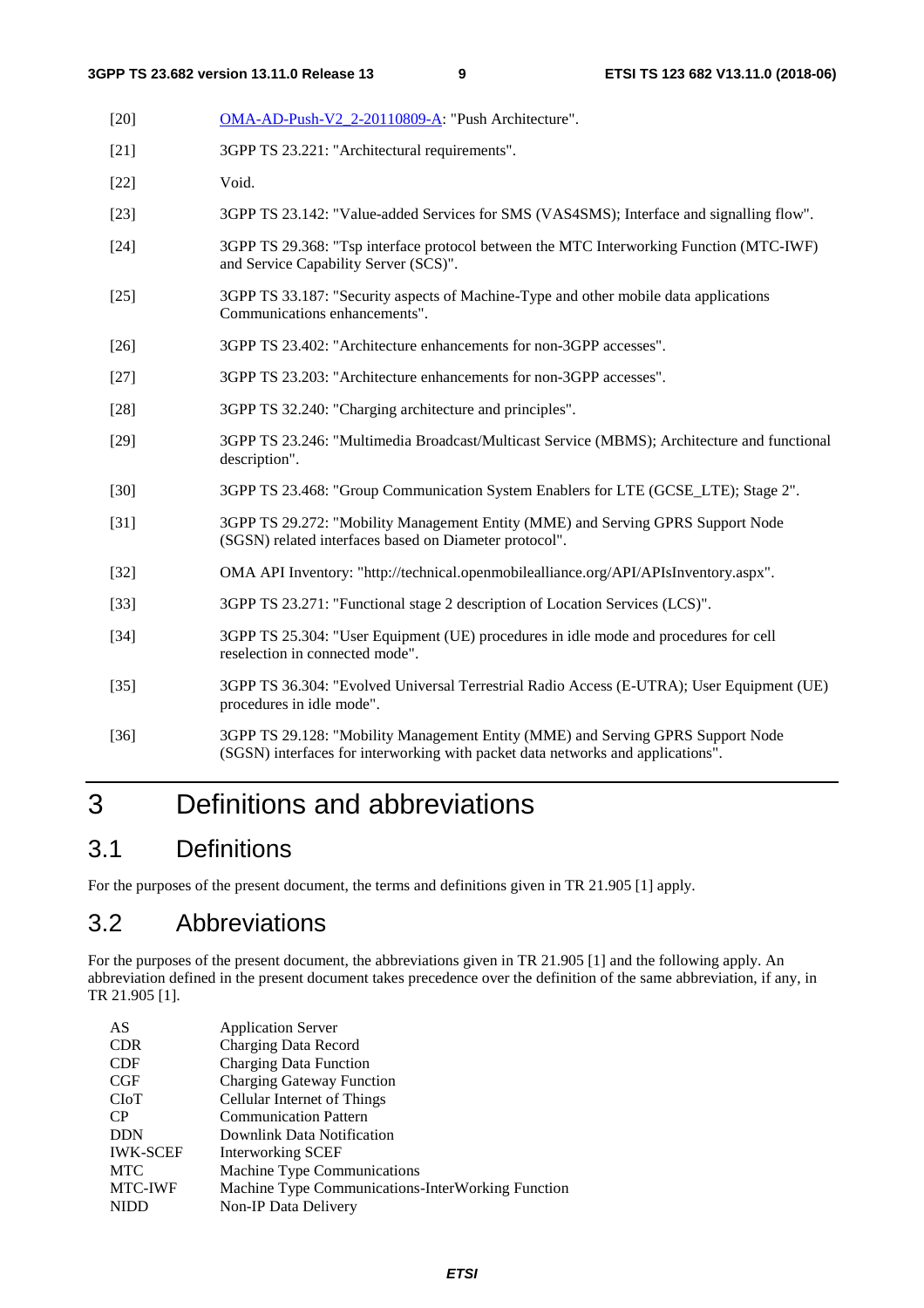| Policy and Charging Rules Function                  |  |
|-----------------------------------------------------|--|
| P-GW<br><b>PDN</b> Gateway                          |  |
| Power Saving Mode<br><b>PSM</b>                     |  |
| <b>SCEF</b><br>Service Capability Exposure Function |  |
| <b>SCS</b><br><b>Services Capability Server</b>     |  |
| <b>Subscriber Location Function</b><br><b>SLF</b>   |  |
| <b>SME</b><br><b>Short Message Entities</b>         |  |
| SMS-SC<br>Short Message Service-Service Centre      |  |
| Send Routing Information<br><b>SRI</b>              |  |

# 4 Architecture Model and Concepts

# 4.1 General Concept

The end-to-end communications, between the MTC Application in the UE and the MTC Application in the external network, uses services provided by the 3GPP system, and optionally services provided by a Services Capability Server (SCS).

The MTC Application in the external network is typically hosted by an Application Server (AS) and may make use of an SCS for additional value added services. The 3GPP system provides transport, subscriber management and other communication services including various architectural enhancements motivated by, but not restricted to, MTC (e.g. control plane device triggering).

Different models are foreseen for machine type of traffic in what relates to the communication between the AS and the 3GPP system (refer to Annex A) and based on the provider of the SCS. The different architectural models that are supported by the Architectural Reference Model in clause 4.2 include the following:

- Direct Model The AS connects directly to the operator network in order to perform direct user plane communications with the UE without the use of any external SCS. The Application in the external network may make use of services offered by the 3GPP system;
- Indirect Model The AS connects indirectly to the operator network through the services of a SCS in order to utilize additional value added services for MTC (e.g. control plane device triggering). The SCS is either:
	- MTC Service Provider controlled: The SCS is an entity that may include value added services for MTC, performing user plane and/or control plane communication with the UE. Tsp is regarded as an inter-domain interface for control plane communication; or
	- 3GPP network operator controlled: The SCS is a mobile operator entity that may include value added services for MTC and performs user plane and/or control plane communication with the UE, making Tsp a control plane interface internal to the PLMN;
- Hybrid Model: The AS uses the direct model and indirect models simultaneously in order to connect directly to the operator's network to perform direct user plane communications with the UE while also using a SCS. From the 3GPP network perspective, the direct user plane communication from the AS and any value added control plane related communications from the SCS are independent and have no correlation to each other even though they may be servicing the same MTC Application hosted by the AS.

 When using the hybrid model, the MTC Service provider controlled SCS, and the 3GPP operator controlled SCS may offer different capabilities to the MTC Applications.

Since the different models are not mutually exclusive, but just complementary, it is possible for a 3GPP operator to combine them for different applications. This may include a combination of both MTC Service Provider and 3GPP network operator controlled SCSs communicating with the same PLMN.

# 4.2 Architectural Reference Model

Figures 4.2-1a and 4.2-1b show the architecture for a UE used for MTC connecting to the 3GPP network (UTRAN, E-UTRAN, GERAN, etc.) via the Um/Uu/LTE-Uu interfaces. They also show the 3GPP network service capability exposure to SCS and AS. The architecture covers the various architectural models described in clause 4.1.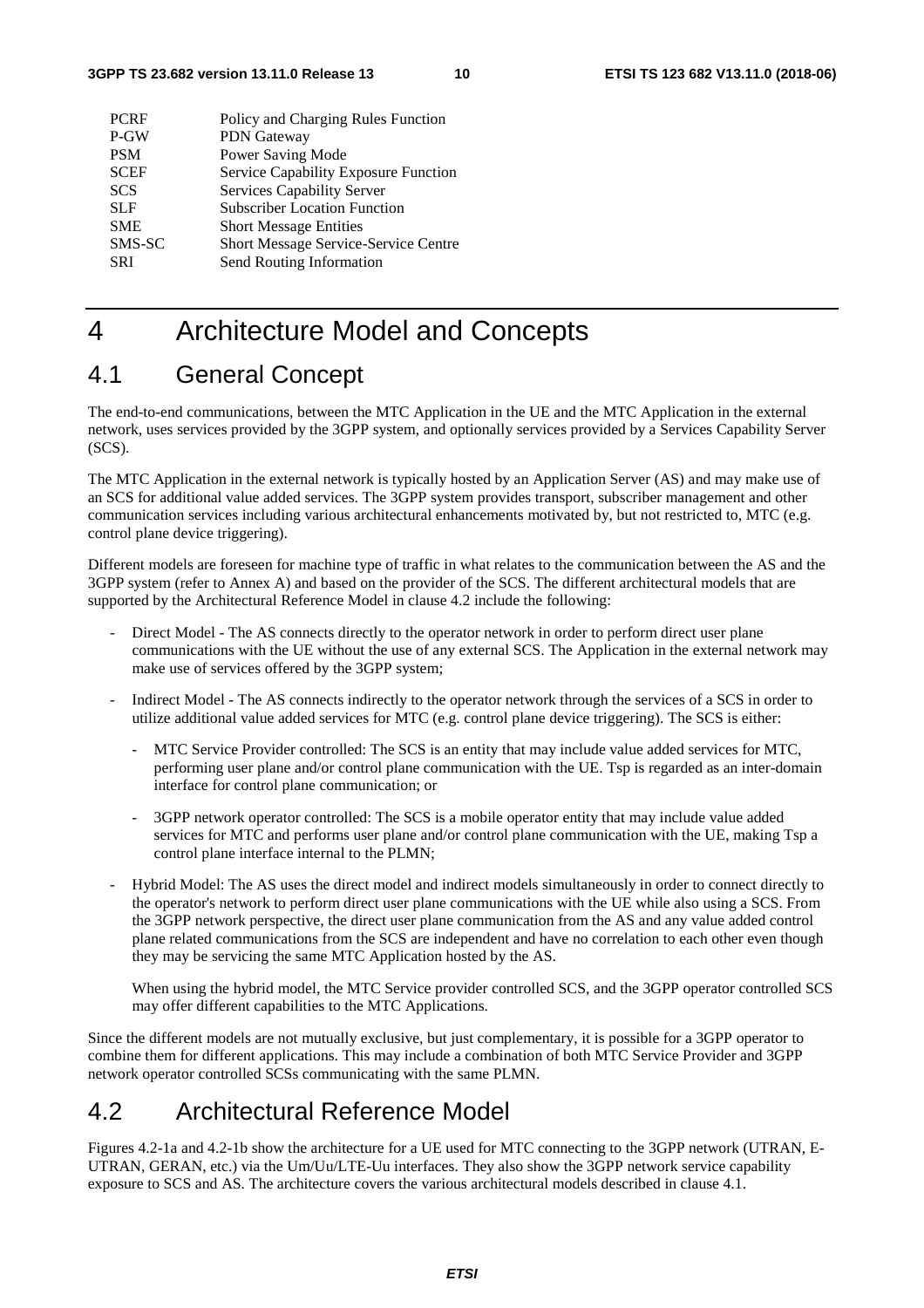

**Figure 4.2-1a: 3GPP Architecture for Machine-Type Communication (non-roaming)**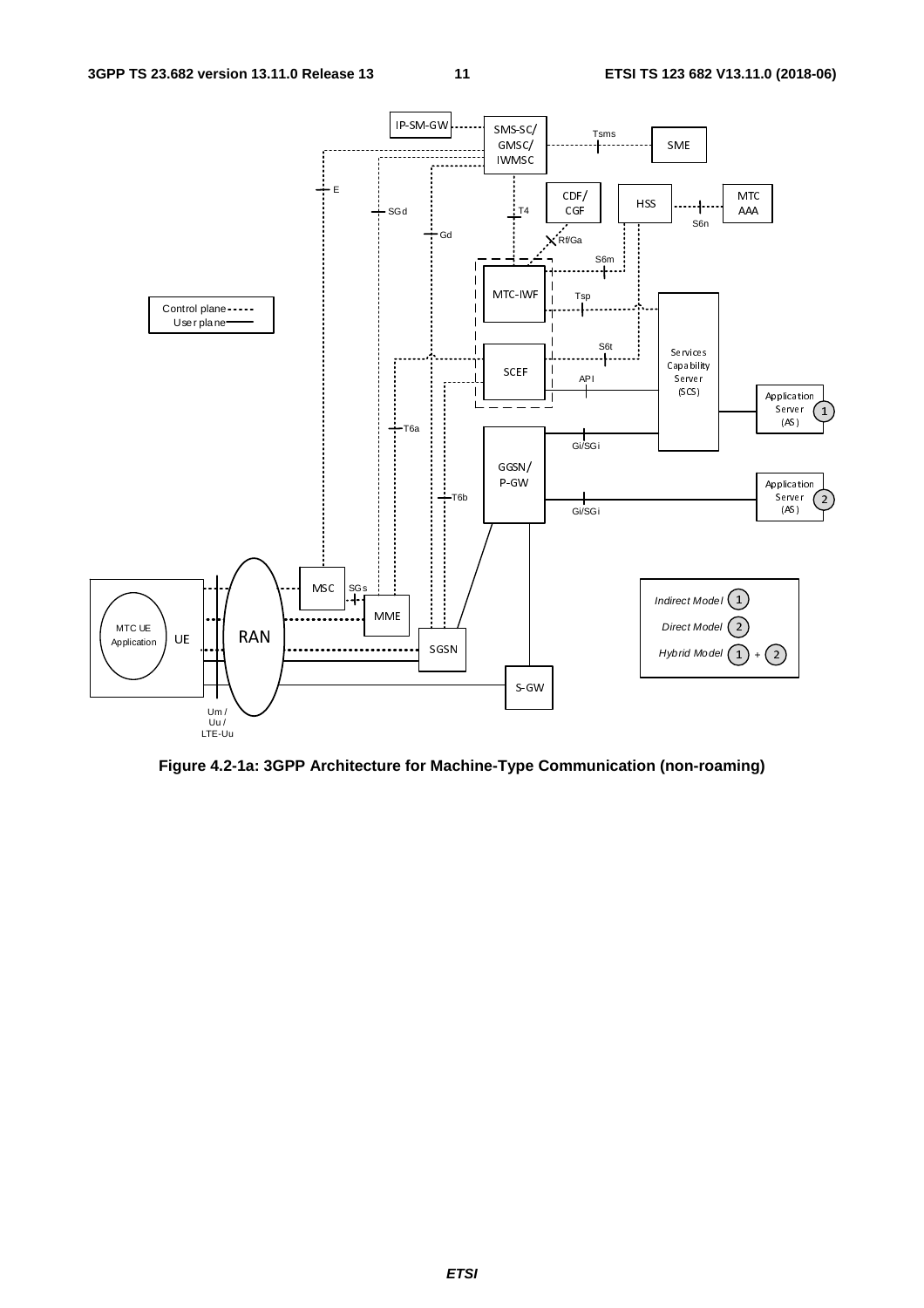

**Figure 4.2-1b: 3GPP Architecture for Machine-Type Communication (Roaming)** 

Figure 4.2-2 shows the overall architecture for Service Capability Exposure which enables the 3GPP network to securely expose its services and capabilities provided by 3GPP network interfaces to external 3rd party service provider applications.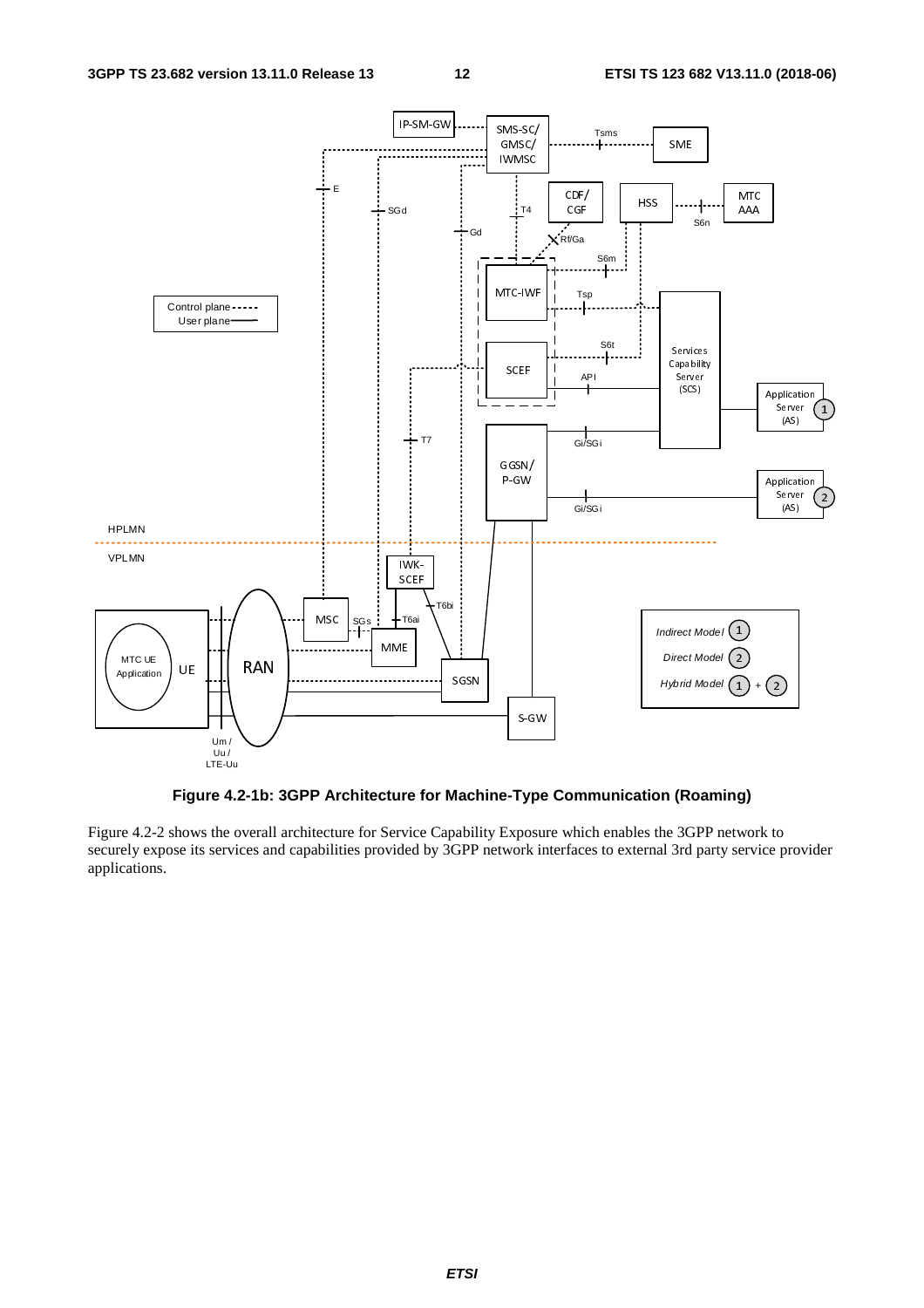

**Figure 4.2-2: 3GPP Architecture for Service Capability Exposure**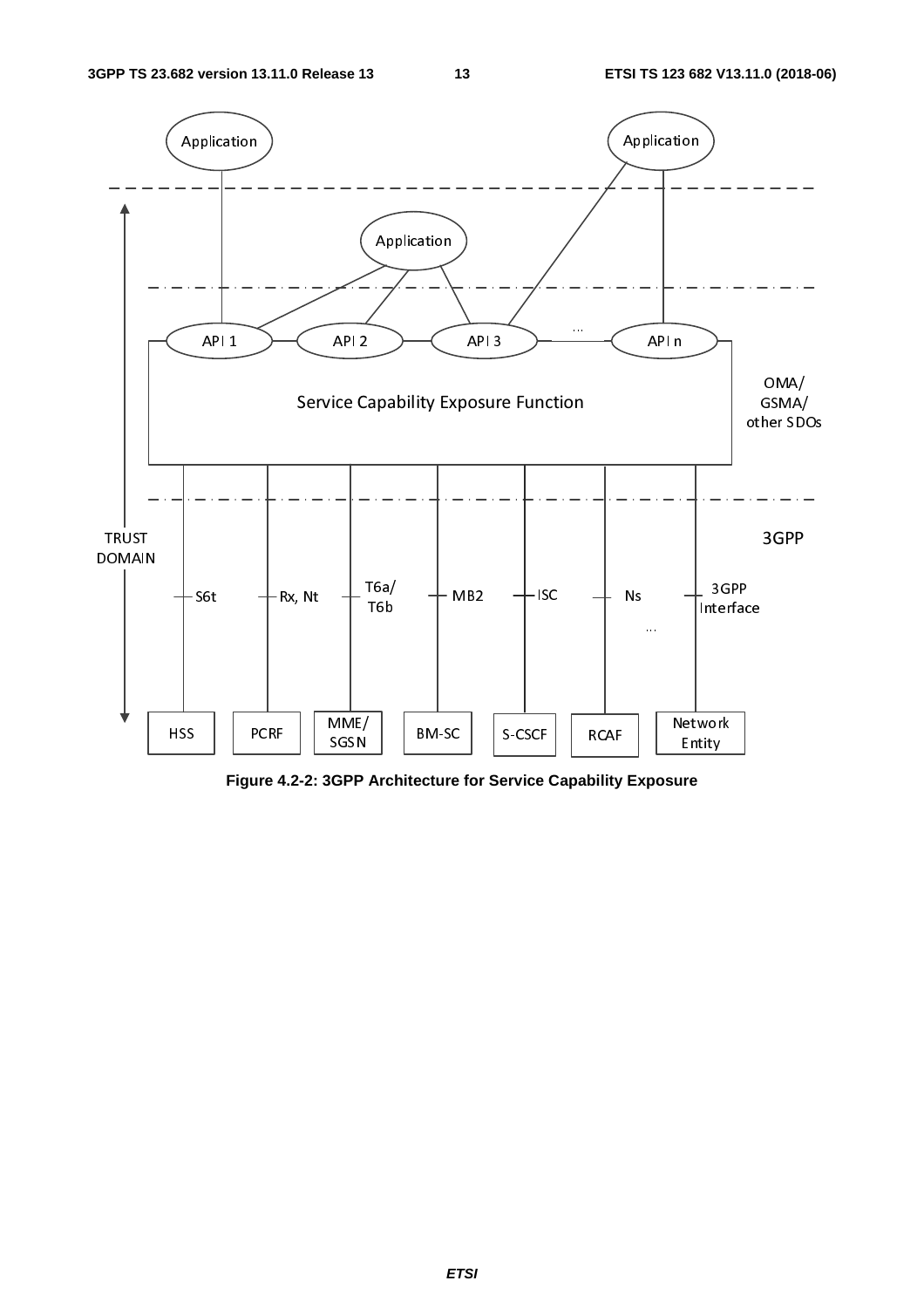

**Figure 4.2-3: 3GPP roaming Architecture for Service Capability Exposure** 

- NOTE 1: Refer to TS 23.002 [5], TS 23.060 [6], TS 23.401 [7], TS 23.272 [11] and TS 23.040 [12] for the details of 3GPP network-internal reference points not specifically shown or labelled in figure 4.2-1a, figure 4.2- 1b, figure 4.2-2, or described in this specification.
- NOTE 2: The SCS is controlled by the operator of the HPLMN or by a MTC Service Provider.
- NOTE 3: In the non-roaming case, all 3GPP network entities providing functionality for MTC are in the same PLMN. In the roaming case, 3GPP architecture for MTC supports both the home routed (illustrated in Figures 4.2-1a and 4.2-1b) and the local-breakout roaming (not illustrated) scenarios. For the home routed scenario, the MTC Server/Application User Plane communication is routed through the HPLMN. In the local breakout scenario, the User Plane communication is routed directly through the serving PLMN/VPLMN over deployed GGSN/P-GW.
- NOTE 4: Figure 4.2-2 does not include all the interfaces and network elements that may be connected to SCEF.
- NOTE 5: Figure 4.2-3 does not include all the interfaces and network elements that may be connected to an Interworking SCEF (IWK-SCEF).

The SCS is an entity which connects to the 3GPP network to communicate with UEs used for MTC and the MTC-IWF and/or SCEF in the HPLMN. The SCS offers capabilities for use by one or multiple MTC Applications. A UE can host one or multiple MTC Applications. The corresponding MTC Applications in the external network are hosted on one or multiple ASs.

Tsms is the interface that encompasses all the various proprietary SMS-SC to SME interface standards (see TR 23.039 [14]) and is outside the scope of 3GPP specifications. Tsms can be used to send a trigger to a UE encapsulated in a MT-SMS as an over-the-top application by any network entity (e.g. SCS) acting as a SME. Tsp is a 3GPP standardized interface to facilitate value-added services motivated by MTC (e.g. control plane device triggering) and provided by a SCS.

The API between the MTC Capabilities and mobile operator network services provided by the SCS and the MTC Application(s) hosted by the AS(s) are outside the scope of 3GPP specifications and thus, not depicted in the current architecture. It is solely used as abstracts to show an example of an end-to-end view for MTC and simplify mapping to MTC specifications of other standardization organizations. In the indirect model, MTC Capabilities and the MTC Application(s) in the external network can be collocated.

For the roaming scenario, the MTC-IWF shall have the connection with HSS and SMS-SC within the home network only and with serving SGSN/MME/MSC in the visited network as shown in the figure 4.2-1b.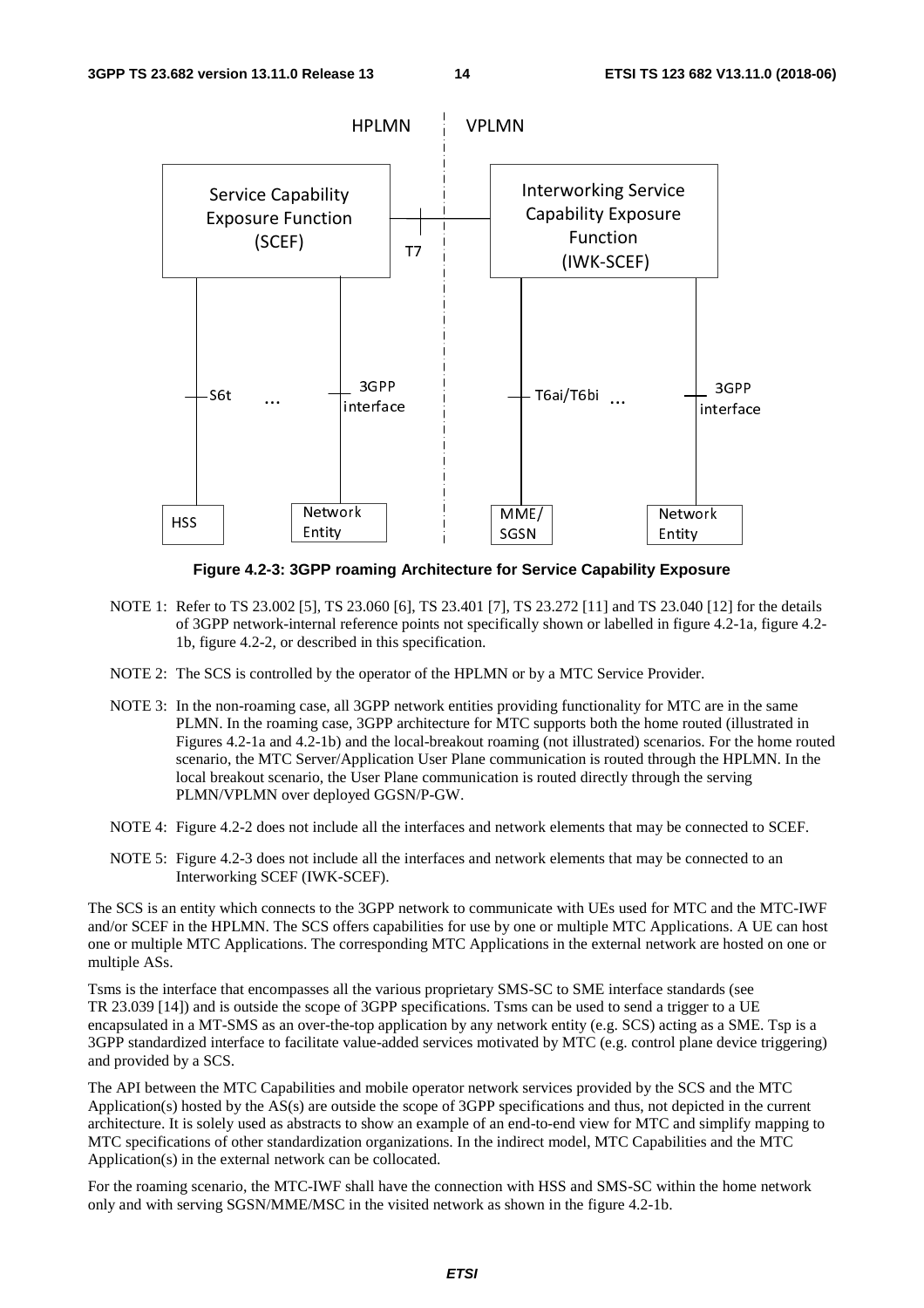The Service Capability Exposure Function (SCEF) is the key entity within the 3GPP architecture for service capability exposure that provides a means to securely expose the services and capabilities provided by 3GPP network interfaces. MTC-IWF may be co-located with SCEF in which case Tsp functionality would be exposed via API, functions provided by the MME/SGSN (e.g. NIDD and Event Monitoring) would be exposed to the MTC-IWF by the SCEF, and functions provided by the MTC-IWF (e.g. T4 Triggering) would be availabile to the SCEF. When they are not colocated, the SCEF may access MTC-IWF functionality via the Tsp interface. The interface between SCEF and AS or Applications is outside 3GPP scope. Defining interfaces that permit the SCEF to access services or capabilities at either a new or an existing 3GPP Network Element lies within 3GPP scope. The choice of which protocols to specify for such new 3GPP interfaces (e.g. DIAMETER, RESTful APIs, XML over HTTP, etc.) will depend on multiple factors including but not limited to the needs of that specific interface or ease of exposure of requested information.

The trust domain (see figure 4.2-2) cover entities that are protected by adequate network domain security. The entities and interfaces within the trust domain may all be within one operator's control, or some may be controlled by a trusted business partner which has a trust relationship with the operator e.g. another operator or a 3rd party. The security requirements for the trust domain are out of scope of this document and are assumed to be within SA WG3 scope.

When the SCEF belongs to a trusted business partner of the HPLMN, it is still seen as an HPLMN entity by other HPLMN or VPLMN functional entities invoked by the SCEF (e.g. HSS, MME).

Applications operating in the trust domain may require only a subset of functionalities (e.g. authentication, authorization, etc.) provided by the SCEF. Applications operating in the trust domain can also access network entities (e.g. PCRF), wherever the required 3GPP interface(s) are made available, directly without the need to go through the SCEF.

The Interworking SCEF (IWK-SCEF) is optional. When deployed, the IWK-SCEF is located in the VPLMN as shown in the figure 4.2-1b.

# 4.3 Reference points

#### 4.3.1 General

The following 3GPP reference points support the Indirect and Hybrid models of MTC.

NOTE: As further development of the MTC architecture takes place as well as when additional MTC common functionality and features are addressed, further reference points may be added.

### 4.3.2 List of Reference Points

The description of the MTC and Service Capability Exposure related reference points:

| Tsms:              | Reference point used by an entity outside the 3GPP network to communicate with UEs used for<br>MTC via SMS.    |
|--------------------|----------------------------------------------------------------------------------------------------------------|
| Tsp:               | Reference point used by a SCS to communicate with the MTC-IWF related control plane<br>signalling.             |
| T4:                | Reference point used by MTC-IWF to route device trigger to the SMS-SC in the HPLMN.                            |
| <b>T6a:</b>        | Reference point used between SCEF and serving MME.                                                             |
| T6b:               | Reference point used between SCEF and serving SGSN.                                                            |
| T <sub>6</sub> ai: | Reference point used between IWK-SCEF and serving MME.                                                         |
| T6bi:              | Reference point used between IWK-SCEF and serving SGSN.                                                        |
| T7:                | Reference point used between IWK-SCEF and SCEF.                                                                |
| <b>S6m:</b>        | Reference point used by MTC-IWF to interrogate HSS/HLR.                                                        |
| S6n:               | Reference point used by MTC-AAA to interrogate HSS/HLR.                                                        |
| <b>S6t:</b>        | Reference point used between SCEF and HSS.                                                                     |
| Rx:                | Reference point used by SCEF and PCRF. Functionality for Rx reference point is specified in<br>TS 23.203 [27]. |
| Ns:                | Reference point used between SCEF and RCAF.                                                                    |
| Nt:                | Reference point used by SCEF and PCRF. Functionality for Nt reference point is specified in<br>TS 23.203 [27]. |

NOTE 1: Protocol assumption: User plane communication with SCS, for Indirect model, and AS, for Direct and Hybrid models, is achieved using protocols over Gi and SGi reference points. Control plane protocols over those reference points such as RADIUS/Diameter as specified in TS 29.061 [8] can also be supported towards the SCS.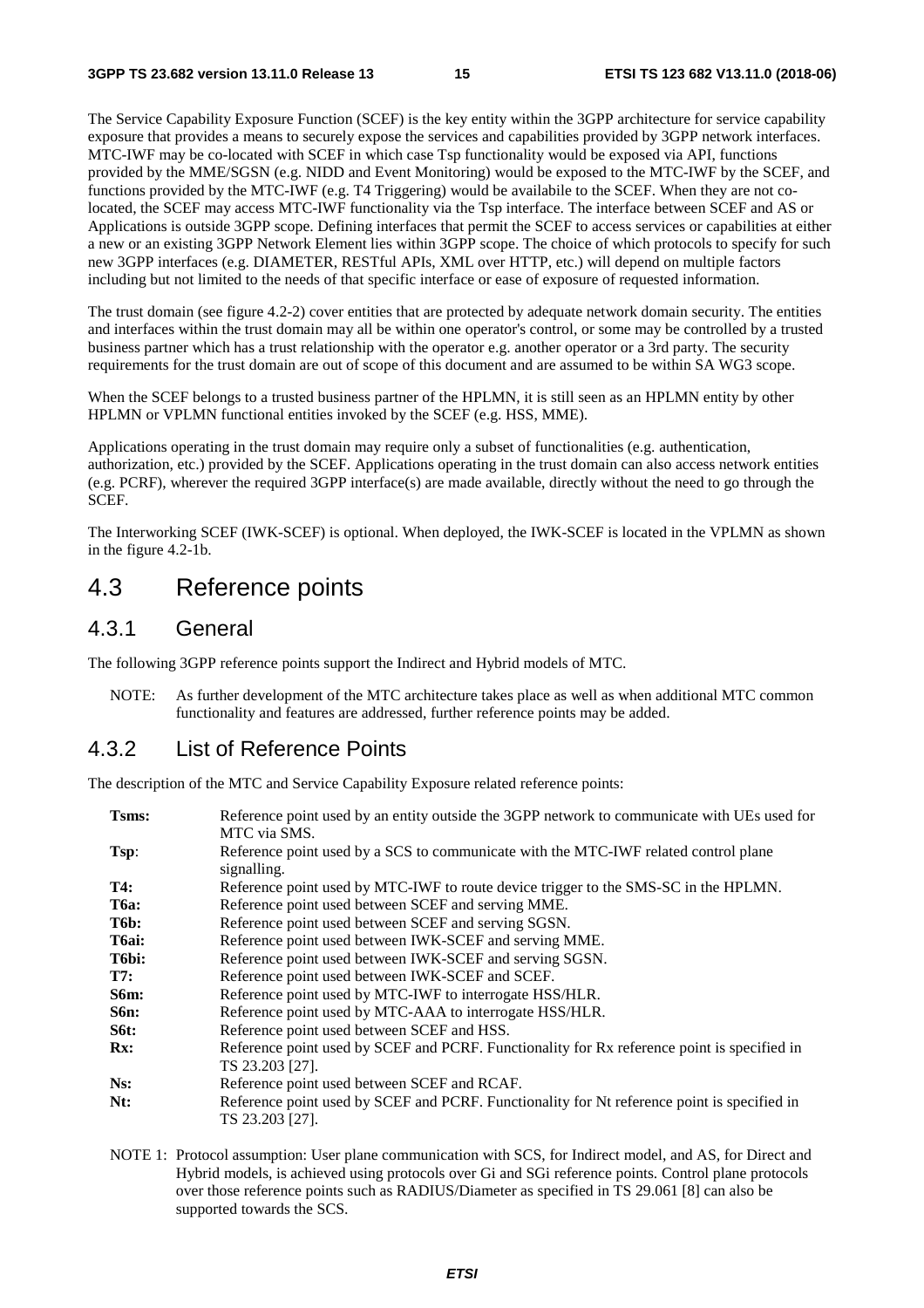NOTE 2: It is assumed that interfaces on the T6ai/T6bi/T7 reference points use the same protocol(s) as interfaces on the T6a/T6b reference points.

# 4.3.3 Reference Point Requirements

#### 4.3.3.1 Tsp Reference Point Requirements

The Tsp reference point shall fulfil the following requirements:

- connects a MTC-IWF to one or more SCSs;
- supports the following device trigger functionality:
	- reception of a device trigger request from SCS that includes an Application Port ID used by the UE to route the trigger internally to the appropriate triggering function;

NOTE 1: The Application Port ID can have different value for different applications.

- report to the SCS the acceptance or non-acceptance of the device trigger request;
- report to the SCS the success or failure of a device trigger delivery; and
- provides congestion/load control information to SCS as part of the response to device trigger requests.

In addition, Domain Name System procedures similar to what is specified in TS 29.303 [9] may be used by the SCS for lookup and selection of which specific MTC-IWF to be used.

NOTE 2: Security requirements can be found in clause 4.8.

#### 4.3.3.2 T4 Reference Point Requirements

The T4 reference point shall fulfil the following requirements:

- connects the MTC-IWF, taking the role of the SME, to SMS-SC inside HPLMN domain;
- supports the following device trigger functionality:
	- transfer of device trigger, addressed by either an MSISDN or the IMSI, from MTC-IWF to SMS-SC inside HPLMN domain;
	- transfer to the SMS-SC the serving SGSN/MME/MSC identity(ies) along with device trigger when addressed by IMSI; and
	- report to MTC-IWF the submission outcome of a device trigger and the success or failure of delivering the device trigger to the UE.
- 4.3.3.3 Void

#### 4.3.3.4 S6m Reference Point Requirements

The S6m reference point shall fulfil the following requirements:

- connect the MTC-IWF to HSS/HLR containing subscription and UE related information; and
- support interrogation of HSS/HLR to:
	- map E.164 MSISDN or external identifier to IMSI;
	- retrieve serving node information for the UE (i.e. serving SGSN/MME/MSC/IP-SM-GW identities); and
	- determine if a SCS is allowed to send a device trigger to a particular UE.
- NOTE: It is up to stage3 to define interworking between diameter-based s6m and map-based interface to the legacy HLR.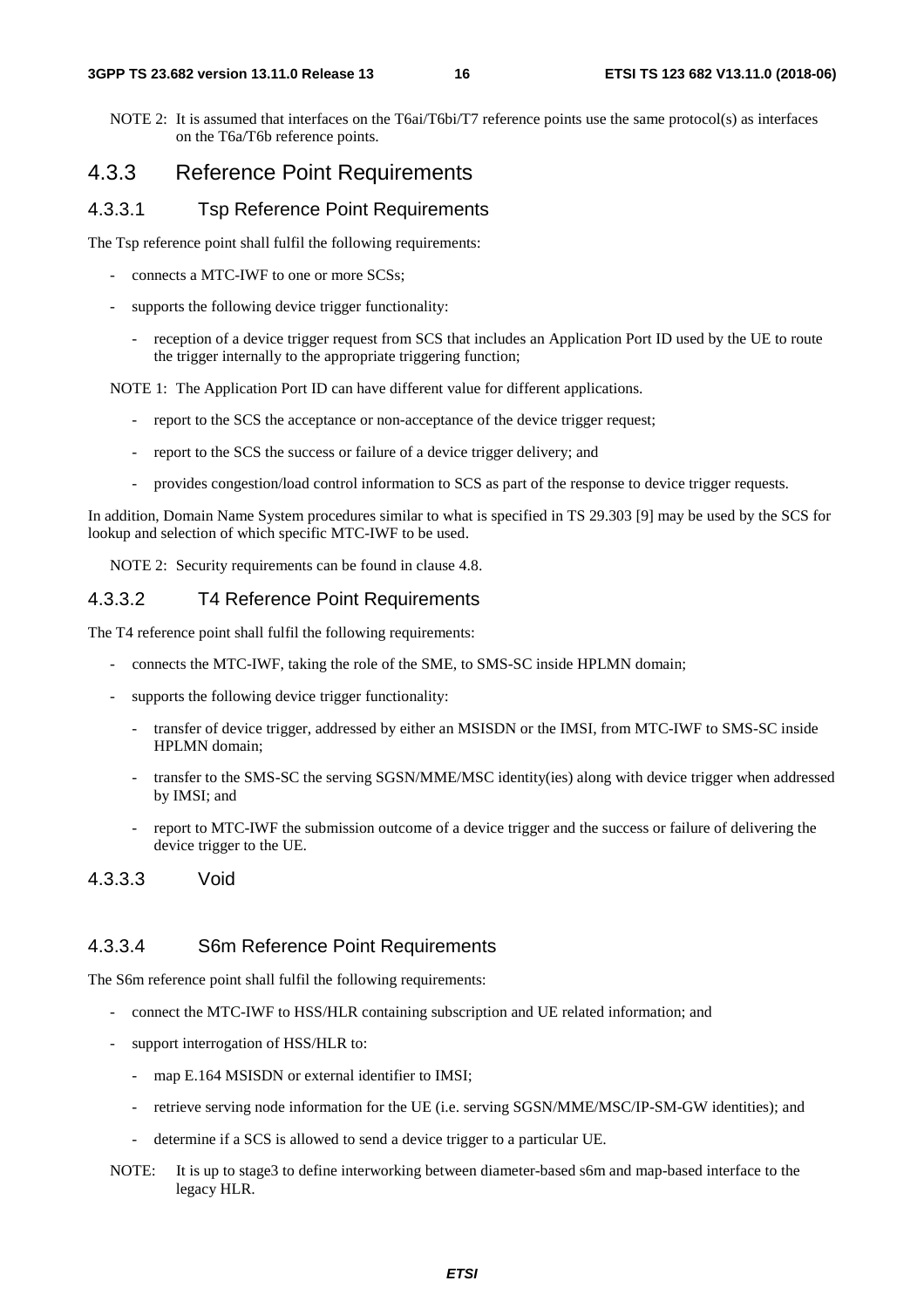#### 4.3.3.5 S6n Reference Point Requirements

The S6n reference point shall fulfil the following requirements:

- support communication between MTC-AAA and HSS/HLR containing subscription and UE related information; and
- support interrogation of HSS/HLR to:
	- map between IMSI and External Identifier(s).

#### 4.3.3.6 T6a/T6b Reference Point Requirements

The T6a and T6b reference points shall fulfil the following requirements:

- T6a connects the SCEF to the serving MME;
- T6b connects the SCEF to the serving SGSN;
- supports the following functionality:
	- monitoring event configuration by the SCEF at the serving MME/SGSN;
	- monitoring event reporting by the serving MME/SGSN to the SCEF.
	- NIDD to/from the serving MME.

#### 4.3.3.7 S6t Reference Point Requirements

The S6t reference point shall fulfil the following requirements:

- connect the SCEF to HSS containing subscription and UE related information;
- monitoring event configuration/deletion by the SCEF at the HSS; and
- monitoring event reporting by the HSS to the SCEF.
- configuration/deletion of communication pattern parameters by the SCEF to HSS.

#### 4.3.3.8 T6ai/T6bi Reference Point Requirements

The T6ai and T6bi reference points shall fulfil the following requirements:

- T6ai connects the IWK-SCEF to the serving MME;
- T6bi connects the IWK-SCEF to the serving SGSN;
- T6ai/T6bi support the following functionality:
	- Monitoring Event reporting by the serving MME/SGSN to the IWK-SCEF;
	- Forwarding of the Monitoring configuration information from the MME/SGSN to the IWK-SCEF.
	- Forwarding of the NIDD configuration information from the MME to the IWK-SCEF;
	- NIDD between the serving MME and the IWK-SCEF.

#### 4.3.3.9 T7 Reference Point Requirements

The T7 reference point shall fulfil the following requirements:

connect the IWK-SCEF to the SCEF for Monitoring Event reporting.

#### 4.3.3.10 Ns Reference Point Requirements

The Ns reference points shall fulfil the following requirements:

- Ns connects the SCEF to the RCAF;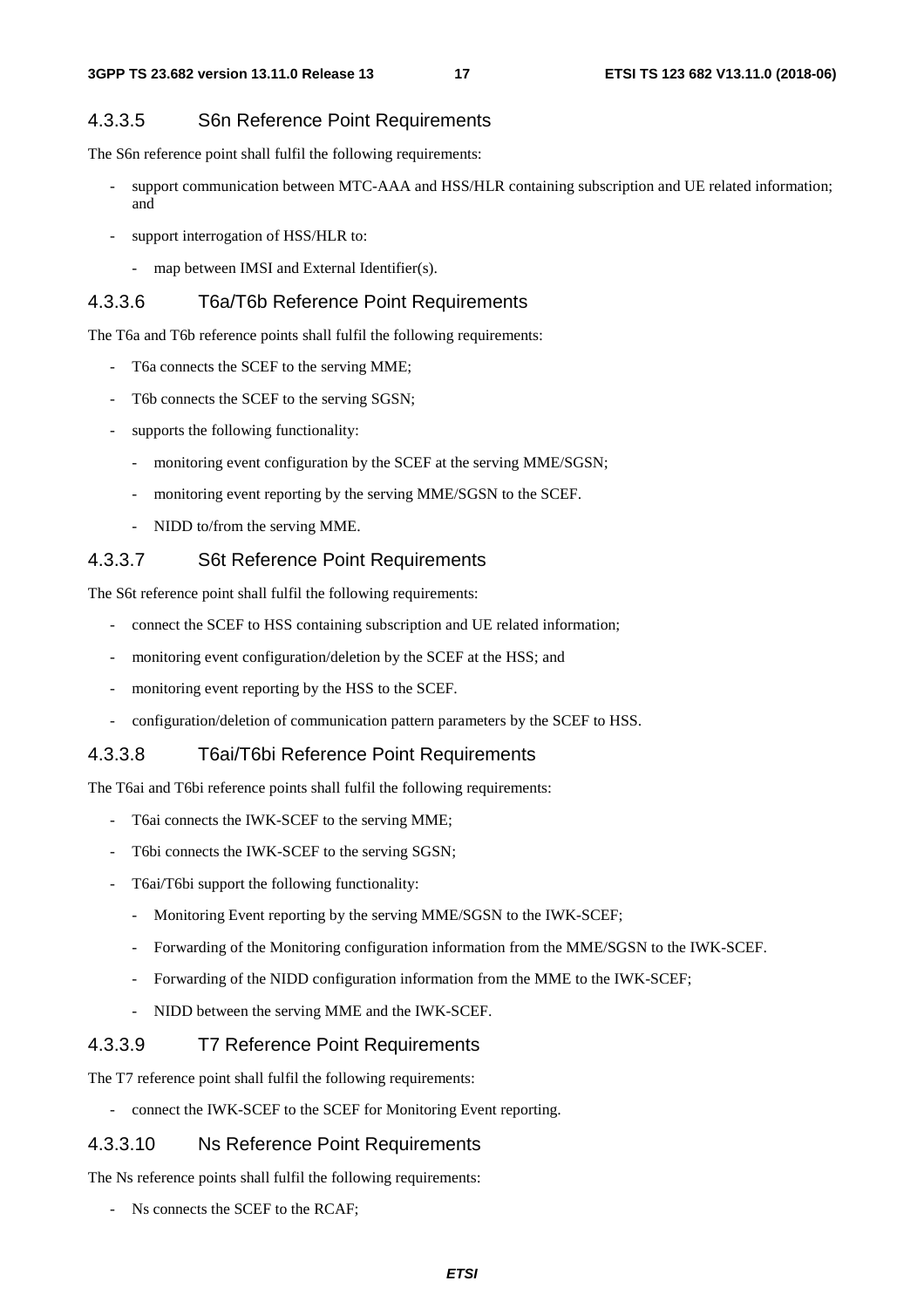- Ns supports the following functionality:
	- request for network status by the SCEF;
	- report of network status by the RCAF to the SCEF.

# 4.4 Network Elements

#### 4.4.1 General

The following 3GPP network elements provide functionality to support the Indirect and Hybrid models of MTC.

NOTE: As further development of the MTC architecture takes place as well as when additional MTC common functionality and features are addressed, further network elements may be defined.

#### 4.4.2 MTC-IWF

To support the Indirect and Hybrid models of MTC, one or more instances of an MTC InterWorking Function (MTC-IWF) reside in the HPLMN. A MTC-IWF may be a standalone entity or a functional entity of another network element. The MTC-IWF hides the internal PLMN topology and relays or translates signaling protocols used over Tsp to invoke specific functionality in the PLMN.

The functionality of the MTC-IWF includes the following:

- termination of the Tsp, T4 and S6m and Rf/Ga reference points;
- ability to authorize the SCS before communication establishment with the 3GPP network;
- ability to authorize control plane requests from an SCS;
- the following device trigger functionalities:
	- reception of a device trigger request from SCS that includes an Application Port ID used by the UE to route the trigger internally to the appropriate triggering function;
	- report to the SCS the acceptance or non-acceptance of the device trigger request;
	- report to the SCS the success or failure of a device trigger delivery;
	- may apply MTC-IWF and/or SGSN/MME induced congestion/load control as part of the response to trigger requests; and
	- uses a standardised identifier to allow the UE and the network to distinguish an MT message carrying device triggering information from any other type of messages.
- an HSS resolution mechanism for use when multiple and separately addressable HSSs have been deployed by the network operator (see e.g. the SLF / Diameter Proxy agent specified in clause 5.8 TS 23.228 [10]);
- interrogation of the appropriate HSS, when needed for device triggering, to:
	- map E.164 MSISDN or External Identifier to IMSI;
	- retrieve serving node information for the UE (e.g. serving SGSN/MME/MSC/IP-SM-GW identifier); and
	- determine if a SCS is allowed to send a device trigger to a particular UE.
- selection of the most efficient and effective device trigger delivery mechanism and shielding of this detail from SCS based on;
	- current UE serving node information from HSS/HLR (e.g. serving MME/SGSN/MSC/IP-SM-GW identifier);
	- the device trigger delivery mechanisms supported by the UE;
	- the possible device trigger delivery services supported by the HPLMN and, when roaming, VPLMN;
	- operator defined device trigger delivery policies, if any; and/or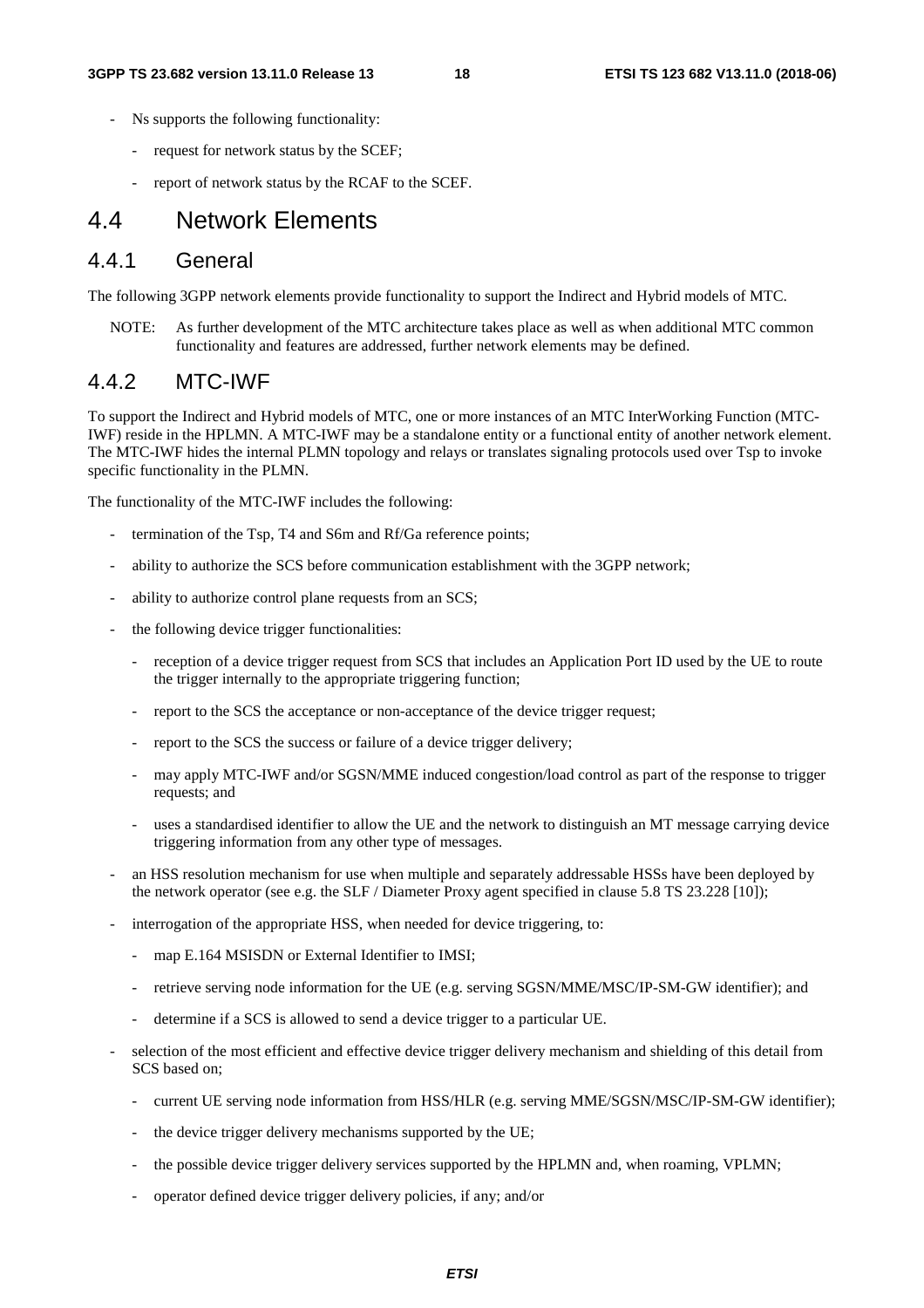- optionally, any information received from the SCS.
- protocol translation, if necessary, and forwarding towards the relevant network entity (i.e. serving SGSN/MME/MSC or SMS-SC inside HPLMN domain) of a device trigger request to match the selected trigger delivery mechanism;
- generation of device trigger CDRs with External Identifier and SCS Identifier and forwarding to CDF/CGF over instance of Rf/Ga; and
- NOTE 1: CDR generation with or without a device trigger indication by other network entities is not precluded by CDR generation by the MTC-IWF.
- ability for secure communications between the 3GPP network and the SCS.

The architecture shall allow the use of multiple MTC-IWFs within a HPLMN

NOTE 2: This is useful in particular to maintain service upon single MTC-IWF failure.

#### 4.4.3 HSS/HLR

An HSS/HLR supporting device triggering shall support the following functionalities:

- termination of the S6m reference point where MTC-IWFs connect to the HLR/HSS;
- stores and provides to MTC-IWF (and optionally to MTC AAA) the mapping/lookup of E.164 MSISDN or external identifier(s) to IMSI and subscription information used by MTC-IWF for device triggering;
- mapping of E.164 MSISDN or external identifiers to IMSI;
- optionally, mapping from External Identifiers to MSISDN is also provided for legacy SMS infrastructure not supporting MSISDN-less SMS;
- HSS stored "Routing information" including serving node information if available for the UE (e.g. serving SGSN/MME/MSC identifier and registered IP-SM-GW identifier); and
- determine if a SCS is allowed to send a device trigger to a particular UE;
- termination of the S6n reference point;
- provides to MTC-AAA the mapping between IMSI and External Identifier(s).

An HSS supporting monitoring events feature shall support the following functionalities:

- termination of the S6t reference point where SCEF connect to the HSS;
- mapping of E.164 MSISDN or external identifiers to IMSI for request received over S6t;
- monitoring event configuration by the SCEF; and
- monitoring event reporting to the SCEF.

An HSS supporting the feature of handling of CP parameters from SCEF to MME shall support the following functionalities:

- termination of the S6t reference point where SCEF connect to the HSS; and
- receiving CP parameters with an External ID; and
- storing the received CP parameters with the corresponding subscriber data; and
- forwarding the received CP parameters with the subscriber data to the corresponding MME.

An HSS supporting non-IP data delivery via SCEF feature shall support the following functionalities:

- termination of the S6t reference point where SCEF connect to the HSS; and
- mapping of E.164 MSISDN or external identifier to IMSI.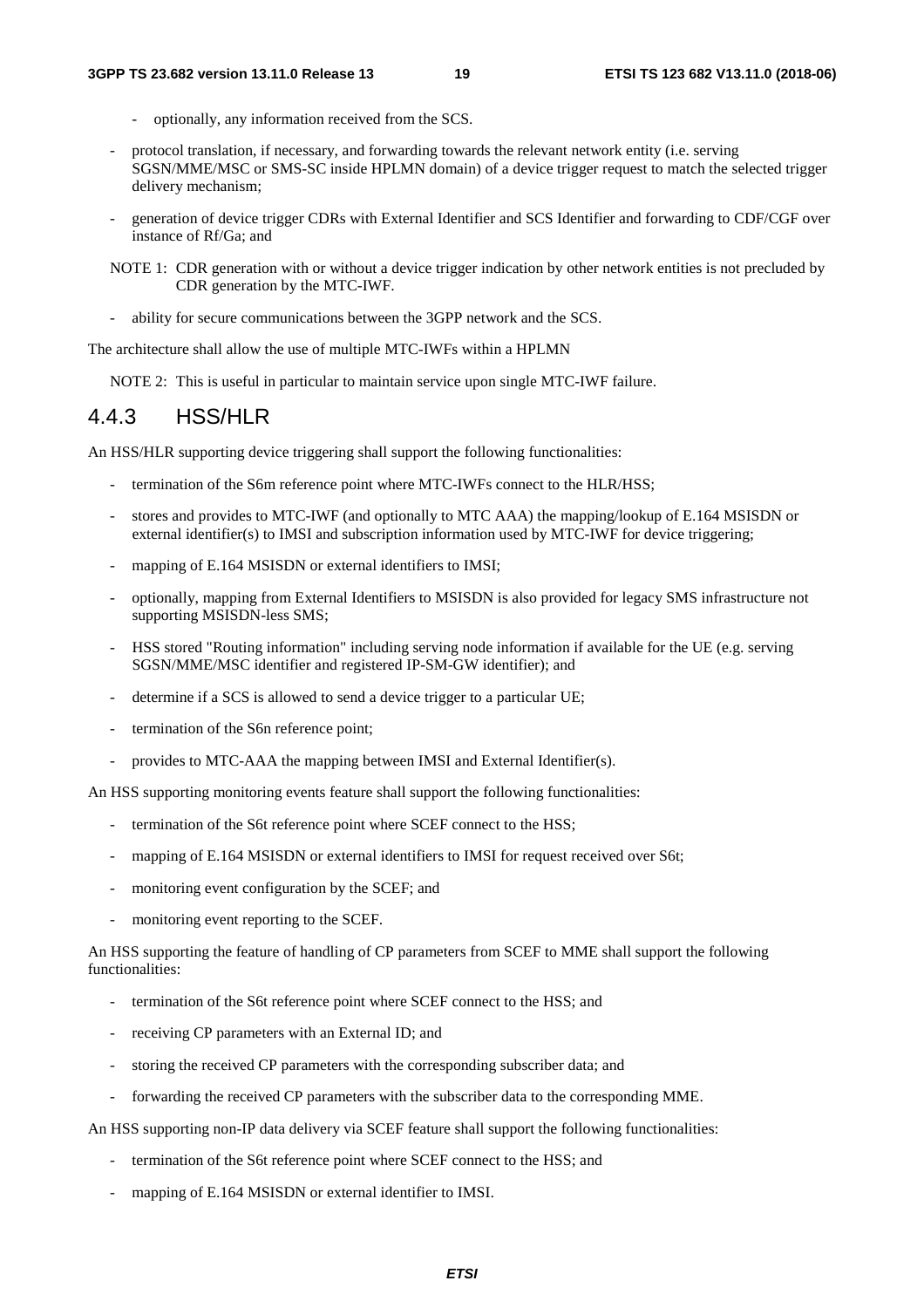# 4.4.4 GGSN/P-GW

A GGSN or P-GW supporting the Indirect or Hybrid model of MTC may support the following functionality

Based on APN configuration and unavailability of MSISDN and External Identifiers(s) in the GGSN/PGW, the GGSN/PGW either queries a MTC AAA server for retrieval of External Identifier(s) based on IMSI or routes RADIUS/Diameter requests for AAA servers in external PDNs (as specified in TS 29.061 [8]) via a MTC AAA proxy.

# 4.4.5 SGSN/MME/MSC

SGSN and MME specific functionality to support the Indirect and Hybrid models of MTC includes the following:

- MME terminates the T6a reference point;
- SGSN terminates the T6b reference point;
- may provide SGSN/MME congestion/load information to the MTC-IWF;
- monitoring event configuration by the SCEF; and
- monitoring event reporting to the SCEF.
- The MME transfers non-IP data to the UE using a PDN connection to the SCEF as defined in TS 23.401 [7].
- The MME transfers non-IP data to the (IWK-)SCEF.
- MME may use the CP parameters for deriving the CN assisted eNodeB parameters. The CP parameters received from the HSS are used by the MME as input to derive the CN assisted eNodeB parameter values.

# 4.4.6 SMS-SC

SMS-SC specific functionality to support the Indirect and Hybrid models of MTC includes the following:

- terminates the T4 reference point where MTC-IWFs connect to the SMS-SC; and
- supports PS-only MT-SMS that can be delivered with IMSI in lieu of E.164 MSISDN; and
- provides the routing information it received from MTC-IWF to SMS-GMSC if needed.

# 4.4.7 MTC AAA

To support translation of the IMSI to External Identifier(s) at the network egress, an AAA function (MTC AAA) is used in the HPLMN. The MTC AAA may be deployed to return the External Identifier(s) based on IMSI. Alternatively the MTC AAA may be deployed as a RADIUS/Diameter proxy between the GGSN/PGW and the AAA server in the external PDN.

When deployed as an AAA Server, the MTC AAA shall support the following functionalities:

- termination of the S6n reference point where the MTC-AAA communicates with the HLR/HSS;
- return the external identifier(s) corresponding to an IMSI; and
- may query the HSS with IMSI to retrieve the External Identifier(s) and may cache IMSI/External Identifier mapping to avoid multiple HSS queries.

When deployed as an AAA Proxy, the MTC AAA shall support the following functionalities:

- termination of the S6n reference point where the MTC-AAA communicates with the HLR/HSS;
- replace IMSI with an External Identifier for messages to an external AAA server;
- replace External Identifier with IMSI for messages from an external AAA server;
- identifying the destination external AAA server using standard RADIUS/Diameter procedures; and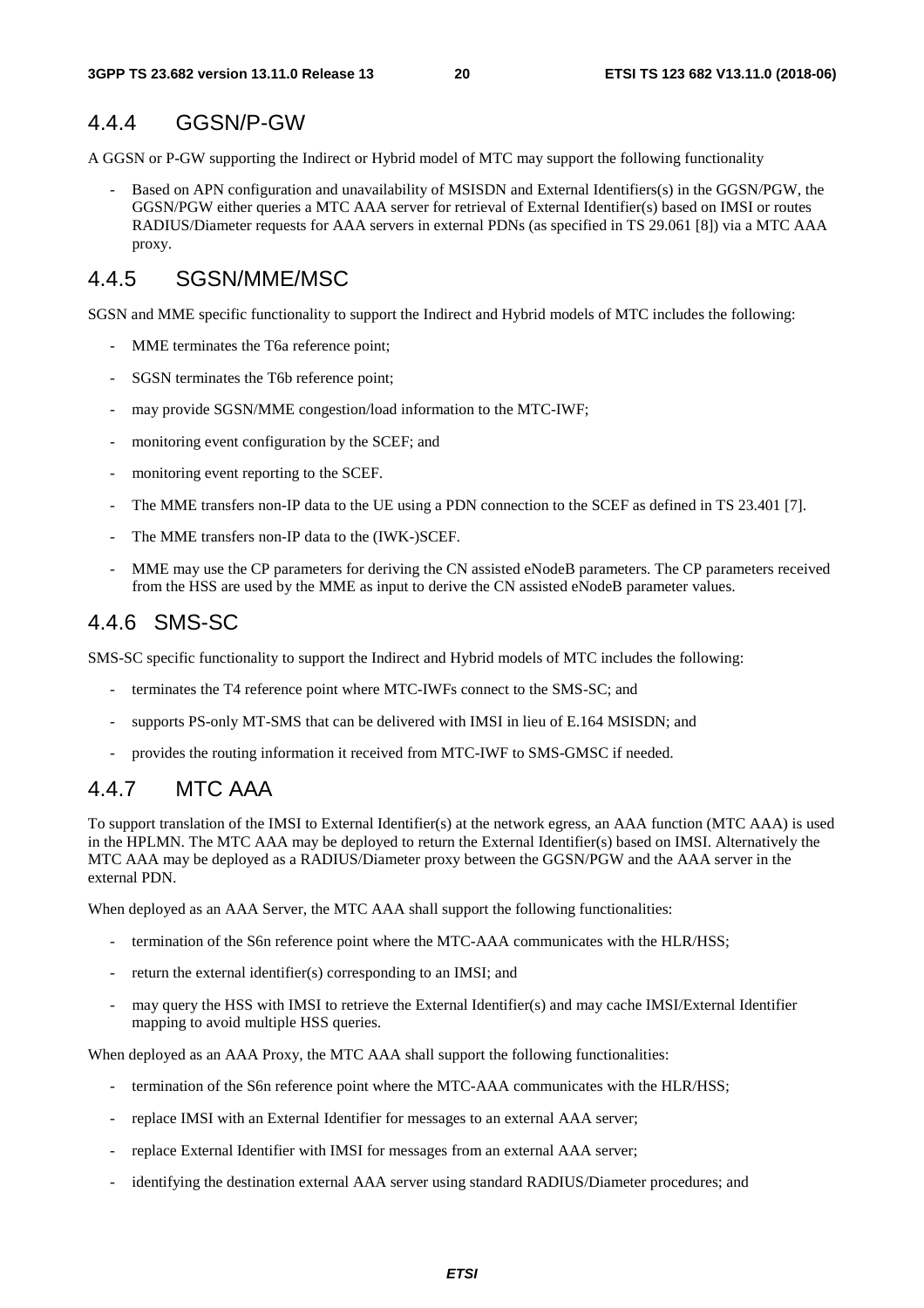- optionally, query the HSS with IMSI to retrieve the external identifier(s) and cache IMSI/External Identifier mapping to avoid multiple HSS queries.

### 4.4.8 Service Capability Exposure Function

The Service Capability Exposure Function (SCEF) provides a means to securely expose the services and capabilities provided by 3GPP network interfaces. The SCEF provides a means for the discovery of the exposed service capabilities. The SCEF provides access to network capabilities through homogenous network application programming interfaces (e.g. Network API) defined by OMA, GSMA, and possibly other standardisation bodies. The SCEF abstracts the services from the underlying 3GPP network interfaces and protocols.

Individual instances of SCEF may vary depending on what service capabilities are exposed and what API features are supported.

The SCEF is always within the trust domain. An application can belong to the trust domain or may lie outside the trust domain. The functionality of the SCEF may include the following:

- Authentication and Authorization:
	- Identification of the API consumer,
	- Profile management,
	- ACL (access control list) management.
- NOTE 1: Authentication and Authorization of the requests received from the SCS/AS is outside the scope of 3GPP specifications.
- Ability for the external entities to discover the exposed service capabilities
- Policy enforcement:
	- Infrastructural Policy: policies to protect platforms and network. An example of which maybe ensuring that a service node such as SMS-SC is not overloaded.
	- Business Policy: policies related to the specific functionalities exposed. An example may be number portability, service routing, subscriber consent etc.
	- Application Layer Policy: policies that are primarily focused on message payload or throughput provided by an application. An example may be throttling.
- Assurance:
	- Integration with O&M systems,
	- Assurance process related to usage of APIs.
- Accounting for inter operator settlements.
- Access: issues related to external interconnection and point of contact
- Abstraction: hides the underlying 3GPP network interfaces and protocols to allow full network integration. The following functions are among those that may be supported:
	- Underlying protocol connectivity, routing and traffic control,
	- Mapping specific APIs onto appropriate network interfaces,
	- Protocol translation.
- NOTE 2: Abstraction is applied only in cases where required functionality is not natively provided by 3GPP network

The SCEF shall protect the other PLMN entities (e.g. HSS, MME) from requests exceeding the permission arranged in the SLA with the third-party service provider.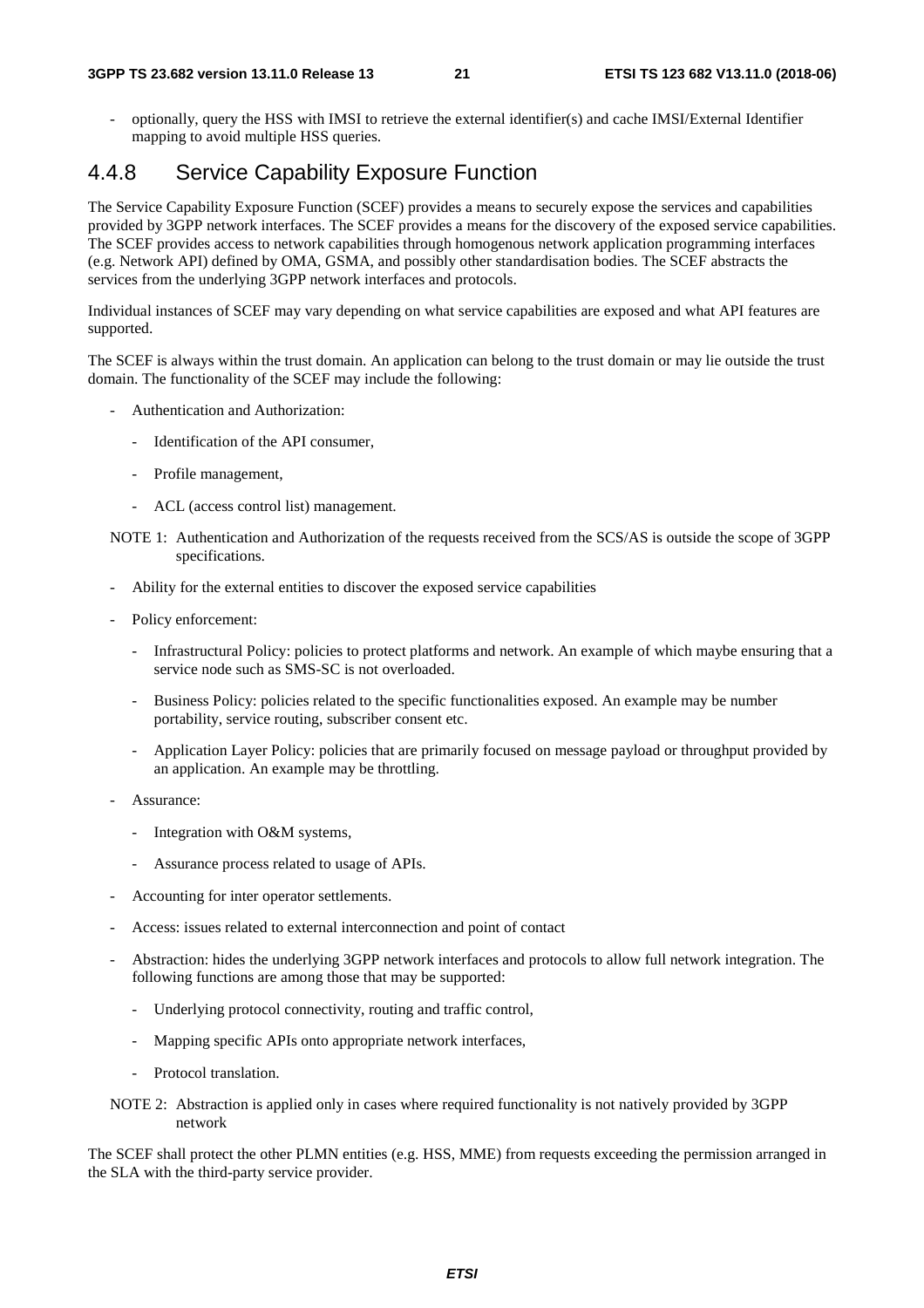When needed, the SCEF supports mapping between information exchanged with SCS/AS (e.g. geographical identifiers) and information exchanged with internal PLMN functions (e.g. cell-Id / ENB-Id / TAI / MBMS SAI , etc.). This mapping is assumed to be provided by the SCEF based on local configuration data.

#### 4.4.9 Interworking SCEF

The Interworking SCEF (IWK-SCEF) is optional. When deployed, the IWK-SCEF is located in the VPLMN for interconnection with the SCEF of the HPLMN. The Interworking SCEF receives the Monitoring Event Reports from the underlying entities and sends them to the SCEF. The IWK-SCEF relays the non-IP data between the MME and the SCEF.

NOTE: In this release the only VPLMN network entities connected towards the IWK-SCEF are the MMEs and SGSNs.

The functionality of the Interworking SCEF may include the following:

- Normalization of reports according to roaming agreement between VPLMN and HPLMN, e.g. change the location granularity (from cell level to a level appropriate for the HPLMN) of Monitoring Event Reports received from the underlying entities; and
- Optionally, generate charging/accounting information:
	- For generation of charging/accounting information, the IWK-SCEF receives the Monitoring configuration information as well as the Monitoring Event Report from the underlying nodes;
	- For generation of charging/accounting information, the IWK-SCEF receives the NIDD charging ID from the SCEF during the T6a Connection Establishment Procedure (see clause 5.13.1.2),

### 4.4.10 RAN Congestion Awareness Function

A RCAF supporting network status reporting shall support the following functionalities:

- termination of the Ns reference point where SCEF connects to the RCAF;
- request for one-time or continuous reporting of network status changes by the SCEF; and
- report of one-time or continuous network status changes to the SCEF.

# 4.5 High Level Function

# 4.5.1 Device Triggering Function

Device Triggering is the means by which a SCS sends information to the UE via the 3GPP network to trigger the UE to perform application specific actions that include initiating communication with the SCS for the indirect model or an AS in the network for the hybrid model. Device Triggering is required when an IP address for the UE is not available or reachable by the SCS/AS.

Device trigger message contains information that allows the network to route the message to the appropriate UE and the UE to route the message to the appropriate application. The information destined to the application, along with the information to route it, is referred to as the Trigger payload. The UE needs to be able to distinguish an MT message carrying device triggering information from any other type of messages.

NOTE: The Trigger payload, for example, upon the reception by the UE possibly provides information to the application that may trigger application related actions. The application in the UE may perform indicated actions, such as for example to initiate immediate or later communication to the SCS/AS, based on the information contained in the Trigger payload.

Device Triggering is subscription based. The subscription provides the information whether a UE is allowed to be triggered by a specific SCS. When device triggers are delivered via MT-SMS the serving nodes MME, SGSN and MSC provide the service towards a specific UE based on the UE's subscription for MT-SMS and other subscription parameters affecting MT-SMS service provision.

Device triggering recall/replace functionality allows a SCS to recall or replace previously submitted trigger messages which are not yet delivered to the UE.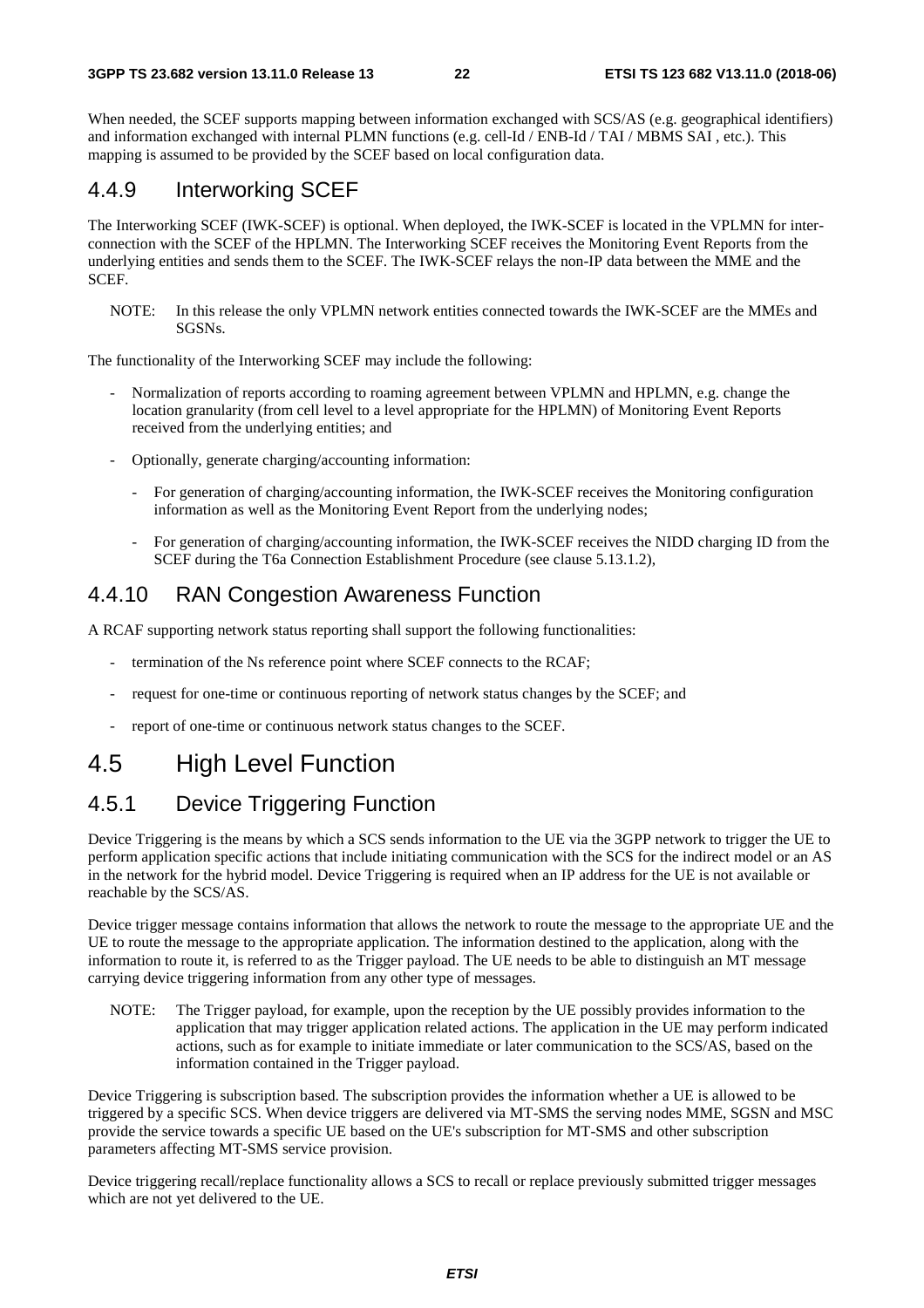Charging data are collected for the device triggering. The MTC-IWF generates CDRs for the service requester. When device triggers are delivered via MT-SMS then network entities, like MME, SGSN, MSC or SMS-SC generate CDRs for SMS services provided for the mobile subscriber.

### 4.5.2 PS-only Service Provision

PS-only service provision is providing a UE with all subscribed services via PS domain. PS-only service provision implies a subscription that allows only for services exclusively provided by the PS domain, i.e. packet bearer services and SMS services. The support of SMS services via PS domain NAS is a network deployment option and may depend also on roaming agreements. Therefore, a subscription intended for PS-only service provision may allow also for SMS services via CS domain to provide a UE with SMS services in situations when serving node or network don't support SMS via PS domain NAS. The functionality that enables PS-only service provision is described in TS 23.060 [6] and TS 23.272 [11].

The functionality that enables PS-only service provision for SMS delivery in IMS is described in TS 23.204 [13].

### 4.5.3 Core Network assisted RAN parameters tuning

Core Network assisted RAN parameters tuning aids the RAN in optimizing the setting of RAN parameters. See TS 23.401 [7] for details.

### 4.5.4 UE Power Saving Mode

A UE may adopt the PSM for reducing its power consumption. That mode is similar to power-off, but the UE remains registered with the network and there is no need to re-attach or re-establish PDN connections. A UE in PSM is not immediately reachable for mobile terminating services. A UE using PSM is available for mobile terminating services during the time it is in connected mode and for the period of an Active Time that is after the connected mode. The connected mode is caused by a mobile originated event like data transfer or signalling, e.g. after a periodic TAU/RAU procedure. PSM is therefore intended for UEs that are expecting only infrequent mobile originating and terminating services and that can accept a corresponding latency in the mobile terminating communication.

For mobile terminated data while a UE is in PSM, the functions for High latency communication may be used as described in clause 4.5.7.

PSM has no support in the CS domain on the network side. PSM should only be used by UEs using the PS domain, SMS and mobile originated IMS or CS services. A UE that uses mobile terminated CS services other than SMS should not use PSM as the CS domain does not provide support for mobile terminated CS voice services to UEs that are in PSM. A UE that uses delay tolerant mobile terminated IMS services other than SMS should not request for PSM unless IMS uses the functions for High latency communication as described in clause 4.5.7.

NOTE 1: The frequency of keep-alive messages on Gm impacts the possibility to use IMS services for UEs applying PSM.

Applications that want to use the PSM need to consider specific handling of mobile terminating services or data transfers. A network side application may send an SMS or a device trigger to trigger an application on UE to initiate communication with the SCS/AS, which is delivered when the UE becomes reachable. Alternatively a network side application may request monitoring of reachability for data to receive a notification when it is possible to send downlink data immediately to the UE, which is when the UE becomes reachable for downlink data transfer. Alternatively, if an SCS/AS has periodic downlink data, it is more efficient when the UE initiates communication with the SCS/AS to poll for downlink data with that period. For either of the options to work, the UE should request an Active Time that is together with the time being in connected mode long enough to allow for potential mobile terminated service or data delivery, e.g. to deliver an SMS.

When the UE wants to use the PSM it shall request an Active Time value during every Attach and TAU/RAU procedures. If the network supports PSM and accepts that the UE uses PSM, the network confirms usage of PSM by allocating an Active Time value to the UE. The network takes the UE requested value, the Maximum Response Time (defined in clause 5.6.1.4), if provided with the Insert Subscriber Data message from HSS, and any local MME/SGSN configuration into account for determining the Active Time value that is allocated to the UE. If the UE wants to change the Active Time value, e.g. when the conditions are changed in the UE, the UE consequently requests the value it wants in the TAU/RAU procedure.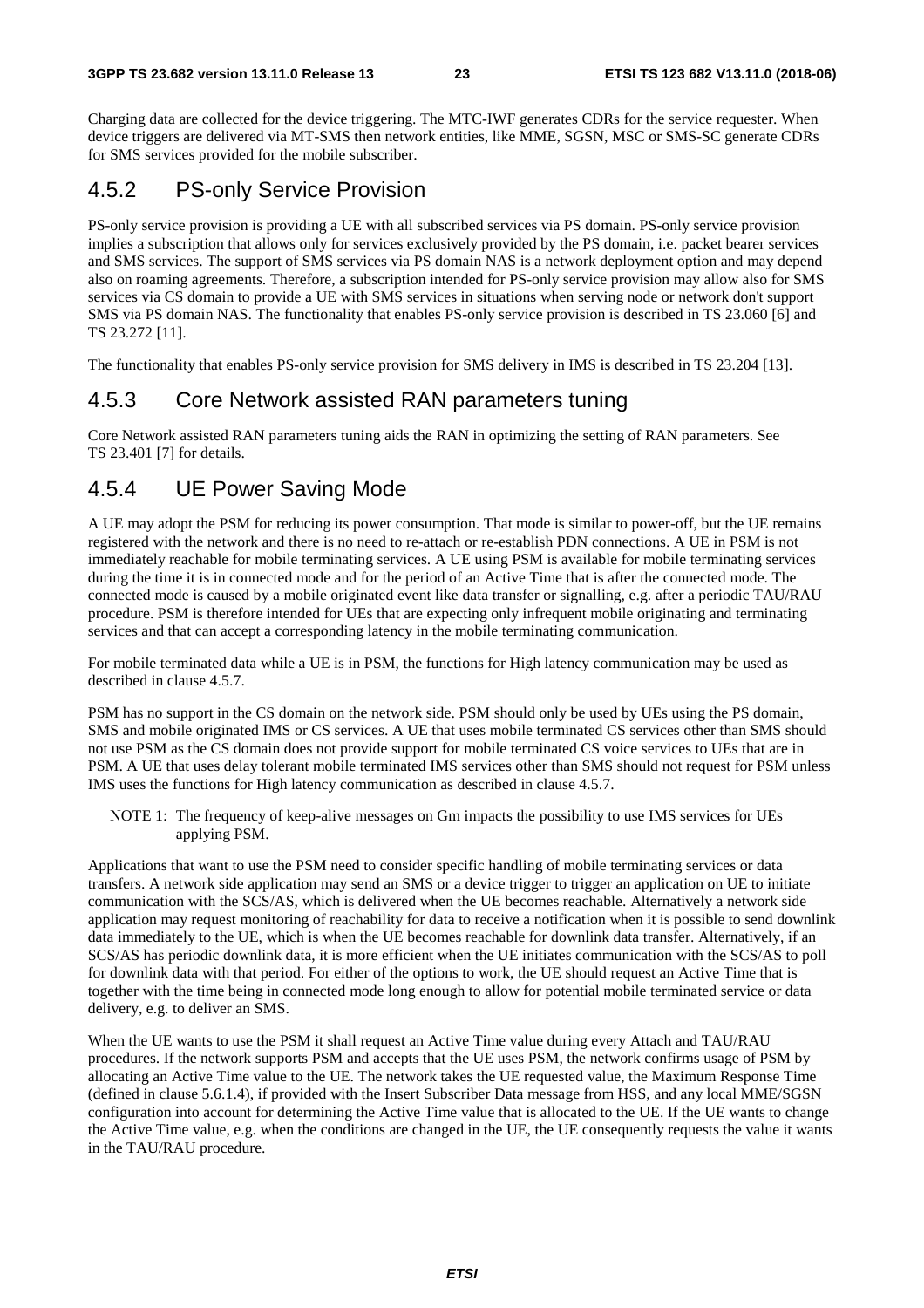NOTE 2: The minimum recommended length for the Active Time is the time allowing for the 'msg waiting flag' in the MME/SGSN to trigger the SMSC via the HSS to deliver an SMS to the MME/SGSN, e.g. 2 DRX cycles plus 10 seconds.

An Active Time may be shorter than the time estimated for delivering a waiting SMS to the UE in NOTE 2 above, e.g. 0 seconds. If the MME/SGSN allocates such a shorter Active Time to the UE, the MME/SGSN (for signalling only connections and if the 'msg waiting flag' is set) and the RAN (for connections with RAB(s) set up) should be configured to keep the connection with the UE sufficiently long such that a waiting SMS can be delivered.

NOTE 3: The RAN configuration of RAB connection times need not differentiate between UEs.

If the MME/SGSN is requested to monitor for Reachability for Data, the MME/SGSN (for signalling only connections) and the RAN (for connections with RAB(s) set up) should keep the connection for the Maximum Response Time less the Active Time, if Maximum Response Time is provided with the Insert Subscriber Data message from HSS. Otherwise a configured default Maximum Response Time is assumed by the MME/SGSN.

The UE is in PSM until a mobile originated event (e.g. periodic RAU/TAU, mobile originated data or detach) requires the UE to initiate any procedure towards the network. In Attach and RAU/TAU procedures a PSM capable UE may request a periodic TAU/RAU Timer value suitable for the latency/responsiveness of the mobile terminated services. If the UE wants to change the periodic TAU/RAU Timer value, e.g. when the conditions are changed in the UE, the UE consequently requests the value it wants in the TAU/RAU procedure.

NOTE 4: If the UE or application performs any periodic uplink data transfer with a periodicity similar to the Periodic TAU/RAU Timer value, it preferably requests a Periodic TAU/RAU Timer value that is at least slightly larger than the data transfer period to avoid periodic TAU/RAU procedures that would increase power consumption.

Any timers and conditions that remain valid during power-off, e.g. NAS-level back-off timers, apply in the same way during PSM. The UE may leave the PSM any time, e.g. for mobile originated communications.

If the network confirms the usage of PSM to a UE, the network shall not activate the ISR for such UE.

The specific procedure handling is described in TS 23.060 [6] and TS 23.401 [7].

# 4.5.5 Group Message Delivery

Group message delivery is intended to efficiently distribute the same content to the members of a group that are located in a particular geographical area on request of the SCS/AS via SCEF.

The specific procedure handling for group message delivery using MBMS is described in clause 5.5.1. The group message delivery using MBMS has limited applicability and does not support all the scenarios, e.g. UEs not supporting MBMS, UEs located in areas where MBMS is not deployed.

#### 4.5.6 Monitoring Events

#### 4.5.6.1 General

The Monitoring Events feature is intended for monitoring of specific events in 3GPP system and making such monitoring events information available via the SCEF. It is comprised of means that allow the identification of the 3GPP network element suitable for configuring the specific events, the event detection, and the event reporting to the authorised users, e.g. for use by applications or logging, etc. If such an event is detected, the network might be configured to perform special actions, e.g. limit the UE access. Configuration and reporting of the following monitoring events may be supported:

- Monitoring the association of the UE and UICC and/or new IMSI-IMEI-SV association;
- UE reachability;
- Location of the UE, and change in location of the UE;
- NOTE 1: Location granularity for event request, or event report, or both could be at cell level (CGI/ECGI), TA/RA level or other formats e.g. shapes (e.g. polygons, circles, etc.) or civic addresses (e.g. streets, districts, etc.).
- Loss of connectivity;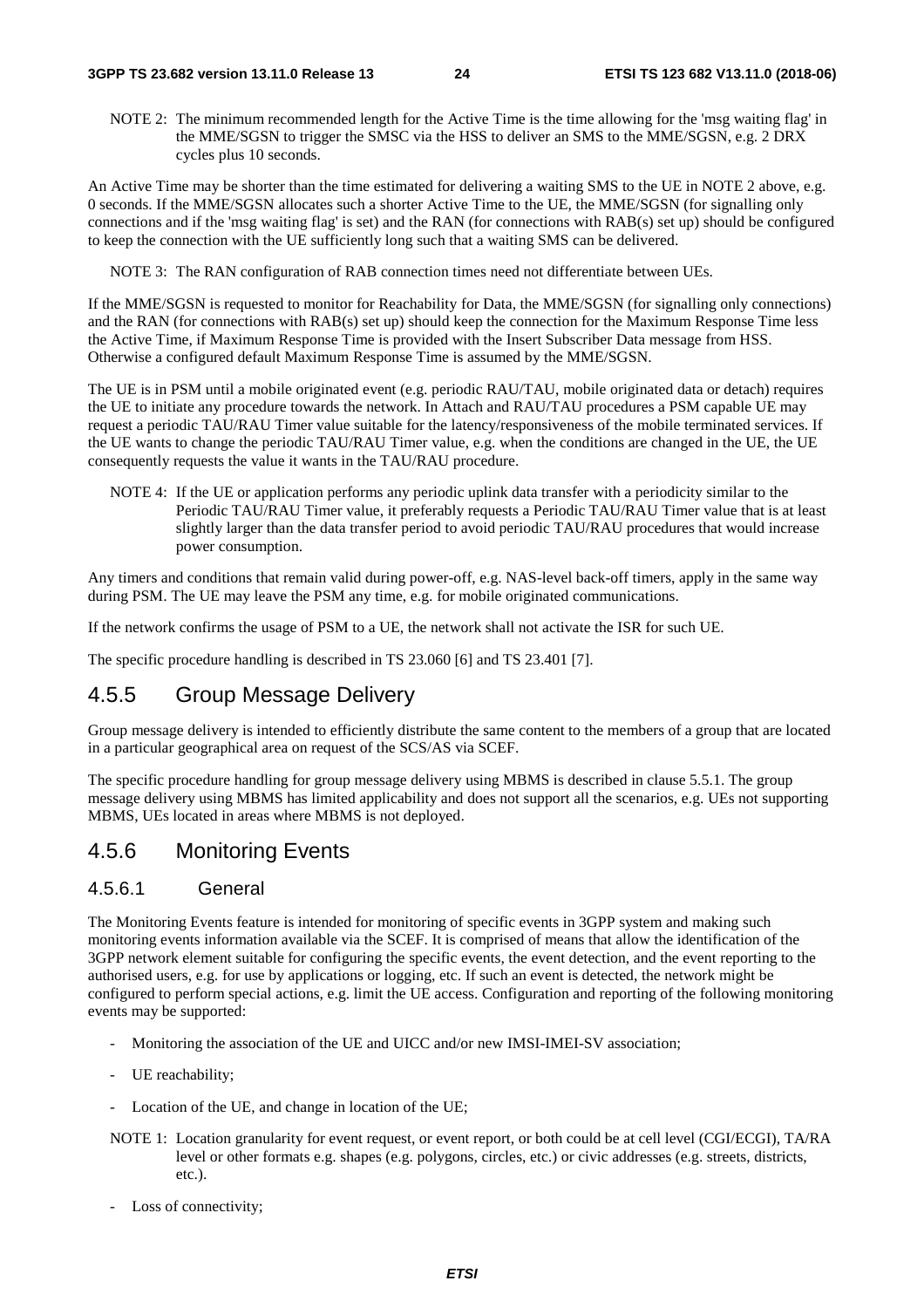- Communication failure:
- Roaming status (i.e. Roaming or No Roaming) of the UE, and change in roaming status of the UE; and

NOTE 2: Roaming status means whether the UE is in HPLMN or VPLMN.

- Number of UEs present in a geographical area; and
- Availability after DDN failure.

To support monitoring features in roaming scenarios, a roaming agreement needs to be made between the HPLMN and the VPLMN. The set of capabilities required for monitoring may be accessible via different 3GPP interfaces/nodes. Selection of 3GPP interface(s) to configure/report the event is dependent on the type of the event, operator configuration, required frequency of event reporting, application provided parameters in monitoring event request, etc.

Support for Monitoring Events can be offered either via HSS, MME/SGSN (as described in clause 4.5.6.2) or via PCRF (as described in clause 4.5.6.3). Based on operator policies, it shall be possible to configure Monitoring Events such that some Monitoring Event follows procedures in clause 4.5.6.2 while another Monitoring Event follows procedures in clause 4.5.6.3. SCEF shall not enable a given Monitoring Event for the same UE via both HSS/MME/SGSN, and PCRF.

NOTE 3: If the configuration of Monitoring Events uses signalling which was specified as part of another feature than the Monitoring feature, then the requirements on the HSS, MME/SGSN and PCRF as specified by that feature apply e.g. not to generate accounting information, not to verify SLA etc.

#### 4.5.6.2 Monitoring Events via HSS and MME/SGSN

Monitoring Events via the HSS and the MME/SGSN enables SCEF to configure a given Monitor Event at HSS or MME/SGSN, and reporting of the event via HSS and/or MME/SGSN. Depending on the specific monitoring event or information, it is either the MME/SGSN or the HSS that is aware of the monitoring event or information and makes it available via the SCEF.

The procedures for requesting specific monitoring information or event reports as well as the report procedures are described in clause 5.6.

#### 4.5.6.3 Monitoring Events via PCRF

Monitoring Events via the PCRF enables the SCEF to retrieve the location information and to report communication failure of a UE. The SCEF acting as AF shall have an active Rx session to enable the PCRF to report these events. The procedure is defined in TS 23.203 [27] clause 6.2.3.

The UE location information, provided over Rx, may include a time stamp to indicate when the UE was last-known to be in that location, i.e. if the current location or the last-known location is provided. The UE location information is reported at the time the Rx session is established, modified or terminated. The subscription to UE location information is not persistent across Rx sessions. The UE location information is only provided for 3GPP IP-CAN type or for Trusted WLAN access (S2a).

The reporting of communication failure refers to the reporting of RAN/NAS release cause codes according to TS 23.401 [7], TS 23.060 [6], and TWAN/UWAN release causes according to TS 23.402 [26]. Once the RAN/NAS or TWAN/UWAN release cause codes are reported to the PCRF, the PCRF reports it to the SCEF according to TS 23.203 [27] for applicable IP-CAN types and RAT types listed in TS 23.203 [27].

#### 4.5.6.4 Charging Principles

The support of accounting functionality for Monitoring Events is optional. Depending on operator configuration the MME, SGSN, SCEF and IWK-SCEF support accounting functionality for Monitoring Events.

Accounting information shall be generated for every Monitoring Event configuration request, Monitoring Event modification request, and implicit or explicit Monitoring Event deletion request. The accounting information shall also be generated for Monitoring Event response messages.

NOTE 1: The requirement to generate Accounting information applies for messages which have been defined as part of the Monitoring function e.g. Monitoring Request, Monitoring Indication.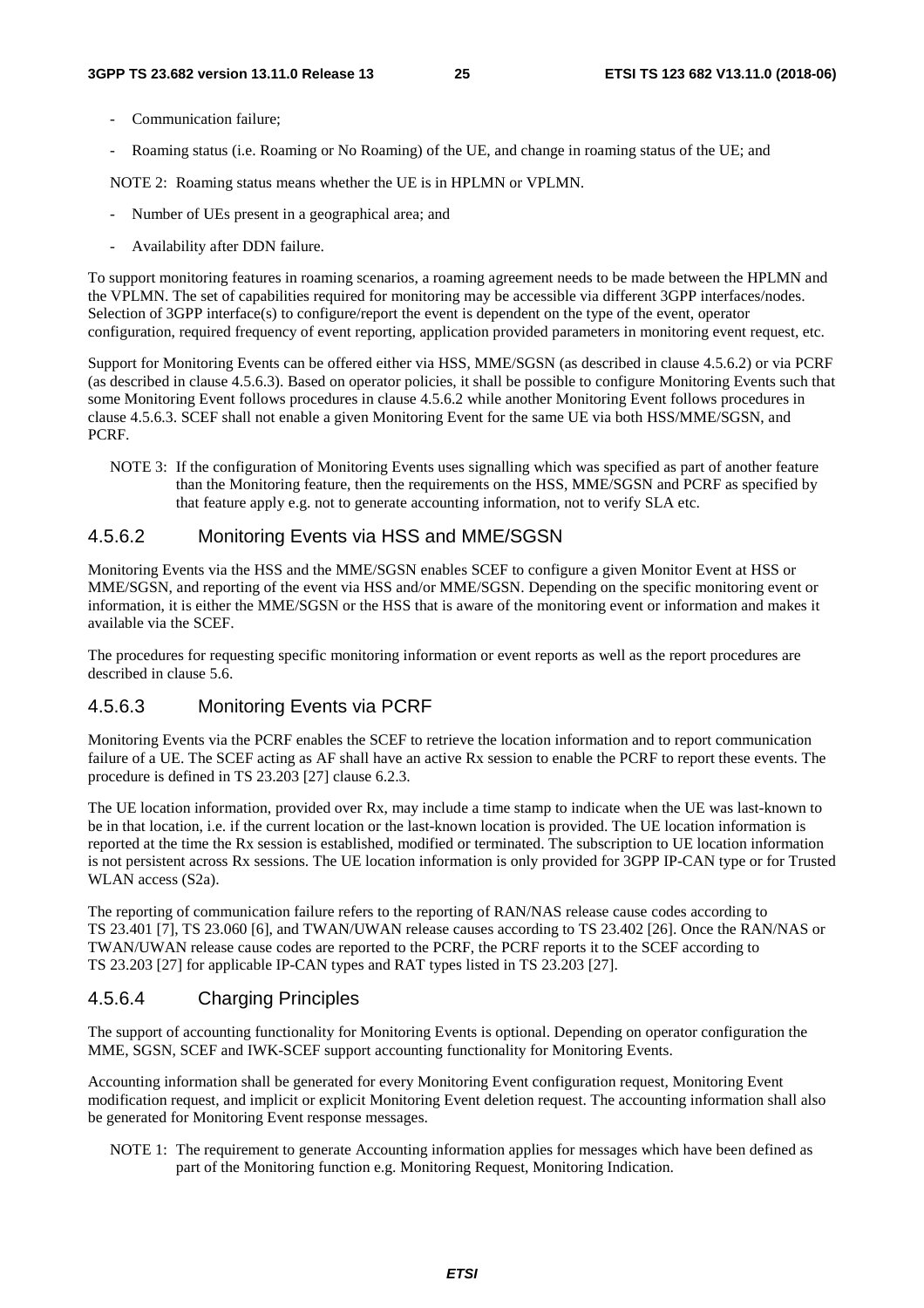Accounting information, e.g. number of successful Monitoring Requests, number of failed Monitoring Requests, number of Monitoring Event Reports generated due to a configured Monitoring Event, is collected by the MME, SGSN, SCEF, and IWK-SCEF for intra-operator use, and also for inter-operator settlements.

NOTE 2: The details of the required accounting information are outside the scope of this specification.

The Monitoring Event feature shall support charging in accordance with TS 32.240 [28]. Interaction with Offline Charging systems shall be supported.

### 4.5.7 High latency communication

Functions for High latency communication may be used to handle mobile terminated (MT) communication with UEs being unreachable while using power saving functions e.g. UE Power Saving Mode (see clause 4.5.4) or extended idle mode DRX (see clause 4.5.13) depending on operator configuration. "High latency" refers to the initial response time before normal exchange of packets is established. That is, the time it takes before a UE has woken up from its power saving state and responded to the initial downlink packet(s).

High latency communication is handled by an extended buffering of downlink data in the Serving GW controlled by the MME/S4-SGSN or in the Gn/Gp-SGSN. The MME/S4-SGSN asks the Serving GW to buffer downlink data until the UE is expected to wake up from its power saving state. The Gn/Gp-SGSN similarly buffers downlink data until the UE is expected to wake up from its power saving state. If a Serving GW change or a Gn/Gp-SGSN change is invoked, the buffered packets are forwarded and will not be lost. The number of packets to buffer is decided by the Serving GW or Gn/Gp-SGSN, but the MME/S4-SGSN may optionally provide a suggestion for the number of downlink packets to be buffered based on e.g. subscription and/or information provided by the SCS/AS during the configuration of the event.

For Control Plane CIoT EPS optimisation, High latency communication is handled by the buffering of downlink data in the Serving GW or the MME as described in TS 23.401 [7].

High latency communication may also be handled by notification procedures (see clause 5.7), when an MME/S4-SGSN is used (i.e., this procedure does not apply to a Gn/Gp-SGSN). The SCS/AS requests notification when a UE wakes up from its power saving state and sends downlink data to the UE when the UE is reachable. Especially for infrequent mobile terminated communication this may be suitable. This notification procedure is available based on two different monitoring events:

- Monitoring event: UE Reachability; or
- Monitoring event: Availability after DDN failure.

An SCS/AS may request a one-time "UE Reachability" notification when it wants to send data to the UE. Alternatively the SCS/AS may request repeated "Availability after DDN failure" notifications where each notification is triggered by a DDN failure i.e. the SCS/AS sends a downlink packet which is discarded by Serving GW but which triggers the MME/SGSN to send an event notification to the SCS/AS next time the UE wakes up.

The length of the power saving intervals used by the network decides the maximum latency for a UE. An SCS/AS, which has a specific requirement on the maximum latency for UEs it communicates with, may provide its maximum latency requirement to the network. This is done either by interaction with the application in the UE and setting of appropriate time values in the UE (e.g. periodic RAU/TAU timer) for the Power Saving Mode, or by providing the maximum latency at the configuration of the "UE reachability" monitoring event (if used) (see clause 5.7).

The tools for High latency communication make the behaviour of the 3GPP network predictable when sending mobile terminated data to UEs applying power saving functions. The network will deliver downlink packets with high reliability for both stationary and mobile UEs when the UE wakes up from its power saving state. Therefore SCS/AS can adapt its retransmissions to reduce the load on both the SCS/AS itself and the network.

# 4.5.8 Support of informing about potential network issues

The SCS/AS may request the SCEF for being notified about the network status in a geographical area. The SCS/AS can request for a one-time reporting of network status or a continuous reporting of network status changes.

### 4.5.9 Resource management of background data transfer

The 3rd party SCS/AS requests a time window and related conditions from the SCEF for background data transfer to a set of UEs via the Nt interface. The SCS/AS request shall contain the SCS/AS identifier, the volume of data expected to be transferred per UE, the expected amount of UEs, the desired time window and optionally, network area information.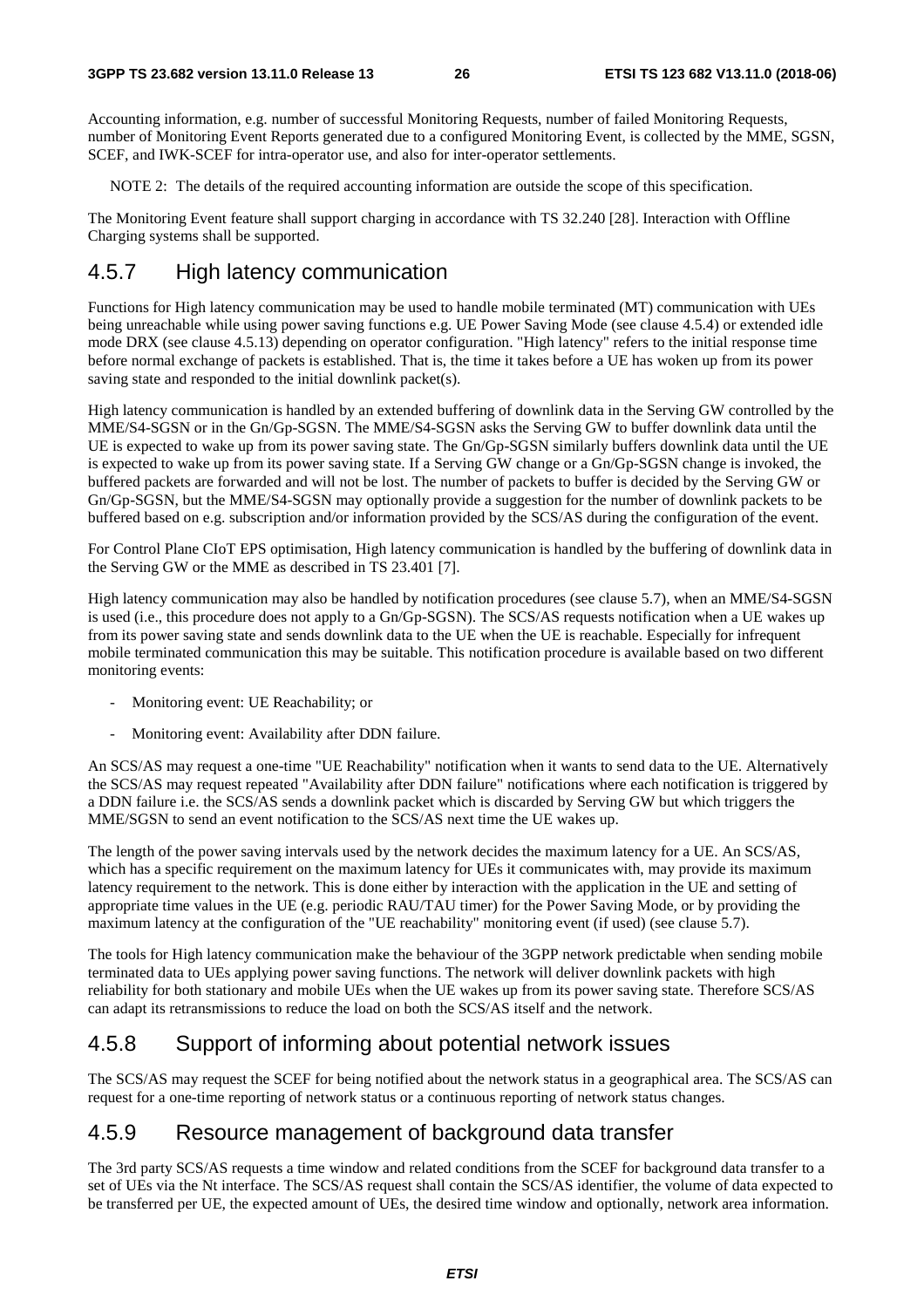The SCEF passes this information to a selected PCRF. The PCRF shall determine one or more transfer policies each including a recommended time window for the data transfer together with a maximum aggregated bitrate for the expected volume of data and a reference to the applicable charging rate during the time window and provide them to the SCEF together with a reference ID. The SCEF shall forward the reference ID and the transfer policies to the 3rd party SCS/AS. If more than one transfer policy was received, the 3rd party SCS/AS needs to select one of them and inform the SCEF about the selected transfer policy (which forwards it to the PCRF). If this is not done, none of the transfer policies provided by the operator will be valid.

- NOTE 1: The maximum aggregated bitrate (optionally provided in a transfer policy) is not enforced in the network. The operator may apply offline CDRs processing (e.g. combining the accounted volume of the involved UEs for the time window) to determine whether the maximum aggregated bitrate for the set of UEs was exceeded by the ASP and charge the excess traffic differently.
- NOTE 2: It is assumed that the 3rd party SCS/AS is configured to understand the reference to a charging rate based on the agreement with the operator.

After having negotiated the time window, the SCS/AS shall provide the reference ID to the PCRF for each UE individually together with the SCS/AS session information via the Rx interface. The PCRF retrieves the corresponding transfer policy from the SPR. The PCRF derives the PCC rules for the background data transfer according to this transfer policy and triggers PCC procedures according to 3GPP TS 23.203 [27] to provide the respective policing and charging information to the PCEF.

- NOTE 3: The SCS/AS will typically contact the PCRF for the individual UEs to request sponsored connectivity for the background data transfer.
- NOTE 4: A transfer policy is only valid until the end of its time window. The removal of outdated transfer policies from the SPR is up to implementation.

# 4.5.10 E-UTRAN network resource optimizations based on communication patterns provided to the MME

Predictable communication patterns (CP) of a UE may be provided by the Application Server to the SCEF in order to enable network resource optimizations for such UE(s). The SCEF filters the CP parameters and forwards them to the HSS, which provides them to the MME. The MME may use the CP parameters as input to derive the CN assisted eNodeB parameters as described in TS 23.401 [7]. This feature is applicable to UEs served over the E-UTRAN access.

# 4.5.11 Support of setting up an AS session with required QoS

The 3rd party SCS/AS may request that a data session to a UE that is served by the 3rd party service provider (AS session) is set up with a specific QoS (e.g. low latency or jitter) and priority handling. This functionality is exposed via the SCEF towards the SCS/AS.

The SCS/AS can request the network to provide QoS for the AS session based on the application and service requirements with the help of a reference to pre-defined QoS information.

NOTE 1: The concept of referencing a pre-defined QoS is specified by OMA in the RESTful Network API for Quality of Service. The pre-defined QoS is part of the SLA between the operator and the 3rd party SCS/AS.

When the SCEF receives the request from the SCS/AS to provide QoS for an AS session, the SCEF acts as an AF per TS 23.203 [27] specifications and transfers the request to provide QoS for an AS session to the PCRF via the Rx interface.

- NOTE 2: An SLA has to be in place defining the possible QoS levels and their charging rates. For each of the possible pre-defined QoS information sets, the PCRF needs to be configured with the corresponding QoS parameters and their values as well as the appropriate Rating-Group (or receive this information from the SPR).
- NOTE 3: The reference to pre-defined QoS information is transferred by existing Rx parameters. Before the reference to pre-defined QoS information is forwarded, the SCEF can perform a mapping from the name space of the 3rd party AS to the name space of the operator.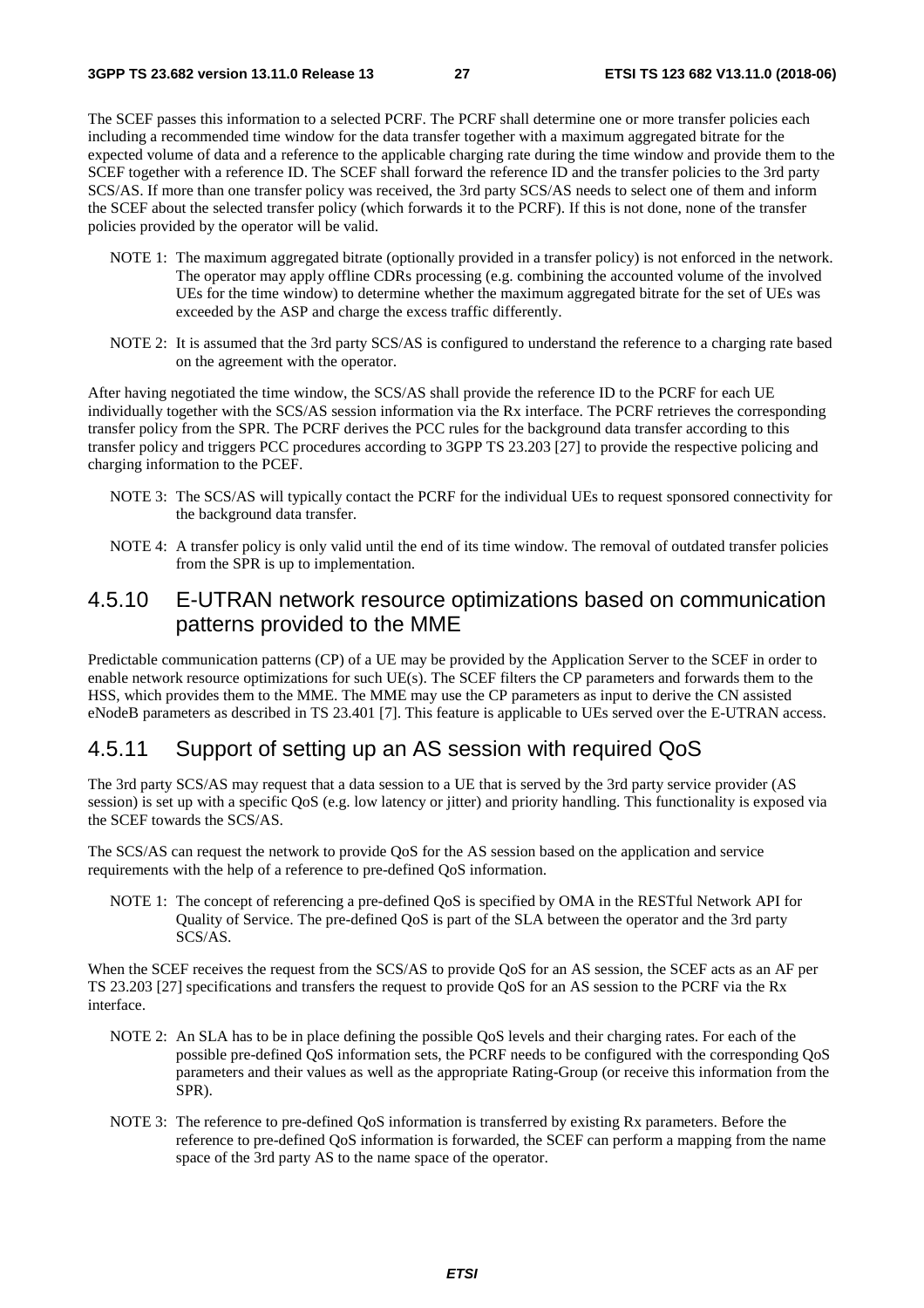### 4.5.12 Change the chargeable party at session set-up or during the session

The SCS/AS may request the SCEF to start or stop sponsoring a data session for a UE that is served by the 3rd party service provider (AS session), i.e. to realize that either the 3rd party service provider is charged for the traffic (start) or not (stop). The SCS/AS may request to be set as the chargeable party, i.e. sponsoring the traffic, either at AS session set-up or to change it during an ongoing AS session. The SCEF acts as an AF and existing functionality defined in TS 23.203 [27] for sponsored data connectivity is used to support this functionality.

### 4.5.13 Extended idle mode DRX

#### 4.5.13.1 General

The UE and the network may negotiate over non-access stratum signaling the use of extended idle mode DRX for reducing its power consumption, while being available for mobile terminating data and/or network originated procedures within a certain delay dependent on the DRX cycle value.

Applications that want to use extended idle mode DRX need to consider specific handling of mobile terminating services or data transfers, and in particular they need to consider the delay tolerance of mobile terminated data. A network side application may send mobile terminated data, an SMS, or a device trigger, and needs to be aware that extended idle mode DRX may be in place. A UE should request for extended idle mode DRX only when all expected mobile terminating communication is tolerant to delay.

A UE that uses mobile terminated CS services other than SMS should not request for extended idle mode DRX as the CS domain does not provide support for mobile terminated CS voice services to UEs that are in extended idle mode DRX. A UE that uses delay tolerant mobile terminated IMS services other than SMS should not request for extended idle mode DRX unless IMS uses the functions for High latency communication as described in clause 4.5.7.

NOTE: The frequency of keep-alive messages on Gm impacts the possibility to use IMS services for UEs applying extended idle mode DRX.

In order to negotiate the use of extended idle mode DRX, the UE requests extended idle mode DRX parameters during attach procedure and RAU/TAU procedure. The SGSN/MME may reject or accept the UE request for enabling extended idle mode DRX. In case the SGSN/MME accepts the extended idle mode DRX, the SGSN/MME based on operator policies may also provide different values of the extended idle mode DRX parameters than what was requested by the UE. If the SGSN/MME accepts the use of extended idle mode DRX, the UE applies extended idle mode DRX based on the received extended idle mode DRX parameters. If the UE does not receive extended idle mode DRX parameters in the relevant accept message because the SGSN/MME rejected its request or because the request was received by SGSN/MME not supporting extended idle mode DRX, the UE shall apply its regular discontinuous reception as defined in TS 23.401 [7] clause 5.13.

The specific negotiation procedure handling is described in TS 23.060 [6] and TS 23.401 [7].

If a UE requests via NAS both to enable PSM (requesting an active time and possibly a periodic TAU timer) and extended idle mode DRX (with a specific extended idle mode DRX cycle value), it is up to the SGSN/MME to decide whether to:

- 1. Enable only PSM, i.e. not accept the request for extended idle mode DRX.
- 2. Enable only extended idle mode DRX, i.e. not accept the request for an active time.
- 3. Enable both PSM (i.e. provide an active time) and extended idle mode DRX (i.e. provide an extended idle mode DRX parameters).

The decision between the three above, and which active time, periodic TAU timer and/or extended idle mode DRX cycle value to provide to the UE, are implementation dependent, based on local configuration, and possibly other information available in the SGSN/MME. The method selected is then used until the next Attach or RAU/TAU procedure is initiated, when a new decision may be made. If both extended idle mode DRX and PSM are enabled, the extended idle mode DRX cycle should be set in order to have multiple paging occasions while the active timer is running.

In the specific case when the PSM active time provided by the UE is greater than the extended idle mode DRX cycle value provided by the UE, the SGSN/MME may enable both PSM and extended idle mode DRX. This allows a UE to minimize power consumption during the active time e.g. when the active time is slightly longer than typical active time values for example in the order of several minutes.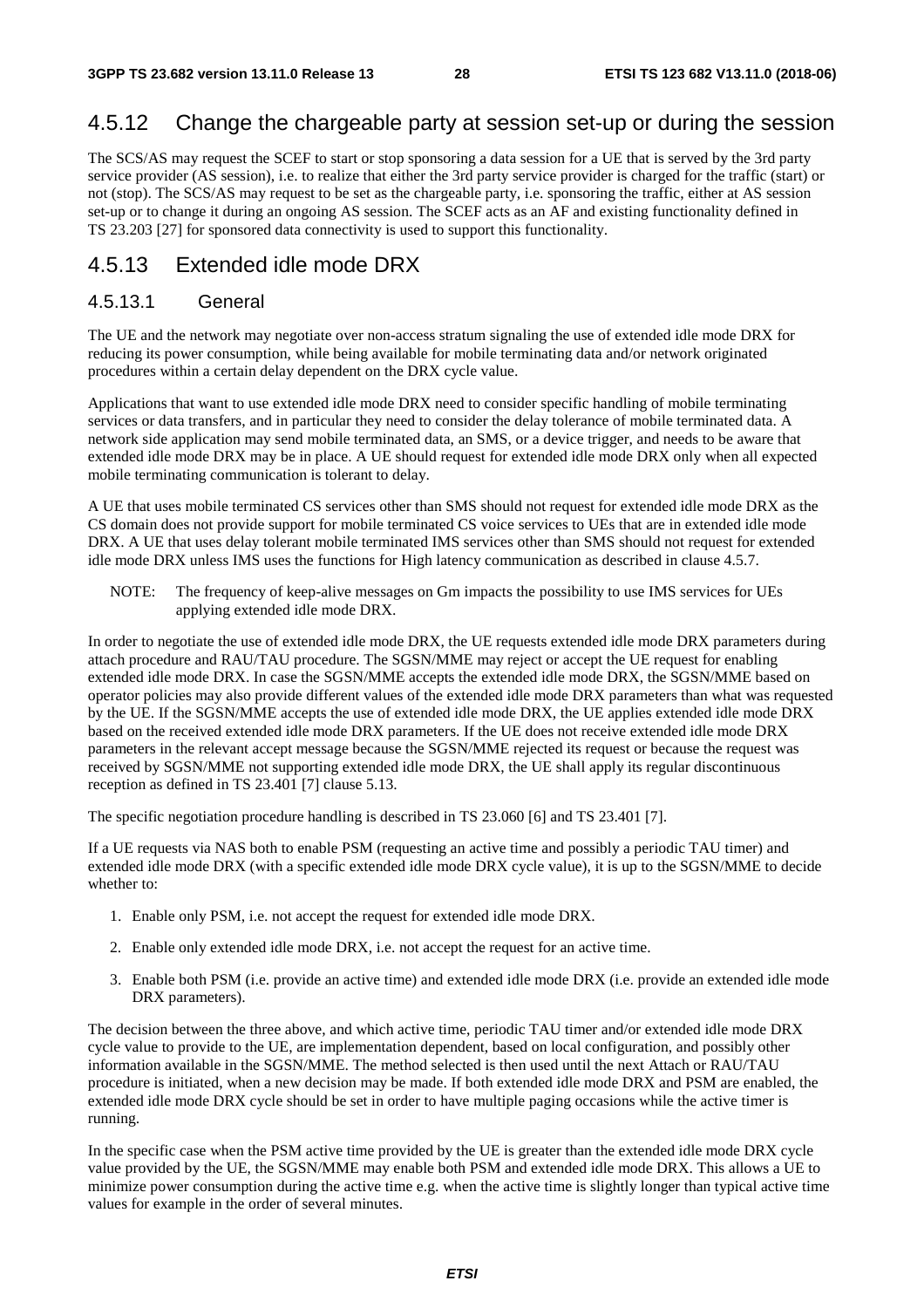In case extended idle mode DRX is enabled, the network handles mobile terminated data using high latency communication feature, according to clause 4.5.7, GTP-C retransmissions as described in TS 23.060 [6] and TS 23.401 [7], and applies techniques to handle mobile terminated SMS according to TS 23.272 [11] and location services according to TS 23.271 [33].

#### 4.5.13.2 Paging for extended idle mode DRX in UTRAN

The procedure makes use of the regular DRX cycle mechanism for determination of Paging Occasions (POs) (see 3GPP TS 25.304 [34]) in conjunction with a new TeDRX timer and a means to synchronize the start of the TeDRX timer with a time reference referred to here as Tref. The TeDRX timer is set to the extended Idle mode DRX cycle value negotiated earlier on NAS level. At TeDRX expiry i.e. when the extended Idle mode DRX cycle elapses the UE monitors the network for paging using regular DRX parameters.

CN and UE start the extended TeDRX timer at transmission and reception, respectively, of the Attach Accept or RAU Accept message where the relevant extended Idle mode DRX parameters are provided. In other words, Tref corresponds in the CN to the instant when RAU Accept message is sent and in the UE to the instant when the respective Accept message is received.

The TeDRX timer is maintained and used only when the Attach/RAU procedure was successfully executed and independent of UE's PMM state, i.e. transitions between Idle and Connected mode do not affect the TeDRX timer.

In order to improve paging reliability e.g. to avoid paging misses due to cell reselection or due to imperfect synchronization of the Tref parameter in the UE and the SGSN, a Paging Transmission Window Time (PTW) described by its duration TPTW is introduced. During PTW the UE monitors the network for paging when the extended Idle mode DRX cycle based on the extended Idle mode DRX value expires. During the PTW there may be multiple opportunities to page the UE which monitors the network for paging using regular DRX parameters.



#### **Figure 4.5.13.2-1 The usage of PTW and independence of the extended Idle mode DRX cycle from UE state**

In reference to Figure 4.5.13.2-1, upon expiry of the TeDRX timer in the UE, the UE monitors the network for paging for TPTW seconds. TDRX is the duration of the regular DRX cycle.

The necessary information for applying the PTW is provided to the UE over NAS when extended Idle mode DRX is negotiated.

In the case of a paging trigger received in the CN for a UE in PMM Idle state, the CN forwards the paging message towards relevant RAN node(s) immediately if the paging trigger was received within the PTW. Otherwise the CN forwards the paging message shortly ahead of the beginning of the next PTW taking possible imperfections in the synchronization between the CN and the UE into account.

#### 4.5.13.3 Paging for extended idle mode DRX in E-UTRAN

#### 4.5.13.3.0 General

For WB-E-UTRAN, the extended idle mode DRX value range will consist of values starting from 5.12s (i.e. 5.12s, 10.24s, 20.48s, etc.) up to a maximum of 2621.44s (almost 44 min). For NB-IoT, the extended idle mode DRX value range will start from 20.48s (i.e., 20.48s, 40.96s, 81.92s, etc.) up to a maximum of 10485.76s (almost 3 hours) (see TS 36.304 [35]). The extended idle mode DRX cycle length is negotiated via NAS signalling according to clause 4.5.13.1. The MME includes the extended idle mode DRX cycle length for WB-E-UTRAN or NB-IoT in paging message to assist the eNodeB in paging the UE.

NOTE: Heterogeneous support of extended idle mode DRX in tracking areas assigned by MME in a TAI list can result in significant battery life reduction in the UE as compared to homogeneous support by eNodeBs of extended idle mode DRX.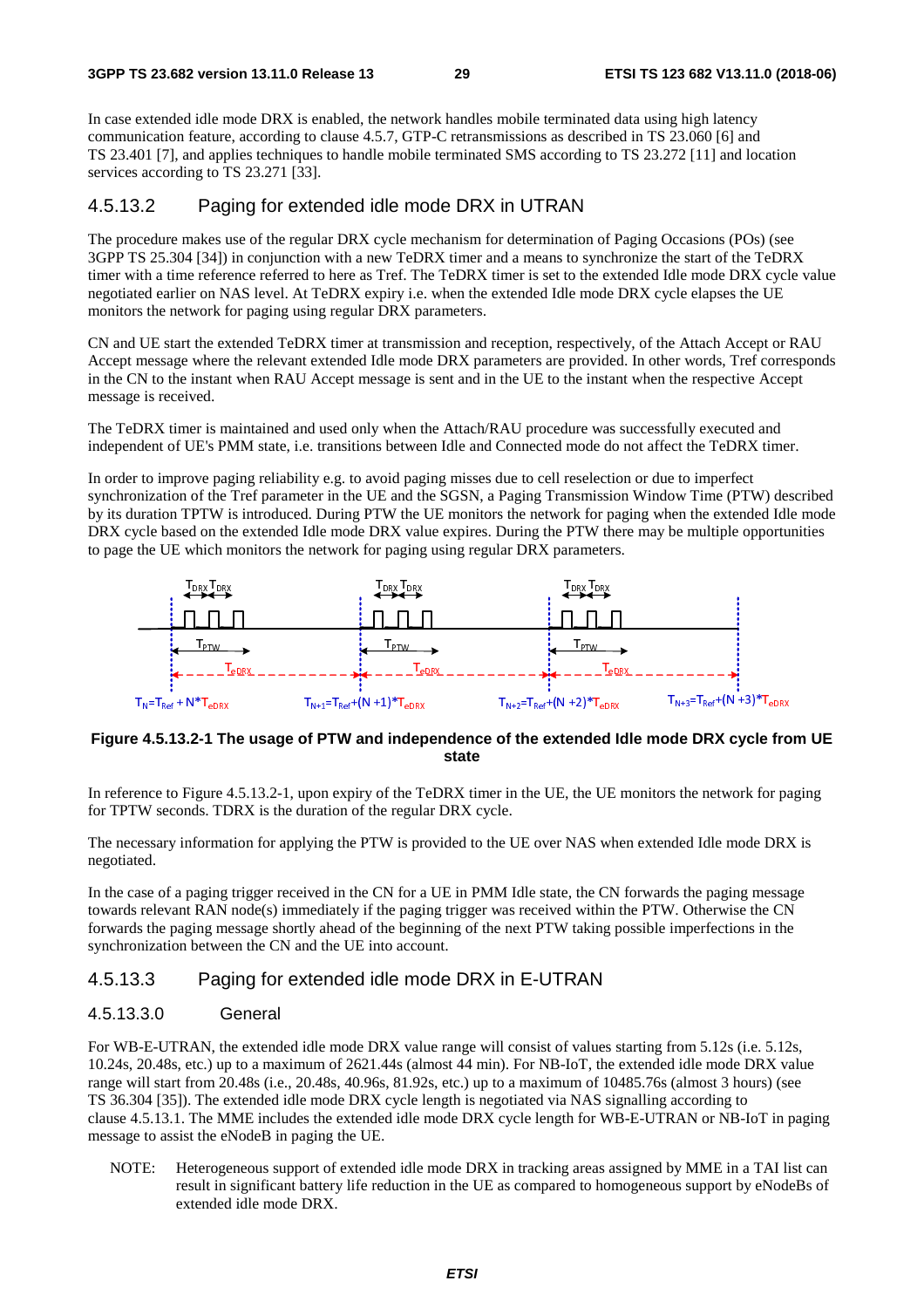For extended idle mode DRX cycle length of 5.12s, regular paging strategy as defined in TS 23.401 [7] is used.

For extended idle mode DRX cycle length of 10.24s or longer, clauses 4.5.13.3.1, 4.5.13.3.2 and 4.5.13.3.3 apply.

#### 4.5.13.3.1 Hyper SFN, Paging Hyperframe and Paging Time Window length

A Hyper-SFN (H-SFN) frame structure is defined on top of the SFN used for regular idle mode DRX. Each H-SFN value corresponds to a cycle of the legacy SFN of 1024 radio frames, i.e. 10.24s. When extended idle mode DRX is enabled for a UE, the UE is reachable for paging in specific Paging Hyperframes (PH), which is a specific set of H-SFN values. The PH computation is a formula that is function of the extended idle mode DRX cycle, and a UE specific identifier, as described in TS 36.304 [35]. This value can be computed at all UEs and MMEs without need for signalling. The MME includes the extended idle mode DRX cycle length and the PTW length in paging message to assist the eNodeB in paging the UE.

The MME also assigns a Paging Time Window length, and provides this value to the UE during attach/TAU procedures together with the extended idle mode DRX cycle length. The UE first paging occasion is within the Paging Hyperframe as described in TS 36.304 [35]. The UE is assumed reachable for paging within the Paging Time Window. The start and end of the Paging Time Window is described in TS 36.304 [35]. After the Paging Time Window length, the MME considers the UE unreachable for paging until the next Paging Hyperfame.

#### 4.5.13.3.2 Loose Hyper SFN synchronization

NOTE: This clause applies for extended DRX cycle lengths of 10.24s or longer.

In order for the UE to be paged at roughly similar time, the H-SFN of all eNodeBs and MMEs should be loosely synchronized.

Each eNodeB and MME synchronizes internally the H-SFN counter so that the start of H-SFN=0 coincides with the same preconfigured time epoch. If eNodeBs and MMEs use different epochs, e.g., due to the use of different time references, the GPS time should be set as the baseline, and the eNodeBs and MMEs synchronize the H-SFN counter based on the GPS epoch considering the time offset between GPS epoch and other time-reference epoch. It is assumed that eNodeBs and MMEs are able to use the same H-SFN value with accuracy in the order of legacy DRX cycle lengths, e.g. 1 to 2 seconds. There is no need for synchronization at SFN level.

There is no signalling between network nodes required to achieve this level of loose H-SFN synchronization.

#### 4.5.13.3.3 MME paging and paging retransmission strategy

NOTE: This clause applies for extended DRX cycle lengths of 10.24s or longer.

When the MME receives trigger for paging and the UE is reachable for paging, the MME sends the paging request. If the UE is not reachable for paging, then the MME pages the UE just before the next paging occasion.

The MME determines the Paging Time Window length based on paging retransmission strategy, and uses it to execute the retransmission scheme.

If the UE is unreachable for paging, then MME may follow clause 4.5.7 "High latency communication" for functionality related to Mobile Terminated communication with high latency.

### 4.5.14 Non-IP Data Delivery (NIDD)

Functions for NIDD may be used to handle mobile originated (MO) and mobile terminated (MT) communication with UEs, where the packets used for the communication are considered unstructured from the EPS standpoint (which we refer to also as Non-IP). The support of Non-IP data is part of the CIoT EPS optimizations. The Non-IP data delivery to SCS/AS is accomplished by one of two mechanisms:

- Delivery using SCEF;
- Delivery using a Point-to-Point (PtP) SGi tunnel.

The delivery using a Point-to-Point (PtP) SGi tunnel is further described in TS 23.401 [7].

NIDD via the SCEF is handled using a PDN connection to the SCEF. The UE may obtain a Non-IP PDN connection to the SCEF either during the Attach procedure (see TS 23.401 [7] clause 5.3.2.1) or via UE requested PDN connectivity (see TS 23.401 [7] clause 5.10.2).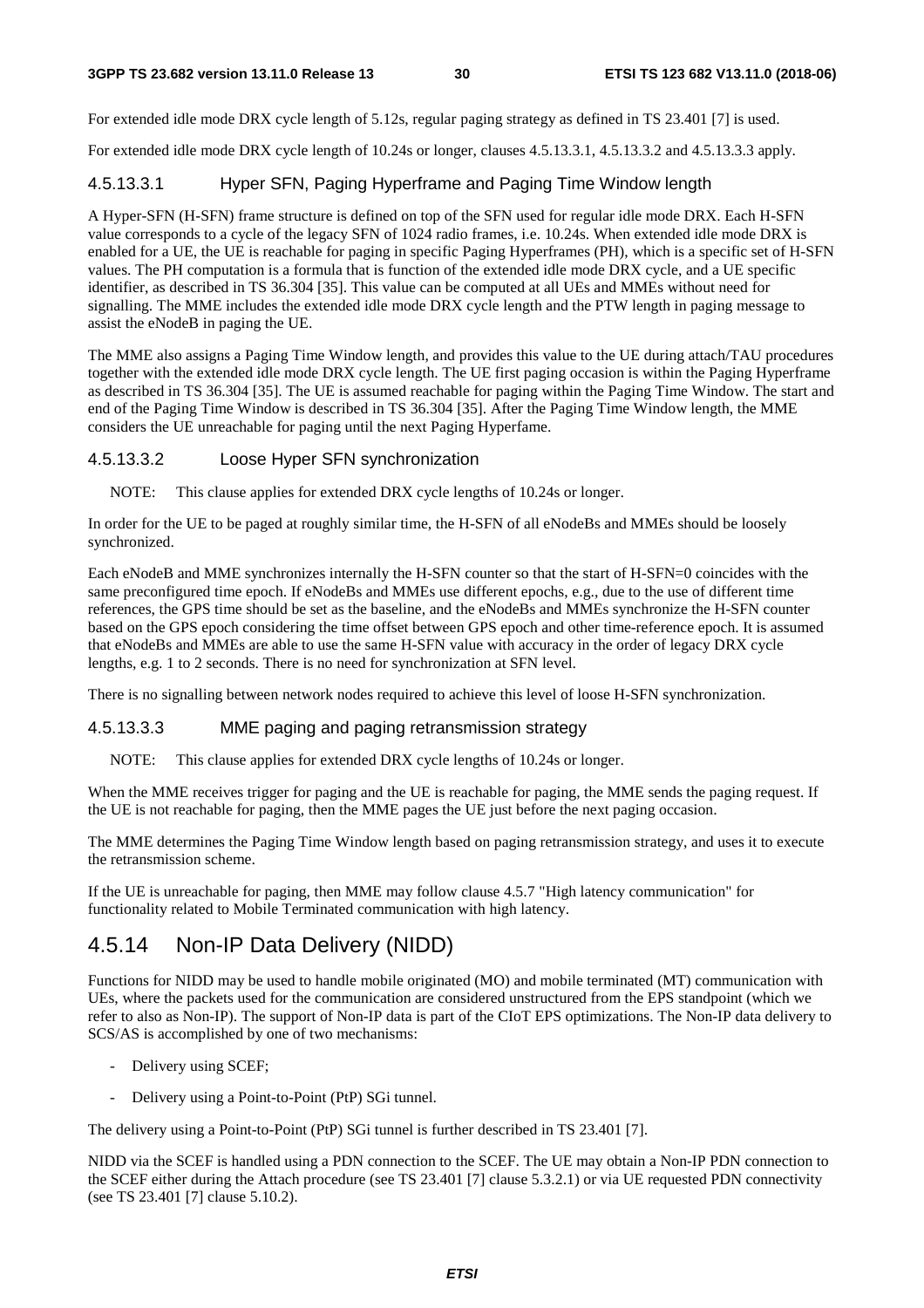NOTE 1: The UE is not made aware that a particular Non-IP PDN connection is provided via SCEF or via PGW. However, the network informs the UE whether a particular Non-IP PDN connection uses Control plane CIoT Optimization (see TS 23.401 [7]).

An association between the SCS/AS and the SCEF needs to be established to enable transfer of non-IP data between the UE and the SCS/AS.

NOTE 2: How and when the association between the SCS/AS and the SCEF is established is outside the scope of this specification. However, this specification does show the steps to do so but for informative purposes only.

NIDD via SCEF uses the User Identity to identify which UE a particular T6a connection belongs to. The User Identity is the user's IMSI. The user's IMSI shall not be used on the interface between SCEF and SCS/AS. In order to perform NIDD configuration or to send or receive NIDD data, the SCS/AS shall use MSISDN or External Identifier to identify the user. In order to facilitate correlation of SCS/AS requests to T6a connection for a given UE, the HSS provides to the SCEF (see NIDD Configuration procedure in clause 5.13.2) the user's IMSI, and if available, the MSISDN (when NIDD Configuration Request contains an External Identifier) or if available, External Identifier (when NIDD Configuration Request contains an MSISDN).

Depending on operator configuration, the SCEF may perform buffering of MO and/or MT Non-IP data. In this release of specification, neither the MME nor the IWK-SCEF are expecting to buffer data pertinent to PDN connection to the SCEF.

The Protocol Configuration Options (PCO) may be used to transfer parameters between the UE and SCEF (e.g. maximum packet size). The PCO's information shall be passed transparently through the MME. As specified in TS 23.401 [7], the PCO is sent in the EPS Session Management signalling between UE and MME.

# 4.6 Identifiers

#### 4.6.1 General

Identifiers relevant for the 3GPP network are specified in TS 23.003 [4].

### 4.6.2 External Identifier

A subscription used for MTC has one IMSI and may have one or several External Identifier(s) that are stored in the HSS.

NOTE 1: If several External Identifiers are mapped to one IMSI, some functions might not work in this release of the specification.

External Identifier shall be globally unique. It shall have the following components:

- a. Domain Identifier: identifies a domain that is under the control of a Mobile Network Operator (MNO). The Domain Identifier is used to identify where services provided by the operator network can be accessed (e.g. MTC-IWF provided services). An operator may use different domain identifiers to provide access to different services.
- b. Local Identifier: Identifier used to derive or obtain the IMSI. The Local Identifier shall be unique within the applicable domain. It is managed by the Mobile Network Operator.

NOTE 2: Use of External Identifiers is not restricted to MTC only.

NOTE 3: Use of IMSI outside the 3GPP operator domain is dependent on the operator policy.

# 4.7 Addressing

For UEs used for Machine-Type Communications (MTC) IP Addressing principles and solutions for different scenarios are described in clause 5 of TS 23.221 [21].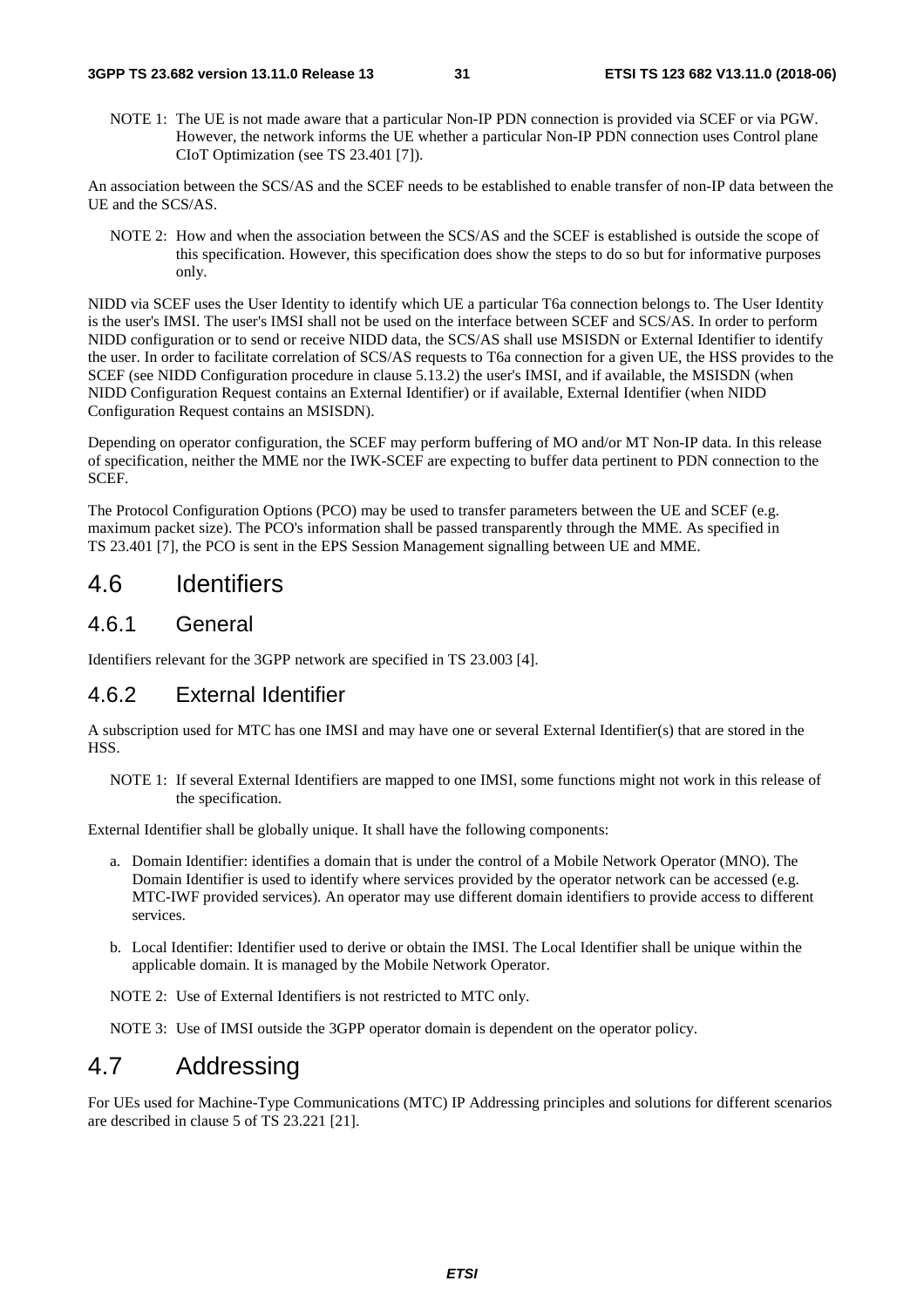# 4.8 Security Aspects

# 4.8.1 Security Requirements

#### 4.8.1.0 General

Security requirements are described in TS 33.187 [25].

#### 4.8.1.1 Void

4.8.1.2 Void

# 5 Functional Description and Information Flow

- 5.1 Control and user plane
- 5.1.1 Control Plane
- 5.1.1.1 HSS MTC-IWF

| Diameter    |     | Diameter    |
|-------------|-----|-------------|
| <b>SCTP</b> |     | <b>SCTP</b> |
| IP          |     | IP          |
| L2          |     | L2          |
| L1          |     | L1          |
| <b>HSS</b>  | S6m | MTC-IWF     |

#### **Legend:**

- **Diameter:** This protocol supports transferring of subscription and UE related information for identifier mapping and serving node information retrieval between MTC-IWF and HSS (S6m). Diameter is defined in RFC 3588 [15].
- Stream Control Transmission Protocol (SCTP): This protocol transfers signalling messages. SCTP is defined in RFC 4960 [16].

#### **Figure 5.1.1.1-1: Control Plane for S6m interface**

NOTE: It is up to stage3 to define interworking between diameter-based s6m and map-based interface to the legacy HLR.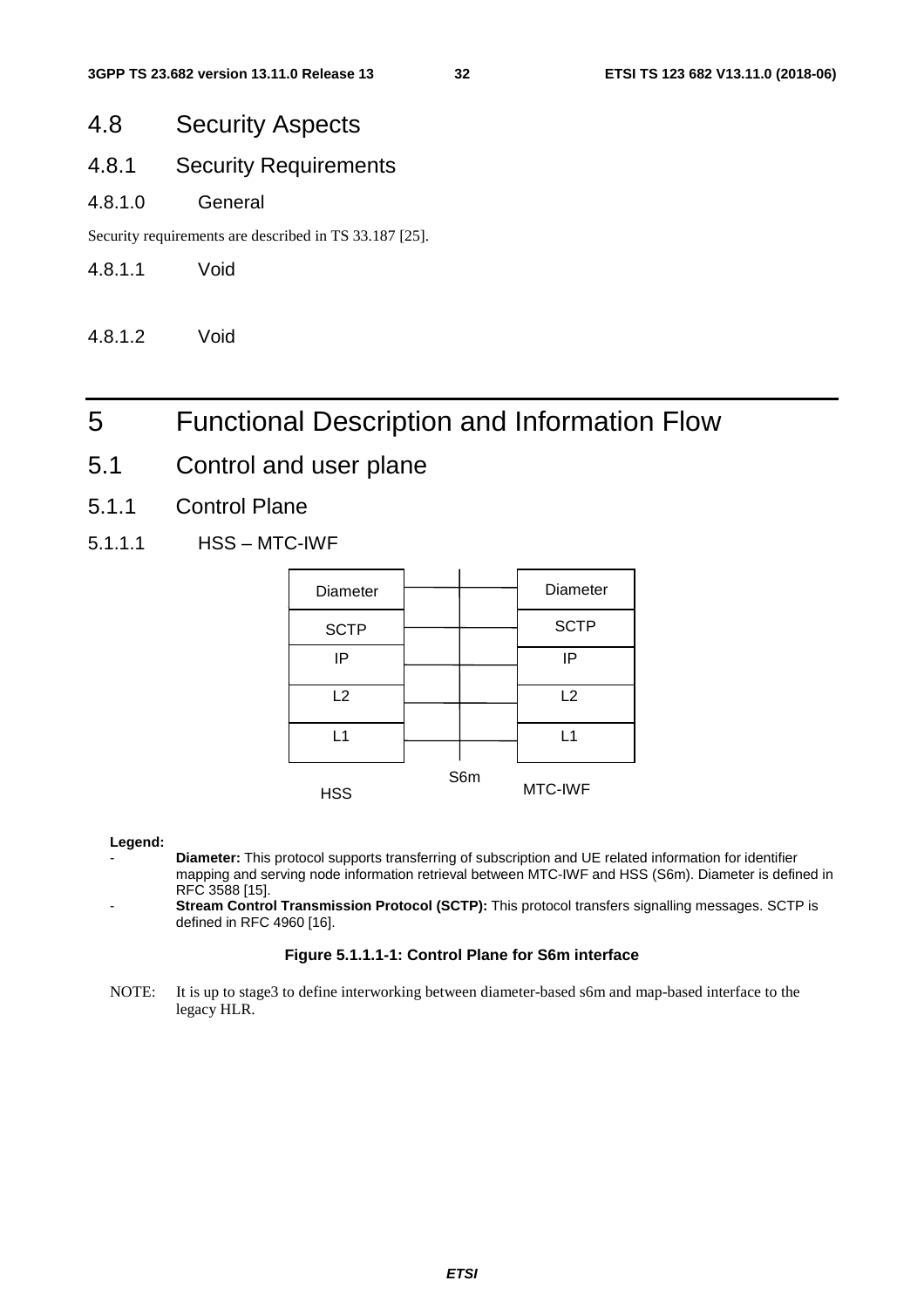- 5.2 Device triggering procedures
- 5.2.1 Device triggering procedure over Tsp



**Figure 5.2.1-1: Device triggering procedure over Tsp** 

- 1. The SCS determines the need to trigger the device. If the SCS has no contact details for an MTC-IWF, it may determine the IP address(es)/port(s) of the MTC-IWF by performing a DNS query using the External Identifier or using a locally configured MTC-IWF identifier.
- 2. The SCS sends the Device Trigger Request (External Identifier or MSISDN, SCS Identifier, trigger reference number, validity period, priority, Application Port ID and trigger payload) message to the MTC-IWF. The SCS includes a trigger payload that contains the information destined for the MTC application, along with the information to route it to the MTC application. The Application Port ID is set to address a triggering function within the UE.
- NOTE 1: The assignment of SCS identifier is out of scope of 3GPP. The SCS identifier should meet the 3GPP / operator requirement. As an example it may be possible to use MSISDN as SCS identifier.
- 3. The MTC-IWF checks that the SCS is authorised to send trigger requests and that the SCS has not exceeded its quota or rate of trigger submission over Tsp. If this check fails the MTC-IWF sends a Device Trigger Confirm message with a cause value indicating the reason for the failure condition and the flow stops at this step. Otherwise, the flow continues with step 4.
- 4. The MTC-IWF sends a Subscriber Information Request (External Identifier or MSISDN and SCS Identifier) message to the HSS/HLR to determine if SCS is authorized to trigger the UE, to resolve the External Identifier or MSISDN to IMSI and retrieve the related HSS stored "Routing information" including the identities of the UE's serving CN node(s).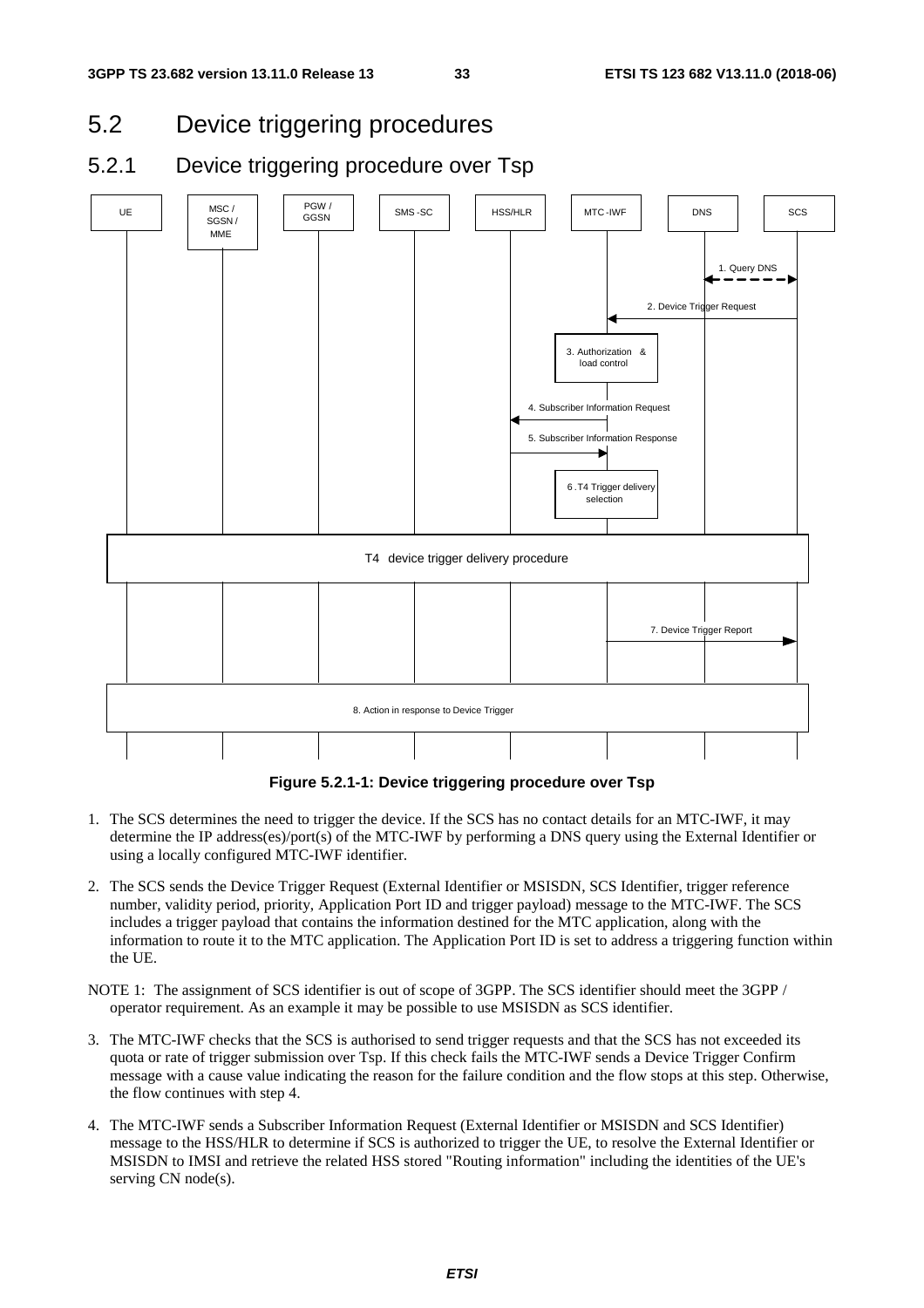- NOTE 2: The MTC-IWF may cache authorization and routing information for the UE. However, this may increase the probability of trigger delivery attempt failures when the cached serving node information is stale.
- NOTE 3: Optionally, mapping from External Identifiers to MSISDN is also provided for legacy SMS infrastructure not supporting MSISDN-less SMS.
- 5. The HSS/HLR sends the Subscriber Information Response (IMSI and/or MSISDN and related "Routing information" including the serving node(s) identities, cause) message. HSS/HLR policy (possibly dependent on the VPLMN ID) may influence which serving node identities are returned. If the cause value indicates the SCS is not allowed to send a trigger message to this UE, or there is no valid subscription information, or "Absent subscriber" is received from HSS and the validity period of this trigger message is set to zero, the MTC-IWF sends a Device Trigger Confirm message with a cause value indicating the reason for the failure condition and the flow stops at this step. Otherwise this flow continues with step 6a.
- 6. The MTC-IWF attempts T4 trigger delivery procedure according to clause 5.2.2. MTC-IWF may deliver device trigger as DL user data to the UE via SCEF using mobile terminated NIDD procedure as defined in clause 5.13.3. Otherwise, this flow continues with step 7.
- 7. The MTC-IWF sends the Device Trigger Report (External Identifier or MSISDN and trigger reference number) message to the SCS with a cause value indicating the trigger delivery outcome (e.g. succeeded, unknown or failed and the reason for the failure). The MTC-IWF generates the necessary CDR information including the External Identifier or MSISDN and SCS Identifier.
- 8. In response to the received device trigger, the UE takes specific actions that take into consideration the content of the trigger payload. This response typically involves initiation of immediate or later communication with the SCS or an AS.



### 5.2.2 Trigger Delivery using T4

**Figure 5.2.2-1: T4 Trigger Delivery Flow** 

1. The MTC-IWF selects a suitable SMS-SC based on configured information. The MTC-IWF sends a Submit Trigger (External Identifier or MSISDN, IMSI, SCS Identifier, trigger reference number, validity period, priority, serving node ID(s) if available from HSS, SMS Application port ID, trigger payload, Trigger Indication) message to the SMS-SC. The SMS-SC should avoid an initial HSS/HLR interrogation (SRI for SM) when it has already received necessary parameters in the Submit Trigger message from the MTC-IWF. The MTC-IWF forwards the Application Port ID received from SCS as the SMS Application port ID which is used to address the triggering function within the UE. The Trigger Indication is a standardised identifier to allow the UE and the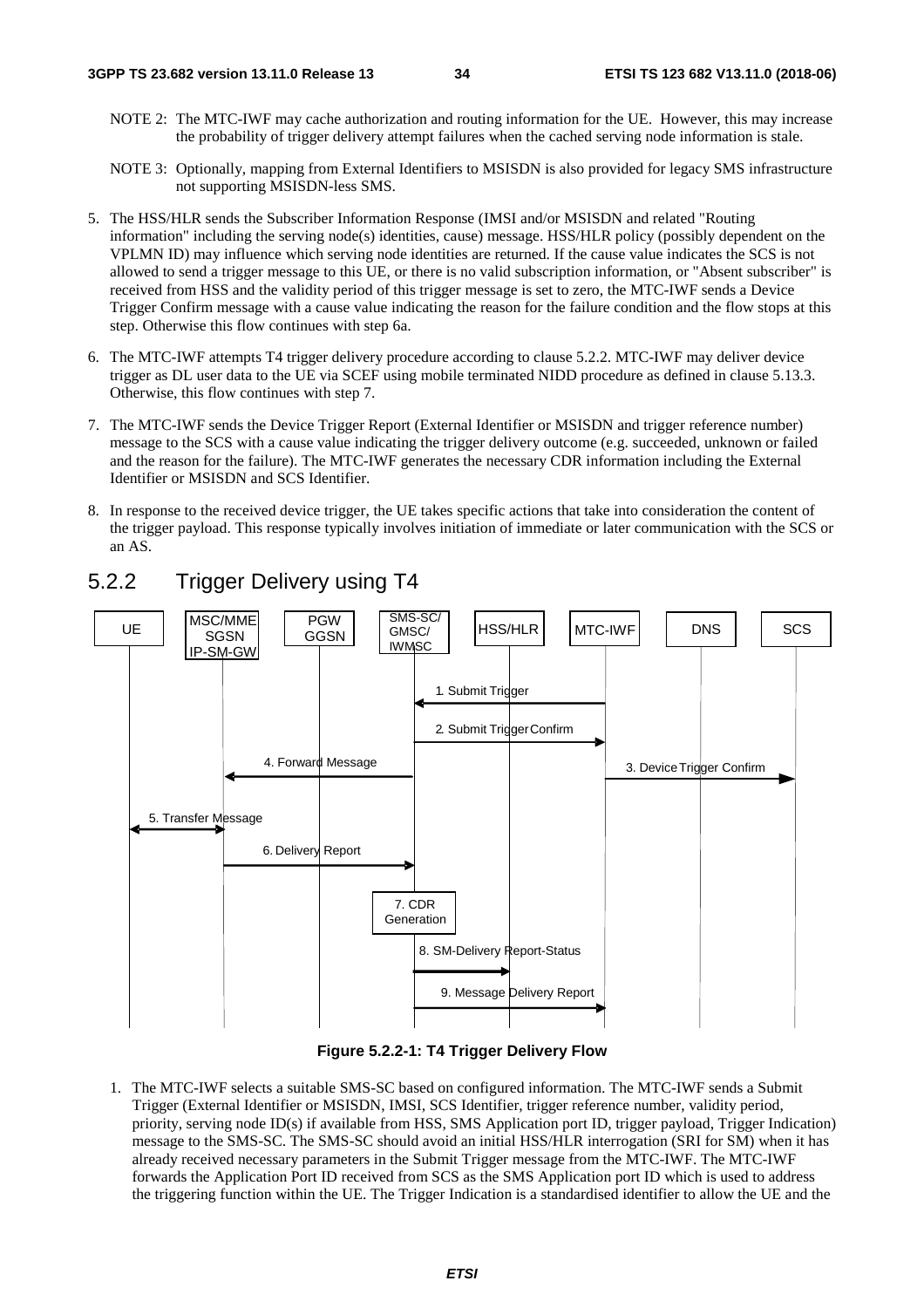network to distinguish an MT message carrying device triggering information from any other type of messages. The SMS-SC does any necessary segmentation for larger messages.

 If the MTC-IWF indicates that "Absent subscriber" was received from HSS, the SMS-SC should not submit the message, but store it directly and send Routing Information for SM to request the HSS to add the SMS-SC address to the Message Waiting List.

- 2. The SMS-SC sends a Submit Trigger Confirm message to the MTC-IWF to confirm that the submission of the SMS has been accepted by the SMS-SC.
- 3. The MTC-IWF sends a Device Trigger Confirm message to the SCS to confirm that the Device Trigger Request has been accepted for delivery to the UE.
- 4, 5, 6. The short message is delivered to the UE (see MT-SMS procedures specified in TS 23.040 [12]). This may involve delivery attempts in MSC or MME, SGSN or over IMS via IP-SM-GW (see MT-SMS without MSISDN procedures specified in TS 23.204 [13]).

 The SMS-delivered trigger payload is processed and handled by the triggering function in the UE. Any information contained within the trigger payload is forwarded to the related or addressed UE-application.

- 7. The SMS-SC generates the necessary CDR information and includes the SCS Identifier. The SMS Application port ID which is included in the SM User Data Header and the Trigger Indication are included in the CDRs in order to enable differentiated charging. The SMS-SC stores the trigger payload, without routing information. If the message delivery fails and is attempted to be delivered again, HSS interrogation will be performed.
- 8. If the message delivery fails and the validity period of this trigger message is not set to zero, the SMS-SC shall send a SM Message Delivery Status Report to request the HSS to add the SMS-SC address to the Message Waiting list. When the message delivery is later re-attempted, a new HSS interrogation will be performed by the SMS-GMSC using IMSI or MSISDN. HSS interrogations using IMSI shall not be forwarded or relayed to SMS-Router or IP-SM-GWs. HSS may include up to three serving node identities (MSC or MME, SGSN, IP-SM-GW) in the response to SMS-GMSC.
- 9. If the message delivery fails and depending on the failure cause either directly or when validity period of the trigger message expires, or when the message delivery succeeds, the SMS-SC shall send a Message Delivery Report (cause code, trigger reference number, SCS Identifier) to the MTC-IWF.

### 5.2.3 Device triggering recall/replace procedures

#### 5.2.3.1 Device trigger recall/replace procedure over Tsp



**Figure 5.2.3.1-1: Device trigger recall/replace procedure over Tsp** 

1. The SCS determines it needs to recall/replace a trigger message that it has previously submitted. The SCS sends Device Action Request (External Identifier or MSISDN, SCS Identifier, old trigger reference number, new trigger reference number, validity period, priority, Application Port ID and trigger payload) message with action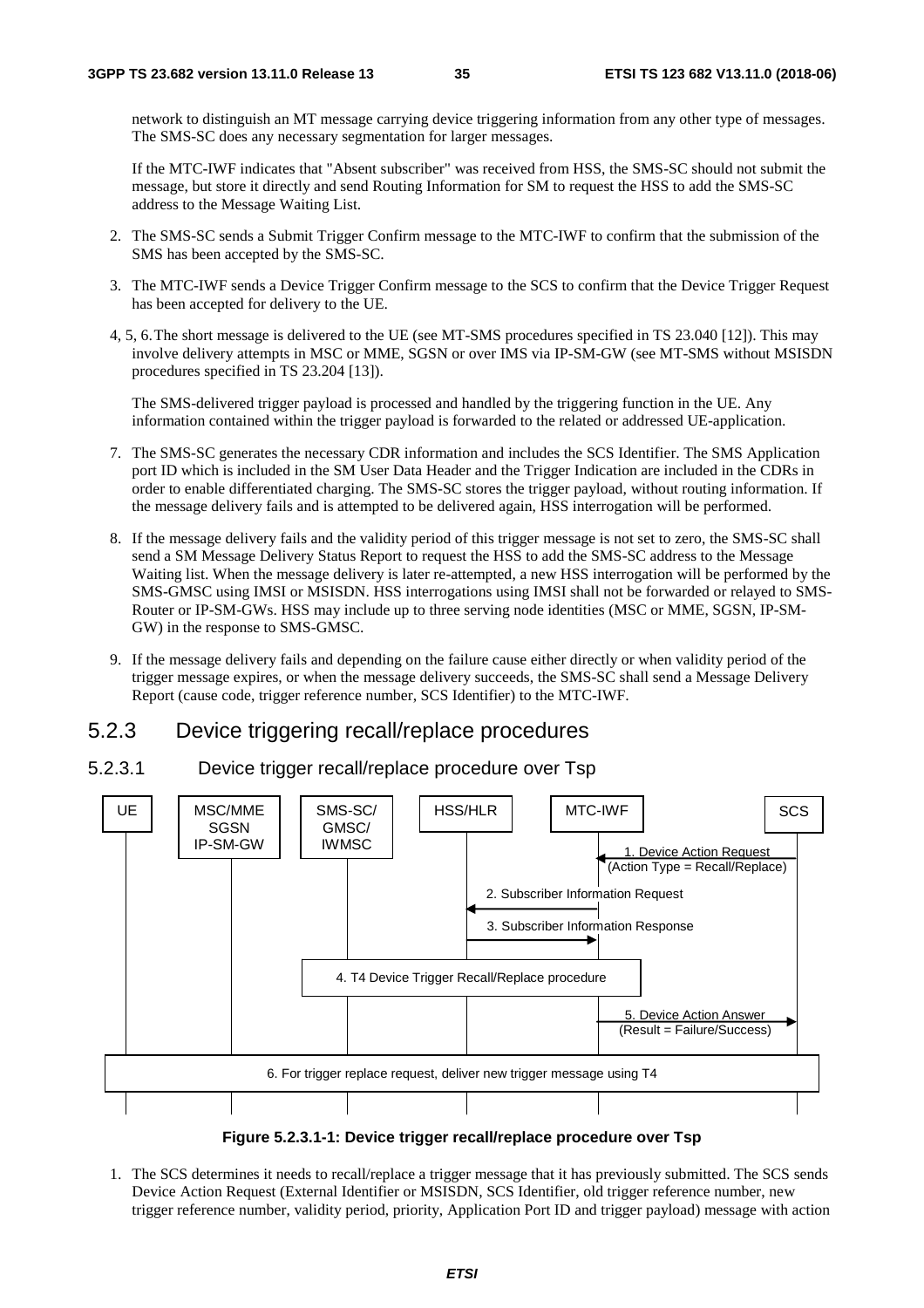type set to "Trigger Recall Request" or "Trigger Replace Request". The SCS needs to include new trigger reference number, validity period, priority, Application Port ID and trigger payload for trigger replace request only. The old trigger reference number indicates the trigger reference number which was assigned to the previously submitted trigger message that the SCS wants to cancel. The new trigger reference number is assigned by the SCS to the newly submitted trigger message.

- If the SCS is not authorized to perform device triggering or the SCS has exceeded its quota or rate of trigger submission over Tsp, the MTC-IWF rejects the Device Action Request message with action type set to "Trigger Recall Request" or "Trigger Replace Request" by sending a Device Action Answer message with a cause value indicating the reason for the failure condition, and the flow stops at this step.
- NOTE 1: The validity period in a trigger replace request needs to be greater than zero for the MTC-IWF to attempt its delivery.
- 2. The MTC-IWF sends a Subscriber Information Request (External Identifier or MSISDN and SCS Identifier) message to the HSS/HLR to determine if SCS is authorized to perform device triggering to the UE. This message is also to resolve the External Identifier or MSISDN to IMSI and retrieve the related HSS stored "Routing information" including the identities of the UE's serving CN node(s) which are needed for trigger replace request only.
- NOTE 2: Optionally, mapping from External Identifiers to MSISDN is also provided for legacy SMS infrastructure not supporting MSISDN-less SMS.
- 3. The HSS/HLR sends the Subscriber Information Response (IMSI and/or MSISDN and related "Routing information" including the serving node(s) identities, cause) message. The IMSI and/or MSISDN and related "Routing information" including the serving node(s) identities in the Subscriber Information Response message is only needed for trigger replace request and not used by MTC-IWF for trigger recall request. HSS/HLR policy (possibly dependent on the VPLMN ID) may influence which serving node identities are returned. If the cause value indicates the SCS is not allowed to perform device triggering to this UE, or there is no valid subscription information, the MTC-IWF sends a Device Action Answer message with a cause value indicating the reason for the failure condition and the flow stops at this step. Otherwise this flow continues with step 4.
- 4. If trigger message which should be recalled or replaced was submitted to a SMS-SC as defined in clause 5.2.2, T4 device trigger replace procedure according to clause 5.2.3.2 or T4 device trigger recall procedure according to clause 5.2.3.3 is performed.
- 5. The MTC-IWF indicates trigger recall/replace success or failure in Device Action Answer message to the SCS. The MTC-IWF generates the necessary CDR information including the External Identifier or MSISDN and SCS Identifier.

 If recall/replace of a trigger is successful, this is reflected in the "Device Trigger Report" of the original trigger message (per step 7 in clause 5.2.1) with delivery outcome "Recalled"/"Replaced".

- NOTE 3: If recall/replace of a trigger failed because the trigger was already delivered or has expired, a "Device Trigger Report" of the original trigger will already have been created with the appropriate delivery outcome.
- 6. For trigger replace request, the new trigger message will be delivered to the UE immediately or when the UE is available following steps 4 - 9 as defined in clause 5.2.2.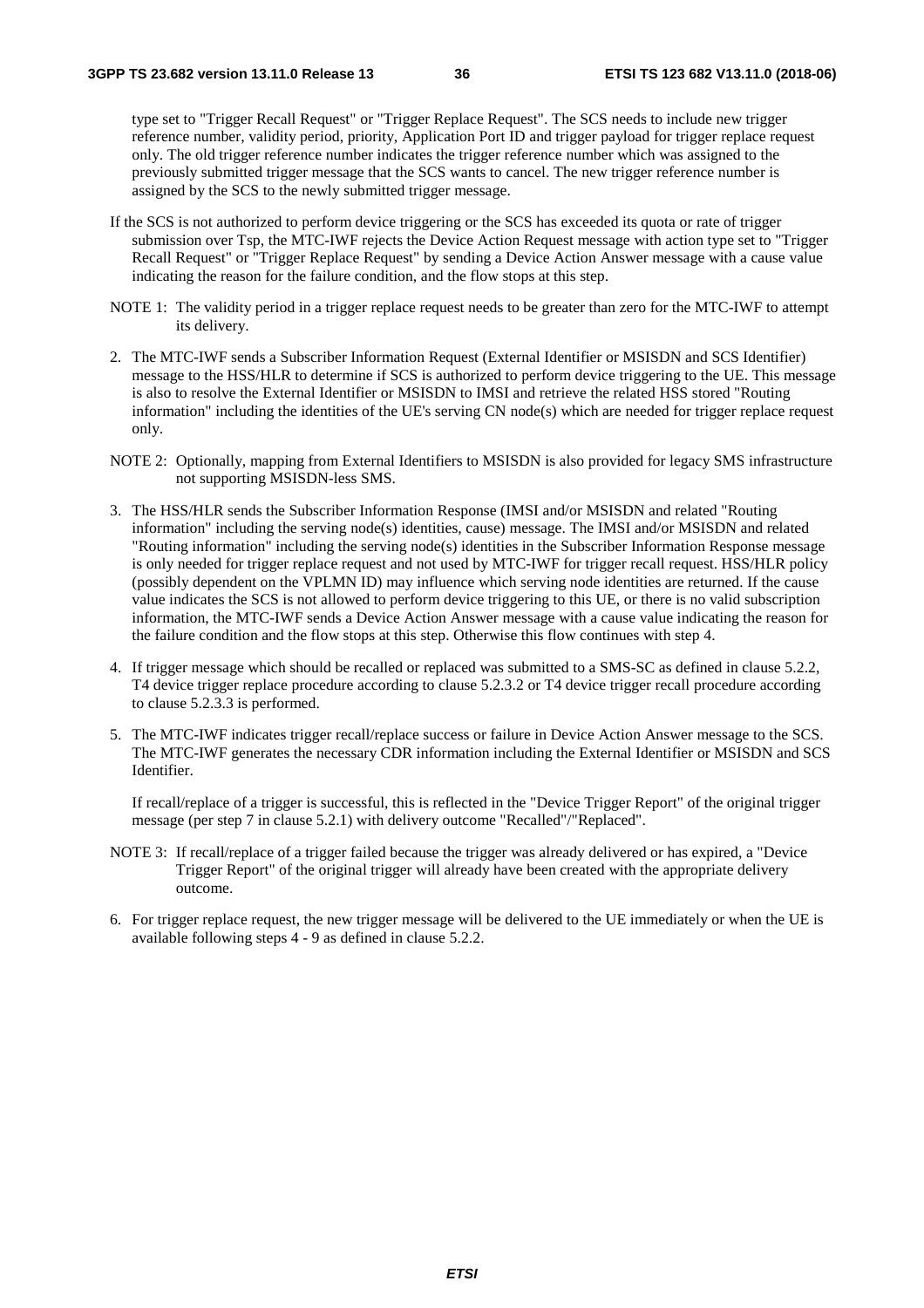

## 5.2.3.2 Replace procedure for trigger delivery using T4

**Figure 5.2.3.2-1: Replace procedure for trigger delivery using T4** 

- 1. Based on the Action type in Device Action Request message, the MTC-IWF sends a Submit Trigger Replace (External Identifier or MSISDN, IMSI, SCS Identifier, old trigger reference number, new trigger reference number, validity period, priority, serving node ID(s) if available from HSS, SMS Application port ID, trigger payload, Trigger Indication) message to the SMS-SC. The MTC-IWF selects the SMS-SC to which the old trigger message was submitted, e.g. based on configured information.
- 2. The SMS-SC determines whether the trigger message identified by the External Identifier or MSISDN, SCS Identifier, and old trigger reference number in the received Submit Trigger Replace message, is pending at SMS-SC.
- A) If the trigger message is pending at SMS-SC, steps 3a 6a are performed.
	- 3a. The SMS-SC deletes the stored trigger message and stores the new trigger message to deliver it when the UE is available.
	- 4a. The SMS-SC generates the necessary CDR information and includes the SCS Identifier. The SMS Application port ID which is included in the SM User Data Header and the Trigger Indication are included in the CDRs in order to enable differentiated charging.
	- 5a. The SMS-SC sends a Submit Trigger Replace Response message to the MTC-IWF to inform that the previously submitted trigger message has been successfully replaced by the new one in the SMS-SC.
	- 6a. The SMS-SC sends a Trigger Delivery Report for the original trigger message indicating that this message has been replaced.
- NOTE: Step 5a and step 6a are combined in single message in Stage 3.
- B) If the trigger message is not pending at SMS-SC, steps 3b 4b are performed. In this case, the SMS-SC treats the new trigger message as a trigger message that it has to deliver to the UE.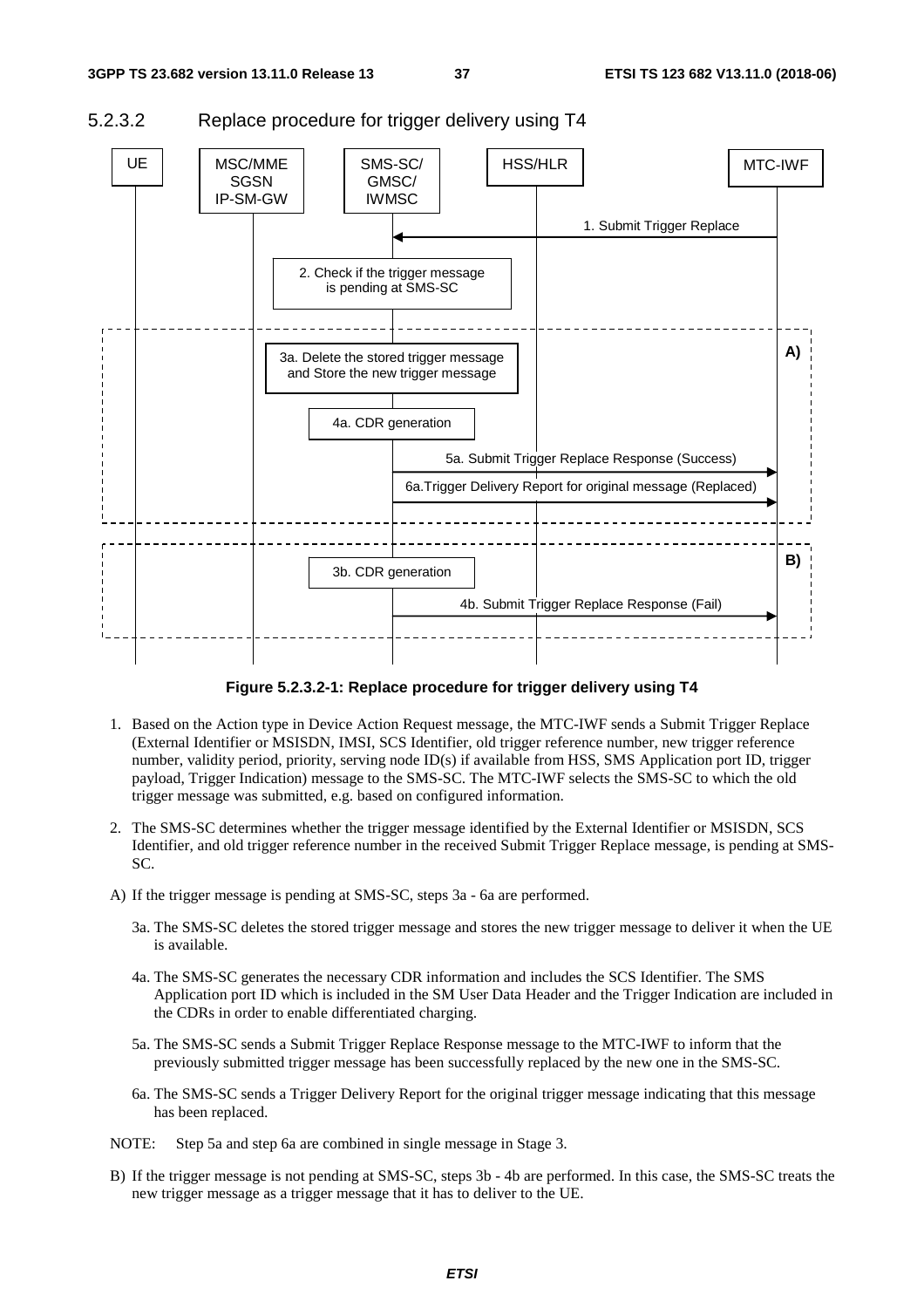- 3b. The SMS-SC generates the necessary CDR information and includes the SCS Identifier. The SMS Application port ID which is included in the SM User Data Header and the Trigger Indication are included in the CDRs in order to enable differentiated charging.
- 4b. The SMS-SC sends a Submit Trigger Replace Response message to the MTC-IWF to inform that the replace request failed and the SMS-SC shall deliver the new trigger message.



#### 5.2.3.3 Recall procedure for trigger delivery using T4

**Figure 5.2.3.3-1: Recall procedure for trigger delivery using T4** 

- 1. Based on the Action type in Device Action Request message, the MTC-IWF sends a Submit Trigger Recall (External Identifier or MSISDN, SCS Identifier, old trigger reference number) message to the SMS-SC. The MTC-IWF selects the SMS-SC to which the old trigger message was submitted, e.g. based on configured information.
- 2. The SMS-SC determines whether the trigger message identified by External Identifier or MSISDN, SCS Identifier, and old trigger reference number in the received Submit Trigger Recall message, is pending at SMS-SC.
- A) If the trigger message is pending at SMS-SC, steps 3a 6a are performed.

3a. The SMS-SC deletes the stored trigger message.

- 4a. The SMS-SC generates the necessary CDR information and includes the SCS Identifier. The SMS Application port ID which is included in the SM User Data Header and the Trigger Indication are included in the CDRs in order to enable differentiated charging.
- 5a. The SMS-SC sends a Submit Trigger Recall Response message to the MTC-IWF to inform that the previously submitted trigger message has been successfully deleted in the SMS-SC.
- 6a. The SMS-SC sends a Trigger Delivery Report for the original trigger message indicating that this message has been recalled.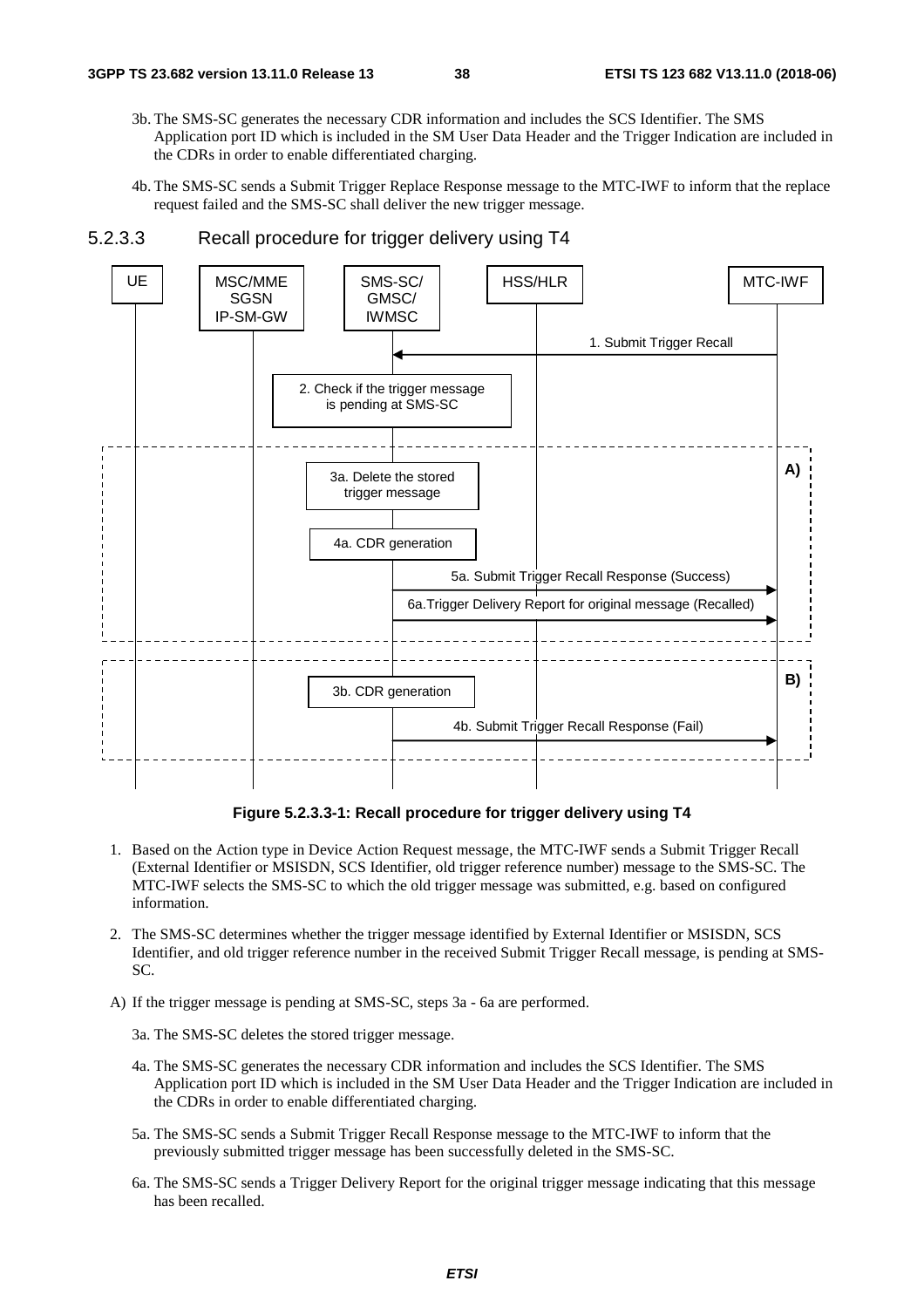NOTE: Whether step 5a and step 6a are combined in single message in Stage 3.

- B) If the trigger message is not pending at SMS-SC, steps 3b 4b are performed.
	- 3b. The SMS-SC generates the necessary CDR information and includes the SCS Identifier. The SMS Application port ID which is included in the SM User Data Header and the Trigger Indication are included in the CDRs in order to enable differentiated charging.
	- 4b. The SMS-SC sends a Submit Trigger Recall Response message to the MTC-IWF with a cause value indicating that the recall request failed.

# 5.3 Information Storage

## 5.3.0 General

This clause describes the context information that is stored in the different nodes for MTC device trigger procedure and NIDD procedures.

# 5.3.1 Trigger Information in SMS-SC (Triggering with T4)

This table includes information that needs to be stored in SMS-SC for triggering with T4.

| <b>Field</b>                   | <b>Description</b>                                                                    |
|--------------------------------|---------------------------------------------------------------------------------------|
| External Identifier/MSISDN     | It is used to identify the corresponding External Identifiers in the delivery report. |
|                                | This can be also the MSISDN if used.                                                  |
| <b>IMSI</b>                    | It is used to indicate the UE used for MTC that is required to be triggered.          |
| Trigger reference number       | This is to co-relate the trigger request with trigger response.                       |
| <b>SCS ID</b>                  | It is used to allow the SMS SC to send the trigger response back to the               |
|                                | appropriate SCS.                                                                      |
| Trigger payload                | The SMSC will store the Trigger payload until it receives the delivery                |
|                                | confirmation.                                                                         |
| Routing Information for SMS    | The identities of the serving node(s).                                                |
| Priority                       | It is used to indicate the priority of trigger request.                               |
| Validity period                | To indicate the time period for which the trigger request is valid.                   |
| <b>SMS Application Port ID</b> | It is used to route the short message to the triggering function in the UE.           |

#### **Table 5.3.1-1: SMS-SC trigger information**

NOTE 1: The Trigger Payload is stored as user data in SMS-SC.

NOTE 2: Priority, Validity period and SMS Application Port ID are included in the Trigger payload.

## 5.3.2 SCEF

The SCEF maintains the following EPS bearer context information for UEs. Table 5.3.2-1 shows the context fields for one UE.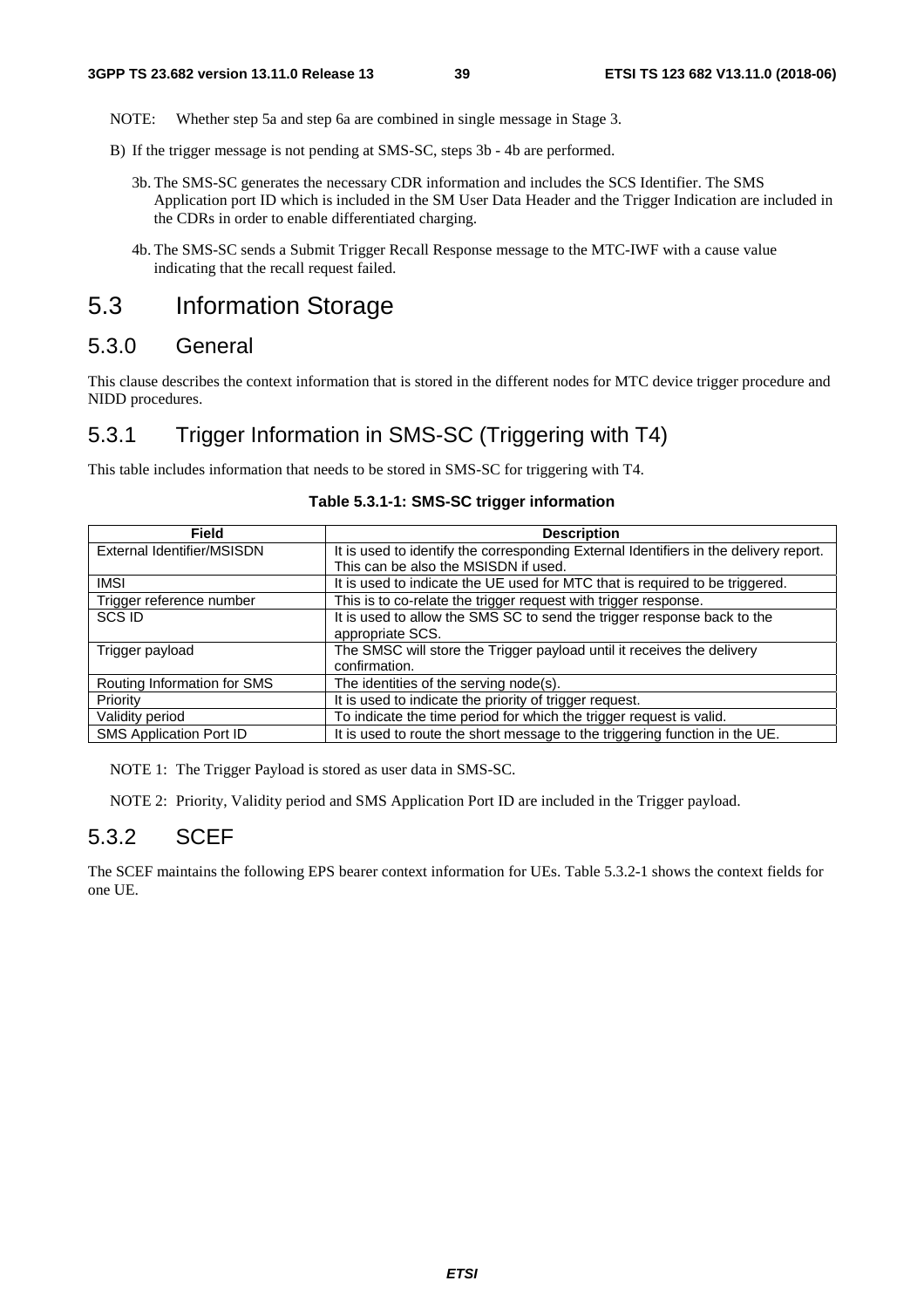| Field                       | <b>Description</b>                                                | <b>E-UTRAN</b> |
|-----------------------------|-------------------------------------------------------------------|----------------|
| User Identity               | One of {IMSI, MSISDN, External Identifier}.                       | X              |
| (Multiple instances of this |                                                                   |                |
| field may exist)            |                                                                   |                |
| <b>APN</b>                  | An APN that uniquely identifies an SCEF connection.               | X              |
| <b>APN Rate Control</b>     | The APN Rate Control limits the maximum number of                 | X              |
|                             | uplink/downlink messages per a specific time unit (e.g. minute,   |                |
|                             | hour, day, week) for this APN. It includes an indication as to    |                |
|                             | whether or not Exception reports may still be sent when the limit |                |
|                             | has been met.                                                     |                |
| NIDD Charging ID            | Charging identifier included in charging records generated by the | X              |
|                             | MME, the SCEF and IWK-SCEF.                                       |                |
| <b>EPS Bearer ID</b>        | An EPS bearer identity that uniquely identifies an EPS bearer for | X              |
|                             | the UE and a context in the SCEF.                                 |                |
| Serving Node Information    | MME address being used for the SCEF connection.                   | X              |
| Serving PLMN ID             | MCC + MNC of the serving PLMN                                     | X              |
| <b>IMEISV</b>               | <b>IMEISV</b> for inclusion in CDR                                | X              |
| Serving PLMN Rate Control   | The Serving PLMN Rate Control limits the maximum number of        | X              |
|                             | uplink/downlink NAS Data PDUs in deci hour.                       |                |
|                             | For SCEF use with APN Rate Control and for inclusion on SCEF      |                |
|                             | CDR to allow post processing of CDRs and permit detection of      |                |
|                             | abusive UEs.                                                      |                |

# 5.4 Security Procedures

# 5.4.0 General

The security procedures are specified in TS 33.187 [25].

- 5.4.1 Void
- 5.4.2 Void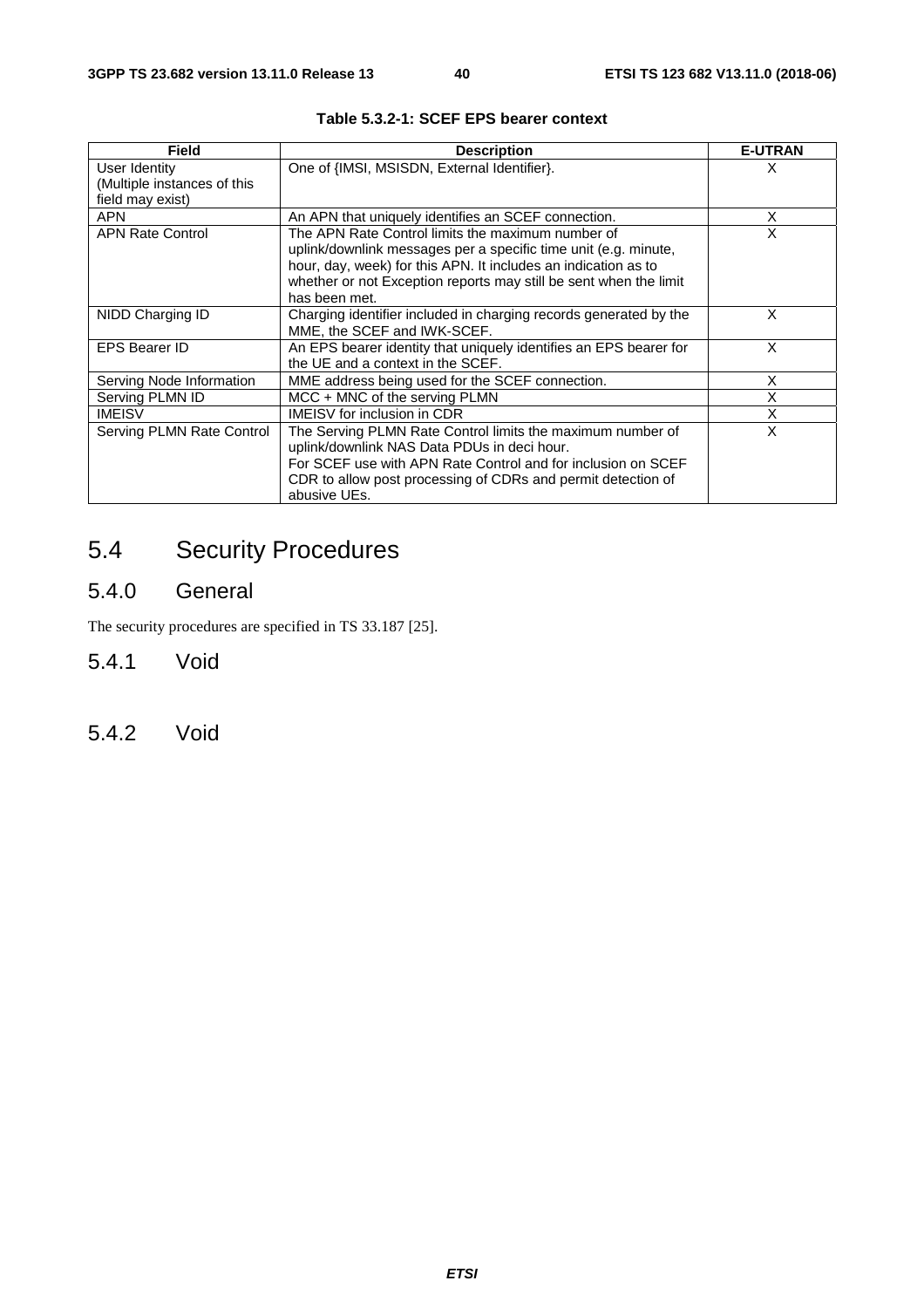# 5.5 Group message delivery procedures

# 5.5.1 Group message delivery using MBMS



**Figure 5.5.1-1: Group message delivery using MBMS** 

- NOTE 1: Steps 1-5 can be skipped if a valid TMGI allocation already exists or if the MBMS bearer activation is performed without TMGI pre-allocation.
- NOTE 2: The interactions between the SCEF and the SCS/AS (in steps 1, 4, 6, 11 and 13) are outside the scope of 3GPP and are shown for informative purposes only.
- 1. If there is no assigned TMGI for an External Group Id, the SCS/AS sends the Allocate TMGI Request (External Group ID, SCS Identifier, location/area information) message to the SCEF. The SCS/AS may determine the IP address(es)/port(s) of the SCEF by performing a DNS query using the External Group Identifier or using a locally configured SCEF identifier/address. The SCEF checks that the SCS/AS is authorized to request TMGI allocation.
- 2. The SCEF determines whether the SCS/AS is authorized to request TMGI allocation.

NOTE 3: The authorization of TMGI allocation for the group is not specified in this release of the specification.

3. The SCEF initiates TMGI allocation by the BM-SC (see TMGI Allocation Procedure specified in TS 23.468 [30]).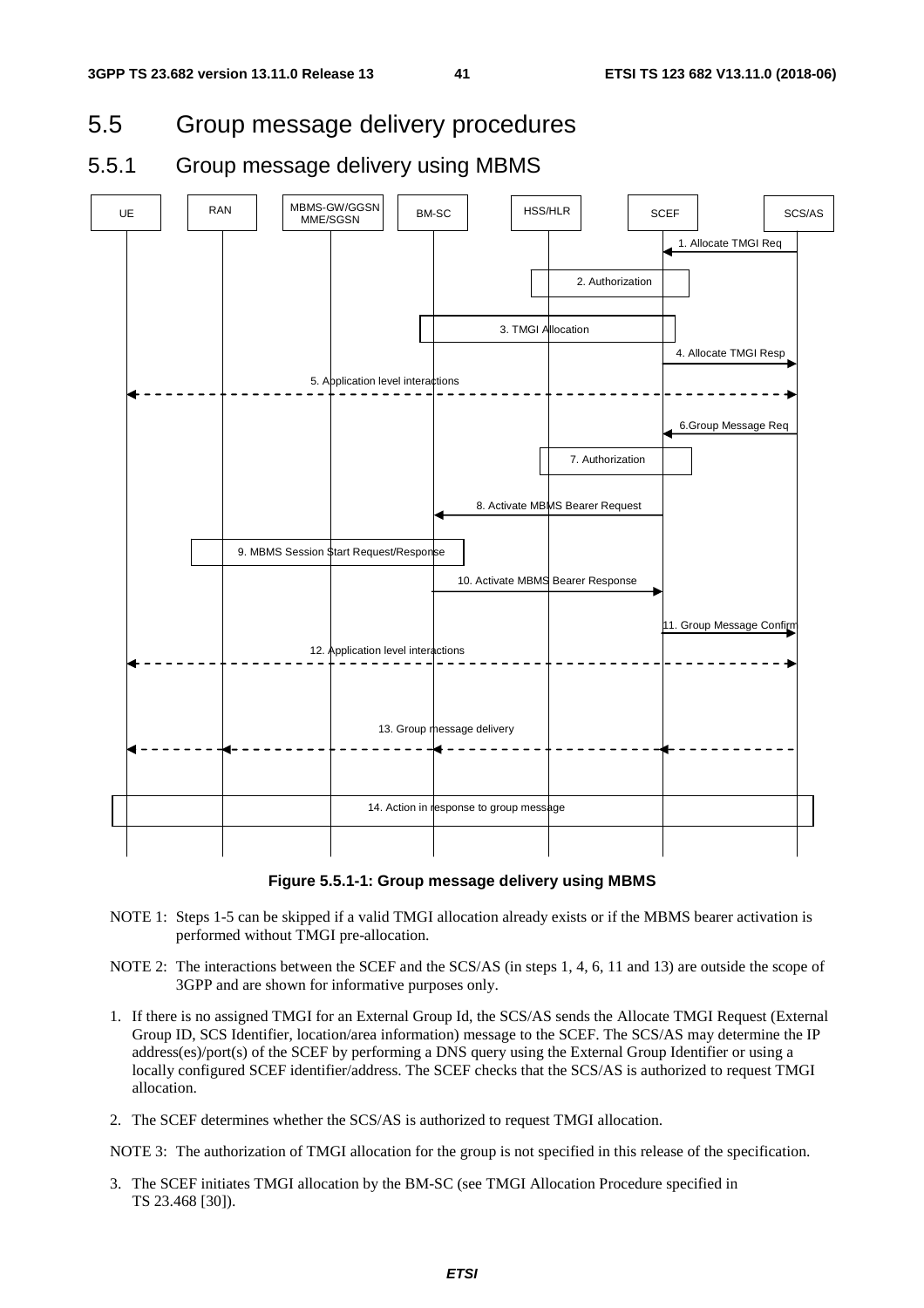- 4. The SCEF sends the received TMGI and expiration time information to the SCS/AS.
- NOTE 4: The SCEF may cache the serving BM-SC Identity information and mapping between External Group ID and TMGI.
- 5. Application level interactions may be applied for the devices of specific group to retrieve the related MBMS service information, e.g. TMGI, start time. Application level interactions between the UE and the SCS/AS are out of scope of this specification.
- 6. The SCS/AS sends the Group Message Request (External Group Identifier, SCS Identifier, location/area information, RAT(s) information, TMGI, start time) message to the SCEF. The location/area information indicated by the SCS/AS may be the geographic area information.
- 7. The SCEF checks that the SCS/AS is authorised to send a group message request. If this check fails the SCEF sends a Group Message Confirm message with a cause value indicating the reason for the failure condition and the flow stops at this step. In this case, the SCS/AS may subsequently release the TMGI allocated at step 3 by requesting an explicit de-allocation, or may rely on the expiration timer.
- NOTE 5: Authorization of Group Message delivery using MBMS towards a specific group is not specified in this release of the specification.
- 8. The SCEF sends an Activate MBMS Bearer Request (MBMS broadcast area, TMGI, QoS, start time) message to the BM-SC (see TS 23.468 [30]).
- NOTE 6: The SCEF maps between location/area information provided by the SCS/AS and the MBMS broadcast area for the distribution of the content to the group based on configuration in the operator domain. The SCEF needs to be aware that the selected MBMS broadcast area may result in broadcast of the content over an area larger than the area that may be indicated by SCS/AS.
- 9. BM-SC performs the Session Start procedure (see MBMS Session Start procedure specified in TS 23.246 [29]).
- 10. The BM-SC sends an Activate MBMS Bearer Response to the SCEF (see TS 23.468 [30]).
- 11. The SCEF sends a Group Message Confirm (TMGI (optional), SCEF IP addresses/port) message to the SCS/AS to indicate whether the Request has been accepted for delivery to the group.
- 12. Application level interactions may be applied for the devices of specific group to retrieve the related MBMS service information, e.g. TMGI, start time. Application level interactions between the UE and the SCS/AS are out of scope of this specification.
- 13. At or after the requested start time, but before the expiration time, the SCS/AS transfers the content to be delivered to the group to the SCEF using the IP address and port received at step 11. SCEF delivers the contents to BM-SC via MB2-U, using the IP address and port received at step 10. The BM-SC transfers the corresponding content to UEs. To avoid that potential responses to the broadcast message by high numbers of devices are sent at almost the same time, the SCS/AS makes sure the UEs are provided with a response time window if it expects the UEs to respond to the delivered content.
- NOTE 7: Subsequent to this step, it is up to the SCS/AS if the MBMS bearers will be kept active and allocated and for how long. The mechanisms defined in TS 23.468 [30] can be used by the SCEF to release the MBMS resources.
- 14. In response to the received content, the UE may initiate immediate or later communication with the SCS/AS.

NOTE 8: The UE application ensures distribution of any responses within the response time window.

# 5.6 Monitoring Procedures

# 5.6.1 Monitoring Event configuration and deletion via HSS

## 5.6.1.1 Configuration Procedure

Figure 5.6.1.1-1 illustrates the procedure of configuring monitoring at the HSS or the MME/SGSN. The procedure is common for various Monitoring Event types. Common parameters for this procedure are detailed in clause 5.6.1.2. The steps and parameters specific to different Monitoring Event types are detailed in clauses 5.6.1.3 to 5.6.1.9.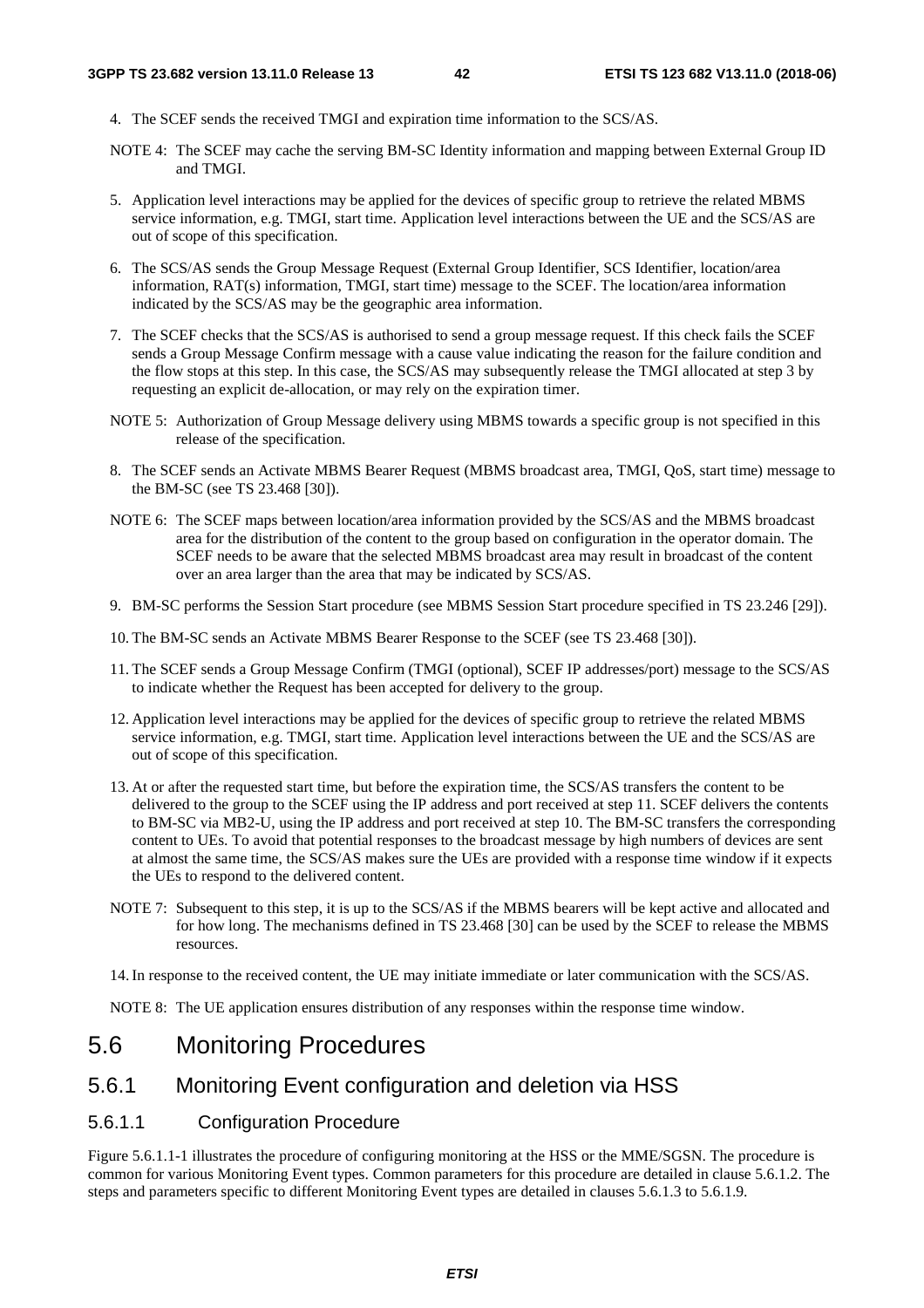The procedure is also used for replacing and deleting a monitoring event configuration and as well for one-time reporting in case the configured monitoring event is available at the configured node.



#### **Figure 5.6.1.1-1: Monitoring event configuration and deletion via HSS procedure**

- 1. The SCS/AS sends a Monitoring Request (External Identifier(s) or MSISDN(s), SCS/AS Identifier, SCS/AS Reference ID, Monitoring Type, Maximum Number of Reports, Monitoring Duration, Monitoring Destination Address, SCS/AS Reference ID for Deletion) message to the SCEF.
- NOTE 1: A relative priority scheme for the treatment of multiple SCS/AS Monitoring Requests, e.g. for deciding which requests to serve under overload condition, can be applied. This priority scheme is used locally by the SCEF, i.e. it is not used nor translated in procedures towards other functions.
- 2. The SCEF stores SCS/AS Reference ID, SCS/AS Identifier, Monitoring Destination Address, Monitoring Duration, and Maximum Number of Reports. The SCEF assigns an SCEF Reference ID. Based on operator policies, if either the SCS/AS is not authorized to perform this request (e.g. if the SLA does not allow for it) or the Monitoring Request is malformed or the SCS/AS has exceeded its quota or rate of submitting monitoring requests, the SCEF performs step 9 and provides a Cause value appropriately indicating the error. If the SCEF received an SCS/AS Reference ID for Deletion, the SCEF derives the related SCEF Reference ID for Deletion.
- 3. The SCEF sends a Monitoring Request (External Identifier or MSISDN, SCEF ID, SCEF Reference ID, Monitoring Type, Maximum Number of Reports, Monitoring Duration, SCEF Reference ID for Deletion, Chargeable Party Identifier) message to the HSS to configure the given Monitoring Event on the HSS and on the MME/SGSN, if required.
- 4. The HSS examines the Monitoring Request message, e.g. with regard to the existence of External Identifier or MSISDN, whether any included parameters are in the range acceptable for the operator, whether the monitoring event(s) is supported by the serving MME/SGSN, or whether the monitoring event that shall be deleted is valid. The HSS optionally authorizes the chargeable party identified by Chargeable Party Identifier. If this check fails the HSS follows step 8 and provides a Cause value indicating the reason for the failure condition to the SCEF.

NOTE 2: The details of the chargeable party authorization are outside the scope of this specifications.

 The HSS stores the SCEF Reference ID, the SCEF ID, Maximum Number of Reports, Monitoring Duration and the SCEF Reference ID for Deletion as provided by the SCEF.

5. If required by the specific Monitoring Type and when Monitoring Event(s) is supported by the serving MME/SGSN, the HSS sends an Insert Subscriber Data Request (Monitoring Type, SCEF ID, SCEF Reference ID, Maximum Number of Reports, Monitoring Duration, SCEF Reference ID for Deletion, Chargeable Party Identifier) message to the MME/SGSN.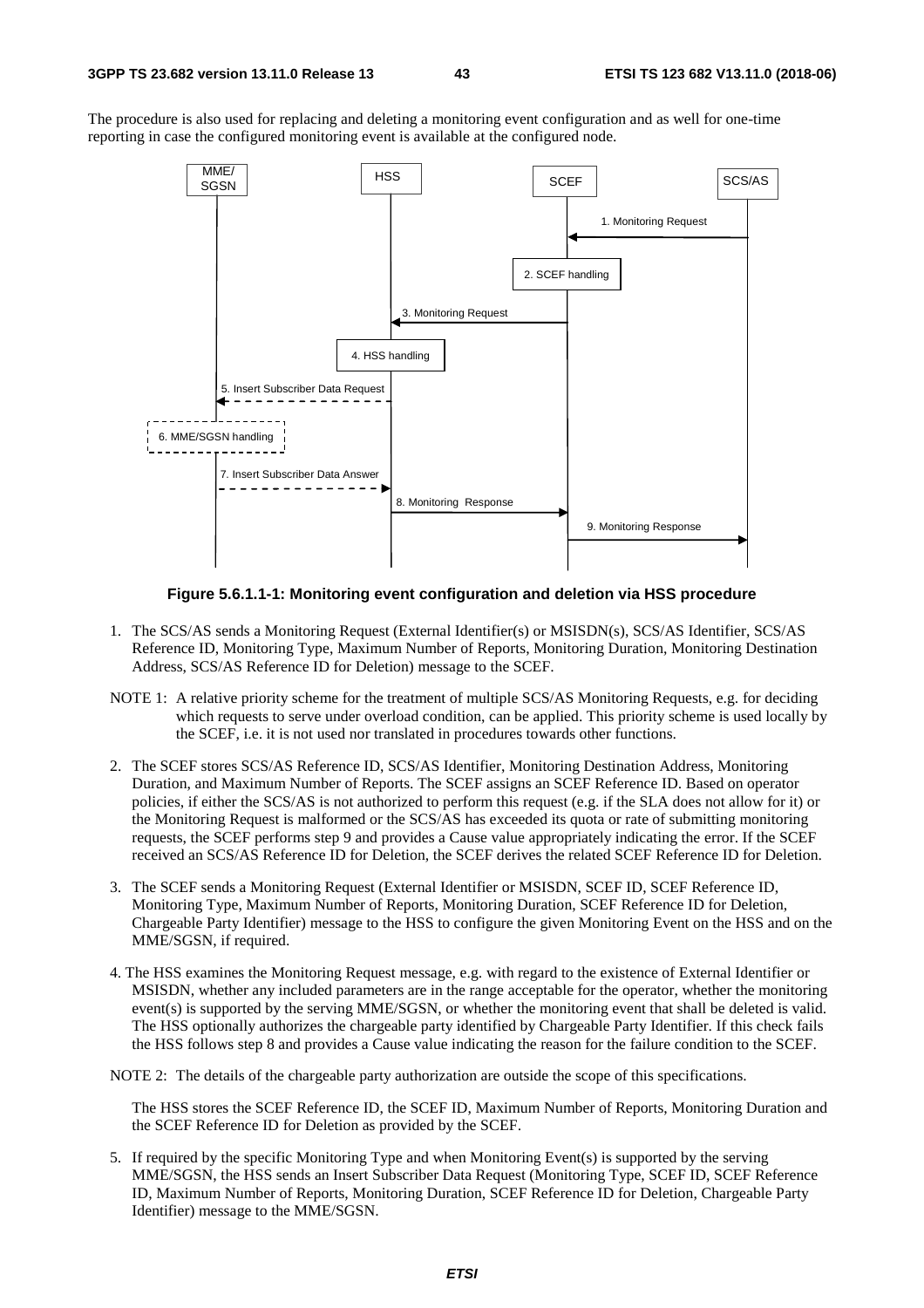6. If the MME/SGSN is configured to use an IWK-SCEF for the PLMN of the SCEF then clause 5.6.6 applies. Otherwise, the MME/SGSN verifies the request, e.g. if the Monitoring Type is covered by a roaming agreement when the request is from another PLMN or whether it serves the SCEF Reference ID for Deletion and can delete it. If this check fails the MME/SGSN follows step 7 and provides a Cause value indicating the reason for the failure condition to the SCEF. Based on operator policies, the MME/SGSN may also reject the request due to other reasons (e.g. overload or HSS has exceeded its quota or rate of submitting monitoring requests defined by an SLA).

 The MME/SGSN stores the received parameters and starts to watch for the indicated Monitoring Event unless it is a One-time request and the Monitoring Event is available to the MME/SGSN at the time of sending Insert Subscriber Data Answer. The MME/SGSN deletes the monitoring configuration identified by the SCEF Reference ID for Deletion, if provided.

- NOTE 3: The MME/SGSN will transfer the parameters stored for every monitoring task as part of its context information during an MME/SGSN change.
- 7. If the monitoring configuration is successful, the MME/SGSN sends an Insert Subscriber Data Answer (Cause) message to the HSS. If the requested Monitoring Event is available to the MME/SGSN at the time of sending Insert Subscriber Data Answer, then the MME/SGSN includes the Monitoring Event Report in the Insert Subscriber Data Answer message.
- 8. The HSS sends a Monitoring Response (SCEF Reference ID, Cause) message to the SCEF to acknowledge acceptance of the Monitoring Request and the deletion of the identified monitoring event configuration, if it was requested. The HSS deletes the monitoring event configuration identified by the SCEF Reference ID, if it was requested. If the requested Monitoring Event is available to the HSS at the time of sending Monitoring Response message or was received from the MME/SGSN in step 7, then the HSS includes a Monitoring Event Report in the Monitoring Response message.

 If it is a One-time request and the Insert Subscriber Data Answer includes a Monitoring Event Report, the HSS deletes the associated Monitoring Event configuration.

 In the case of UE mobility, the HSS determines whether the new MME/SGSN supports requested Monitoring Event(s).

9. The SCEF sends a Monitoring Response (SCS/AS Reference ID, Cause) message to the SCS/AS to acknowledge acceptance of the Monitoring Request and the deletion of the identified monitoring event configuration, if it was requested. If the SCEF received a Monitoring Event Report then it includes the Monitoring Event Report in the Monitoring Response message. If it is a One-time request and the Monitoring Response includes a Monitoring Event Report, the SCEF deletes the associated Monitoring Event configuration.

If the HSS detects that the current serving MME/SGSN can not support a requested Monitoring Event (e.g. after a UE mobility event), the HSS performs the procedures given below.

- (a) Notify the SCEF that the configured Monitoring Event is considered to be suspended. The SCEF interprets this to mean that the network will temporarily be unable to serve the configured Monitoring Event. In this case:
	- When the MME/SGSN for the UE changes (eg due to UE mobility), and the new MME/SGSN supports the suspended Monitoring Event, the HSS shall configure the new MME/SGSN with the Monitoring Event and notify the SCEF of resumption of the suspended Monitoring Event;
	- If the criteria for Continuous Reporting expire while the Monitoring Event is suspended, the HSS and the SCEF shall independently delete the Monitoring Event.

## 5.6.1.2 Common Parameters of the Configuration Procedure

This clause describes the common parameters related to the monitoring event configuration procedure.

SCS/AS Reference ID is a parameter created by the SCS/AS to refer to a specific transaction initiated by the SCS/AS towards the SCEF. SCS/AS Reference ID is stored by the SCEF.

SCEF Reference ID is a parameter created by the SCEF to associate a Monitoring Event report or a deletion of a Monitoring Event to a specific Monitoring Request and the associated context information within the SCEF. SCEF Reference ID is stored by HSS, MME or SGSN.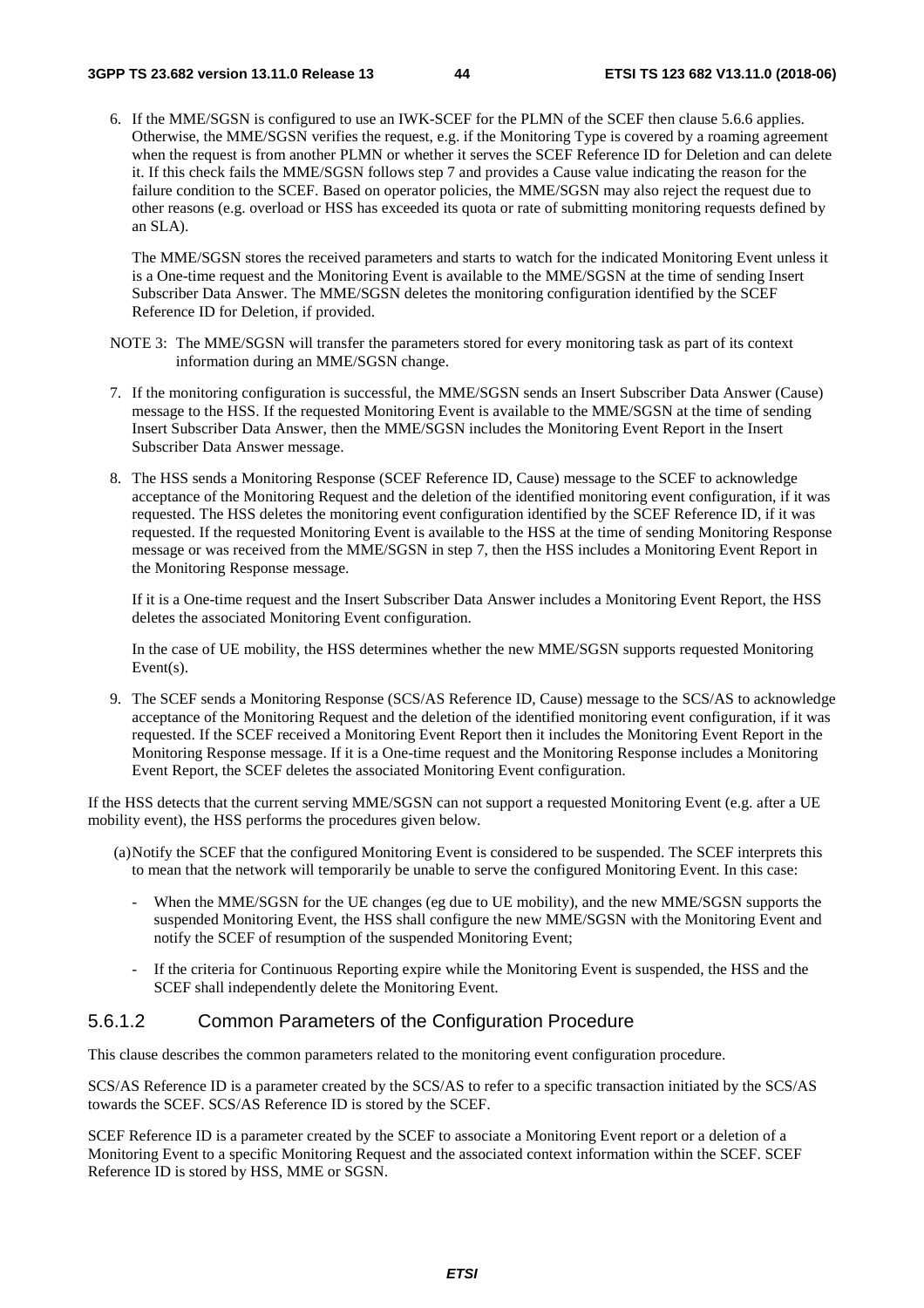#### **3GPP TS 23.682 version 13.11.0 Release 13 45 ETSI TS 123 682 V13.11.0 (2018-06)**

NOTE 1: An SCEF may aggregate Monitoring Event configuration requests for the same External identifier/MSISDN from different SCS/AS instances.

SCEF ID indicates the SCEF to which the Monitoring Indication message has to be sent to by the HSS, MME or SGSN. SCEF ID is stored by the HSS, MME or SGSN.

Monitoring Type identifies the specific Monitoring Event being requested.

Maximum Number of Reports is an optional parameter that indicates the maximum number of event reports to be generated by the HSS, MME, or SGSN until the associated monitoring event is considered to expire. A value of one implies a single event report is to be generated which makes it equivalent to a One-time Monitoring Request.

Monitoring Duration is an optional parameter that indicates the absolute time at which the related monitoring event request is considered to expire.

Inclusion of either Maximum Number of Reports (with a value higher than one) or Monitoring Duration makes the Monitoring Request a Continuous Monitoring Request. For a Continuous Monitoring Request, a single Monitoring Request may generate more than one Monitoring Indication message. Support of continuous monitoring is optional.

Absence of both Maximum Number of Reports and Monitoring Duration makes the Monitoring Request a One-time Monitoring Request. For One-time Monitoring Requests, a single Monitoring Request generates only one Monitoring Report.

If for a given Monitoring Event both Maximum Number of Reports and Monitoring Duration are included then the monitoring request is considered to expire as soon as one of the conditions is met.

Monitoring Destination Address is an optional parameter included by the SCS/AS to indicate that the Monitoring Indication(s) are to be delivered to an address different from the address of the requesting SCS/AS. Absence of this parameter implies that Monitoring Indication(s) are to be sent to the SCS/AS that originated the Monitoring Request.

SCS/AS Reference ID for Deletion identifies the monitoring event configuration that shall be deleted before applying the requested monitoring event configuration.

SCEF Reference ID for Deletion identifies the monitoring event configuration that shall be deleted before applying the requested monitoring event configuration.

Chargeable Party Identifier is an optional parameter included by the SCEF. It identifies the entity towards which accounting/charging functionality is performed by the involved 3GPP network elements.

## 5.6.1.3 Specific Parameters for Monitoring Event: Loss of connectivity

Loss of connectivity indicates when the 3GPP network detects that the UE is no longer reachable for either signalling or user plane communication. Such condition is identified when the mobile reachability timer expires in the MME or SGSN (see TS 23.401 [7], TS 23.060 [6]). The SCS/AS may provide a Maximum Detection Time, which indicates the maximum period of time without any communication with the UE after which the SCS/AS is to be informed that the UE is considered to be unreachable.

NOTE 1: As the Maximum Detection Time of loss of connectivity determines the order of magnitude of the Periodic Update timer, the network should ensure that this Maximum Detection Time and thereby the periodic TAU/RAU timers for the UE remain above lower bound values both for preserving the battery of the UE and for managing the signalling load of the network. So for UEs with battery constraints, it should not be a small time (e.g. on the order of only a few minutes). Even for UEs without battery constraints, trying to fulfil a Maximum Detection Time of loss of connectivity on the order of a few minutes can only apply to a limited number of UEs due to the cost of signalling induced by this feature.

NOTE 2: The Maximum Detection Time of loss of connectivity is on the order of 1 minute to multiple hours.

- 1. The SCS/AS sets Monitoring Type to "Loss of Connectivity", and optionally adds Maximum Detection Time prior to sending Monitoring Request to the SCEF as in step 1 of clause 5.6.1.1.
- 2. The SCEF executes step 2 of clause 5.6.1.1.
- 3. The SCEF executes step 3 of clause 5.6.1.1.
- 4. The HSS executes step 4 of clause 5.6.1.1. In addition, it checks whether the Maximum Detection Time is within the range defined by operator policies, and, if acceptable then the HSS sets the subscribed periodic RAU/TAU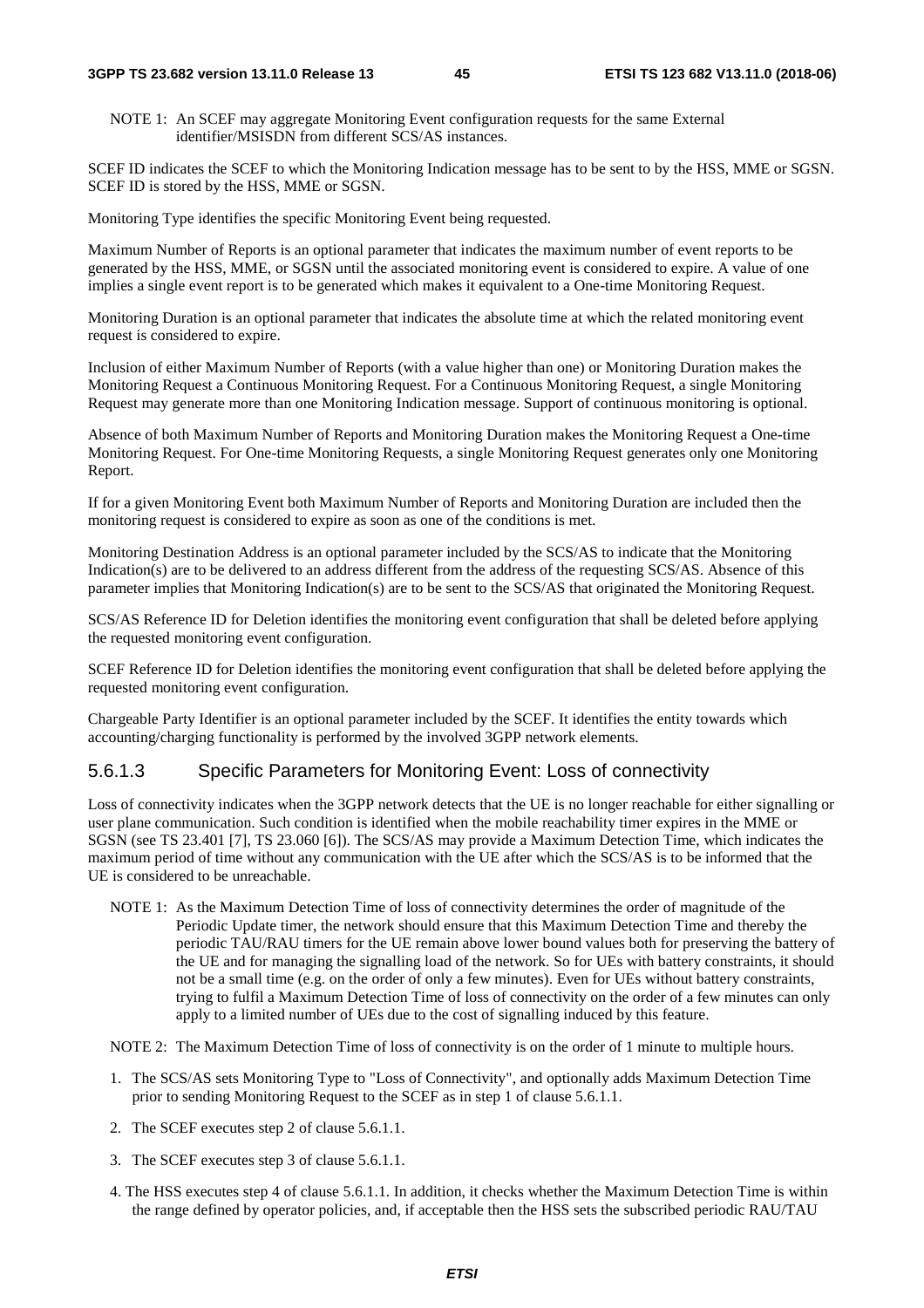timer using the value of Maximum Detection Time, if it is provided. If the Maximum Detection Time is not acceptable, the HSS rejects the request. If the subscribed periodic RAU/TAU Timer was previously set by a different Monitoring Request identified by a different SCEF Reference ID for the same UE then, depending on operator configuration, the HSS either performs step 8 to reject the Monitoring Request with an appropriate Cause or accepts the request. In case the HSS accepts the request, then it cancels the previously accepted Monitoring Request.

- NOTE 3: Since the value of the mobile reachable timer is larger than the value of the periodic RAU/TAU timer (by four minutes as a default), the HSS may set the subscribed periodic RAU/TAU timer to a smaller value than the value of Maximum Detection Time.
- 5. The HSS executes step 5 of clause 5.6.1.1. In addition, the HSS includes the subscribed periodic RAU/TAU Timer (if modified).
- 6. The MME/SGSN executes step 6 of clause 5.6.1.1. If the MME/SGSN receives a subscribed periodic RAU/TAU timer value from the HSS, it allocates the subscribed value to the UE as the periodic TAU/RAU timer. The MME/SGSN starts watching for the expiration of the mobile reachable timer.
- 7-9. Steps 7-9 of clause 5.6.1.1 are executed.

## 5.6.1.4 Specific Parameters for Monitoring Event: UE reachability

UE reachability indicates when the UE becomes reachable for sending either SMS or downlink data to the UE, which is detected when the UE transitions to ECM\_CONNECTED mode (for a UE using Power Saving Mode or extended idle mode DRX) or when the UE will become reachable for paging (for a UE using extended idle mode DRX). This monitoring event supports Reachabilty for SMS and Reachability for Data. Only a One-time Monitoring Request for Reachability for SMS is supported. The SCS/AS may include the following parameters in the Monitoring Event configuration request to the SCEF:

- Reachability Type indicating whether the request is for "Reachability for SMS", or "Reachability for Data", or both.
- Optionally, Maximum Latency indicating maximum delay acceptable for downlink data transfers. Maximum Latency is used for setting the periodic TAU/RAU timer for the UE as it sets the maximum period after which a UE has to connect to the network again and thereby becomes reachable. Determined by the operator, low values for Maximum Latency may deactivate PSM.
- Optionally, Maximum Response Time indicating the time for which the UE stays reachable to allow the SCS/AS to reliably deliver the required downlink data. Maximum Response Time is used for setting the Active Time for the UE. When the UE uses extended idle mode DRX, the Maximum Response Time is used to determine how early this monitoring event should be reported to the SCS/AS before the next Paging Occasion occurs.
- Optionally, Suggested number of downlink packets indicating the number of packets that the Serving Gateway shall buffer in case the UE is not reachable.
- NOTE 1: As the Maximum Latency determines the order of magnitude of the Periodic Update timer, the network should ensure that this Maximum Latency and thereby the periodic TAU/RAU timers for the UE remain above lower bound values both for preserving the battery of the UE and for managing the signalling load of the network. So for UEs with battery constraints, it should not be a small time (e.g. on the order of only a few minutes). Even for UEs without battery constraints, trying to fulfil a Maximum Latency on the order of a few minutes can only apply to a limited number of UEs due to the cost of signalling induced by this feature.

NOTE 2: The Maximum Latency is on the order of 1 minute to multiple hours.

- 1. The SCS/AS sets Monitoring Type to "UE Reachability", and includes Reachability Type, optionally Maximum Latency, and optionally Maximum Response Time prior to sending the Monitoring Request to the SCEF as in step 1 of clause 5.6.1.1.
- 2. The SCEF executes step 2 of clause 5.6.1.1. In addition, it checks whether the Maximum Latency and the Maximum Response Time are within the range defined by operator policies. If not, then depending on operator policies, the SCEF rejects the request by performing step 9 of 5.6.1.1 with an appropriate cause value.
- 3. When "Reachability for SMS" is requested, the SCEF subscribes with the HSS by executing step 3 of 5.6.1.1 to get notified when the HSS is notified that the UE is reachable. The HSS performs the UE Reachability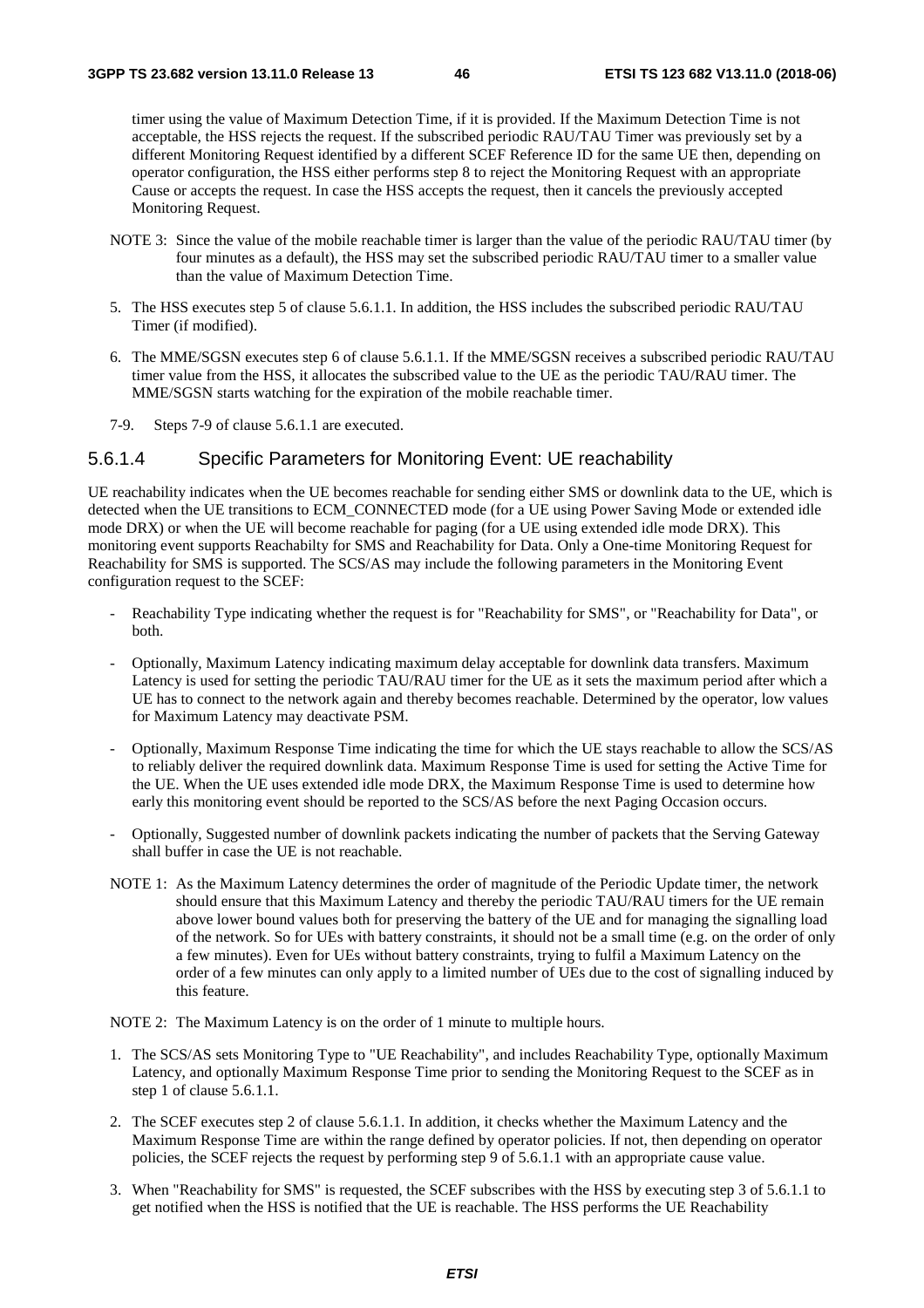Notification Request procedure for getting a UE Activity Notification as described in TS 23.401 [7], and/or uses the UE Reachability function as described in TS 23.060 [6]. The Mobile-Station-Not-Reachable-Flag (MNRF) handling is described in TS 23.040 [12].

When "Reachability for Data" is requested, the SCEF executes step 3 of 5.6.1.1. In addition, if provided, it includes Maximum Latency, and Maximum Response Time.

- 4. The HSS executes step 4 of clause 5.6.1.1. In addition, if acceptable, the HSS sets the subscribed periodic RAU/TAU timer to the value of Maximum Latency, if it is provided. If the requested timer value is not acceptable, the HSS rejects the request. If the subscribed periodic RAU/TAU timer was previously set by a different Monitoring Request identified by a different SCEF Reference ID for the same UE then, depending on operator configuration, the HSS either performs step 8 to reject the Monitoring Request with an appropriate Cause or accepts the request. In the case that the HSS accepts the request, then it cancels the previously accepted Monitoring Request.
- 5. The HSS executes step 5 of clause 5.6.1.1. In addition, the HSS includes the subscribed periodic RAU/TAU timer (if modified), Maximum Response Time (if provided).
- 6. The MME/SGSN executes step 6 of clause 5.6.1.1 and starts watching for the UE entering connected mode. At every subsequent TAU/RAU procedure, the MME/SGSN applies the subscribed periodic RAU/TAU timer.
- 7-9. Steps 7-9 of clause 5.6.1.1 are executed.

## 5.6.1.5 Specific Parameters for Monitoring Event: Location Reporting

This monitoring event allows the SCS/AS to request either the Current Location or the Last Known Location of a UE. The supported location accuracy is at either cell level (CGI/ECGI), eNodeB, TA/RA level. Only One-time Reporting is supported for the Last Known Location. One-time and Continuous Location Reporting are supported for the Current Location. For Continuous Location Reporting the serving node(s) sends a notification every time it becomes aware of a location change, with the granularity depending on the requested accuracy.

- NOTE 1: Due to the potential increase in signalling load, it is recommended that a continuous monitoring of current location on cell level is only applied for a limited number of subscribers.
- 1. The SCS/AS sets Monitoring Type to "Location Reporting", and adds Location Type and optionally Accuracy prior to sending Monitoring Request to the SCEF as in step 1 of clause 5.6.1.1.

 Location Type indicates whether the request is for Current Location or Last Known Location. The Accuracy parameter indicates desired level of accuracy of the requested location information.

- NOTE 2: Accuracy could be at cell level (CGI/ECGI), eNodeB, TA/RA level or other formats e.g. shapes (e.g. polygons, circles etc.) or civic addresses (e.g. streets, districts etc.) as referenced by OMA Presence API [32].
- 2. The SCEF executes step 2 of clause 5.6.1.1.
- 3. If Accuracy is included in step 1 then based on operator configuration the SCEF maps it to permissible granularity at cell level (CGI/ECGI), eNodeB level or TA/RA level. If Accuracy is not included in step 1, the SCEF sets the granularity based on operator configuration. The SCEF adds Location Type and Accuracy prior to sending the Monitoring Request to the HSS as in step 3 of clause 5.6.1.1.
- 4. The HSS executes step 4 of clause 5.6.1.1.
- 5. Depending on the Location Type the HSS sets the "Current Location Request" (see TS 29.272 [31]), and adds Accuracy prior to sending the Insert Subscriber Data Request to the MME/SGSN as in step 5 of clause 5.6.1.1.
- 6. The MME/SGSN executes step 6 of clause 5.6.1.1 and depending on the requested Accuracy invokes the appropriate procedures as defined in TS 23.401 [7] or TS 23.060 [6] for determining the location as requested. Unless it is a One-time request, the MME/SGSN starts watching for cell/RA/TA/eNodeB changes, depending on requested Accuracy.
- 7-9. Steps 7-9 of clause 5.6.1.1 are executed and include the report of the current or last known location, depending on what was requested. The SCEF maps eNodeB-ID/cell-ID/RAI/TAI to geo-location before reporting to the SCS/AS.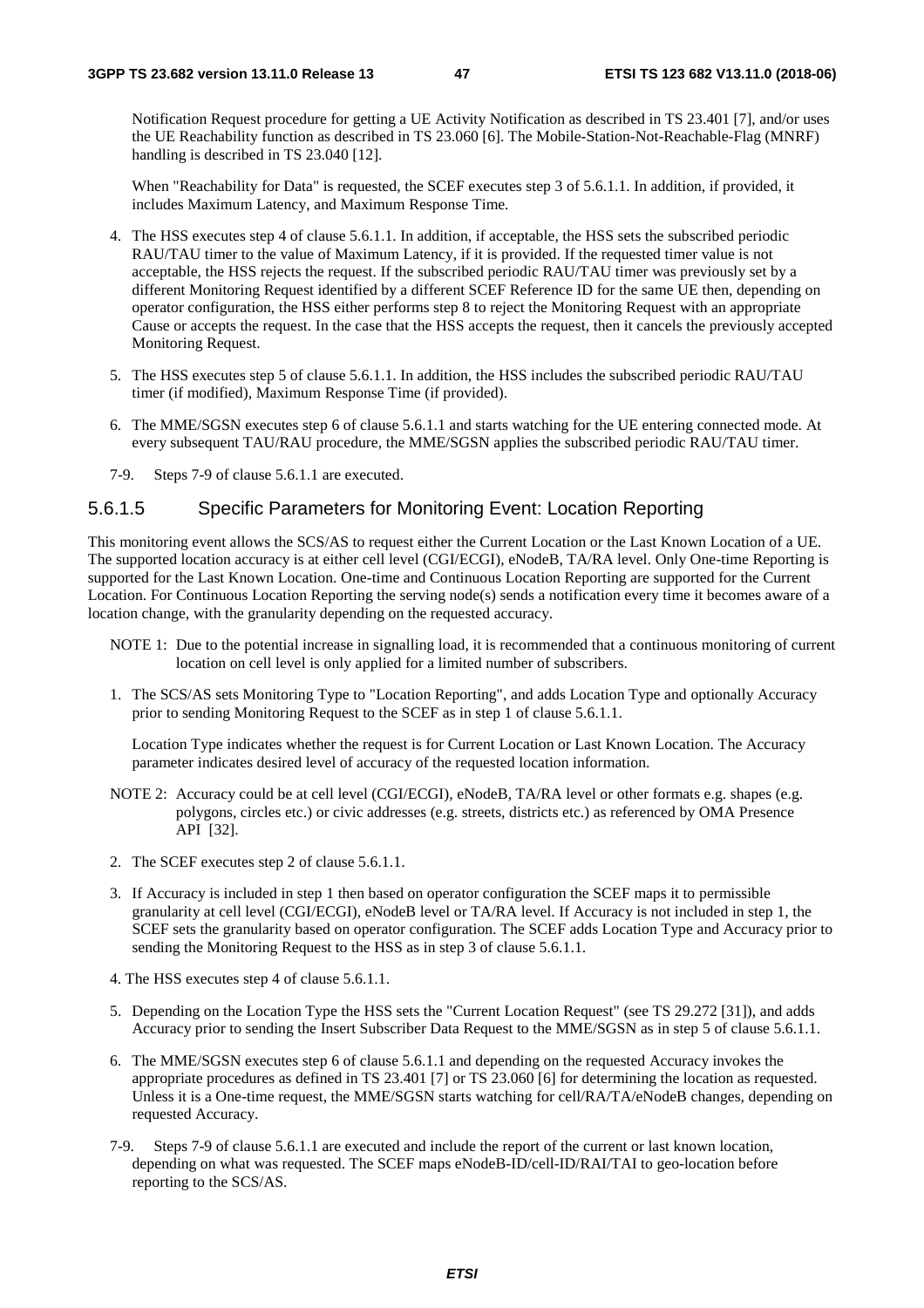## 5.6.1.6 Specific Parameters for Monitoring Event: Change of IMSI-IMEI(SV) Association

Change of IMSI-IMEI(SV) indicates a change of the ME (IMEI(SV)) that uses a specific subscription (IMSI). It is based on the HSS being informed by the MME about the UE's IMEI(SV) according to the procedures defined in TS 23.401 [7]. The support of this Monitoring Event by the SGSN requires the support of the Automatic Device Detection (ADD) function/feature defined in TS 23.060 [6].

1. The SCS/AS sets Monitoring Type to "Change of IMSI-IMEI(SV) Association" , and adds Association Type prior to sending Monitoring Request to the SCEF as in step 1 of clause 5.6.1.1.

Association Type indicates whether change of IMEI or IMEISV to IMSI association shall be detected.

- 2. The SCEF executes step 2 of clause 5.6.1.1.
- 3. The SCEF adds Association Type prior to sending the Monitoring Request to the HSS as in step 3 of clause 5.6.1.1.
- 4. The HSS executes step 4 of clause 5.6.1.1.
- 5-7. Steps 5-7 of clause 5.6.1.1 shall not be executed for this Monitoring Event.
- 8-9. Steps 8-9 of clause 5.6.1.1 are executed.

## 5.6.1.7 Specific Parameters for Monitoring Event: Roaming Status

This monitoring event allows the SCS/AS to query the UE's current roaming status (the serving PLMN and/or whether the UE is in its HPLMN) and to get notified when that status changes. It is based on the HSS being informed of the UE's serving PLMN by the MME according to TS 23.401 [7] and by the SGSN according to TS 23.060 [6].

- 1. The SCS/AS sets Monitoring Type to "Roaming Status" prior to sending the Monitoring Request to the SCEF as in step 1 of clause 5.6.1.1. Optionally, it includes the "PLMN Information" parameter to request inclusion of the UE's Serving PLMN ID in the Monitoring Event Report.
- 2. The SCEF executes step 2 of clause 5.6.1.1.
- 3. The SCEF includes "PLMN Information", if sent in step 1, prior to sending Monitoring Request to the HSS as in step 3 of clause 5.6.1.1.
- 4. The HSS executes step 4 of clause 5.6.1.1.
- 5-7. Steps 5-7 of clause 5.6.1.1 shall not be executed for this Monitoring Event.
- 8-9. Steps 8-9 of clause 5.6.1.1 are executed. The Monitoring Event Report for this event is sent in the Monitoring Response message. The Monitoring Event Report indicates whether the UE is presently roaming or not. If PLMN Information was requested in step 1, and the operator policies allow, then the HSS includes:
	- the HPLMN PLMN-Id if the UE is in the HPLMN or
	- the Visited PLMN-Id (see TS 29.272 [31]) if the UE is in the VPLMN.

#### 5.6.1.8 Specific Parameters for Monitoring Event: Communication failure

This monitoring event allows the SCS/AS to be notified of communication failure events, identified by RAN/NAS Release Cause codes per TS 23.401 [7].

- 1. The SCS/AS sets Monitoring Type to "Communication Failure" prior to sending Monitoring Request to the SCEF as in step 1 of clause 5.6.1.1.
- 2. The SCEF executes step 2 of clause 5.6.1.1.
- 3. The SCEF executes step 3 of clause 5.6.1.1.
- 4. The HSS executes step 4 of clause 5.6.1.1.
- 5. The HSS executes step 5 of clause 5.6.1.1.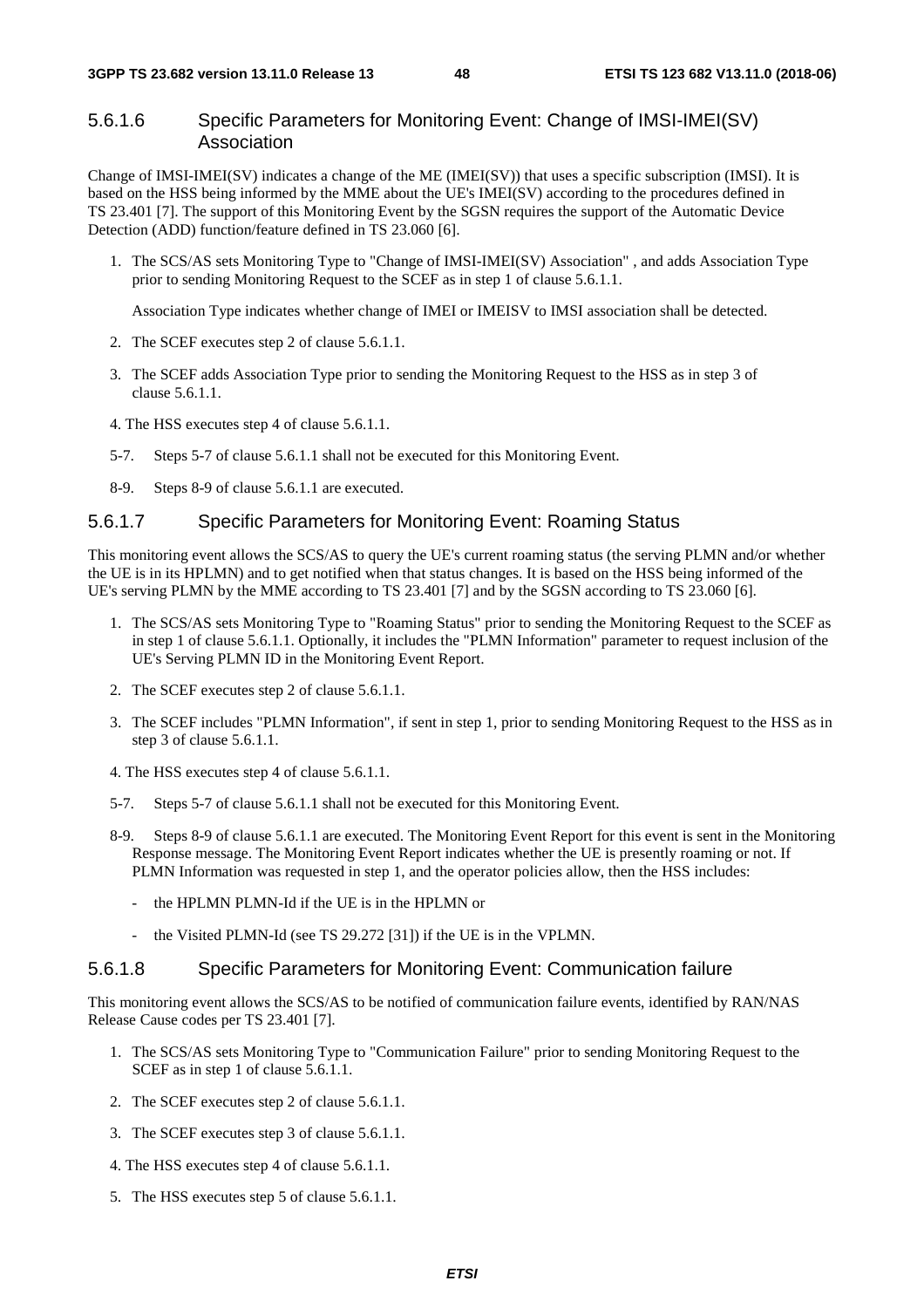- 6. The MME/SGSN executes step 6 of clause 5.6.1.1 and starts watching for communication failure events.
- 7-9. Steps 7-9 of clause 5.6.1.1 are executed.

#### 5.6.1.9 Specific Parameters for Monitoring Event: Availability after DDN Failure

This monitoring event allows the SCS/AS to be notified of availability of the UE after a DDN failure has occurred (see clause 5.7.1 Availability Notification after DDN Failure).

- 1. The SCS/AS sets Monitoring Type to "Availability after DDN Failure" prior to sending the Monitoring Request to the SCEF as in step 1 of clause 5.6.1.1.
- 2. The SCEF executes step 2 of clause 5.6.1.1.
- 3. The SCEF executes step 3 of clause 5.6.1.1 without adding Max Number of Reports, since the "Availability after DDN Failure" is an ongoing event that shall be deleted (see clause 5.6.1 for a description of Monitoring Event Deletion procedures) to cancel further reports.
- 4-5. Steps 4-5 of clause 5.6.1.1 are executed.
- 6. The MME/SGSN executes step 6 of clause 5.6.1.1 and starts watching for UE availability after DDN failure events.
- 7-9. Steps 7-9 of clause 5.6.1.1 are executed.

## 5.6.2 Monitoring Events configuration and deletion directly at the MME/SGSN

## 5.6.2.1 Configuration Procedure

Figure 5.6.2.1-1 illustrates the procedure of configuring monitoring at the MME/SGSN. The procedure is common for various monitoring event types. Common parameters for this procedure are detailed in clause 5.6.2.2. The steps specific to different Monitoring Event types are detailed in clause 5.6.2.3.



#### **Figure 5.6.2.1-1: Monitoring event configuration and deletion directly at MME/SGSN procedure**

- 1. The SCS/AS sends a Monitoring Request (SCS/AS Identifier, SCS/AS Reference ID, Monitoring Type, Monitoring Duration, Maximum Number of Reports, Monitoring Destination Address, SCS/AS Reference ID for Deletion) message to the SCEF.
- NOTE: A relative priority scheme for the treatment of multiple SCS/AS Monitoring Requests, e.g. for deciding which requests to serve under overload condition, can be applied. This priority scheme is used locally by the SCEF, i.e. it is not used nor translated in procedures towards other functions.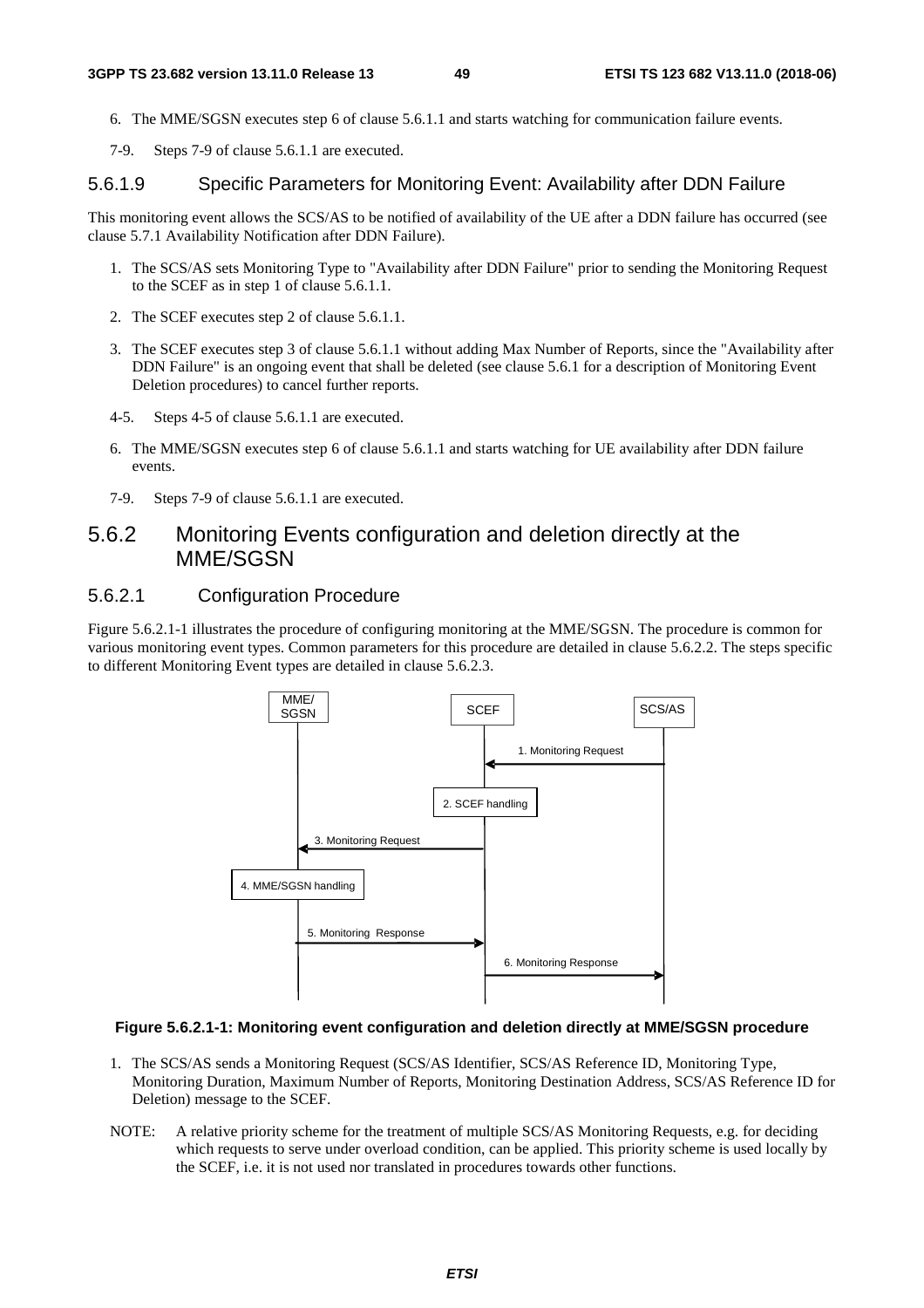- 2. The SCEF stores the Monitoring Duration, the Maximum Number of Reports, the Monitoring Destination Address, the SCS/AS Identifier, the SCS/AS Reference ID and assigns an SCEF Reference ID. If the SCEF received an SCS/AS Reference ID for Deletion, the SCEF derives the related SCEF Reference ID for Deletion.
- 3. The SCEF sends a Monitoring Request (SCEF ID, SCEF Reference ID, Monitoring Type, Monitoring Duration, Maximum Number of Reports, SCEF Reference ID for Deletion) message to the MME(s)/SGSN(s).
- 4. The MME/SGSN examines whether it can accept the request from that SCEF based on operator configuration or whether it serves the SCEF Reference ID for Deletion and can delete it. If acceptable, the MME/SGSN stores SCEF ID, SCEF Reference ID, Monitoring Duration, Maximum Number of Reports and other relevant parameters unless it is a One-time request and the Monitoring Event is available to the MME/SGSN at this time. The MME/SGSN deletes the monitoring configuration identified by the SCEF Reference ID for Deletion, if provided.
- 5. The MME/SGSN sends a Monitoring Response (SCEF Reference ID, Cause) message to the SCEF to acknowledge acceptance of the Monitoring Request and to provide the requested monitoring information or to acknowledge the deletion of the identified monitoring event configuration, if it was requested.
- 6. The SCEF sends a Monitoring Response (SCS/AS Reference ID, Cause) message to the SCS/AS to acknowledge acceptance of the Monitoring Request and to provide the requested monitoring information or to acknowledge the deletion of the identified monitoring event configuration, if it was requested.

#### 5.6.2.2 Common Parameters of the Configuration Procedure

The same common parameters as of clause 5.6.1.2 apply.

### 5.6.2.3 Specific Steps for Monitoring Event: Number of UEs present in a geographic area

This monitoring event allows the SCS/AS to ask for the number of UEs that are in the geographic area described by the SCS/AS. The SCS/AS may ask for the UEs that the system knows by its normal operation to be within the area (Last Known Location) or the SCS/AS may request the system to also actively look for the UEs within the area (Current Location).Whether the request is for Current Location or Last Known Location is indicated by the parameter Location Type. For this monitoring event only One-time reporting is supported and the Monitoring Duration as well as the Maximum Number of Reports parameters shall be ignored by the SCEF if present in the request.

In this release only Last Known Location is supported for this monitoring event.

NOTE 1: The system load resulting from this request may be highly dependent on Location Type.

- 1. The SCS/AS sets Monitoring Type to "Number of UEs present in a geographic area" and adds Location Type and Geographic Area before sending Monitoring Request to the SCEF as in step 1 of clause 5.6.2.1.
- 2. The SCEF executes step 2 of clause 5.6.2.1. In addition, the SCEF maps the Geographic Area to a list of cells, eNodeBs and/or RAI(s)/TAI(s) and identifies the MMEs/SGSNs serving them by resolving the RA(s)/TA(s) to node addresses.
- NOTE 2: The mapping of Geographic Areas to serving operator (MNO) network list of cells, eNodeBs and/or RAs/TAs, and the identity of the associated serving nodes (e.g. MMEs/SGSNs) is configured at the SCEF.
- 3. The SCEF adds Monitoring Type, Location Type, list of cells, eNodeBs and/or RAI(s)/TAI(s) before sending the Monitoring Request to those MMEs/SGSNs identified in step 3 of clause 5.6.2.3.
- 4. The MME/SGSN executes step 4 of clause 5.6.2.1. In addition, if the request is for Last Known Location with cell or eNodeB granularity or for a location with RA/TA granularity, the MMEs/SGSNs collect all UEs for which the MME/SGSN stores a last known cell, eNodeB or RA/TA registration information that corresponds to the requested location.
- NOTE 3: For Location Type Last Known Location, how the MME/SGSN determines the candidate set of UEs to be included is left to implementation.
- 5. The SCEF executes step 5 of clause 5.6.2.1.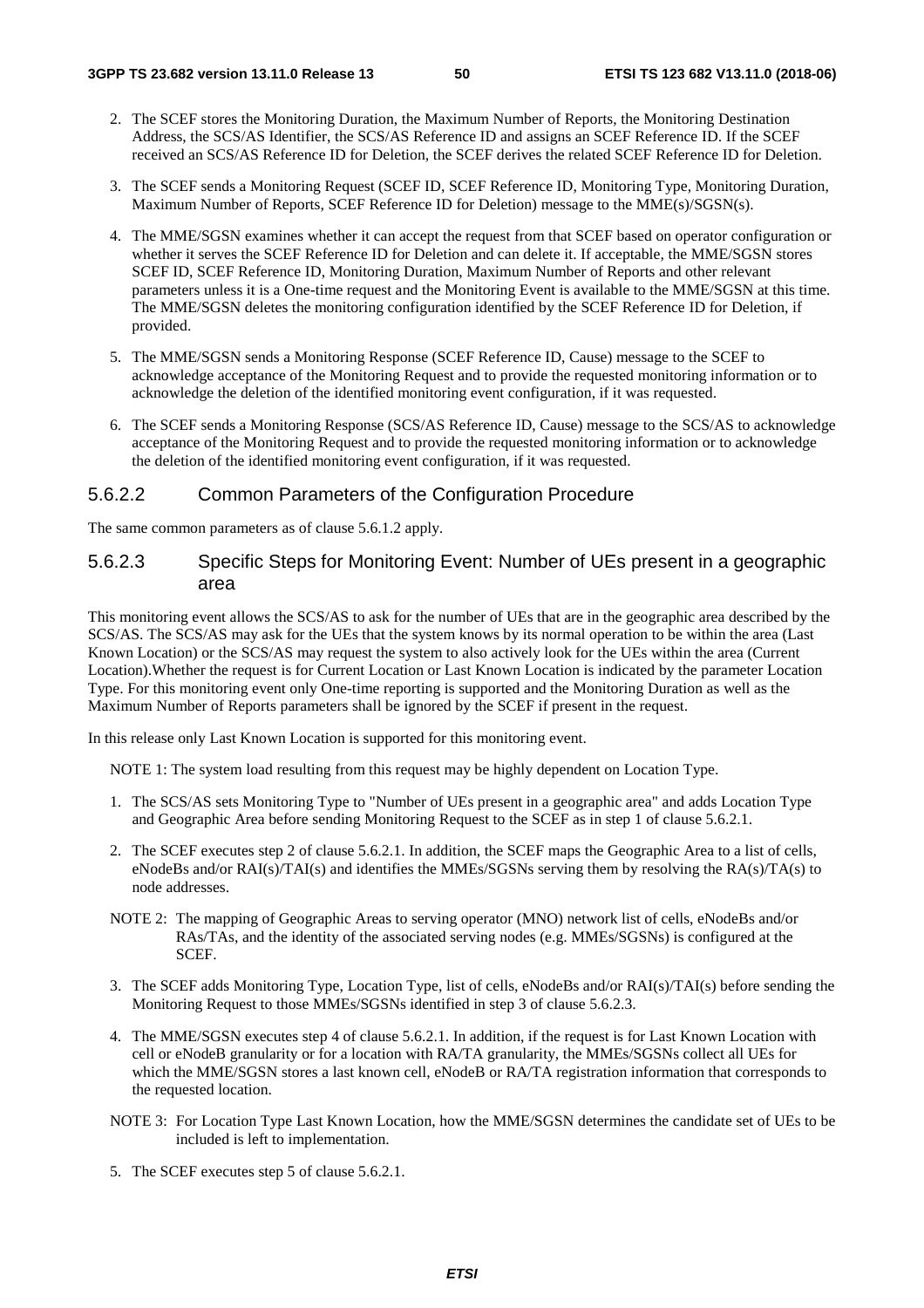6. The SCEF combines the results from all involved MMEs/SGSNs to the total sum, i.e. the Number of UEs, and executes step 6 of clause 5.6.2.1.

# 5.6.3 Reporting of Monitoring Events from the HSS or the MME/SGSN

## 5.6.3.1 Reporting Procedure

The following figure illustrates the common procedure flow of reporting Monitoring Events that are detected by the MME/SGSN or HSS. The steps specific to different Monitoring Event types are detailed in clauses 5.6.3.2 to 5.6.3.8.



**Figure 5.6.3.1-1: Monitoring event reporting procedure** 

- 1. A Monitoring Event is detected by the node at which the Monitoring Event is configured, i.e. either at the MME/SGSN (1a) or at the HSS (1b).
- 2a. The MME/SGSN sends a Monitoring Indication (SCEF Reference ID and Monitoring Event Report) message to the SCEF. If the Monitoring Event configuration was triggered by a One-time Monitoring Request, then the Monitoring Event configuration is deleted by the MME/SGSN upon completion of this step. If the MME/SGSN has a Maximum Number of Reports stored for this monitoring task, the MME/SGSN shall decrease its value by one.
- 2b. The HSS sends a Monitoring Indication (SCEF Reference ID and Monitoring Event Report) message to the SCEF. If the Monitoring Event configuration was triggered by a One-time Monitoring Request, then the Monitoring Event configuration is deleted by the HSS upon completion of this step. If the HSS has a Maximum Number of Reports stored for this monitoring task, the HSS shall decrease its value by one.
- 3. Using the SCEF Reference ID, the SCEF retrieves the associated SCS/AS Reference ID along with the Monitoring Destination Address or, if not available, the address of the SCS/AS as destination for the Monitoring Indication message. The SCEF sends a Monitoring Indication (SCS/AS Reference ID, External ID or MSISDN, Monitoring Information) message to the identified destination.

 When the maximum number of reports is reached for a Continuous Monitoring Request, the SCEF requests the HSS (for monitoring events configured via HSS) or MME(s)/SGSN(s) (for monitoring events configured directly with the MME/SGSN) to delete the related monitoring event configuration and deletes also its associated Monitoring Event configuration according to the procedure of clause 5.6.1 step 3-8.

 In the case of a One time Monitoring Request configured via HSS for which a report is received from the MME/SGSN (step 2a), the SCEF requests the HSS to delete the related monitoring event configuration and deletes also its associated Monitoring Event configuration per the procedure of clause 5.6.1 step 3-8.

# 5.6.3.2 Reporting Event: Loss of connectivity

- 1a. This monitoring event is detected as of step 1a of clause 5.6.3.1, which is when the mobile reachability timer expires.
- 2a. Step 2a of clause 5.6.3.1 is executed.
- 3. Step 3 of clause 5.6.3.1 is executed.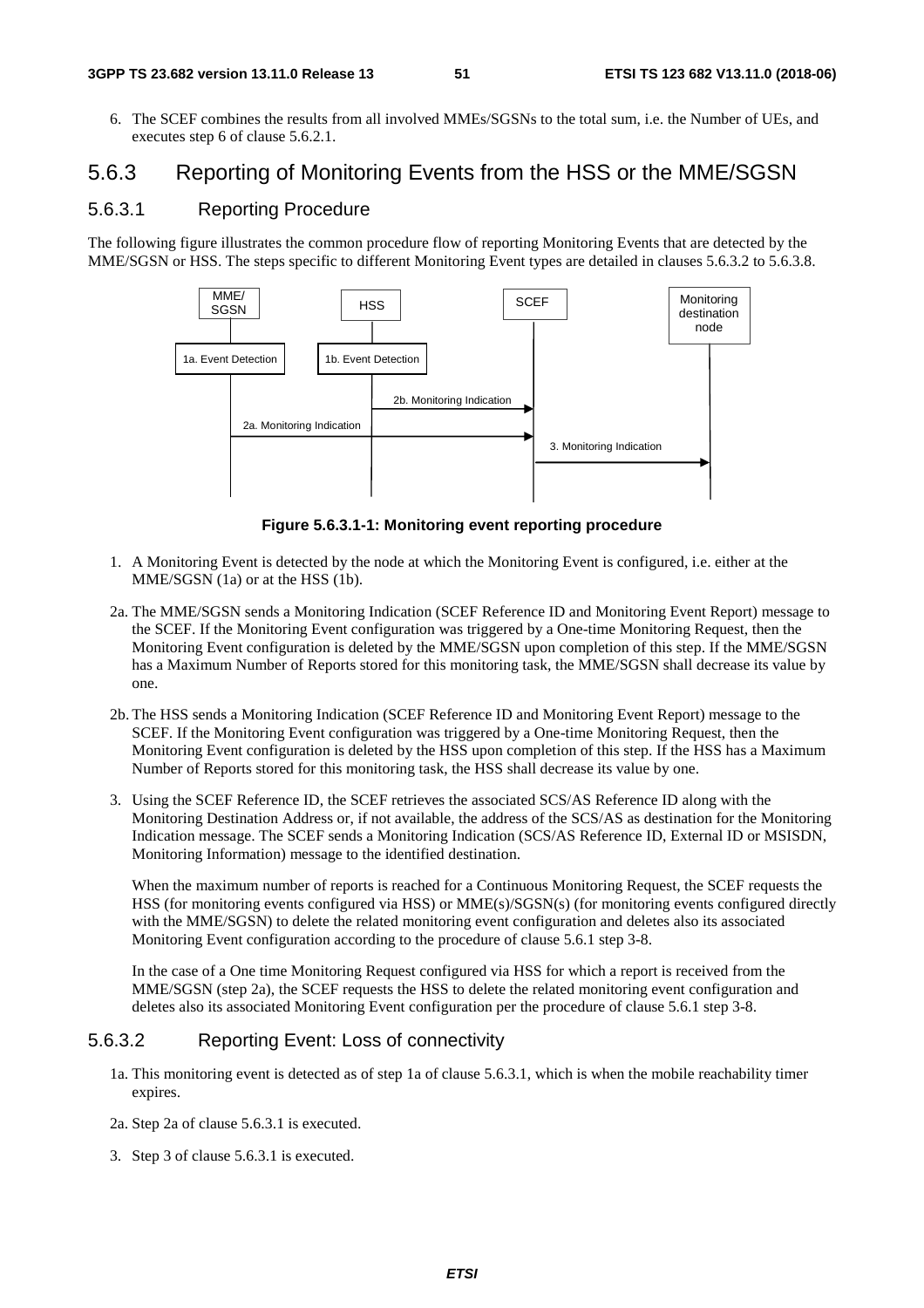## 5.6.3.3 Reporting Event: UE reachability

1a. This monitoring event is detected as of step 1a of clause 5.6.3.1, which is when the UE changes to connected mode (for a UE using Power Saving Mode or extended idle mode DRX) or when the UE will become reachable for paging (for a UE using extended idle mode DRX).

 If Maximum Response Time was included in step 5 of clause 5.6.1.4, then the MME/SGSN keeps the corresponding S1-U/Iu-PS connections of the UE for a duration of at least the Maximum Response Time less the UE's PSM Active Timer value. If the UE uses extended idle mode DRX, the MME/SGSN takes the Maximum Response Time into account to determine when to report this monitoring event before the next Paging Occasion occurs.

- 1b. This monitoring event is detected as of step 1b of clause 5.6.3.1, which is when the HSS detects that the UE is reachable for SMS.
- 2a. Step 2a of clause 5.6.3.1 is executed.
- 2b. Step 2b of clause 5.6.3.1 is executed.
- 3. Step 3 of clause 5.6.3.1 is executed.

#### 5.6.3.4 Reporting Event: Location Reporting

- 1a. This monitoring event is detected as of step 1a of clause 5.6.3.1, which is when the MME/SGSN detects that the UE changes location with the granularity as requested by the monitoring event configuration.
- 2a. Step 2a of clause 5.6.3.1 is executed.
- 3. Step 3 of clause 5.6.3.1 is executed. The SCEF maps the reported 3GPP system specific location information to a geo-location and reports it.

## 5.6.3.5 Reporting Event: Change of IMSI-IMEI(SV) association

- 1b. This monitoring event is detected as of step 1b of clause 5.6.3.1, which is when the HSS receives from a serving node an IMEI(SV) that is different from the IMEI(SV) stored by the HSS for the IMSI.
- 2b. Step 2b of clause 5.6.3.1 is executed.
- 3. Step 3 of clause 5.6.3.1 is executed.

#### 5.6.3.6 Reporting Event: Roaming Status

- 1b. This monitoring event is detected as of step 1b of clause 5.6.3.1, which is when the HSS receives from a serving node a serving PLMN ID that is different from the one stored by the HSS.
- 2b. Step 2b of clause 5.6.3.1 is executed.
- 3. Step 3 of clause 5.6.3.1 is executed. The monitoring information indicates the ID of the serving PLMN and whether it is the home or a roaming PLMN. Operator policies in the SCEF may restrict the report, e.g. to indicate only whether the UE is in the home or in a roaming PLMN.

### 5.6.3.7 Reporting Event: Communication failure

- 1a. This monitoring event is detected as of step 1a of clause 5.6.3.1, which is when the MME/SGSN becomes aware of a RAN or NAS failure event.
- 2a. Step 2a of clause 5.6.3.1 is executed.
- 3. Step 3 of clause 5.6.3.1 is executed. Based on operator configuration, the SCEF reports either the received failure cause code(s) as-is or an abstracted value.

### 5.6.3.8 Reporting Event: Availability after DDN failure

1a. This monitoring event is detected as of step 1a of clause 5.6.3.1, which is when the MME/SGSN becomes aware of UE availability after DDN failure.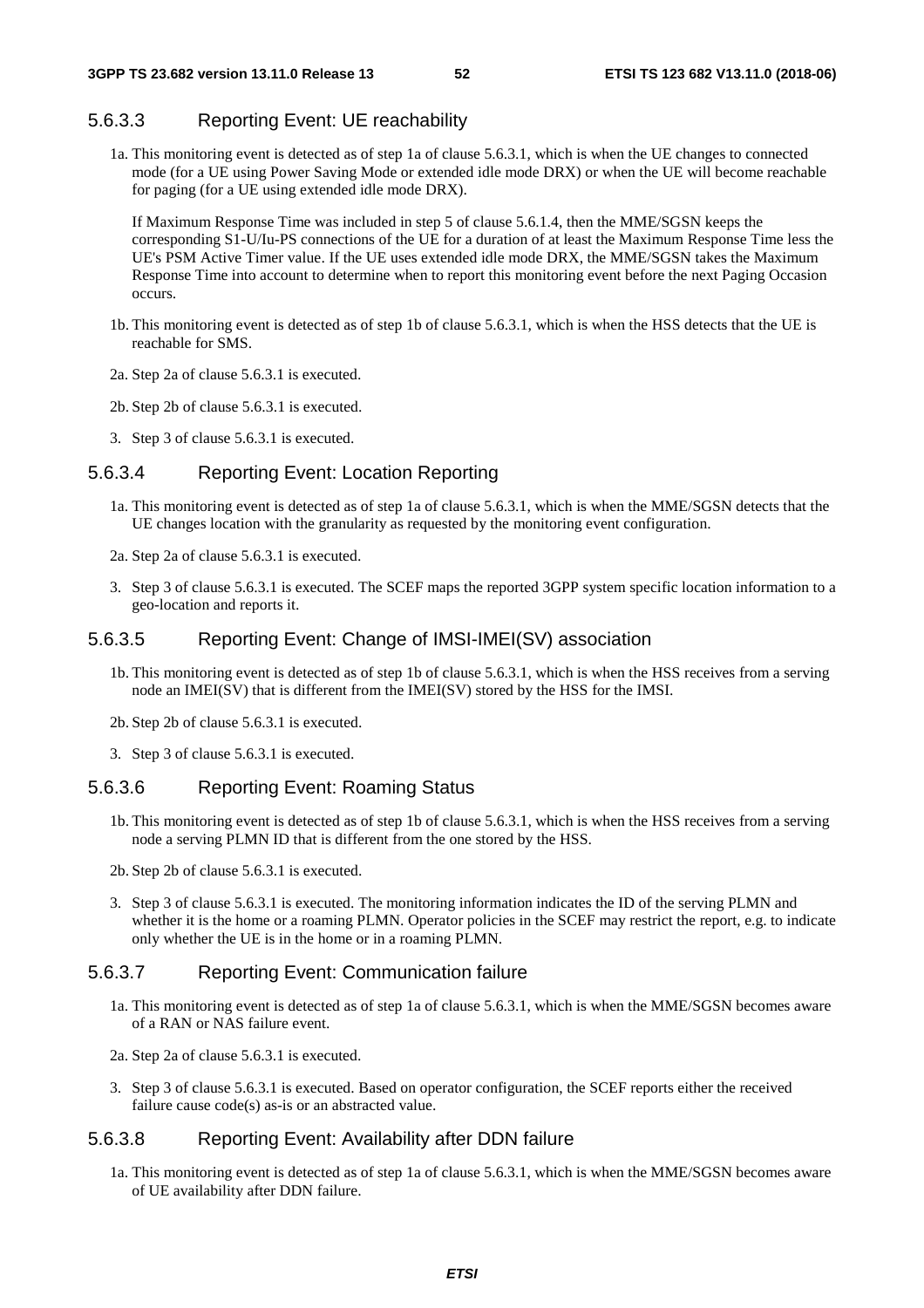2a. Step 2a of clause 5.6.3.1 is executed.

3. Step 3 of clause 5.6.3.1 is executed.

## 5.6.4 Monitoring events configuration and reporting via PCRF

## 5.6.4.1 Request of monitoring event reporting

Figure 5.6.4-1 illustrates the procedure to request monitoring events reporting via PCRF with a reference to TS 23.203 [27]. The procedure is common for any monitoring event defined in clause 4.5.6.3 "Monitoring Events via PCRF".



**Figure 5.6.4-1: Requesting monitoring via PCRF** 

- 1. The SCS/AS sends a Monitoring Request to the SCEF, including the information listed in clause 5.6.1.1.step 1 in figure 5.6.1.1-1.
- 2. The SCEF checks that the SCS/AS is authorised to send monitoring request as defined clause 5.6.1.1.step 2 in figure 5.6.1.1-1. If an error is detected, step 3 is skipped, and the message of step 4 is sent to SCS/AS with Cause value appropriately indicating the error.
- 3. If operator policies indicate that monitoring is performed via PCRF, for the events listed in clause 4.5.6, the SCEF, acting as an Application Function, triggers the PCRF initiated-IP-CAN session modification procedure defined in TS 23.203 [27].
- 4. The SCEF sends a Monitoring Response (SCS/AS Reference ID, Cause) message to the SCS/AS. If the SCEF received a Monitoring Event Report then it includes it in the Monitoring Response message.

## 5.6.4.2 Common Parameters of the request reporting procedure

The following parameters are applicable when the procedure for monitoring via PCRF is used: SCS/AS Reference ID, Monitoring Type, Priority, Monitoring Duration and Monitoring Destination Address.

The Monitoring types are defined in clause 4.5.6. The Priority is relevant to the SCEF, not transferred over Rx.

The following parameters are not applicable when the procedure for monitoring via PCRF is used: SCEF Address, SCEF Reference ID, and Maximum Number of Reports. The SCEF address is not needed as Rx procedures do not require the AF address to be sent. The Maximum Number of Reports is not needed as only one time report is supported.

The following parameters are needed for the procedure for monitoring via PCRF, the UE IP address and service information (e.g. application identifier or media description or both).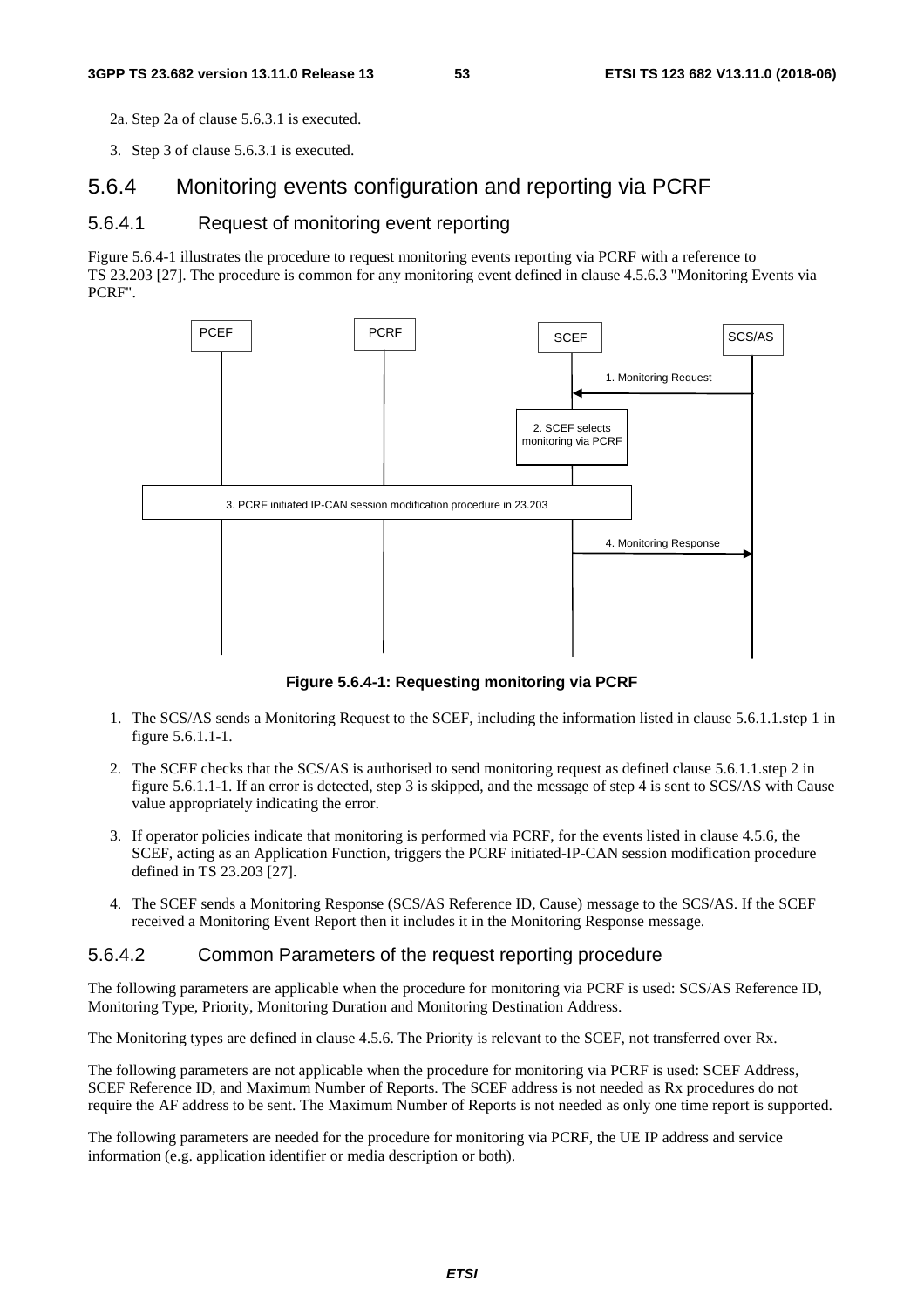NOTE: The UE IP address provided by the SCS/AS is assumed to not be NAT'ed from the PDN-GW or GGSN to the SCS/AS at user plane. The UE IP address does not overlap with other UE IP addresses within the operator domain.

### 5.6.4.3 Specific Parameters for Monitoring Event: Location Reporting

This monitoring event allows the SCS/AS to request the Current Location. The supported location accuracy is at either cell level (CGI/ECGI/SAI) for GPRS/UTRAN/E-UTRAN or TWAN identifier in TWAN access or PLMN-id level. The Monitoring Event Report delivers the subscriber location and may include a time stamp to indicate when the UE was last-known to be in that location, i.e. if the current location or last-know location is provided.

NOTE: SCEF can map IP-CAN provided location to the location granularity required by SCS/AS only if it is configured to do so.

The description in this clause is applicable if SCS/AS request Monitoring Type to "Location Reporting" and Location Type is either "current location" or "last known location".

- 1. The SCS/AS sets Monitoring Type to "Location Reporting", and adds Location Type in a Monitoring Request to the SCEF as in step 1 of 5.6.4.1.
- 2. The SCEF executes step 2 of 5.6.4.1.
- 3. The SCEF triggers PCRF initiated IP-CAN session modification procedure, including the UE IP address and the Access Network information report request. The PCRF provides the Access Network Information report to the SCEF.
- 4. Based on operator policies, the SCEF translates the location information to a geo-location to be provided to SCS/AS. If the time stamp is included indicating that this is the last known location the SCEF indicates in the location type that this is last known location.

### 5.6.4.4 Specific Parameters for Monitoring Event: Communication Failure

This monitoring event allows the SCS/AS to be notified of communication failure events, identified by RAN/NAS or TWAN/UWAN Release Cause codes, per TS 23.203 [27].

- 1. The SCS/AS sets Monitoring Type to "Communication Failure" in the Monitoring Request to the SCEF sent as in step 1 of 5.6.4.1.
- 2. The SCEF executes step 2 of 5.6.4.1.
- 3. The SCEF triggers PCRF initiated IP-CAN session modification procedure, including the UE IP address and the dynamic session information. The PCRF provisions PCC Rules according to the provided session information. If the PCEF provides either RAN/NAS release code in GPRS/UTRAN/E-UTRAN, TWAN release code in TWAN or Untrusted WLAN release code the PCRF sends it to the SCEF.
- 4. Based on operation policies the SCEF may normalize the Release code to acceptable values per SLA that the SCS/AS accepts.

# 5.6.5 Reporting of Monitoring Events from the PCRF

The following figure illustrates the procedure to report Monitoring Events via PCRF. This is applicable to both user location information and communication failure. It is assumes that PCRF subscribes to Access Network Information report.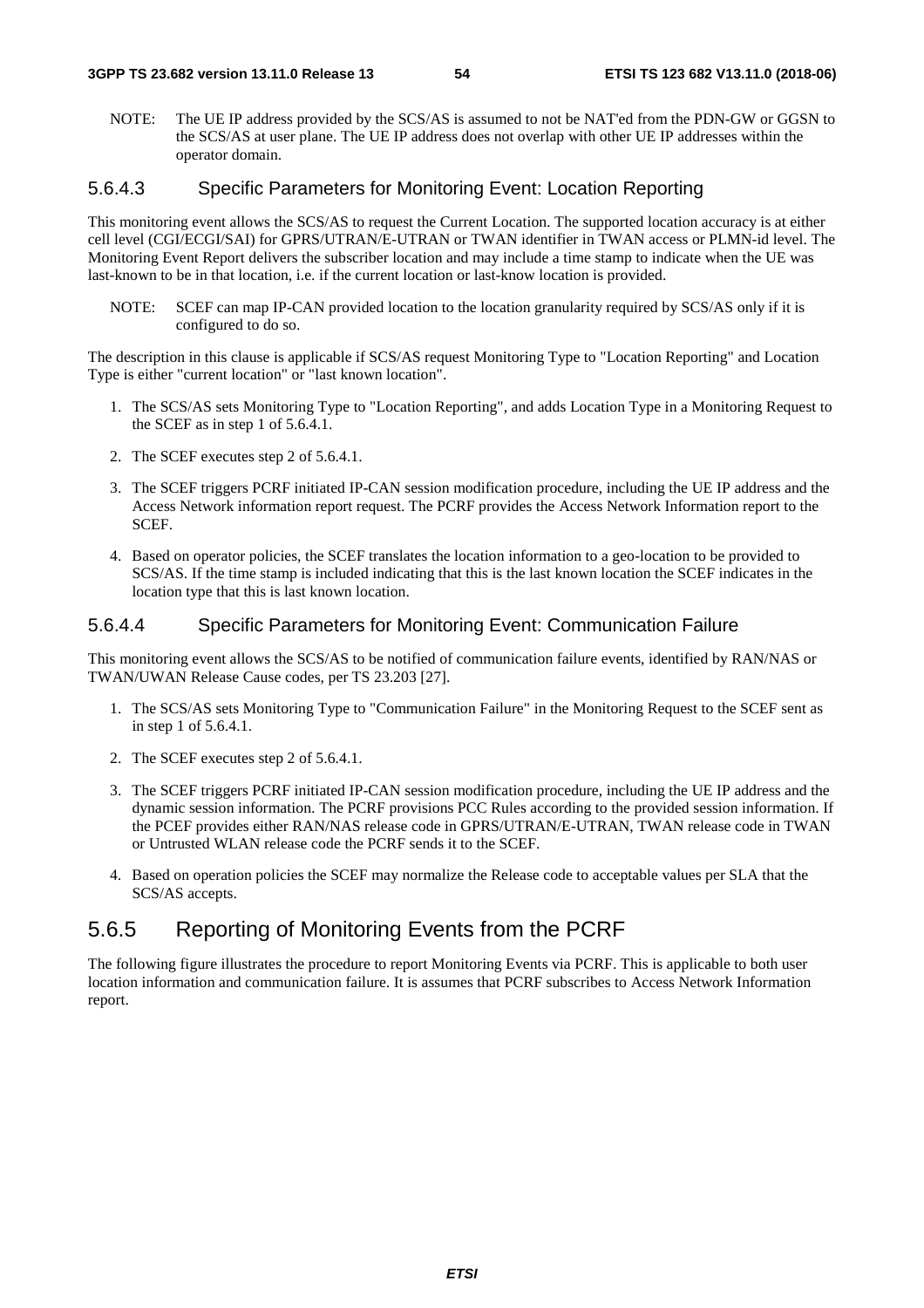

**Figure 5.6.5-1: Reporting event procedure** 

- 1. The PCEF reports a monitoring event, either the location reporting stored in MME at Detach or dedicated bearer deactivation or a communication failure at dedicated bearer deactivation to the PCRF using PCEF initiated IP-CAN session modification or termination procedure defined in TS 23.203 [27], then the PCRF to the SCEF. Both events terminate the AF session to the SCEF.
- 2. Using the SCEF Reference ID, the SCEF retrieves the associated SCS/AS Reference ID along with the address of SCS/AS intended for Monitoring Indication message. The SCEF sends a Monitoring Indication (SCS/AS Reference ID, UE Identity, and Monitoring Information) message to the SCS/AS identified by Monitoring Destination Address stored in the SCEF. Note that the SCEF needs to store the UE identity as it is not received over Rx.

# 5.6.6 Monitoring Event configuration and deletion via HSS for roaming scenarios using an IWK-SCEF

## 5.6.6.1 Configuration Procedure

Figure 5.6.6.1-1 illustrates the procedure of configuring monitoring events at the HSS or the MME/SGSN. The procedure is common for various Monitoring Event types. Common parameters for this procedure are detailed in clause 5.6.6.2. The steps and parameters specific to different Monitoring Event types are detailed in clauses 5.6.6.3 to 5.6.6.9.

The procedure is also used for replacing and deleting a monitoring event configuration.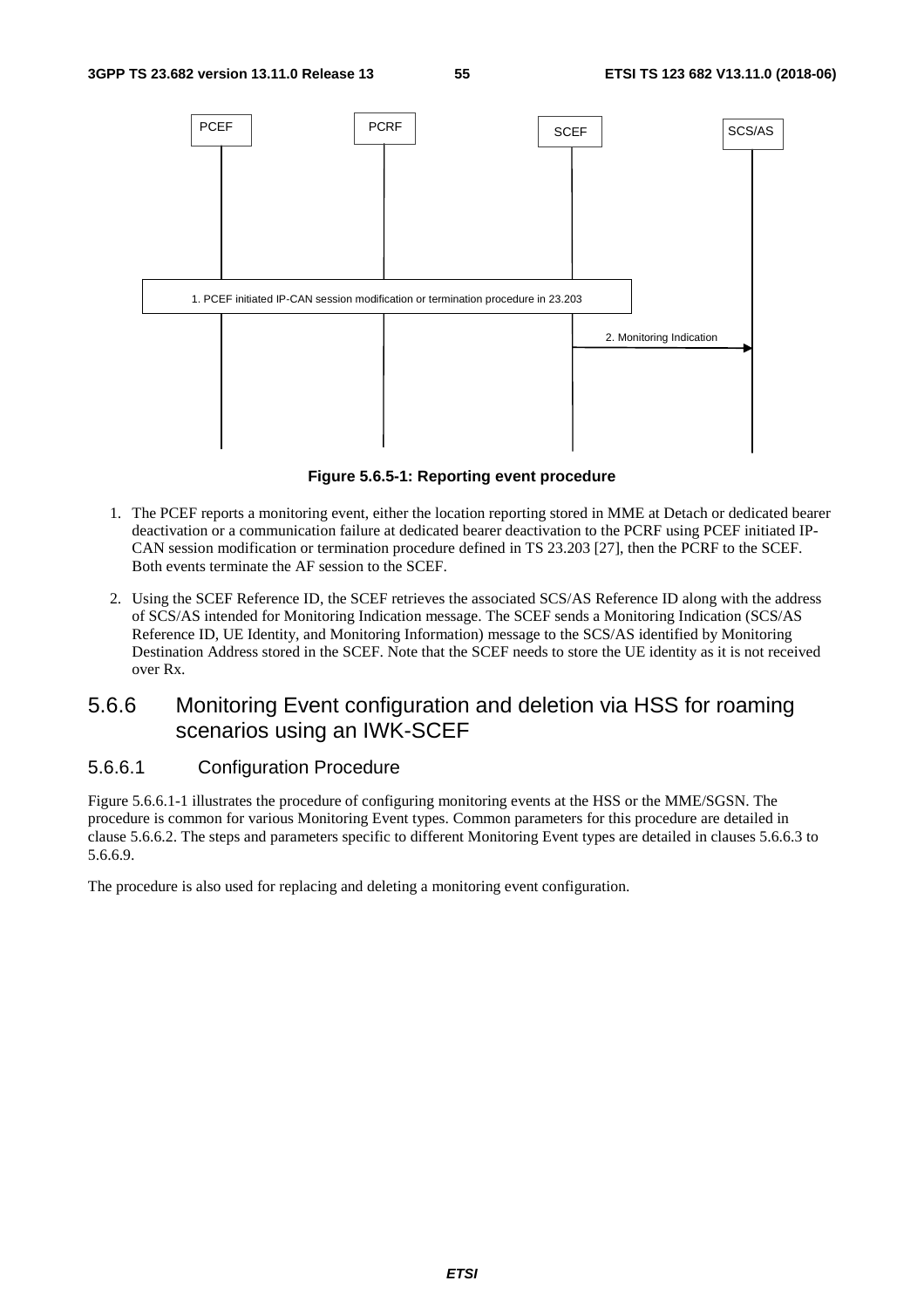

**Figure 5.6.6.1-1: Monitoring event configuration and deletion via HSS procedure** 

- 1-5. Steps of clause 5.6.1.1 are executed.
- 6. If the MME is configured to use an IWK-SCEF for the PLMN of the SCEF and it is a One-time request and the Monitoring Event is available to the MME/SGSN, then the MME/SGSN collects the Monitoring Event data and includes it as Monitoring Event Report in step 7 so that the IWK-SCEF may perform normalization of Monitoring Event Report(s) according to operator policies, if required.
- 7. If the monitoring configuration is successful, the MME/SGSN sends an Insert Subscriber Data Answer (Cause) message to the HSS. If the requested Monitoring Event is available to the MME/SGSN at the time of sending Insert Subscriber Data Answer, then the MME/SGSN includes the Monitoring Event Report in the Insert Subscriber Data Answer message.
- 8. The HSS sends a Monitoring Response (SCEF Reference ID, Cause) message to the SCEF to acknowledge acceptance of the Monitoring Request and the deletion of the identified monitoring event configuration, if it was requested. The HSS deletes the monitoring event configuration identified by the SCEF Reference ID, if it was requested. If the requested Monitoring Event is available to the HSS at the time of sending Monitoring Response message or was received from the MME/SGSN in step 7, then the HSS includes a Monitoring Event Report in the Monitoring Response message.

 If it is a One-time request and the Insert Subscriber Data Answer includes a Monitoring Event Report, the HSS deletes the associated Monitoring Event configuration.

 In the case of UE mobility, the HSS determines whether the new MME/SGSN supports requested Monitoring Event(s).

9. The SCEF sends a Monitoring Response (SCS/AS Reference ID, Cause) message to the SCS/AS to acknowledge acceptance of the Monitoring Request and the deletion of the identified monitoring event configuration, if it was requested. If the SCEF received a Monitoring Event Report then it includes the Monitoring Event Report in the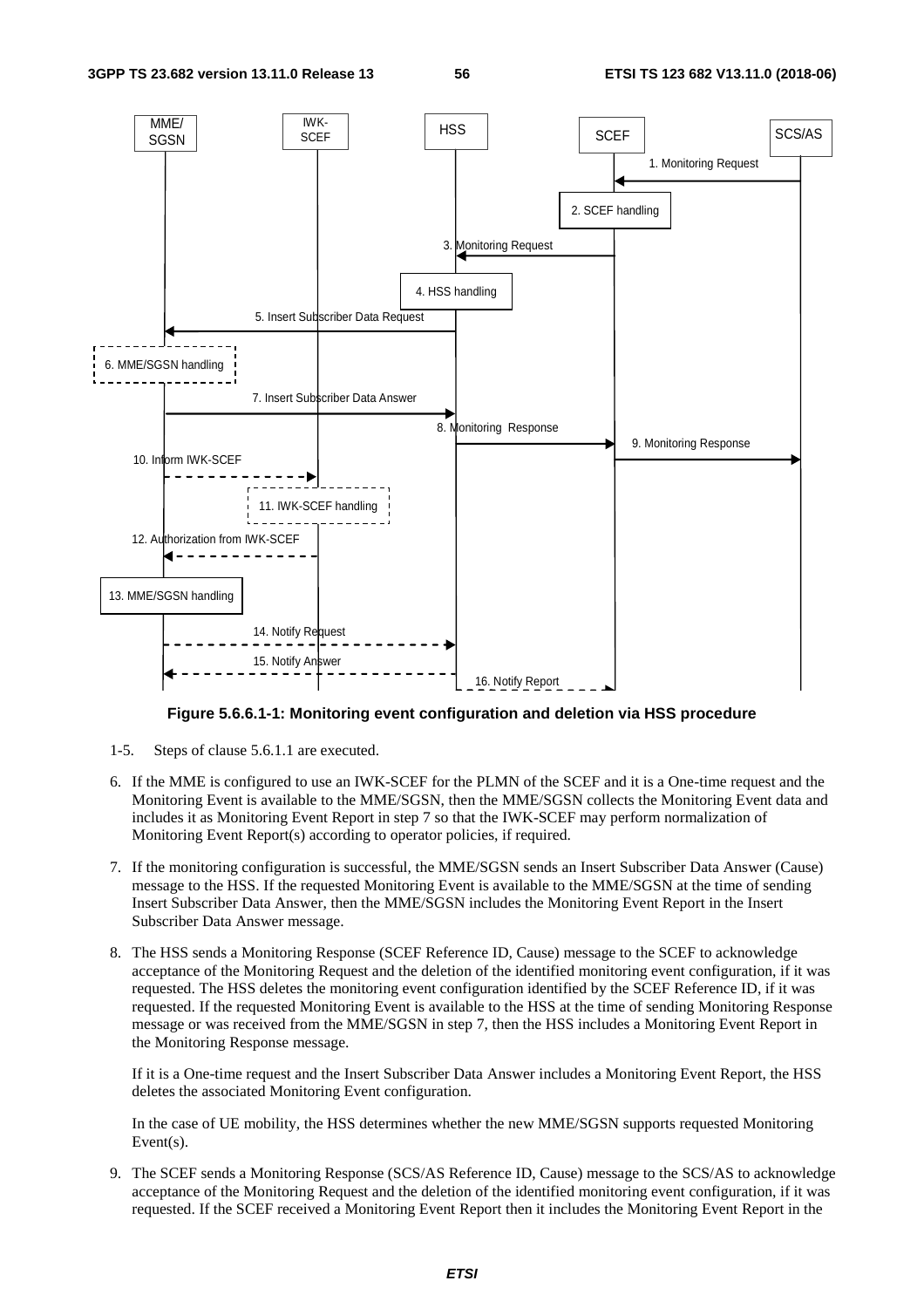Monitoring Response message. If it is a One-time request and the Monitoring Response includes a Monitoring Event Report, the SCEF deletes the associated Monitoring Event configuration.

- 10. MME/SGSN may send an Inform IWK-SCEF (Monitoring Type, SCEF ID, SCEF Reference ID, Maximum Number of Reports, Monitoring Duration, SCEF Reference ID for Deletion, Chargeable Party Identifier, Monitoring Event Report) message to the IWK-SCEF.
- 11. The IWK-SCEF may authorize the request, e.g. if the Monitoring Type is covered by a roaming agreement and notes the SCEF Reference ID for Deletion if available. If this authorization fails the IWK-SCEF follows step 11 and provides a Cause value indicating the reason for the failure condition to the MME/SGSN. Based on operator policies, the IWK/SGSN may also reject the request due to other reasons (e.g. overload or HSS has exceeded its quota or rate of submitting monitoring requests defined by an SLA).

 If the request indicates deletion of a Monitoring Event Request, the IWK-SCEF shall perform any final operations necessary, e.g., generation of final charging information, delete any stored parameters, and send an acknowledgement to the MME/SGSN in step 12.

 If the request indicates continuous reporting (new or a modification), the IWK-SCEF may authorize the request and, if authorization is successful, stores the received parameters, sends an acknowledgement to the MME/SGSN in step 12, and starts to watch for the indicated Monitoring Event(s).

 If the request indicates one-time reporting, then the IWK-SCEF may authorize the request and, if authorization is successful, may perform normalization of the data according to operator policies, and sends an acknowledgement to the MME/SGSN in step 12 that contains any such normalized data.

 If the request included Monitoring Event Data then the IWK-SCEF may perform normalization of the data according to operator policies.

12. If the authorization is successful, the IWK-SCEF sends an Authorization from IWK-SCEF (Cause, Monitoring Event Report) message to MME/SGSN.

 The Monitoring Event Report is included in case it was a One-time request, the MME/SGSN provided the Monitoring Event Report in the Inform IWK-SCEF message and the IWK-SCEF is not reporting directly to the SCEF as described clause 5.6.8.1 step 2c.

13. The MME/SGSN may verify the request, e.g. if the Monitoring Type is covered by a roaming agreement when the request is from another PLMN or whether it serves the SCEF Reference ID for Deletion and can delete it. If this check fails the MME/SGSN follows step 14 and provides a Cause value indicating the reason for the failure condition to the SCEF. Based on operator policies, the MME/SGSN may also reject the request due to other reasons (e.g. overload or HSS has exceeded its quota or rate of submitting monitoring requests defined by an SLA).

 The MME/SGSN starts to watch for the indicated Monitoring Event unless it is a One-time request and the Monitoring Event is available to the MME/SGSN at the time of sending Insert Subscriber Data Answer. The MME/SGSN deletes the monitoring configuration identified by the SCEF Reference ID for Deletion, if provided.

- NOTE 2: The MME/SGSN will transfer the parameters stored for every monitoring task as part of its context information during an MME/SGSN change.
- 14. If the monitoring event configuration status received from IWK-SCEF is different than the result reported to the HSS in Step 7, the MME/SGSN shall send the Notify Request to the HSS to inform the monitoring event configuration status received from IWK-SCEF.
- 15. The HSS send the Notify Answer to the MME/SGSN.
- 16. If the HSS receives in step 14 the monitoring event configuration status from the MME/SGSN, the HSS shall notify the SCEF that the configured Monitoring Event is cancelled for those monitoring event configurations for which the status received from the MME/SGSN is marked as not accepted. The HSS shall subsequently locally delete the Monitoring Event if the Monitoring Event is configured in the HSS.

## 5.6.6.2 Common Parameters of the Configuration Procedure

This clause describes the common parameters related to the monitoring event configuration procedure for roaming scenarios by clarifying the differences compared to the non-roaming scenarios described in clause 5.6.1.2.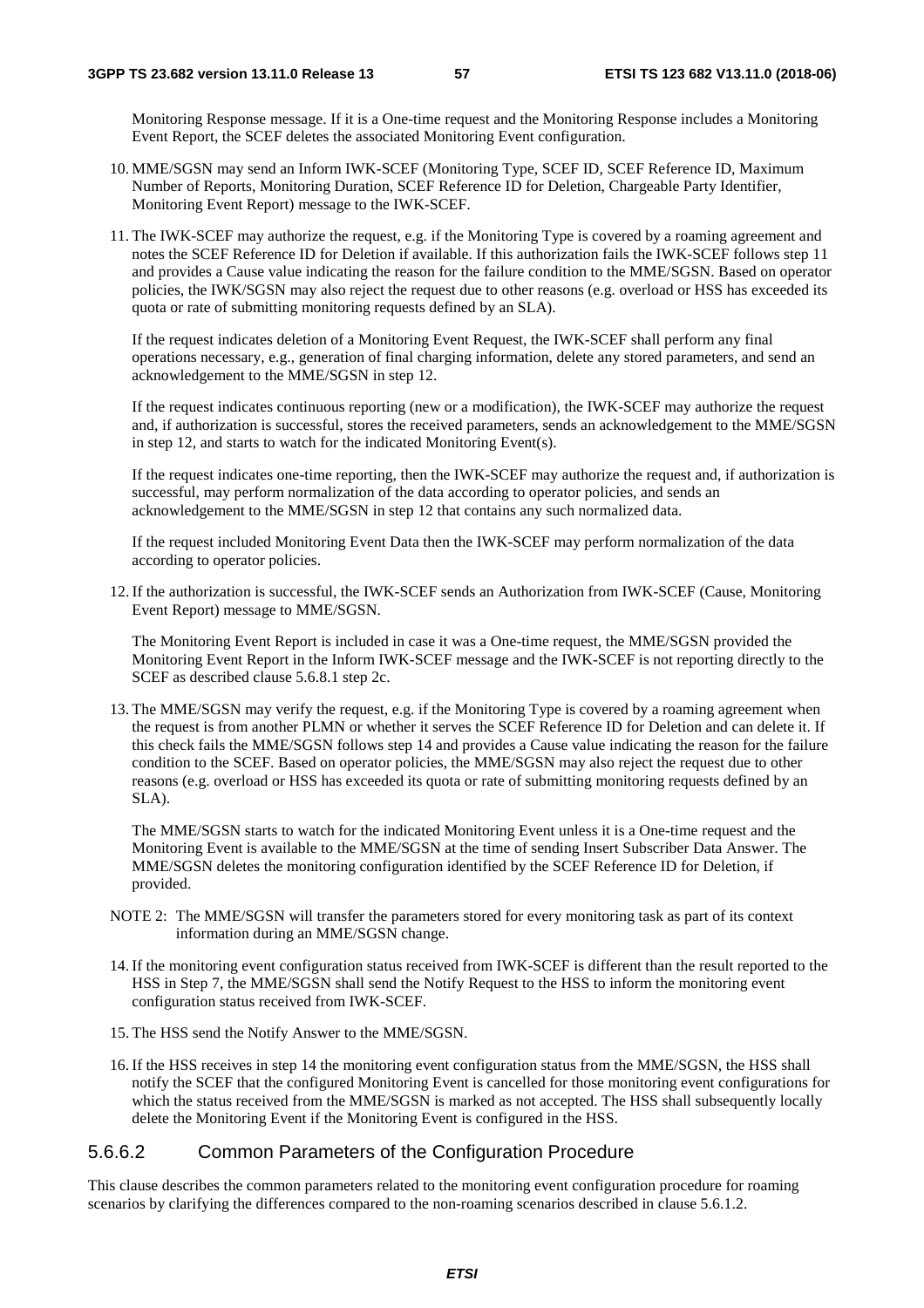The description in clause 5.6.1.2 applies with the following clarifications.

SCEF Reference ID is stored by HSS, MME, SGSN and IWK-SCEF.

SCEF ID indicates the SCEF to which the Monitoring Indication message has to be sent to by the HSS, MME, SGSN or IWK-SCEF. SCEF ID is stored by the HSS, MME, SGSN and IWK-SCEF.

### 5.6.6.3 Specific Parameters for Monitoring Event: Loss of connectivity

The description in clause 5.6.1.3 applies with the following clarifications.

- 1-5. Steps of clause 5.6.1.3 are executed.
- 6. The MME/SGSN executes step 6 of clause 5.6.1.3, but if the values proposed by HSS is not acceptable to the MME/SGSN the MME/SGSN rejects the request and includes acceptable values in the reject message.
- 7-9. Steps of clause 5.6.1.3 are executed.

### 5.6.6.4 Specific Parameters for Monitoring Event: UE reachability

The description in clause 5.6.1.4 applies with the following clarifications.

- 1-5. Steps of clause 5.6.1.4 are executed.
- 6. The MME/SGSN executes step 6 of clause 5.6.1.4, but if the values proposed by HSS is not acceptable to the MME/SGSN the MME/SGSN rejects the request and includes acceptable values in the reject message.
- 7-9. Steps of clause 5.6.1.4 are executed.

## 5.6.6.5 Specific Parameters for Monitoring Event: Location Reporting

The description in clause 5.6.1.5 applies with the following clarifications.

- 1-2. As described in clause 5.6.1.5.
- 3. If Accuracy is included in step 1 then based on operator configuration the SCEF may map it to permissible granularity at cell level (CGI/ECGI), eNodeB level or TA/RA level. If Accuracy is not included in step 1, the SCEF sets the granularity based on operator configuration. The SCEF adds Location Type and Accuracy prior to sending the Monitoring Request to the HSS as in step 3 of clause 5.6.1.5.
- 4. As described in clause 5.6.1.5.
- 5. As described in clause 5.6.1.5.
- 6. If the MME/SGSN is configured to use an IWK-SCEF for the PLMN of the SCEF and it is a One-time request, the MME/SGSN starts watching for cell/RA/TA/eNodeB changes, depending on requested Accuracy, and includes the location information as part of the Monitoring Event Data to the IWK-SCEF in step 7.
- 7. If the MME/SGSN is configured to use an IWK-SCEF for the PLMN of the SCEF, then the MME/SGSN shall execute the step 7 in clause 5.6.6.1.
- 8. The IWK-SCEF executes step 8 in clause 5.6.6.1, and if the request included Monitoring Event Data then the IWK-SCEF may perform normalization of the data according to operator policies.
- 9. The IWK-SCEF executes step 9 in clause 5.6.6.1.
- 10. If the MME/SGSN is configured to use an IWK-SCEF for the PLMN of the SCEF, then the MME/SGSN either starts to watch for the indicated Monitoring Event, or if the IWK-SCEF rejected the request the MME/SGSN rejects the request with the cause provided by the IWK-SCEF.
- If the MME/SGSN is not configured to use an IWK-SCEF for the PLMN of the SCEF, then the MME/SGSN executes step 6 of clause 5.6.1.1 and in addition perform any actions required e.g. generating charging/accounting information.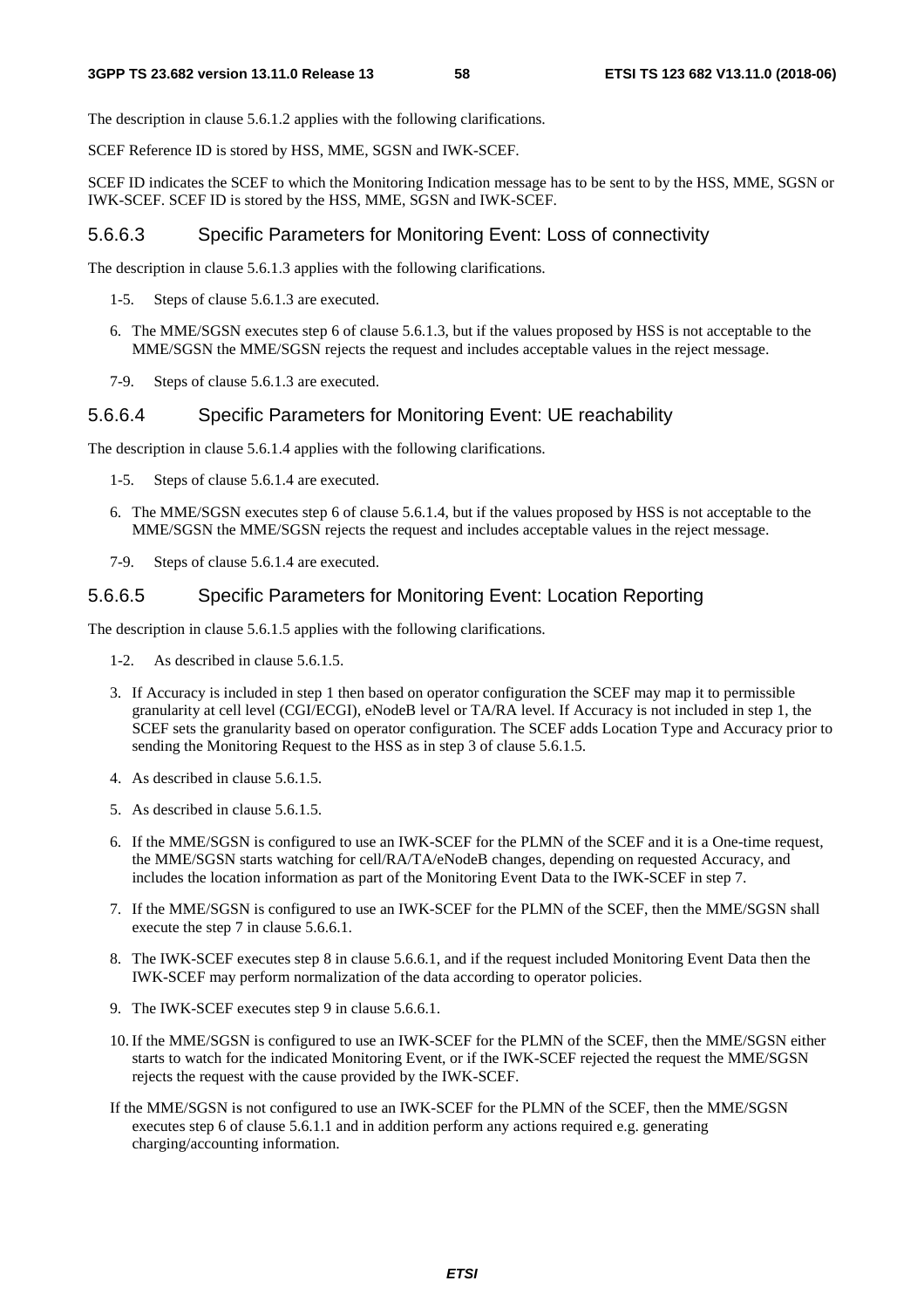11-13. Steps 7-9 of clause 5.6.1.1 are executed and include the report of the current or last known location, depending on what was requested. The SCEF, if not already done by the IWK-SCEF, maps eNodeB-ID/cell-ID/RAI/TAI to geo-location before reporting to the SCS/AS.

### 5.6.6.6 Specific Parameters for Monitoring Event: Change of IMSI-IMEI(SV) Association

The description in clause 5.6.1.6 applies as there are no VPLMN changes.

### 5.6.6.7 Specific Parameters for Monitoring Event: Roaming Status

The description in clause 5.6.1.6 applies as there are no VPLMN changes.

#### 5.6.6.8 Specific Parameters for Monitoring Event: Communication failure

The description in clause 5.6.1.8 applies with the following clarifications.

- 1. The SCS/AS sets Monitoring Type to "Communication Failure" prior to sending Monitoring Request to the SCEF as in step 1 of clause 5.6.1.8.
- 2. The SCEF executes step 2 of clause 5.6.1.8.
- 3. The SCEF executes step 3 of clause 5.6.1.8.
- 4. The HSS executes step 4 of clause 5.6.1.8.
- 5. The HSS executes step 5 of clause 5.6.1.8.
- 6. Not applicable.
- 7. If the MME/SGSN is configured to use an IWK-SCEF for the PLMN of the SCEF, the MME/SGSN executes step 7 of 5.6.6.1.
- 8. The IWK-SCEF executes step 8 of clause 5.6.6.1.
- 9. The IWK-SCEF executes step 9 of clause 5.6.6.1.
- 10. The MME/SGSN executes step 6 of clause 5.6.1.8 and starts watching for communication failure events.
- 11-13. Steps 7-9 of clause 5.6.1.8 are executed.

#### 5.6.6.9 Specific Parameters for Monitoring Event: Availability after DDN Failure

The description in clause 5.6.1.5 applies with the following clarifications.

- 1-5. Steps 1-5 are executed according to clause 5.6.6.9.
- 6. Not applicable.
- 7. If the MME/SGSN is configured to use an IWK-SCEF for the PLMN of the SCEF, the MME/SGSN executes step 7 of 5.6.6.1.
- 8. The IWK-SCEF executes step 8 of clause 5.6.6.1.
- 9. The IWK-SCEF executes step 9 of clause 5.6.6.1.
- 10. The MME/SGSN executes step 6 of clause 5.6.1.9.
- 11-13. Steps 7-9 of clause 5.6.1.9 are executed.

# 5.6.7 Monitoring Events configuration and deletion directly at the MME/SGSN for roaming scenarios

In this Release there is no support for Monitoring Events configuration and deletion directly at the MME/SGSN for roaming scenarios.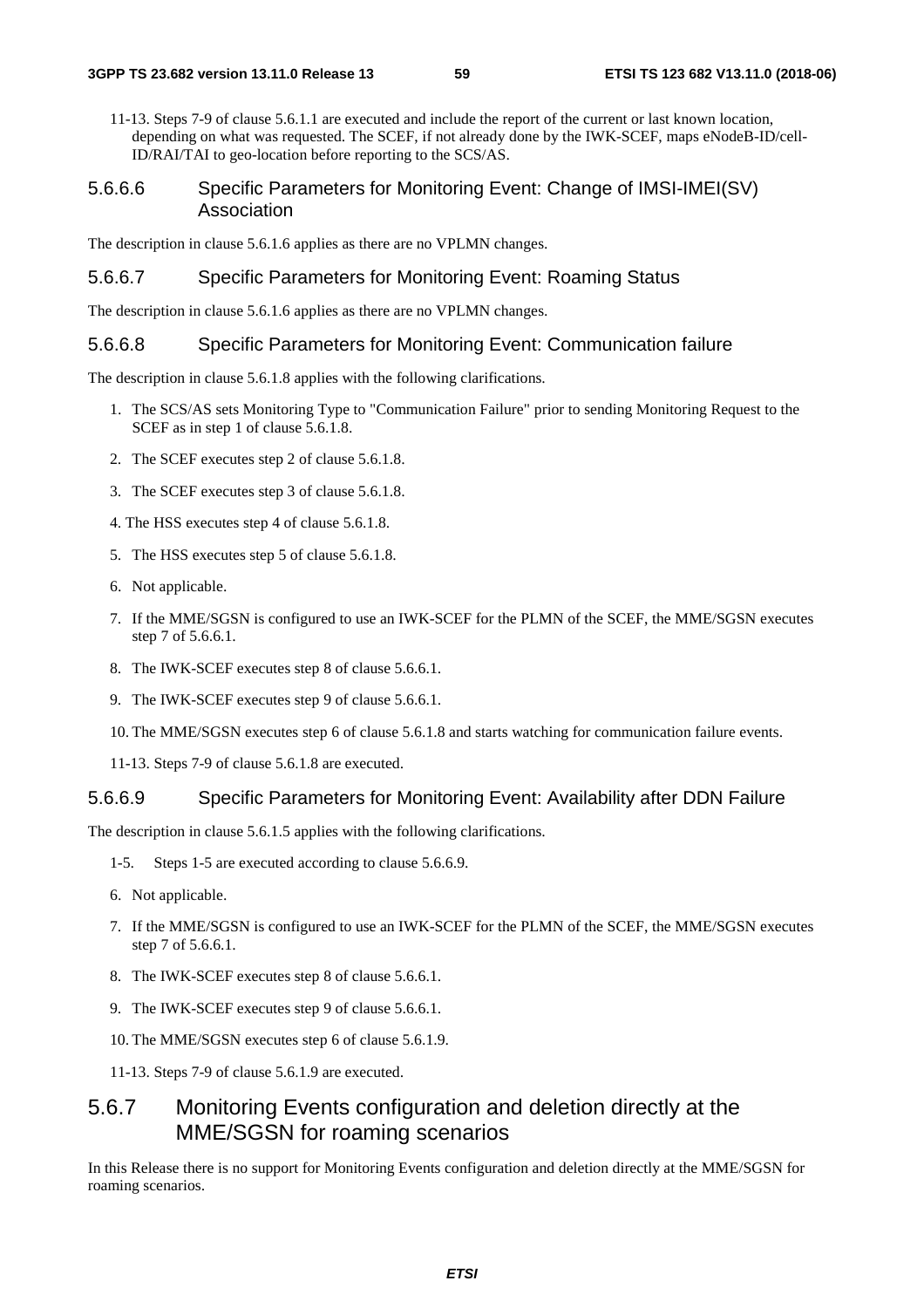## 5.6.8 Reporting of Monitoring Events from the HSS or the MME/SGSN for roaming scenarios

## 5.6.8.1 Reporting Procedure

The following figure illustrates the common procedure flow of reporting Monitoring Events that are detected by the MME/SGSN or HSS for roaming scenarios. The steps specific to different Monitoring Event types are detailed in clauses 5.6.8.2 to 5.6.8.8.



**Figure 5.6.8.1-1: Monitoring event reporting procedure for roaming scenarios** 

- 1. A Monitoring Event is detected by the node at which the Monitoring Event is configured, i.e. either at the MME/SGSN (1a) or at the HSS (1b).
- 2a. If the MME/SGSN is not configured to use an IWK-SCEF for the PLMN of the SCEF then the MME/SGSN executes step 2a in clause 5.6.3.1. The MME/SGSN in addition generates any required charging/accounting information.
- 2b. The HSS executes step 2b in clause 5.6.3.1.
- 2c. If the MME/SGSN is configured to use an IWK-SCEF for the PLMN of the SCEF, then the MME/SGSN sends a Monitoring Indication (SCEF Reference ID and Monitoring Event Report) message to the IWK-SCEF. If the Monitoring Event configuration was triggered by a One-time Monitoring Request, then the Monitoring Event configuration is deleted by the MME/SGSN upon completion of this step. If the MME/SGSN has a Maximum Number of Reports stored for this monitoring task, the MME/SGSN shall decrease its value by one.

 The IWK-SCEF sends a Monitoring Indication (SCEF Reference ID and Monitoring Event Report) message to the SCEF. If the IWK-SCEF has a Maximum Number of Reports stored for this monitoring task, the MME/SGSN shall decrease its value by one. When the maximum number of reports is reached for a Continuous Monitoring Request or in case of a One-time Monitoring Request, the IWK-SCEF ends the reporting on the SCEF Reference ID.

3. The SCEF executes step 3 in clause 5.6.3.1.

## 5.6.8.2 Reporting Event: Loss of connectivity

- 1a. This monitoring event is detected as of step 1a of clause 5.6.8.1, which is when the mobile reachability timer expires.
- 2. Dependent on MME/SGSN configuration step 2a or 2c of clause 5.6.8.1 is executed.
- 3. Step 3 of clause 5.6.8.1 is executed.

#### 5.6.8.3 Reporting Event: UE reachability

1a. This monitoring event is detected as of step 1a of clause 5.6.8.1, which is when the UE changes to connected mode.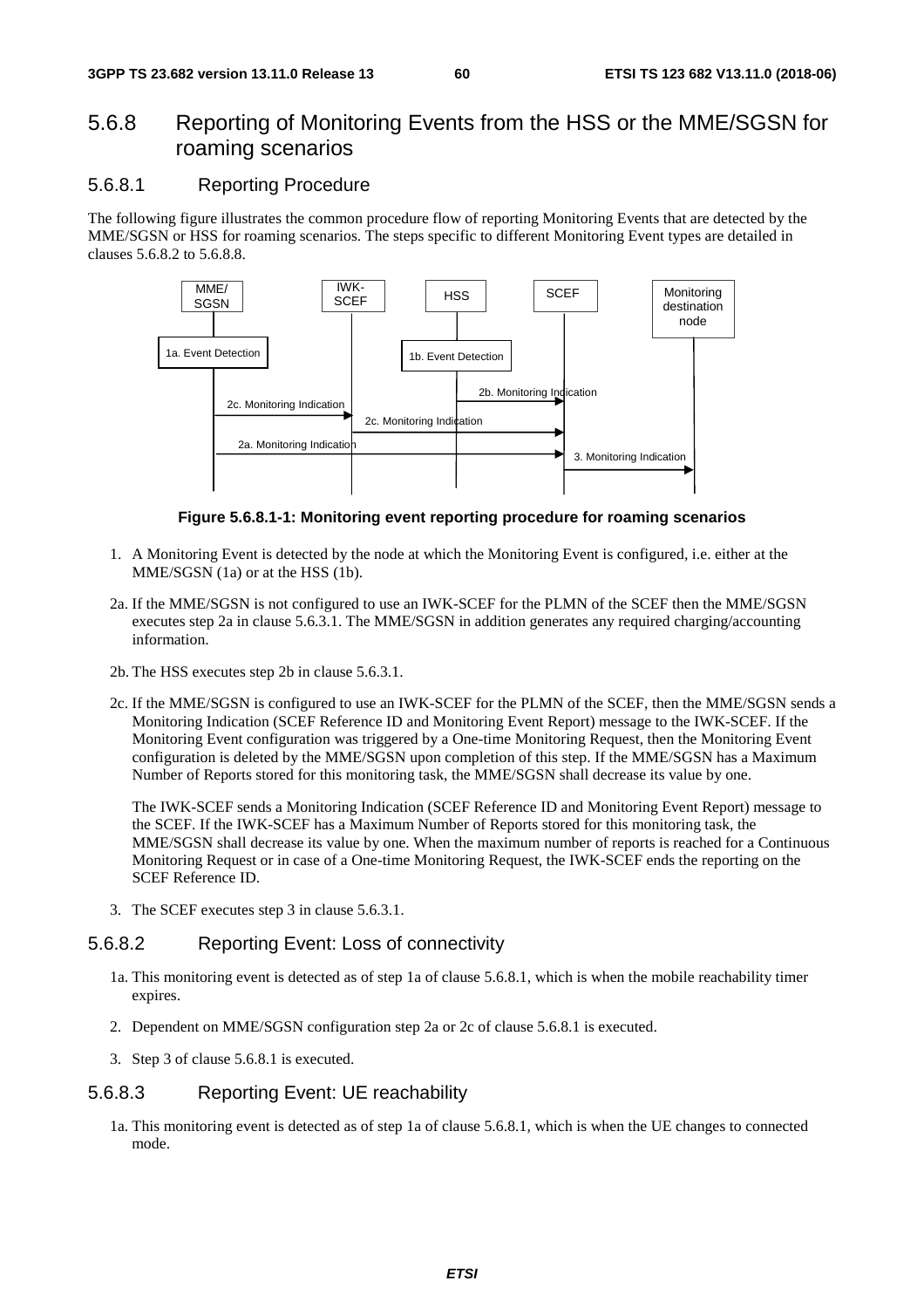If Maximum Response Time was included in step 5 of clause 5.6.6.4, then the MME/SGSN keeps the corresponding S1-U/Iu-PS connections of the UE for a duration of at least the Maximum Response Time less the UE's PSM Active Timer value.

- 2. Dependent on MME/SGSN configuration step 2a or 2c of clause 5.6.8.1 is executed.
- 3. Step 3 of clause 5.6.8.1 is executed.

### 5.6.8.4 Reporting Event: Location Reporting

- 1a. This monitoring event is detected as of step 1a of clause 5.6.8.1, which is when the MME/SGSN detects that the UE changes location with the granularity as requested by the monitoring event configuration.
- 2. Dependent on MME/SGSN configuration step 2a or 2c of clause 5.6.8.1 is executed. If step 2c is executed, then the IWK-SCEF maps the reported 3GPP system specific location information to a geo-location and forwards it to the SCEF.
- 3. Step 3 of clause 5.6.8.1 is executed. The SCEF may map the reported 3GPP system specific location information to a geo-location and reports it.

## 5.6.8.5 Reporting Event: Change of IMSI-IMEI(SV) association

This monitoring event is executes as in clause 5.6.3.5.

### 5.6.8.6 Reporting Event: Roaming Status

This monitoring event is executes as in clause 5.6.3.6.

### 5.6.8.7 Reporting Event: Communication failure

- 1a. This monitoring event is detected as of step 1a of clause 5.6.8.1, which is when the MME/SGSN becomes aware of a RAN or NAS failure event.
- 2. Dependent on MME/SGSN configuration step 2a or 2c of clause 5.6.8.1 is executed. If step 2c is executed, then the IWK-SCEF either forwards the the received failure cause code(s) as-is or an abstracted value to the SCEF.
- 3. Step 3 of clause 5.6.8.1 is executed. Based on operator configuration, the SCEF reports either the received failure cause code(s) as-is or an abstracted value.

### 5.6.8.8 Reporting Event: Availability after DDN failure

- 1a. This monitoring event is detected as of step 1a of clause 5.6.8.1, which is when the MME/SGSN becomes aware of UE availability after DDN failure.
- 2. Dependent on MME/SGSN configuration step 2a or 2c of clause 5.6.8.1 is executed.
- 3. Step 3 of clause 5.6.8.1 is executed.

## 5.7 High latency communications procedures

# 5.7.1 Availability Notification after DDN Failure

### 5.7.1.1 General

In this feature, the AS subscribes once and then gets notification only when there has been some data delivery failure followed by the UE becoming reachable.

This feature involves an entry in the subscription for a UE for "network application triggering when the UE is available after a DDN failure". This is a different monitoring event from the "UE is reachable" monitoring event. This information is provided to the serving node (MME/SGSN) at registration. The serving node notes this and sets a Notifyon-available-after-DDN-failure flag after a DDN failure. If the flag is set when the UE next contacts the network, the serving node notifies the SCEF that the UE is reachable, and will clear the flag.

An important use case for this feature is the application that wants to communicate with a UE that sleeps for a long time. If downlink packets from the application are not delivered, the application recognizes that the UE is not available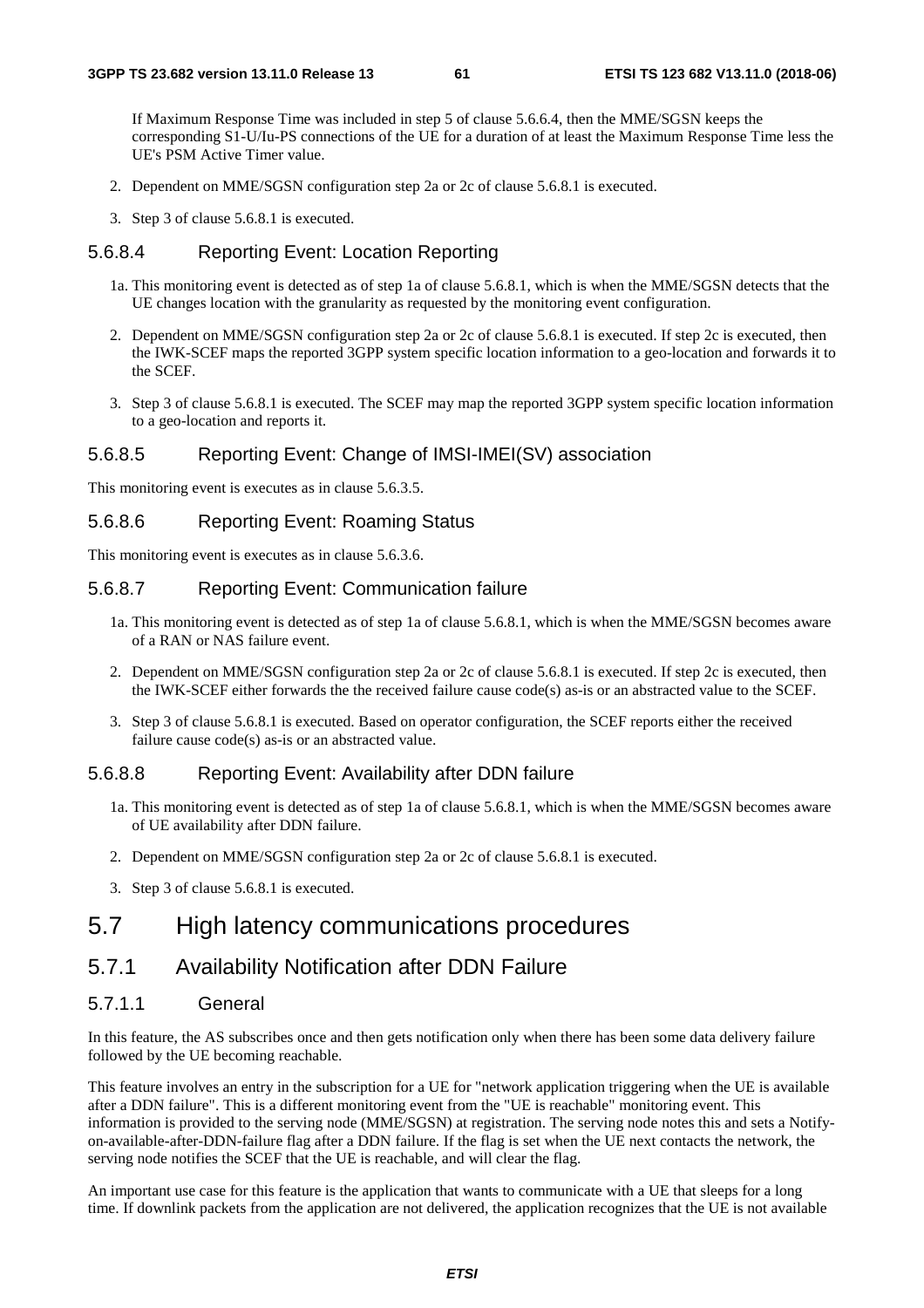by lack of response within a reasonable time from the UE, and then await notification from the network (i.e. from the MME/S4-SGSN via the SCEF) of UE reachability. This procedure does not apply to a Gn/Gp-SGSN.

NOTE: The solution is particularly suitable when there is just one SCS/AS.

#### 5.7.1.2 Event Configuration

The figure 5.7.1.2-1 below provides the Event configuration procedure.



**Figure 5.7.1.2-1: Event Configuration - Availability Notification after DDN Failure** 

NOTE 1: Steps 1 and 4 are outside the scope of 3GPP, but shown for information purposes only.

- 1. The application requests that the SCEF register a trigger to be notified when the UE becomes available after downlink data delivery fails.
- 2. The SCEF sends a Monitoring Request message to the HSS to request notification when the UE becomes available after a DDN failure.

NOTE 2: The Monitoring Request message includes the parameters specified in clause 5.6.1.2.

- 3. The HSS provides the monitoring event request to the MME/SGSN according to steps 5-7 in Figure 5.6.1.1-1.
- 4. The HSS internally notes the request, and sends Monitoring Response message to the SCEF.
- 5. The SCEF responds to the SCS/AS regarding the trigger request.

#### 5.7.1.3 Notification

The figure 5.7.1.3-1 below provides the notification procedure. This figure is relative to EUTRAN, but the equivalent figure for UTRAN can be directly derived from this.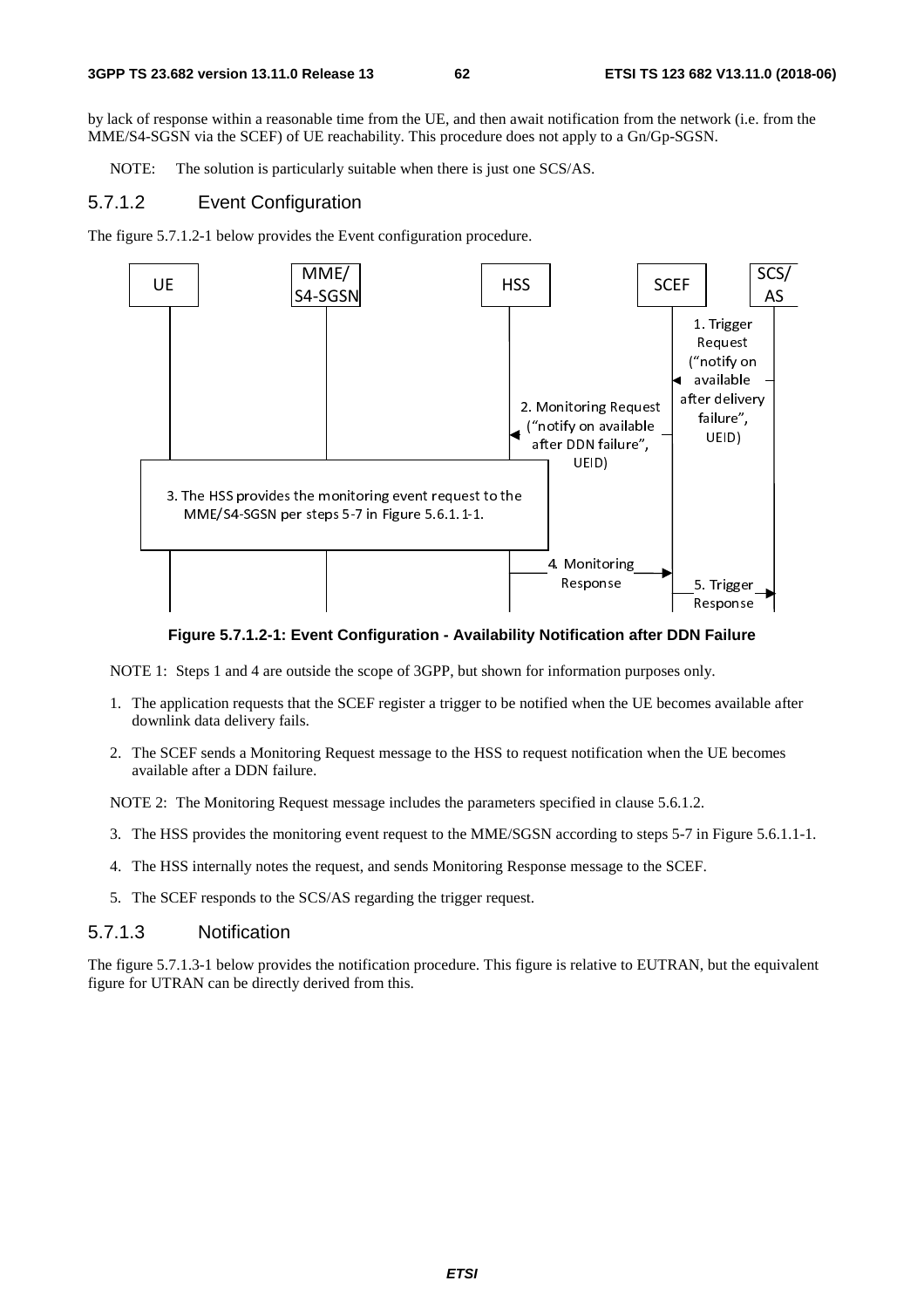

**Figure 5.7.1.3-1: Notification - Availability Notification after DDN Failure** 

NOTE 1: Steps 1, 9 and 10 are outside the scope of 3GPP, but shown for information purposes only.

- 1. The application sends downlink data.
- 2. The PGW forwards the data to the SGW. The SGW sends a Downlink Data Notification (DDN) message to the MME requesting that UE be paged.
- 3. The MME initiates paging for UE but receives no response or the UE is in Power Saving Mode.
- 4. The MME sends a DDN failure indication to the SGW.
- 5. The MME notes the subscription option for notification of availability after DDN failure for the UE, and sets a Notify-on-available-after-DDN-failure flag. Not every DDN failure triggers this event. This event may be triggered only when the UE is in PSM.
- 6. At some later time, the UE contacts the network, e.g., to perform a TAU, or as it executes a service request.
- 7. The MME notes that UE is available and that the Notify-on-available-after-DDN-failure flag for the UE is set.
- 8. The MME sends a Monitoring Indication to the SCEF that the UE is available, according to clause 5.6.3.1. The MME also resets the Notify-on-available-after-DDN-failure flag for the UE.
- 9. The SCEF notifies the application that the UE is available.
- 10. The application decides to resend data it has queued for the UE.
- 11. The application sends the queued data toward the UE.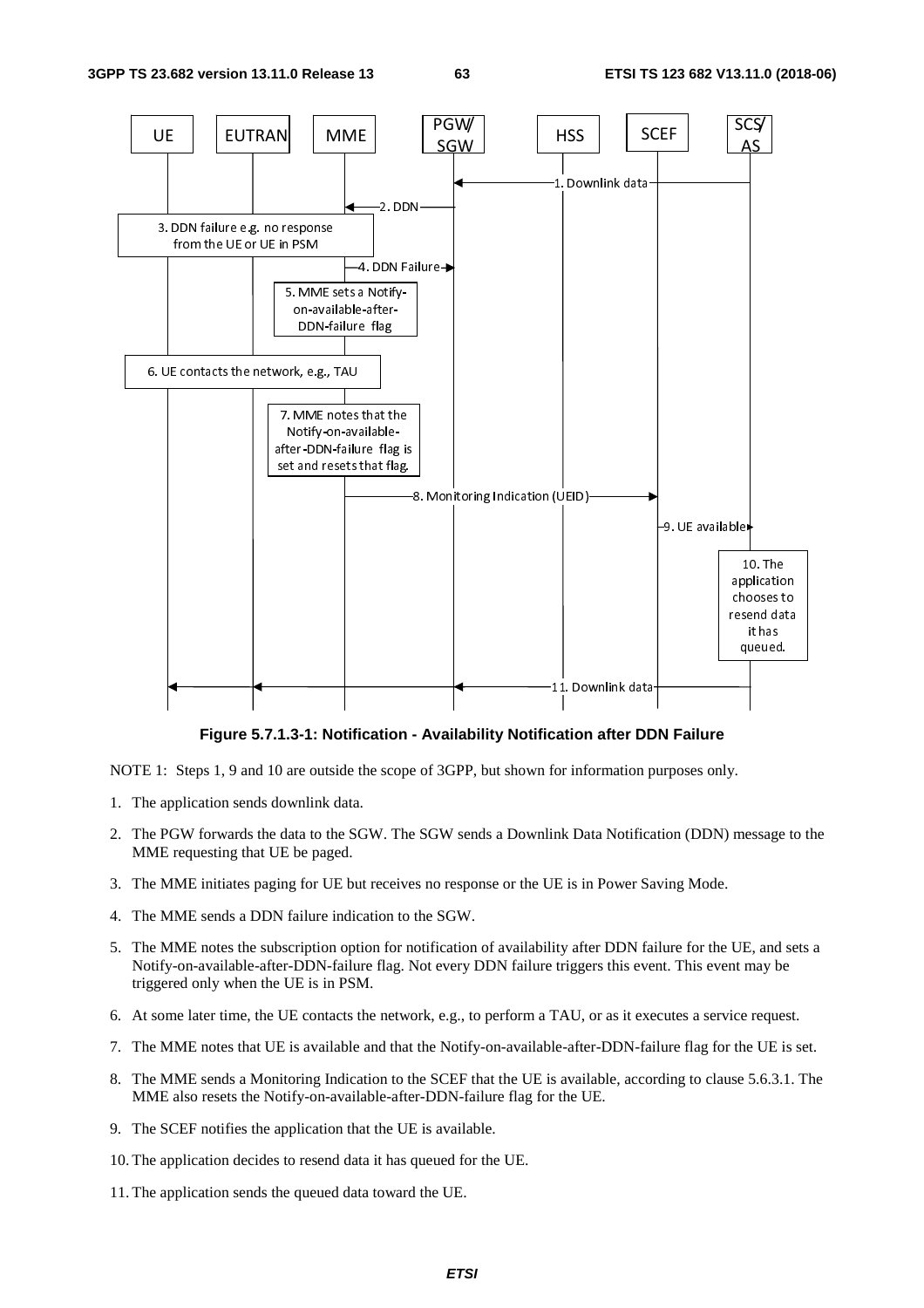# 5.7.2 Notification using Monitoring Event "UE Reachability"

If an SCS/AS wants to send downlink packet(s), the SCS/AS can request a One-time "UE Reachability" monitoring event by sending Monitoring Request message indicating Reachability Type as "Reachability for Data". The SCS/AS sends the packet data when it receives notification that the UE is reachable. If the SCS/AS optionally wants to fine-tune the delivery of the downlink data within the time-window when the UE is reachable, the SCS/AS can configure optional parameter 'Maximum Response Time' with proper value (as detailed in clause 5.6.1.4).

# 5.8 Procedure for Informing about Potential Network Issues

## 5.8.1 General

This clause contains the detailed description and the procedures for the service capability exposure feature Informing about Potential Network Issues.

An SCS/AS may request for being notified about the network status. The following methods are supported:

- The SCS/AS requests to be informed, one-time, about the network status by providing a geographical area. This procedure is referred to as one-time network status request;
- The SCS/AS requests to be informed, continuously, about the network status by providing a geographical area. This procedure is referred to as continuous network status request.
- NOTE 1: The SCS/AS SCEF reference point is outside the scope of this specification. Messages on this reference point are considered as informative.

The procedures described in this clause use the RAN Congestion Awareness Function (RCAF) and corresponding features as defined in TS 23.401 [7] and TS 23.060 [6]. The SCEF communicates with the RCAF via the Ns reference point.

After receiving the request for network status notification from the SCS/AS, the SCEF derives the RCAF(s) responsible for the indicated geographical area, and requests congestion reporting from these RCAF(s).

NOTE 2: The SCEF needs to know the RCAF(s) available in the operator network or the network of the RAN operator in case of RAN sharing. For every RCAF, the SCEF needs to be configured with the RCAF address and the geographical area the RCAF is responsible for. The Ns reference point does not support roaming.

The RCAF reports to the SCEF the following information from the RUCI (see TS 23.203 [27]) for every cell or eNodeB belonging to the indicated geographical area:

- Congestion level or an indication of the "no congestion" state;
- ECGI, or eNodeB-ID, or SAI for which the congestion level is being provided.

Based on the congestion information the SCEF receives from the identified RCAF(s), the SCEF derives and reports the network status for the geographical area as Network Status Indication (NSI) to the SCS/AS. When reporting to the SCS/AS, the NSI shall not include any 3GPP location information.

NOTE 3: Either exact values for congestion status, as reported by RCAF(s) to SCEF or abstracted values e.g. (High, Medium, Low) can be reported by the SCEF to the SCS/AS. The calculation and the reporting of the NSI to the SCS/AS depends on operator configuration (SLAs, network topology, usage etc), and is outside the scope of this specification.

When an SCS/AS requests One-time Network Status from the SCEF, the SCEF can optionally provide a time interval at which the SCS/AS is allowed to re-issue the same request for network status.

NOTE 4: The time interval provided by SCEF can be ignored by the SCS/AS if the subsequent request on network status is considerably different wrt. the geographical area.

The request procedure for one-time or continuous reporting of network status is described in clause 5.8.2 and the report procedure for continuous reporting of network status in clause 5.8.3. Clause 5.8.4 contains the removal procedure for the continuous reporting of network status.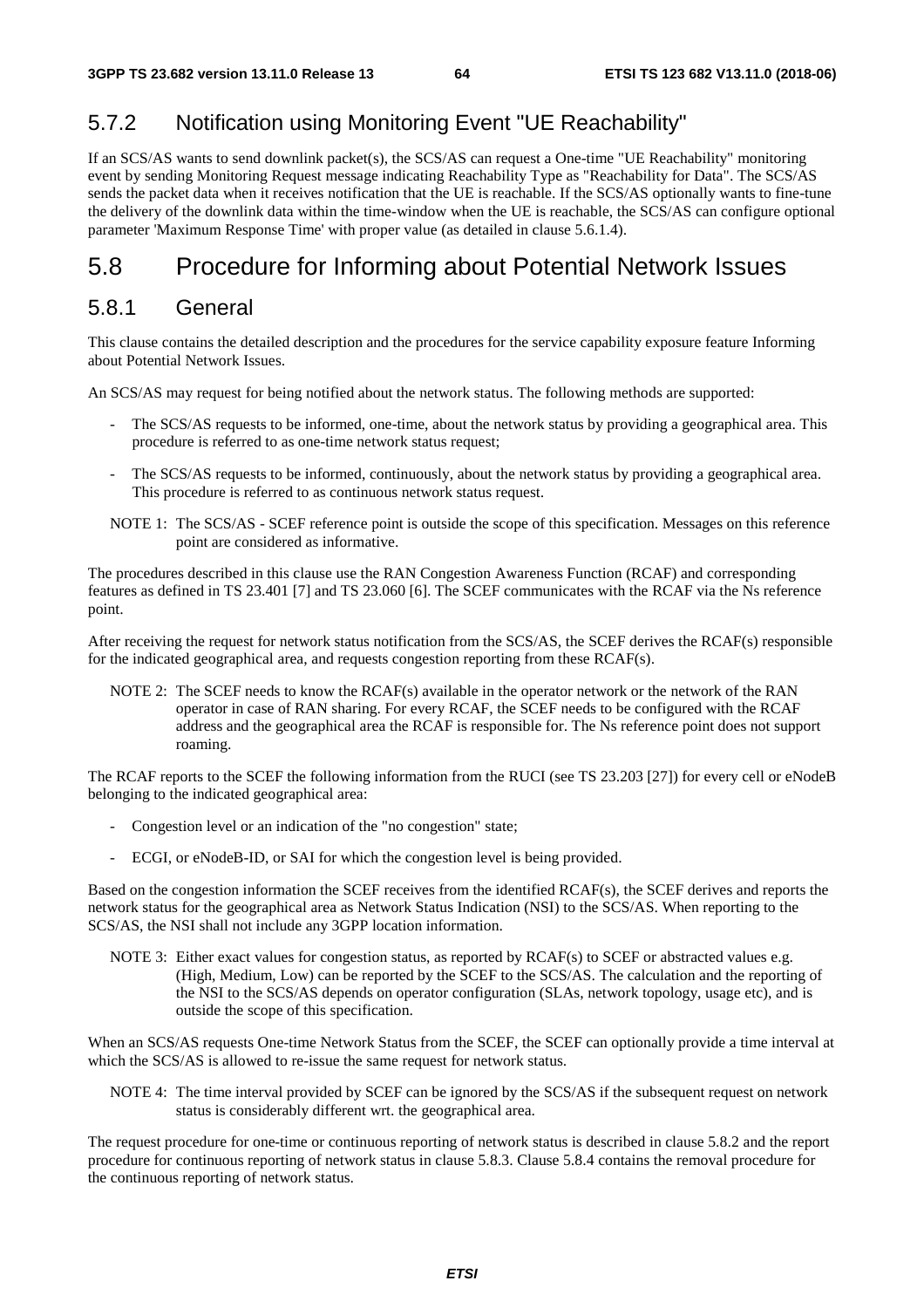## 5.8.2 Request procedure for one-time or continuous reporting of network status

This procedure is used by an SCS/AS to retrieve Network Status Information (NSI) from the network. This procedure can be used to request a one-time or continuous reporting of network status. Figure 5.8.2-1 illustrates the procedure.



#### **Figure 5.8.2-1: Request procedure for one-time or continuous reporting of network status**

NOTE 1: Step 1 and 6 are outside of 3GPP scope, but are shown for informative purposes only.

- 1. When the SCS/AS needs to retrieve NSI, the SCS/AS sends a Network Status Request (Geographical area, SCS/AS Identifier, SCS/AS Reference ID, Duration, Threshold) message to the SCEF. Duration indicates the time for which a continuous reporting is requested. The absence of Duration indicates a one-time reporting. Threshold indicates a range at which the SCS/AS wishes to be informed of the network status. Multiple Threshold values may be included.
- NOTE 2: Geographical area specified by SCS/AS could be at cell level (CGI/ECGI), TA/RA level or other formats e.g. shapes (e.g. polygons, circles etc.) or civic addresses (e.g. streets, districts etc.) as referenced by OMA Presence API [32].
- 2. The SCEF authorizes the SCS/AS request for notifications about potential network issues. The SCEF stores SCS/AS Address, SCS/AS Reference ID, Duration, if present and Threshold if present. The SCEF assigns an SCEF Reference ID.
- NOTE 3: Based on operator policies, if either the SCS/AS is not authorized to perform this request (e.g. if the SLA does not allow for it) or the SCS/AS has exceeded its quota or rate of submitting requests, the SCEF sends a Network Status Response (Cause) message with a Cause value appropriately indicating the error.
- 3. The SCEF assigns an SCEF Reference ID and identifies, based on local configuration (as described in clause 5.8.1), the RCAF(s) responsible for the provided Geographical Area. For every identified RCAF, the SCEF derives a Location Area from the Geographical Area provided by the SCS/AS. The Location Area is according to operator configuration either a 3GPP location area (e.g. list of TA/RAs, list of cell(s), list of eNodeBs etc) or a sub-area of the Geographical Area provided by the SCS/AS. The SCEF sends an Aggregated Congestion Request (SCEF Reference ID, Location Area, Duration, Threshold) message to the identified RCAF(s). Duration indicates the time for which a continuous reporting is requested. The absence of Duration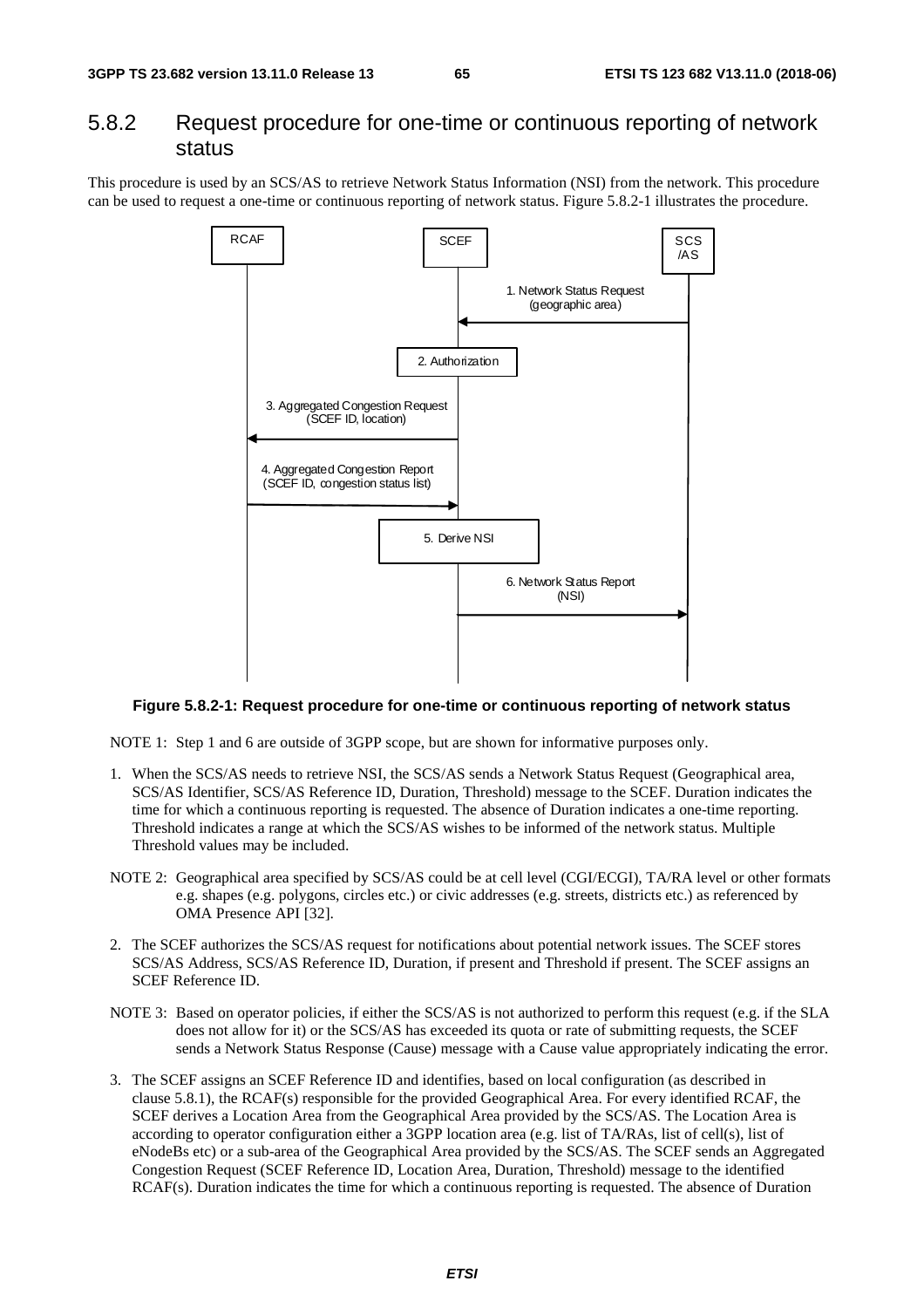indicates a one-time reporting. The SCEF, based on operator policies, may chose a different Threshold value than the one indicated by the SCS/AS in step 1.

- 4. The RCAF examines the Aggregated Congestion Request message. If the SCEF provided a Duration, the RCAF stores the SCEF instructions and starts to monitor the set of cells or eNodeBs belonging to the Location Area for a change in the congestion status that is crossing a Threshold (if provided by the SCEF). The RCAF sends an Aggregated Congestion Report to the SCEF including the SCEF Reference ID and, depending on the operator configuration and current RCAF knowledge, the congestion status for every cell or eNodeB belonging to the Location Area requested by the SCEF.
- 5. The SCEF verifies whether the Network Status Request identified via the SCEF Reference ID is valid and active and stores the report. After receiving reports from all the involved RCAF(s) to which step 3 was executed, the SCEF derives the NSI for the requested Geographical Area by combining all reports with the same SCEF Reference ID in an operator configurable way (governed by SLAs, network topology, usage etc).
- NOTE 4: Either exact values for congestion status, as reported by RCAF(s) to SCEF or abstracted values e.g. (High, Medium, Low) can be reported by the SCEF to the SCS/AS. The calculation and the reporting of the NSI to the SCS/AS depends on operator configuration (SLAs, network topology, usage etc), and is outside the scope of this specification.
- 6. The SCEF send a Network Status Report (SCS/AS Reference ID, NSI) message to the SCS/AS.

# 5.8.3 Report procedure for continuous reporting of network status

This procedure is used by the SCEF to report a change of Network Status Information (NSI) to the SCS/AS which requested a continuous reporting of network status. Figure 5.8.3-1 illustrates the procedure.





NOTE 1: Step 4 and 5 are outside of 3GPP scope, but are shown for informative purposes only.

- 1. The RCAF detects a change in the congestion status that is crossing a Threshold (if provided by the SCEF) for the set of cells or eNodeBs belonging to the Location Area requested by the SCEF. An Aggregated Congestion Report message is sent to this SCEF including the SCEF reference ID and, depending on the operator configuration, the congestion status for every cell or eNodeB belonging to the Location Area requested by the **SCEF.**
- 2. The SCEF acknowledges the report to the RCAF.
- NOTE 2: Step 1 and 2 can happen multiple times and the Aggregated Congestion Report message can be sent by any of the involved RCAFs.
- 3. Whenever a new Aggregated Congestion Report message arrives, the SCEF stores the report and derives a new NSI for the requested geographical area by combining this report with all other reports having the same SCEF reference ID in an operator configurable way (governed by SLAs, network topology, usage etc.).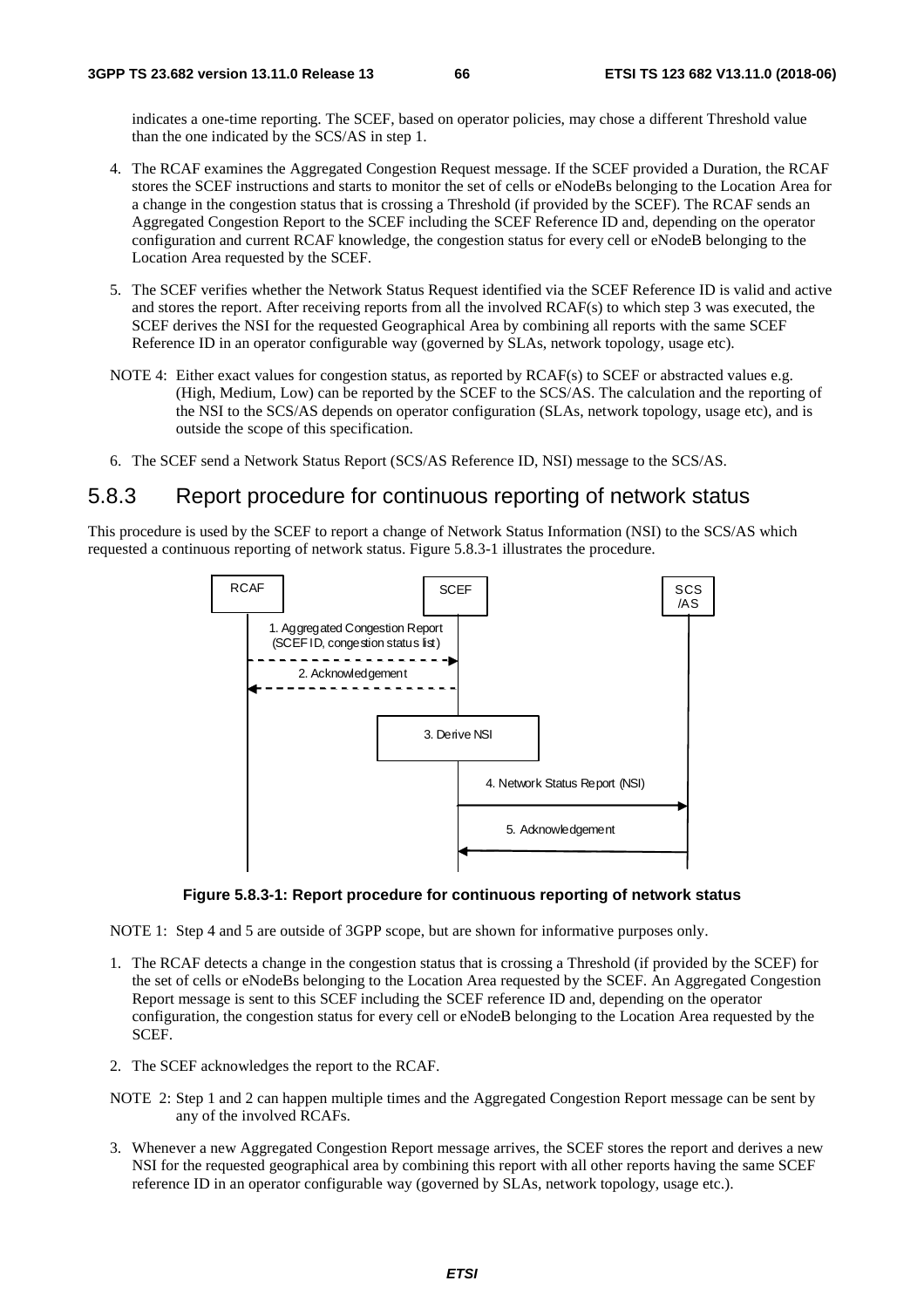- NOTE 3: Either exact values for congestion status, as reported by RCAF(s) to SCEF or abstracted values e.g. (High, Medium, Low) can be reported by the SCEF to the SCS/AS. The calculation and the reporting of the NSI to the SCS/AS depends on operator configuration (SLAs, network topology, usage etc), and is outside the scope of this specification.
- 4. Triggered by a NSI change (derived in step 3) that is crossing a Threshold (if provided by the SCS/AS), the SCEF sends a Network Status Report (SCS/AS Reference ID, NSI) message to the SCS/AS.
- 5. The SCS/AS acknowledges the report to the SCEF.

## 5.8.4 Removal procedure for continuous reporting of network status

This procedure is used for termination of the continuous reporting of network status. It can be triggered by the SCS/AS at any time before the Duration is over or if no Duration was provided. The SCEF will trigger this procedure when the Duration is over. Figure 5.8.4-1 illustrates the procedure.



**Figure 5.8.4-1: Removal procedure for continuous reporting of network status** 

NOTE 1: Step 1b and 3b are outside of 3GPP scope, but are shown for informative purposes only.

- 1a. The SCEF detects that the requested Duration for an ongoing continuous reporting of network status to an SCS/AS is over and indentifies the corresponding SCEF Reference ID.
- 1b. When the SCS/AS needs to terminate an ongoing continuous reporting of network status, the SCS/AS sends a Cancel Network Status Request (SCS/AS Identifier, SCS/AS Reference ID) message to the SCEF.
- 2b. The SCEF authorizes the SCS/AS request and indentifies the corresponding SCEF Reference ID.
- 3b. If the SCS/AS requested to terminate an ongoing continuous reporting of network status in step 1b, the SCEF sends a Cancel Network Status Response (SCS/AS Reference ID) message to the SCS/AS.
- 4. The SCEF identifies the RCAF(s) involved in the continuous reporting represented by the SCEF Reference ID. The SCEF sends a Cancel Aggregated Congestion Request (SCEF Reference ID) message to the identified RCAF(s).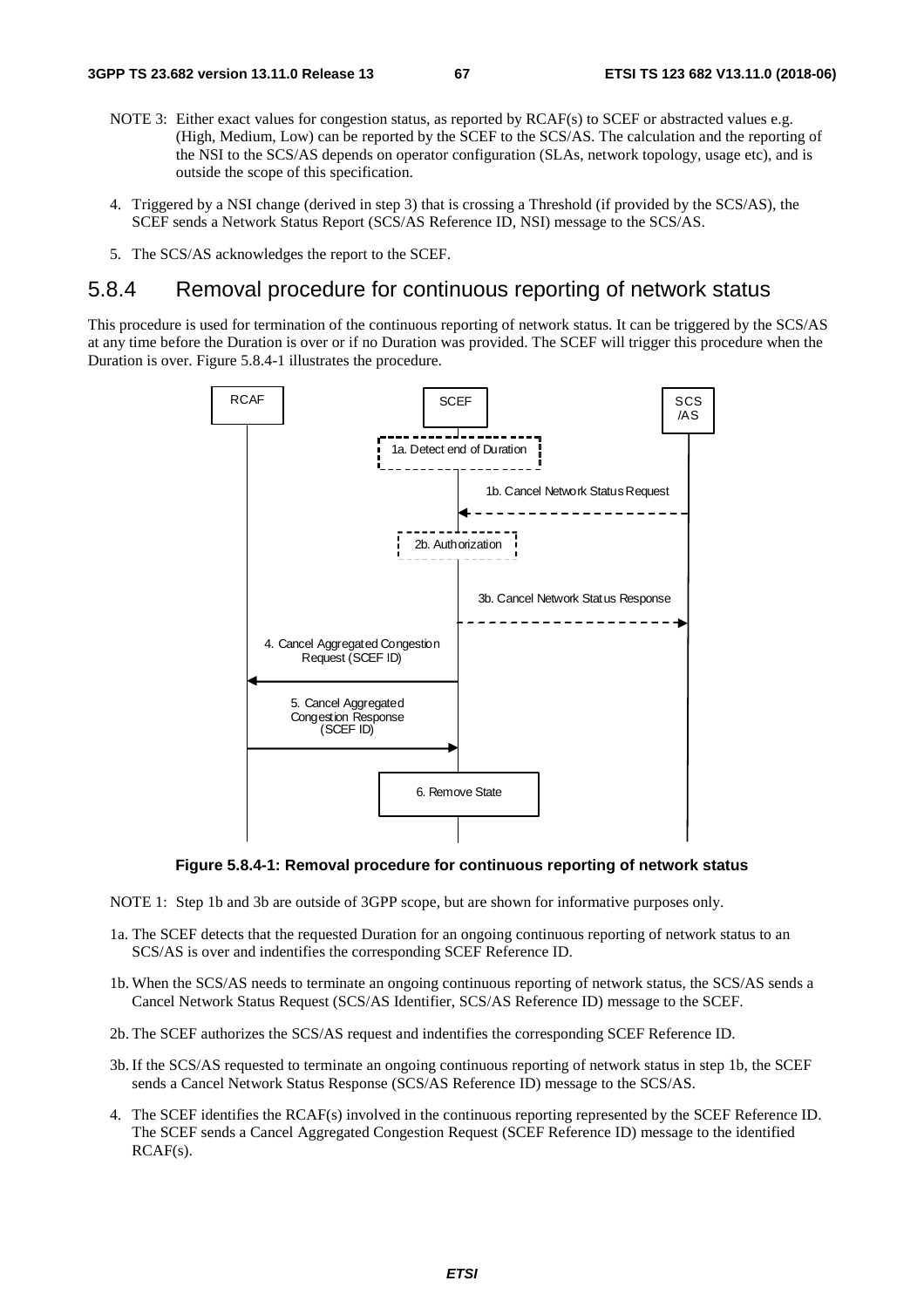- 5. The RCAF removes the related SCEF instructions and stops monitoring the set of cells or eNodeBs belonging to the Location Area for a change in the congestion status. Afterwards, a Cancel Aggregated Congestion Response is sent to the SCEF including the SCEF Reference ID.
- 6. The SCEF removes all state information related to this continuous reporting represented by the SCEF Reference ID.

# 5.9 Procedure for resource management of background data transfer

This clause describes the procedure for resource management of background data transfer to a set of UEs, i.e. an SCS/AS requesting a time window and related conditions from the SCEF via the Nt interface.

The UEs targeted for background data transfer may be served by a single PCRF or may be spread across multiple PCRFs serving the same or different geographic areas. The operator shall ensure that any of the PCRFs in the network is able to make the decision about transfer policy for background data transfer for non-roaming UEs.

The transfer policy will be stored in the SPR together with a reference ID. This ensures that the transfer policy is available to every PCRF responsible for a UE which is subject to this background data transfer in the future. In addition, other (or the same) PCRF can take this transfer policy into account during subsequent decisions about transfer policies for background data related to other SCS/AS.

At a later point in time, when the SCS/AS contacts the PCRF for individual UEs, e.g. to request sponsored connectivity for background data transfer, the SCS/AS needs to also provide the reference ID together with the SCS/AS session information via the Rx interface. The reference ID enables the PCRF to correlate the SCS/AS request (that is related to the UE) with the transfer policy retrieved from the SPR (that is related to the SCS/AS). The PCRF finally triggers PCC procedures according to 3GPP TS 23.203 [27] to provide the respective policing and charging information to the PCEF.



#### **Figure 5.9-1: Resource management for background data transfer**

NOTE 1: Step 1, 4, 5 and 6 are outside of 3GPP scope, but are shown for informative purposes only.

1. A 3rd party SCS/AS sends a Background data transfer request (SCS/AS Identifier, SCS/AS Reference ID, Volume per UE, Number of UEs, Desired time window) message to the SCEF. The Volume per UE describes the volume of data the SCS/AS expects to be transferred per UE. Number of UEs describes the expected amount of UEs participating in the data transfer. Desired time window describes the time interval during which the SCS/AS wants to realize the data transfer. Optionally, the SCS/AS can provide a geographic area information.

NOTE 2: The SCS/AS does not provide any information about the identity of the UEs in this request.

2. The SCEF authorizes the SCS/AS request.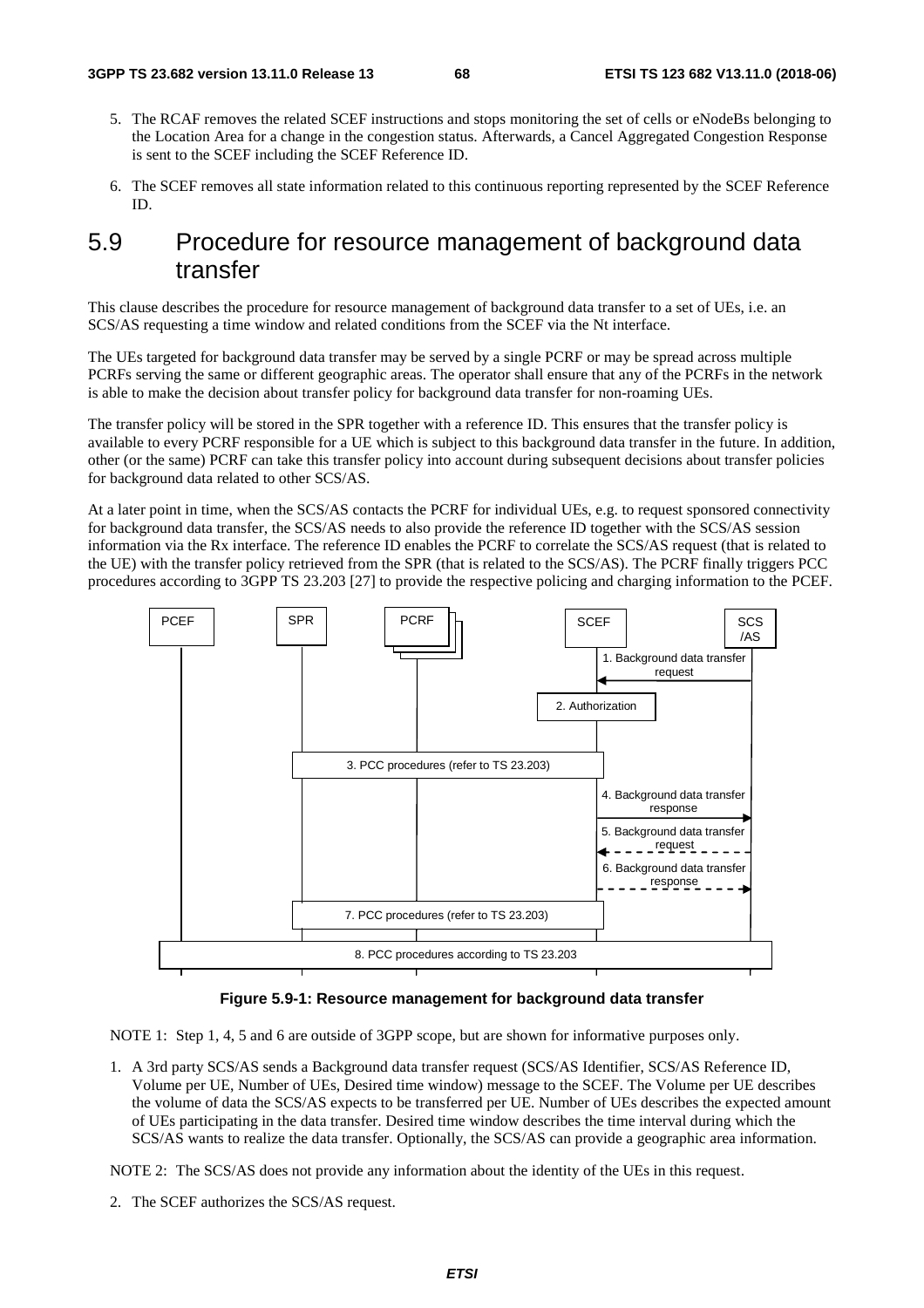NOTE 3: The SCEF notifies the SCS/AS at this point if the authorization fails.

- 3. The SCEF selects any of the available PCRFs and triggers the Negotiation for future background data transfer procedure with the PCRF. The SCEF forwards the parameters provided by the SCS/AS. The PCRF responds to the SCEF with the possible transfer policies and a reference ID. Refer to TS 23.203 [27] clause 7.11.1.
- 4. The SCEF forwards the reference ID and the transfer policies to the 3rd party SCS/AS by sending a Background data transfer response (SCS/AS Identifier, reference ID, Possible transfer policies) message. The SCS/AS stores the reference ID for the future interaction with the PCRF.
- 5. If more than one transfer policy was received, the 3rd party SCS/AS shall select one of them and send another Background data transfer request (SCS/AS Identifier, SCS/AS Reference ID, Selected transfer policy) message to inform the SCEF and PCRF about the selected transfer policy.

NOTE 4: If there is only one transfer policy offered, the SCS/AS is not required to confirm.

- 6. The SCEF confirms the transfer policy selection to the 3rd party SCS/AS by sending a Background data transfer response (SCS/AS Identifier) message.
- 7. The SCEF continues the Negotiation for future background data transfer procedure with the PCRF. The PCRF stores the reference ID and the new transfer policy in the SPR. Refer to TS 23.203 [27] clause 7.11.1.
- 8. When the SCS/AS contacts the same or a different PCRF at a later point in time for an individual UE (via the Rx interface), the SCS/AS shall provide the reference ID. The PCRF correlates the SCS/AS request with the transfer policy retrieved from the SPR via the reference ID. The PCRF finally triggers PCC procedures according to 3GPP TS 23.203 [27] to provide the respective policing and charging information to the PCEF for the background data transfer of this UE.
- NOTE 5: The SCS/AS will typically contact the PCRF for the individual UEs to request sponsored connectivity for the background data transfer.

# 5.10 Communication Pattern parameters provisioning procedure

# 5.10.1 Communication Pattern parameters

A set of Communication Pattern (CP) parameters is defined in the table below. All CP parameters are optional.

These CP parameters are specific for a UE. Sets of these CP parameters are provided by the SCEF to the HSS which distributes them to the corresponding MME with relevant subscriber data. Each CP parameter set shall have an associated validity time. The validity time indicates when the CP parameter set expires and shall be deleted by the HSS/MME. The validity time may be set to a value indicating that the particular CP parameter set has no expiration time. When the validity time expires, the involved nodes (SCEF, HSS, and MME) autonomously delete the associated CP parameter set with no additional signalling between the involved nodes.

NOTE : It is expected that the format of validity time, to be defined by Stage 3, is defined in a manner which allows SCEF, HSS and MME/SGSN to consistently and uniformly interpret the expiration of the associated CP parameters set.

| <b>CP</b> parameter                 | <b>Description</b>                                                                           |
|-------------------------------------|----------------------------------------------------------------------------------------------|
| 1) Periodic communication indicator | Identifies whether the UE communicates periodically or not, e.g. only on                     |
|                                     | demand. [optional]                                                                           |
| 2) Communication duration time      | Duration interval time of periodic communication [optional, may be used<br>together with 1)] |
|                                     | Example: 5 minutes                                                                           |
| 3) Periodic time                    | Interval Time of periodic communication [optional, may be used together<br>with $1$ ]        |
|                                     | Example: every hour                                                                          |
| 4) Scheduled communication time     | Time zone and Day of the week when the UE is available for<br>communication [optional]       |
|                                     | Example: Time: 13:00-20:00, Day: Monday                                                      |
| Stationary indication<br>5)         | Identifies whether the UE is stationary or mobile [optional]                                 |

#### **Table 5.10.1-1: CP parameters**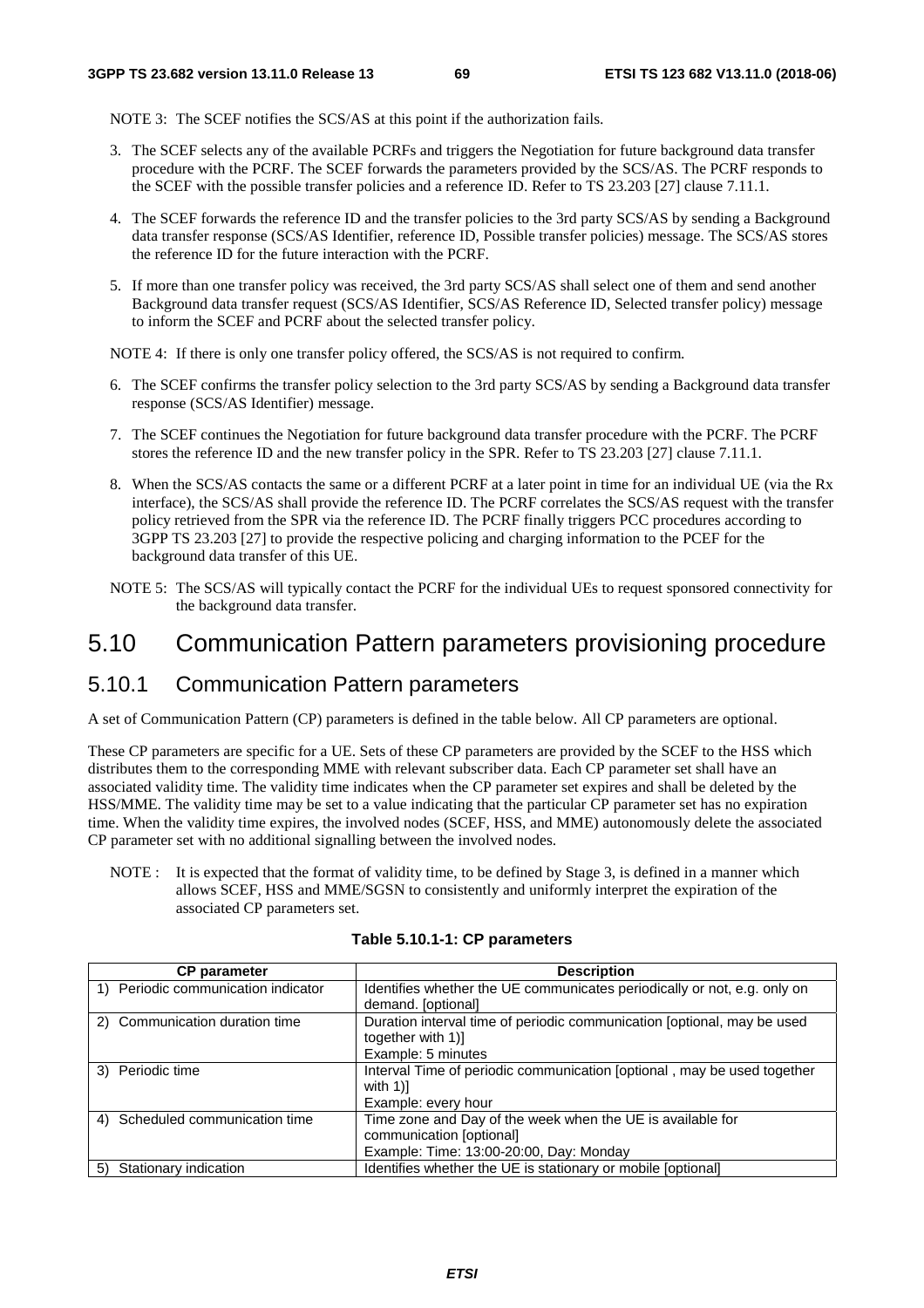# 5.10.2 Communication Pattern parameters provisioning to the MME



## **Figure 5.10.2-1: Signalling sequence for provisioning of CP Parameters**

- 1. The SCS/AS sends an Update Request (External Identifier or MSISDN, SCS/AS Identifier, SCS/AS Reference ID(s), CP parameter set(s), validity time(s), SCS/AS Reference ID(s) for Deletion) message to the SCEF.
- NOTE 1: The SCS/AS uses this procedure to add, change or delete some or all of the CP parameter sets of the UE, e.g. if the AS is aware that the UE has started or stopped moving for a significant time period, especially if the AS is instructing the UE to do so, then the SCS/AS provides the corresponding CP parameter set(s) and its validity time to the SCEF. The interface between SCEF and SCS/AS is outside the scope of 3GPP and the messages in the Figure are exemplary.
- 2. The SCEF checks if the SCS/AS is authorised to send CP requests. The SCEF filters and the selects the CP parameter sets(s) for add/modify/delete based on operator policy or configuration.
- NOTE 2: If there are several CP parameter sets active for one UE, then the SCEF assures that the different CP parameter sets are not overlapping, e.g. based on the Scheduled communication time and/or Communication duration time parameters.
- EXAMPLE 1: For example, one CP parameter set may indicate that the UE is scheduled to communicate at 04:00 every day for 30 seconds, and another CP parameter set may indicate that the UE is scheduled to communicate at 23:30 every day for 45 seconds. These would be non-overlapping CP parameter sets.
- EXAMPLE 2: As a second example, if one CP parameter set indicated that the UE is scheduled to communicate at 04:00 every day for 30 seconds and another CP parameter set indicated that the UE is scheduled to communicate at 04:00 every day for 90 seconds, the two CP parameter sets would be overlapping.

 In this release, to avoid receiving CP parameter sets from multiple SCEFs that might be overlapping, the HSS shall accept CP parameter sets from only a single SCEF for a given UE.

3. The SCEF sends Update CP Parameter Request (External Identifier or MSISDN, SCEF Reference ID(s), SCEF Address, CP parameter set(s), validity time(s), SCEF Reference ID(s) for Deletion) messages to the HSS for delivering the selected CP parameter set(s) per UE. There may be multiple CP parameter sets included in this message where each CP parameter set for addition or modification has been determined to be non-overlapping with other CP parameter sets either included in the message or already provisioned for a given UE. The SCEF derives the SCEF Reference (IDs) for CP parameter sets to be sent to the HSS based on the SCS/AS Reference ID(s) from the SCS/AS.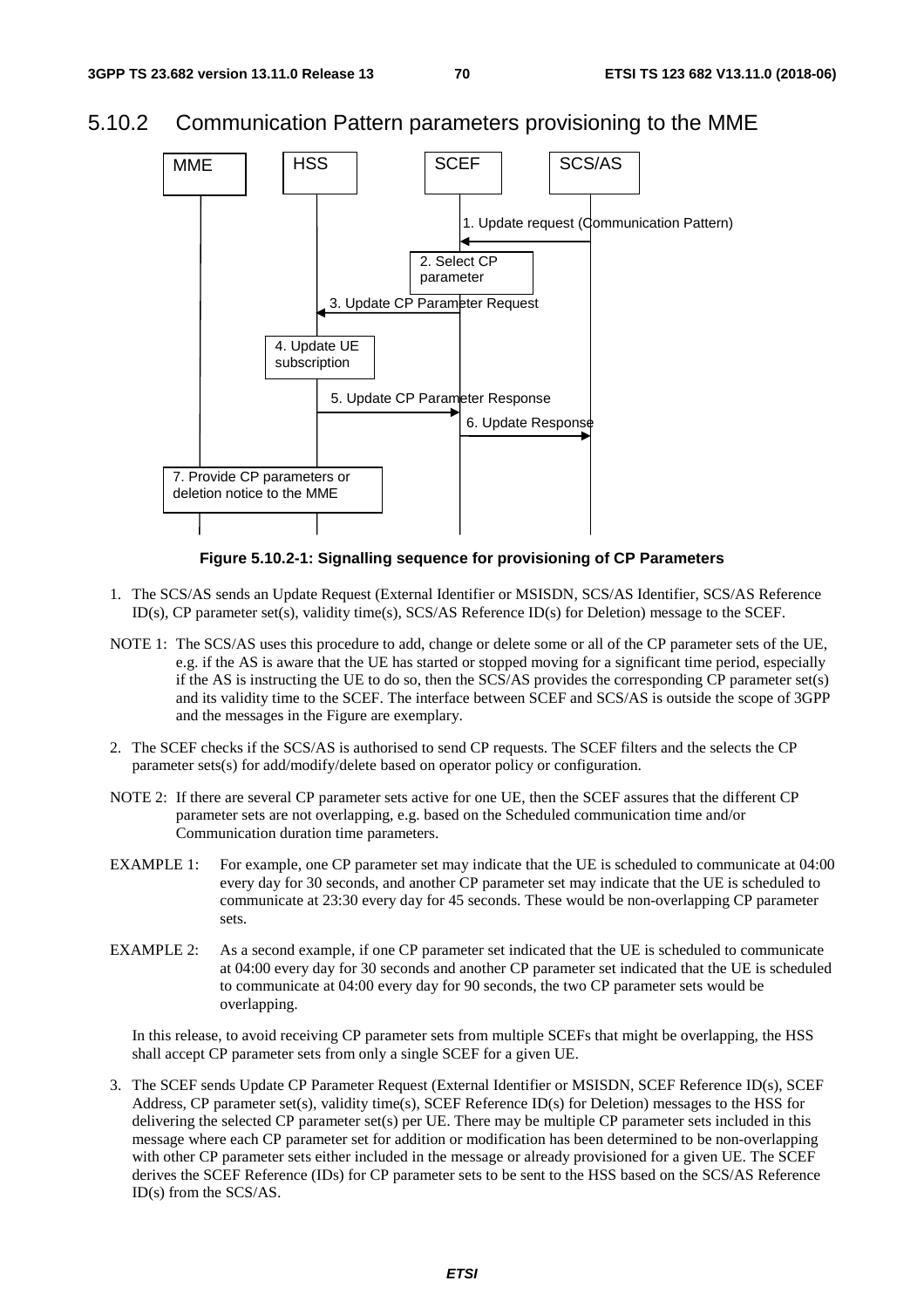- NOTE 3: A request for deletion of a CP parameter set from the SCS/AS may result in a request for modification of the non-overlapping CP parameter set by the SCEF.
- 4. The HSS examines the Update CP Parameter Request message, e.g. with regard to the existence of External Identifier or MSISSN. If the check fails, the HSS immediately sends a response message back to the SCEF following step 5. The HSS resolves the External Identifier or MSISDN to an IMSI and stores the CP parameter set(s) and their validity time(s) as part of UE subscription data identified by the IMSI, so that the CP parameter set(s) can be forwarded to the serving MME when the serving MME is changed due to the mobility of the UE.

 The HSS determines that a stored CP parameters set is to be modified by the fact that the SCEF Reference ID associated with the CP parameters set matches an SCEF Reference ID for a CP parameters set already stored for a given UE. If the HSS determines that an existing CP parameter set is to be modified, the HSS discards the already stored CP parameter set and stores the new CP parameter set and validity time under the same SCEF Reference ID.

The HSS stores a new CP parameter set along with the associated SCEF Reference ID and validity time.

If CP parameters sets are to be deleted, the HSS removes the CP parameters sets from the subscription.

 If the validity time for a CP parameter set stored in the HSS expires, the HSS autonomously deletes the associated CP parameter set with no additional signalling.

NOTE 4: The CP parameter set(s) are not provided to the SGSN.

NOTE 5: The HSS does not need to validate the content of the stored CP parameters set(s).

- 5. The HSS sends Update CP Parameter Response (SCEF Reference ID, Cause) message to the SCEF. The cause value indicates successful subscription update or the reason of failed subscription update.
- 6. The SCEF sends the Update Response (SCS/AS Reference ID, Cause) message to inform the SCS/AS whether the provision of the CP parameter set(s) was successful.
- 7. The HSS initiates an Insert Subscription Data procedure to send the CP parameter set(s) with the corresponding validty time(s) , SCEF Reference ID(s), and SCEF Reference ID(s) for Deletion to the MME.

 The MME determines that a stored CP parameters set is to be modified by the fact that the SCEF Reference ID associated with the CP parameters set matches an SCEF Reference ID for a CP parameters set already stored for the UE. If the MME determines that an existing CP parameter set is to be modified, the MME discards the already stored CP parameter set and stores the received CP parameter set with the associated validity time in the UE's (E)MM context under the same SCEF Reference ID.

 The MME stores a new CP parameter set along with the associated SCEF Reference ID and validity time. The MME may use the CP parameter set(s) as described in TS 23.401 [7].

If CP parameter sets are to be deleted, the MME removes the CP parameter sets from the subscription.

 If the validity time for a CP parameter set stored in the MME expires, the MME autonomously deletes the associated CP parameter set with no additional signalling.

# 5.11 Setting up an AS session with required QoS procedure

This clause describes the signalling flow for setting up a 3rd party AS session with a specific QoS.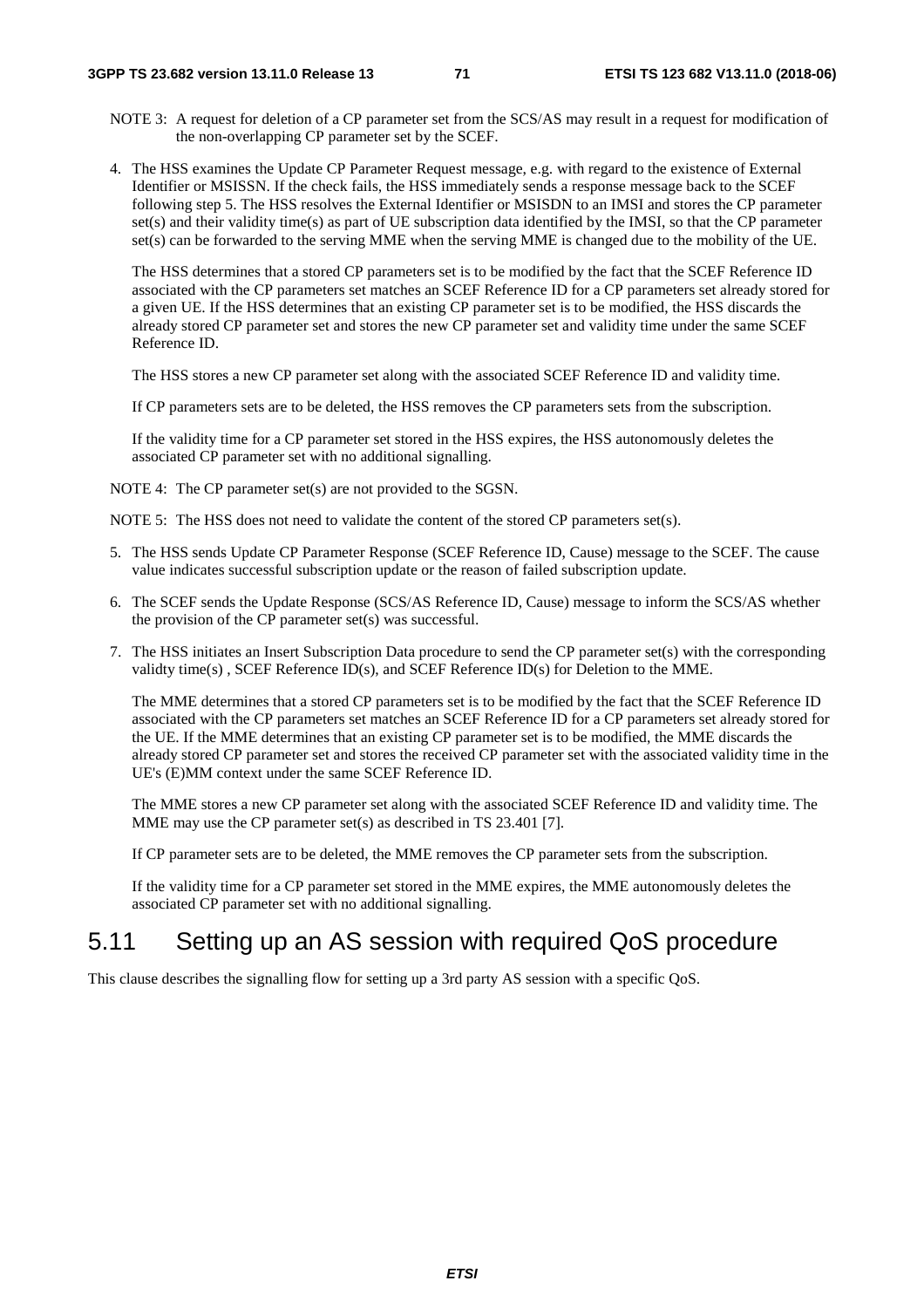

**Figure 5.11-1: Setting up an AS session with required QoS** 

NOTE 1: Step 1 and 5 are outside of 3GPP scope, but are shown for informative purposes only.

- 1. When setting up the connection between SCS/AS and the UE with required QoS for the service, the SCS/AS sends an On-demand QoS request message (UE IP address, SCS/AS Identifier, SCS/AS Reference ID, Description of the application flows reference to a pre-defined QoS) to the SCEF. Optionally, a period of time or a traffic volume for the requested QoS can be included in the SCS/AS request.
- 2. The SCEF authorizes the SCS/AS request and may apply policies to control the overall amount of pre-defined QoS authorized for the SCS/AS.

NOTE 2: The SCEF notifies the SCS/AS at this point if the authorization fails.

- 3. The SCEF maps the UE IP address, the SCS/AS Identifier, the Description of the application flows and the reference to pre-defined QoS information to existing Rx parameters (including the optionally received period of time or traffic volume which is mapped to sponsored data connectivity information). The SCEF acts as an AF defined in TS 23.203 [27].
- NOTE 3: Before the reference to pre-defined QoS information is mapped to Rx parameters, the SCEF can perform a mapping from the name space of the 3rd party SCS/AS to the name space of the operator.
- 4. The SCEF interacts with the PCRF via the Rx interface and triggers a PCRF initiated IP-CAN Session Modification as described in clause 7.4.2 of TS 23.203 [27]. The SCEF shall request to be notified about the transmission resource status.

 The PCRF derives the required QoS based on the information provided by the SCEF and determines whether this QoS is allowed (according to the PCRF configuration for this 3rd party SCS/AS), and notifies the result to the SCEF.

 The PCRF notifies the SCEF whether the transmission resources corresponding to the QoS request are established or not.

5. The SCEF sends an On-demand QoS response message (SCS/AS Identifier, SCS/AS Reference ID, Result) to the SCS/AS. Result indicates whether the QoS request is granted or not.

# 5.12 Change the chargeable party at session set-up or during the session procedure

### 5.12.1 Set the chargeable party at session set-up

This clause describes the signalling flow for setting the chargeable party at AS session set-up. The SCS/AS may either request to sponsor the traffic from the beginning or may request to become the chargeable party at a later point in time.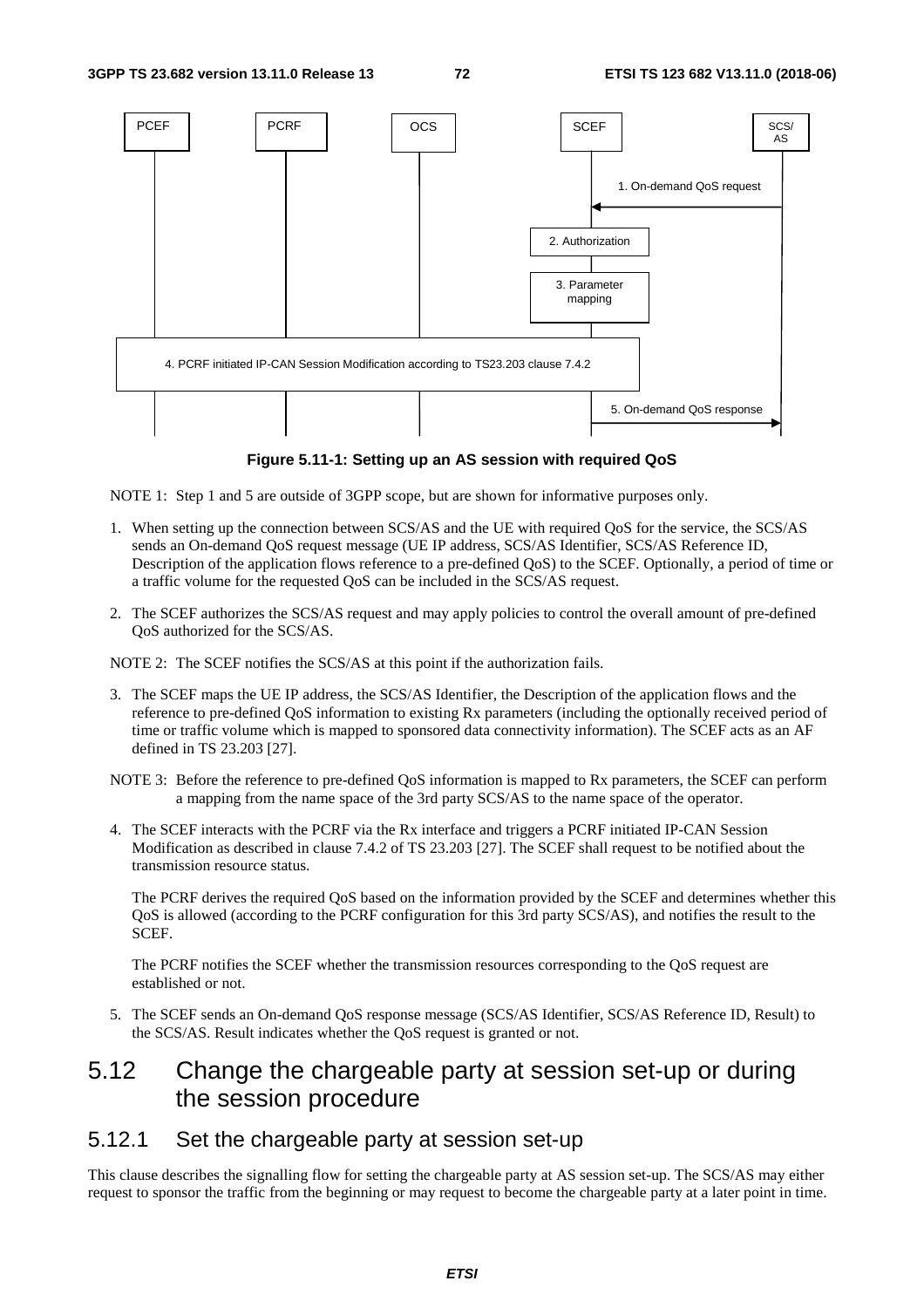

**Figure 5.12.1-1: Set the chargeable party at AS session set-up** 

NOTE 1: Step 1 and 4 are outside of 3GPP scope, but are shown for informative purposes only.

- 1. When setting up the connection between the AS and UE, the SCS/AS may request to become the chargeable party for the session to be set up by sending a Set chargeable party request message (SCS/AS Identifier, SCS/AS Reference ID, Description of the application flows, sponsor information, Sponsoring Status) to the SCEF, including optionally a usage threshold. The Sponsoring Status indicates whether sponsoring is started or stopped, i.e. whether the 3rd party service provider is the chargeable party or not.
- 2. The SCEF authorizes the SCS/AS request to sponsor the application traffic and stores the sponsor information together with the SCS/AS Identifier and the SCS/AS Reference ID.
- NOTE 2: The SCEF notifies the SCS/AS at this point if the authorization fails.
- NOTE 3: Based on operator configuration, the SCEF may skip this step. In this case the authorization is performed by the PCRF in step 3.
- 3. The SCEF interacts with the PCRF by triggering a PCRF initiated IP-CAN Session Modification as described in clause 7.4.2 of TS 23.203 [27] and provides IP filter information, sponsored data connectivity information (as defined in TS 23.203 [27]), and Sponsoring Status (if received from the SCS/AS) to the PCRF.

NOTE 4: The SCEF maps the Sponsoring Status to existing Rx parameters.

The PCRF determines whether the request is allowed and notifies the SCEF if the request is not authorized.

 As specified in TS 23.203 [27], the PCRF determines the PCC rule(s) for the specified session including charging control information. Charging control information shall be set according to the Sponsoring Status (if received over Rx), i.e. either indicating that the 3rd party service provider is the chargeable party or not. The PCC rule(s) for the specified session shall then be provided to the PCEF. In case of online charging and depending on operator configuration, the PCEF may request credit when the first packet corresponding to the service is detected or at the time the PCC Rule was activated.

The PCRF notifies the SCEF that the request is accepted.

4. The SCEF sends a Set chargeable party response message (SCS/AS Identifier, SCS/AS Reference ID, Result) to the SCS/AS. Result indicates whether the request is granted or not.

## 5.12.2 Change the chargeable party during the session

This clause describes the signalling flow for changing the chargeable party during an ongoing AS session, i.e. the SCS/AS starting or stopping to sponsor the application traffic.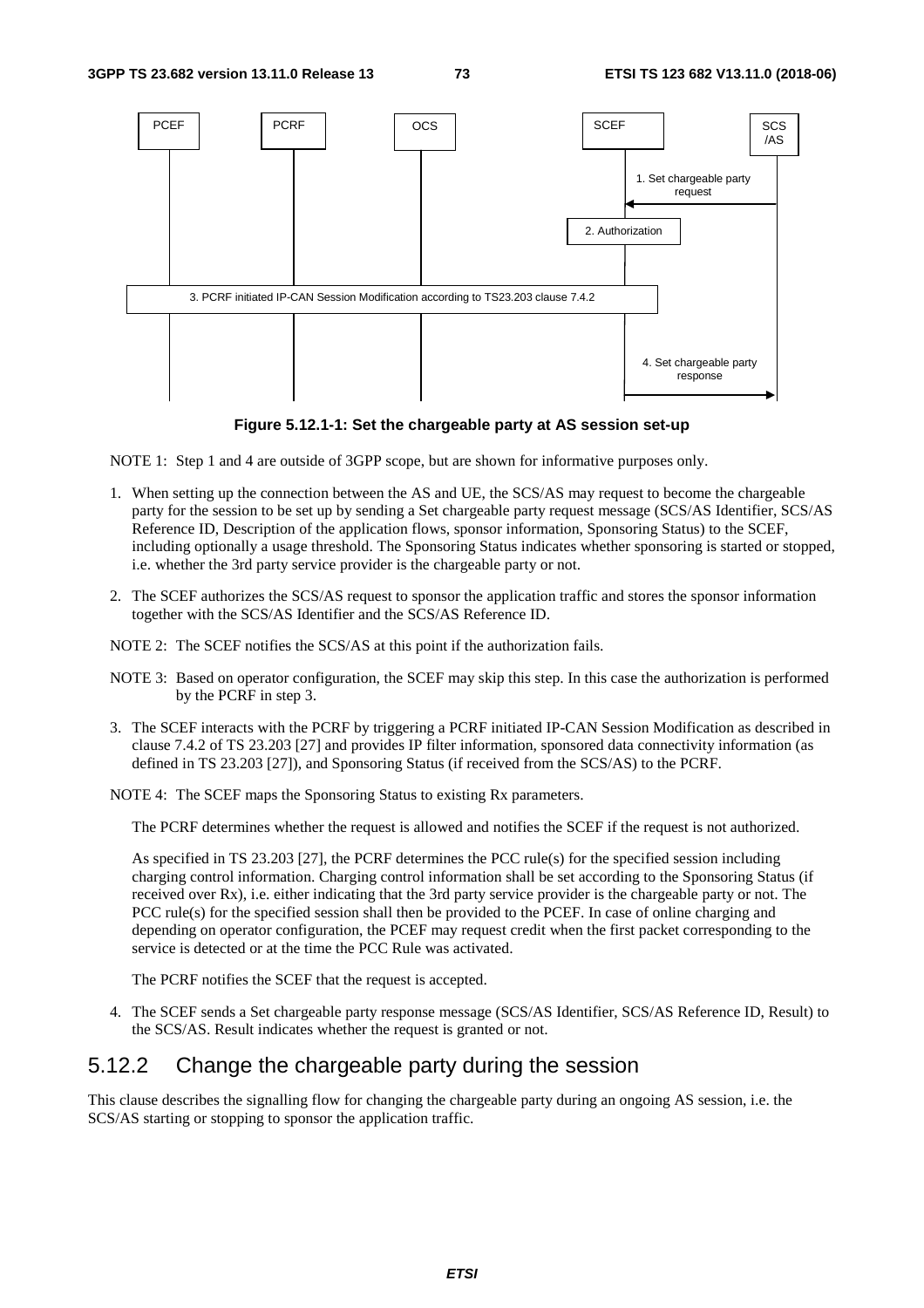

**Figure 5.12.2-1: Change chargeable party during an AS session** 

NOTE 1: Step 1 and 4 are outside of 3GPP scope, but are shown for informative purposes only.

- 1. For the ongoing AS session, the SCS/AS may send a Change chargeable party request message (SCS/AS Identifier, SCS/AS Reference ID, Sponsoring Status) to the SCEF, including optionally a usage threshold. The Sponsoring Status indicates whether sponsoring is enabled or disabled, i.e. whether the 3rd party service provider is the chargeable party or not.
- 2. The SCEF authorizes the SCS/AS request of changing the chargeable party.
- NOTE 2: The SCEF notifies the SCS/AS at this point if the authorization fails.
- NOTE 3: Based on operator configuration, the SCEF may skip this step. In this case the authorization is performed by the PCRF in step 3.
- 3. Based on the SCS/AS Identifier and the SCS/AS Reference ID the SCEF determines the relevant Rx session and interact with the PCRF by triggering a PCRF initiated IP-CAN Session Modification as described in clause 7.4.2 of TS 23.203 [27]. The SCEF provides sponsored data connectivity information (as defined in TS 23.203 [27]) and the Sponsoring Status to the PCRF.
- NOTE 4: The SCEF maps the Sponsoring Status to existing Rx parameters.

The PCRF determines whether the request is allowed and notifies the SCEF if the request is not authorized.

 The PCRF identifies the affected PCC rule(s) and reacts based on their current status. If the traffic is subject to subscriber charging in the PCEF and the PCRF receives a Sponsoring Status indicating that sponsoring is started, the PCC rule(s) for the specified session shall be modified so that the charging control information indicates that the 3rd party service provider is charged for the traffic. If the traffic is subject to 3rd party charging in the PCEF and the PCRF receives a Sponsoring Status indicating that sponsoring is stopped, the PCC rule(s) for the specified session shall be modified so that the charging control information indicates that the 3rd party service provider is no longer charged for the traffic. As specified in TS 23.203 [27], PCRF modifies the PCC rule(s) of the service data flow accordingly and provides them to the PCEF. In case of online charging and depending on operator configuration, the PCEF may request credit when the first packet corresponding to the service is detected or at the time the PCC Rule was activated.

The PCRF notifies the SCEF that the request is accepted.

4. The SCEF sends a Change chargeable party response message (SCS/AS Identifier, SCS/AS Reference ID, Result) to the SCS/AS. Result indicates whether the request is granted or not.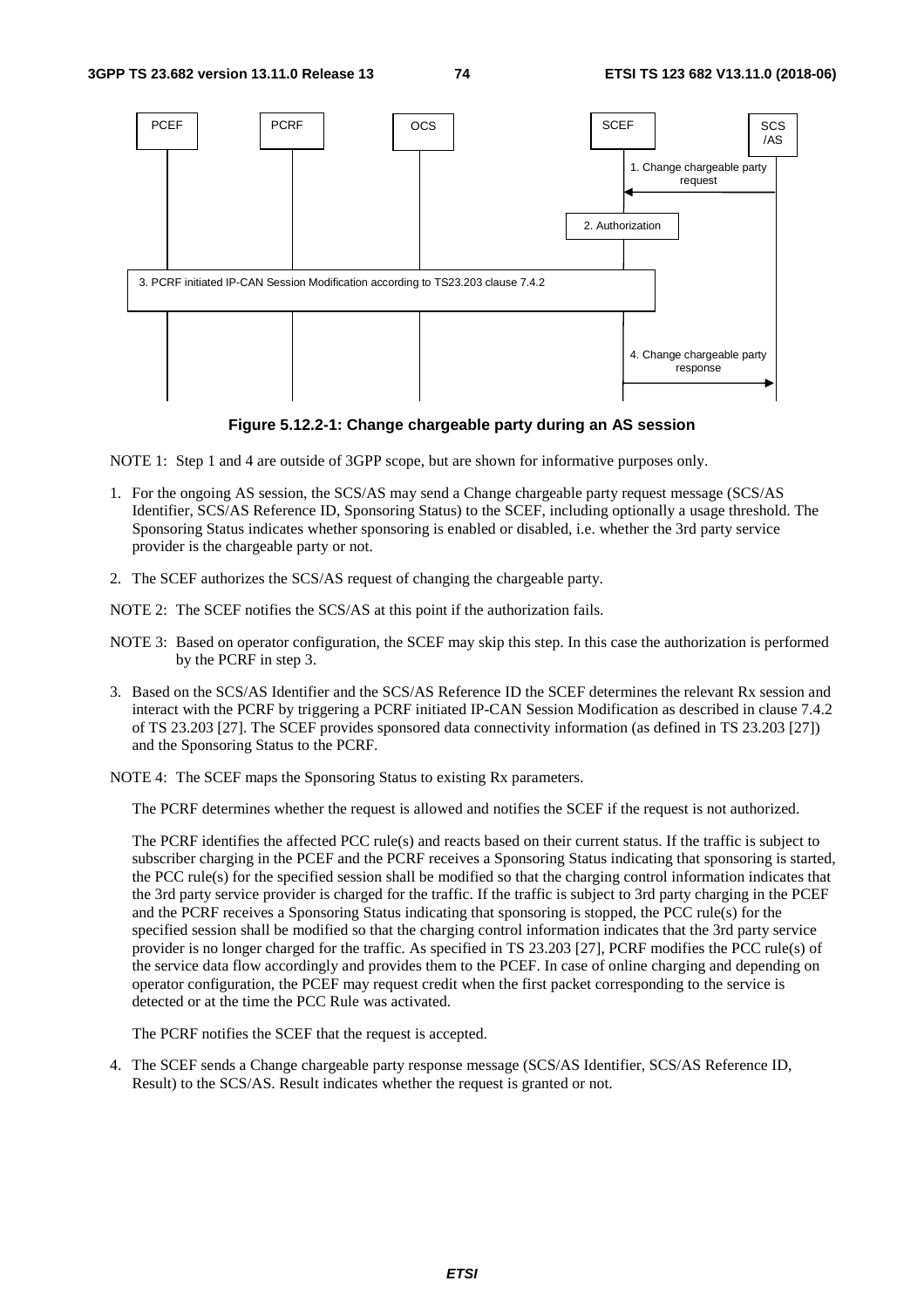# 5.13 Non-IP Data Delivery procedures

## 5.13.1 T6a Connection Establishment

#### 5.13.1.1 General

When the UE performs the EPS attach procedure (see TS 23.401 [7]) with PDN type of "Non-IP", and the subscription information corresponding to either the default APN for PDN type of "Non-IP" or the UE requested APN includes the "Invoke SCEF Selection" indicator, then the MME initiates a T6a connection towards the SCEF corresponding to the "SCEF ID" indicator for that APN.

### 5.13.1.2 T6a Connection Establishment Procedure



**Figure 5.13.1.2-1: T6a Connection Establishment Procedure** 

- 1. UE performs steps 1-11 of the E-UTRAN Initial Attach procedure or step 1 of the UE requested PDN Connectivity procedure (see TS 23.401 [7]). The MME receives subscription information for a non-IP PDN connection to an APN that is associated with an "Invoke SCEF Selection" indicator, and SCEF ID. If the MSISDN is also associated with the user's subscription, then it is made available as User Identity to the MME by the HSS.
- 2. If the subscription information corresponding to either the default APN for PDN type of "Non-IP" or the UE requested APN includes "Invoke SCEF Selection" indicator, then instead of step 12-16 of the E-UTRAN Initial Attach procedure (see TS 23.401 [7]) clause 5.3.2.1) or instead of step 2-6 of the UE requested PDN connectivity procedure (see TS 23.401 [7] clause 5.10.2), the MME shall create a PDN connection towards the SCEF and allocate an EPS Bearer Identity (EBI) (see TS 23.401 [7]) to that PDN connection. The MME does so by sending a Create SCEF Connection Request (User Identity, EPS Bearer Identity, SCEF ID, APN, Serving PLMN Rate Control, Number of PDN Connections, PCO, Serving PLMN ID, IMEISV) message towards the SCEF (see. TS 23.401 [7] clause 4.7.7). If the IWK-SCEF receives the Create SCEF Connection Request message from the MME, it shall forward it toward the SCEF.
- NOTE 1: The combination of EPS Bearer Identity, APN, and User Identity allows the SCEF to uniquely identify the PDN connection to the SCEF for a given UE.
- NOTE 2: The details of T6a interactions are left to Stage 3.

NOTE 3: The details of how the MME and SCEF encode the PCO's information on T6a are left to stage 3.

 If an SCS/AS has performed the NIDD Configuration procedure (see clause 5.13.2) with the SCEF for User Identity received in step 2, then step 3 is executed. If no SCS/AS has performed the NIDD Configuration procedure (see clause 5.13.2) with the SCEF for the User Identity, then the SCEF may:

- reject the T6a connection setup, or
- initiate a NIDD Configuration procedure with SCS/AS configured in the SCEF using implementation specific procedures.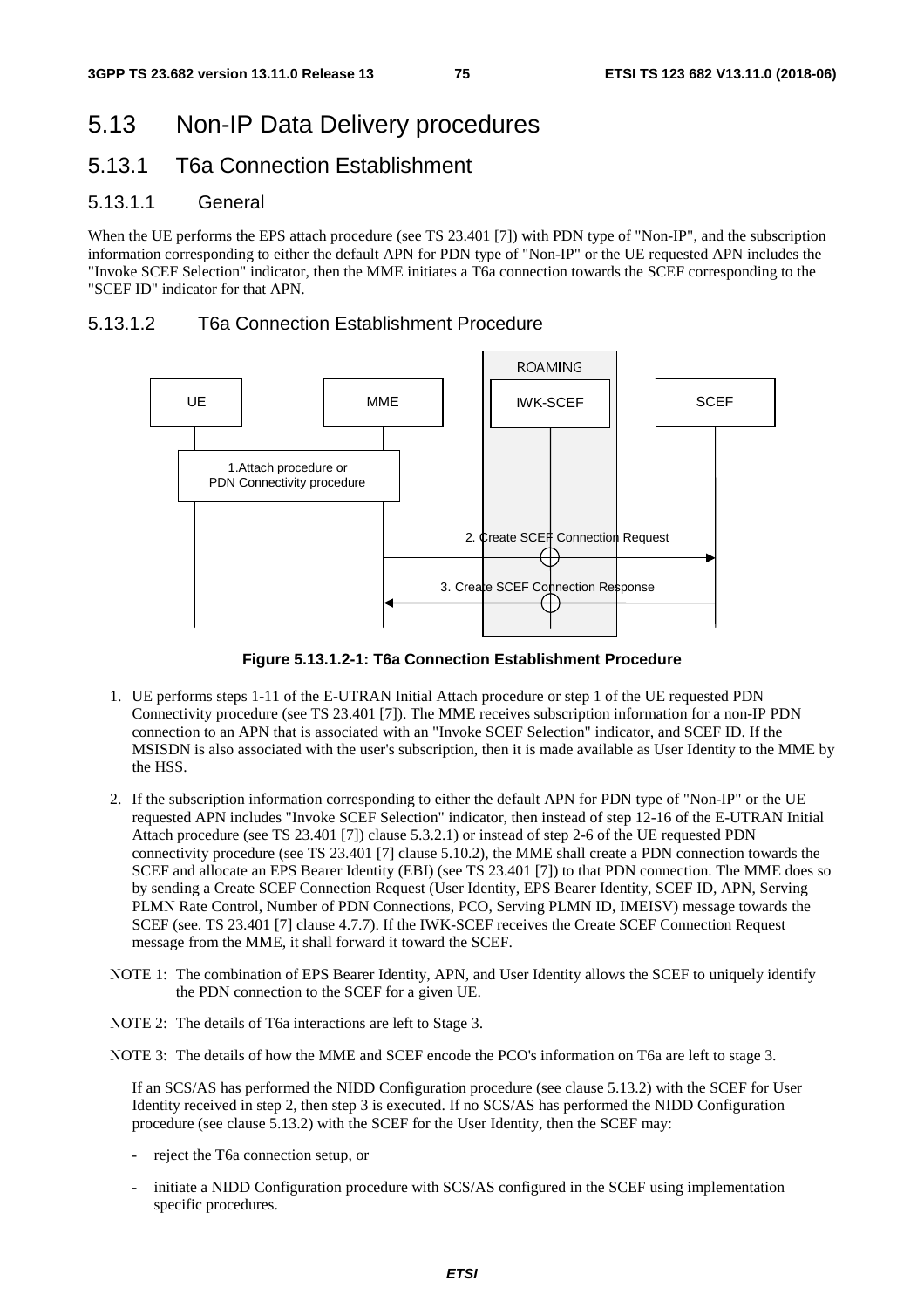3. The SCEF creates an SCEF EPS Bearer Context (see clause 5.3.2) for the user identified via User Identity and EBI. The SCEF sends a Create SCEF Connection Response (User Identity, EPS Bearer Identity, SCEF ID, APN, PCO, NIDD Charging ID) message towards the MME confirming establishment of the PDN connection to the SCEF for the UE. If the IWK-SCEF receives the Create SCEF Connection Response message from the SCEF, it shall forward it toward the MME.

NOTE 3: The details of T6a interactions are left to Stage 3.

# 5.13.2 NIDD Configuration

Figure 5.13.2-1 illustrates the procedure of configuring necessary information at the SCEF, and HSS, and MME. The procedure can also be used for replacing and deleting configuration information.



**Figure 5.13.2-1: Configuration for NIDD procedure** 

- NOTE 1: The interactions with the SCS/AS (e.g. steps 1 and 6) are outside the scope of 3GPP and are shown for informative purposes only.
- 1. The SCS/AS sends an NIDD Configuration Request (External Identifier or MSISDN, SCS/AS Identifier, SCS/AS Reference ID, NIDD Duration, NIDD Destination Address, SCS/AS Reference ID for Deletion) message to the SCEF.
- NOTE 2: It is up to the SCS/AS to determine whether and if NIDD Duration can be set to never expire.
- NOTE 3: The SCS/AS is expected to be configured to use the same SCEF as the one selected by the MME during the UE's attachment to the network.
- NOTE 4: It is recommended that the NIDD configuration procedure is performed by the SCS/AS prior to the UE's attachment to the network.
- NOTE 5: A relative priority scheme for the treatment of multiple SCS/AS NIDD Configuration Requests, e.g. for deciding which requests to serve under overload condition, can be applied. This priority scheme is used locally by the SCEF, i.e. it is neither used nor translated in procedures towards other functions.
- NOTE 6: MT non-IP data from the SCS/AS can be contained in the NIDD Configuration Request message. The SCEF can send the MT non-IP data to the UE only after PDN connection to the SCEF is established as defined in clause 5.13.1.2. In such cases, upon successful completion of step 6, steps 2-9 from clause 5.13.3 are executed.
- 2. The SCEF stores the External Identifier or MSISDN, SCS/AS Reference ID, SCS/AS Identifier, NIDD Destination Address and NIDD Duration. If either the SCS/AS is not authorized to perform this request (e.g. based on policies, if the SLA does not allow for it) or the NIDD Configuration Request is malformed, the SCEF performs step 6 and provides a Cause value appropriately indicating the error. Depending on the configuration, the SCEF may change the NIDD Duration.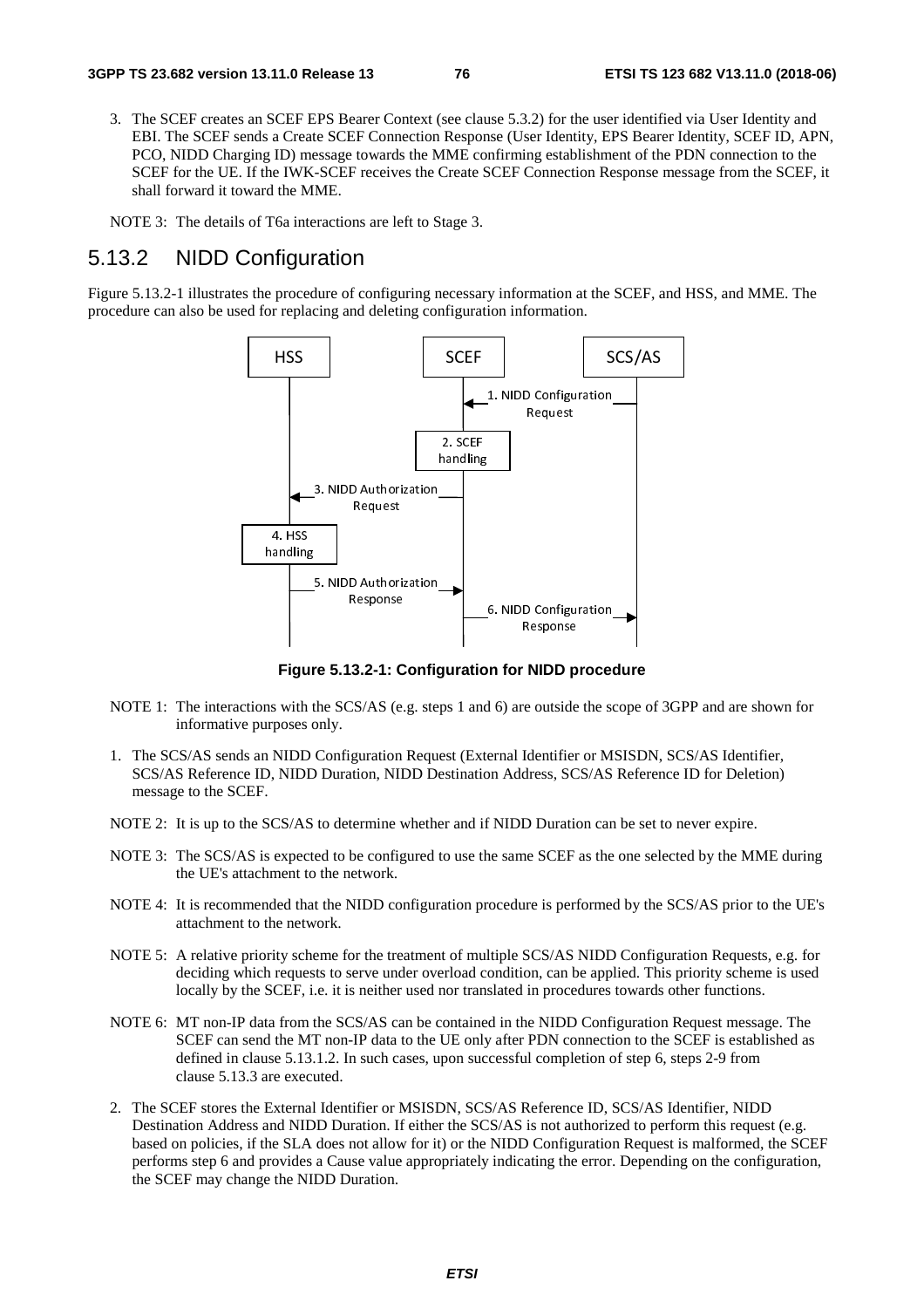- NOTE 7: If the SCEF received an SCS/AS Reference ID for Deletion, the SCEF releases NIDD context with the SCS/AS. Such procedure is out of scope of 3GPP.
- 3. The SCEF sends an NIDD Authorization Request (External Identifier or MSISDN, APN) message to the HSS to authorize the NIDD configuration request for the received External Identifier or MSISDN, and to receive necessary information for NIDD, if required.
- 4. The HSS examines the NIDD Authorization Request message, e.g. with regard to the existence of External Identifier or MSISDN and maps the external identifier to IMSI and/or MSISDN. If this check fails, the HSS follows step 5 and provides a result indicating the reason for the failure condition to the SCEF.
- 5. The HSS sends an NIDD Authorization Response (IMSI and MSISDN or External Identifier, Result) message to the SCEF to acknowledge acceptance of the NIDD Authorization Request. The IMSI and, if available, the MSISDN (when NIDD Configuration Request contains an External Identifier) or if available, External Identifier(s) (when NIDD Configuration Request contains an MSISDN) are returned by the HSS in this message. This allows the SCEF to correlate the SCS/AS request received in step 1 of this procedure to the T6a Connection established (see clause 5.13.1.2) for this user.
- 6. The SCEF sends an NIDD Configuration Response (SCS/AS Reference ID, Cause) message to the SCS/AS to acknowledge acceptance of the NIDD Configuration Request and the deletion of the identified NIDD configuration, if it was requested.

# 5.13.3 Mobile Terminated NIDD procedure

Figure 5.13.3-1 illustrates the procedure using which the SCS/AS sends non-IP data to a given user as identified via External Identifier or MSISDN. This procedure assumes that procedures in clause 5.13.1 is completed.



**Figure 5.13.3-1: Mobile Terminated NIDD procedure** 

- NOTE 1: The interactions with the SCS/AS (e.g. steps 1, 5 and 9) are outside the scope of 3GPP and are shown for informative purposes only.
- 1. If SCS/AS has already activated the NIDD service for a given UE, and has downlink non-IP data to send to the UE, the SCS/AS sends a NIDD Submit Request (External Identifier or MSISDN, SCS/AS Reference ID, non-IP data) message to the SCEF.
- 2. If an SCEF EPS bearer context corresponding to the External Identifier or MSISDN included in step 1 is found, then the SCEF checks whether the SCS/AS is authorised to send NIDD requests and that the SCS/AS has not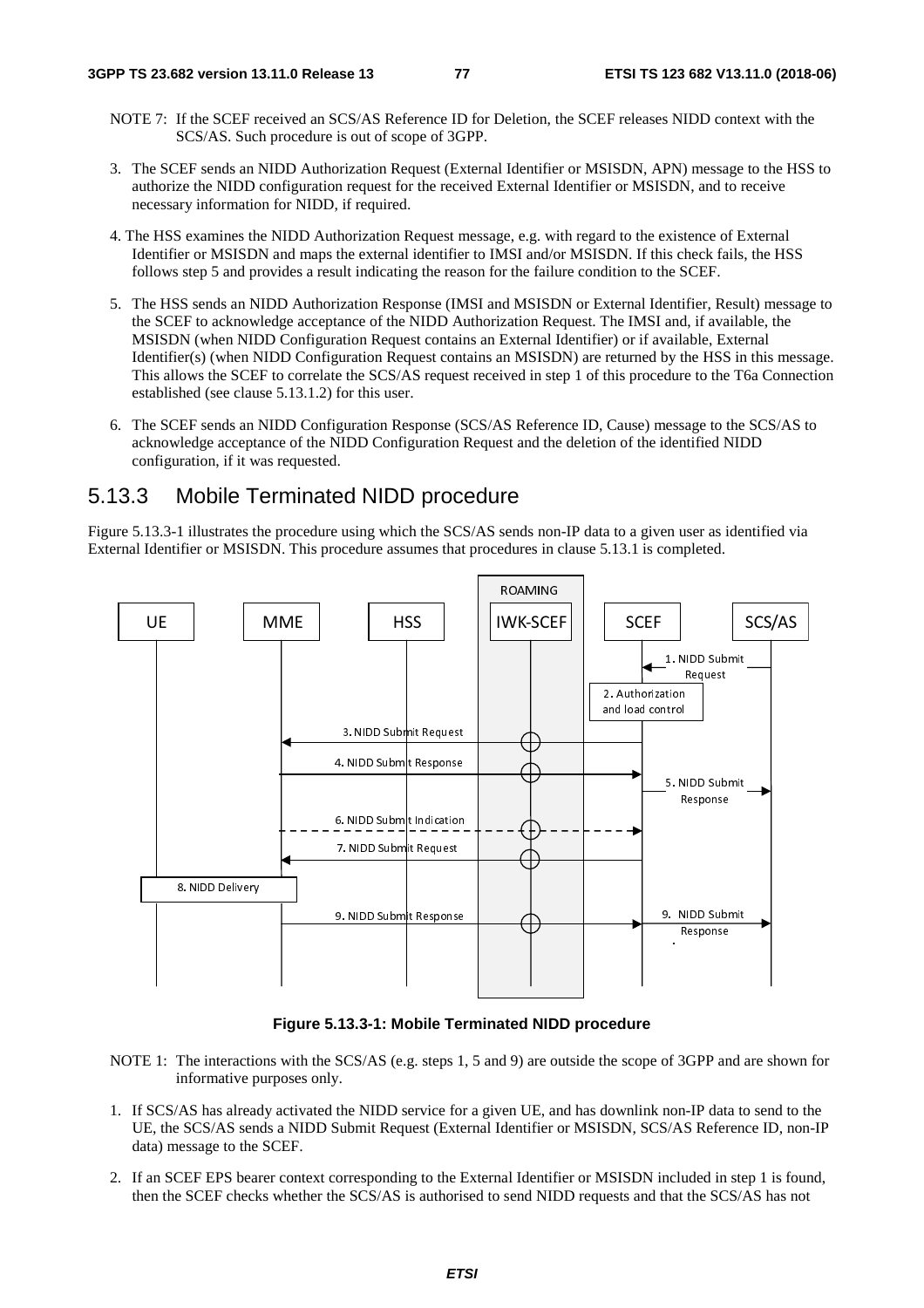exceeded the quota (e.g. 200 bytes in 24hrs) or rate (e.g. 10 bytes / hour) of data submission to the SCEF EPS bearer. When determining the quota and the rate of data submissions, the SCEF considers the APN Rate Control pre-configured in the SCEF and the Serving PLMN Rate Control parameter that was received from MME during the T6a/b connection establishment. The SCEF considers already buffered data during the check of whether the quota or the rate was exceeded. If the SCEF receives additional NIDD request(s) while already buffering data, the SCEF considers the non-IP data priority when checking the quota and the rate and deciding whether to buffer the additional non-IP data. If this check is successful and SCEF buffers the additional non-IP data, the SCEF continues with step 5.. If this check fails, the SCEF sends a NIDD Submit Response (step 5) with a cause value indicating the reason for the failure condition and the flow stops at this step. Otherwise, the flow continues with step 3.

If no SCEF EPS bearer context is found, then the SCEF, depending on configuration, may either:

- send a NIDD Submit Response with appropriate error cause value. The flow stops at this step; Or
- perform device triggering towards the UE (using T4 SMS trigger, refer to clause 5.2.2) to establish a Non-IP PDN connection towards the SCEF. In this case, step 5 with an appropriate cause value is executed; or
- accept the NIDD Submit Request, and execute step 5 with an appropriate cause value, and wait for the UE to perform a procedure (see TS 23.401 [7]) causing the establishment of a PDN connection to the SCEF (see clause 5.13.1.2).
- NOTE 2: The duration for which the SCEF may wait for establishment of a PDN connection to the SCEF for the given UE is implementation dependent.
- 3. If an SCEF EPS bearer context corresponding to the External Identifier or MSISDN included in step 1 is found, then the SCEF sends a NIDD Submit Request (User Identity, EPS Bearer ID, SCEF ID, non-IP data, SCEF Wait Time, Maximum Re-transmission time) message toward the MME. SCEF Wait Time indicates how long the SCEF is prepared to wait for MME response. Maximum Re-transmission indicates how long the SCEF is prepared to re-transmit the message.

If the IWK-SCEF receives a NIDD Submit Request message from the SCEF, it relays the message to the MME.

4. If the MME can immediately deliver the non-IP data to the UE e.g. when UE is already in ECM\_CONNECTED mode, or UE is in ECM\_IDLE and MME is able to initiate paging procedure (see TS 23.401 [7]), the procedure proceeds at step 8.

 If the MME is aware of the UE being temporarily unreachable, or if the MME knows that the UE is not scheduled to be reachable within the SCEF Wait Time, while using power saving functions e.g. UE Power Saving Mode (see clause 4.5.4) or extended idle mode DRX (see clause 4.5.13), then the MME may send a NIDD Submit Response (Cause, Requested Re-transmission Time) message towards the SCEF. The Cause parameter indicates that Non-IP data was not delivered to the UE, as the UE is temporarily not reachable due to power saving but the MME will notify the SCEF when the MME determines the UE is reachable. The MME sets the Not Reachable for NIDD flag in the EMM context for this UE and stores the corresponding SCEF address. If the Maximum Re-transmission Time was included in the Request, the MME may indicate in Requested Re-Transmission time IE the time when the SCEF is expected to re-transmit the DL data to the currently unreachable UE.

- 5. The SCEF may send a NIDD Submit Response to the SCS/AS informing of the received results from the MME. If the SCEF receives from the MME a Cause value indicating that UE is temporarily not reachable due to power saving, the SCEF can buffer the non-IP data requested at step 3 based on the configuration.
- 6. When the MME detects that the UE is reachable (e.g. when coming out of PSM mode by performing TAU, when initiating MO communication etc), or when the UE is about to become reachable (e.g. extended idle mode DRX cycle expiring, MME anticipating MO communication pattern for the UE etc), and the MME has the Not Reachable for NIDD flag set, then the MME sends a NIDD Submit Indication (User Identity) message towards the SCEF. The MME clears the Not Reachable for NIDD flag from its EMM context.

 If the MME included the Requested Re-transmission-Time in the NIDD Submit Response, the MME sends a NIDD Submit Indication (User Identity) message towards the SCEF only if the UE becomes reachable before the Requested Re-transmission Time. The MME shall clear the Not Reachable for NIDD flag when the Requested Re-transmission Time expires and the UE has not become reachable yet.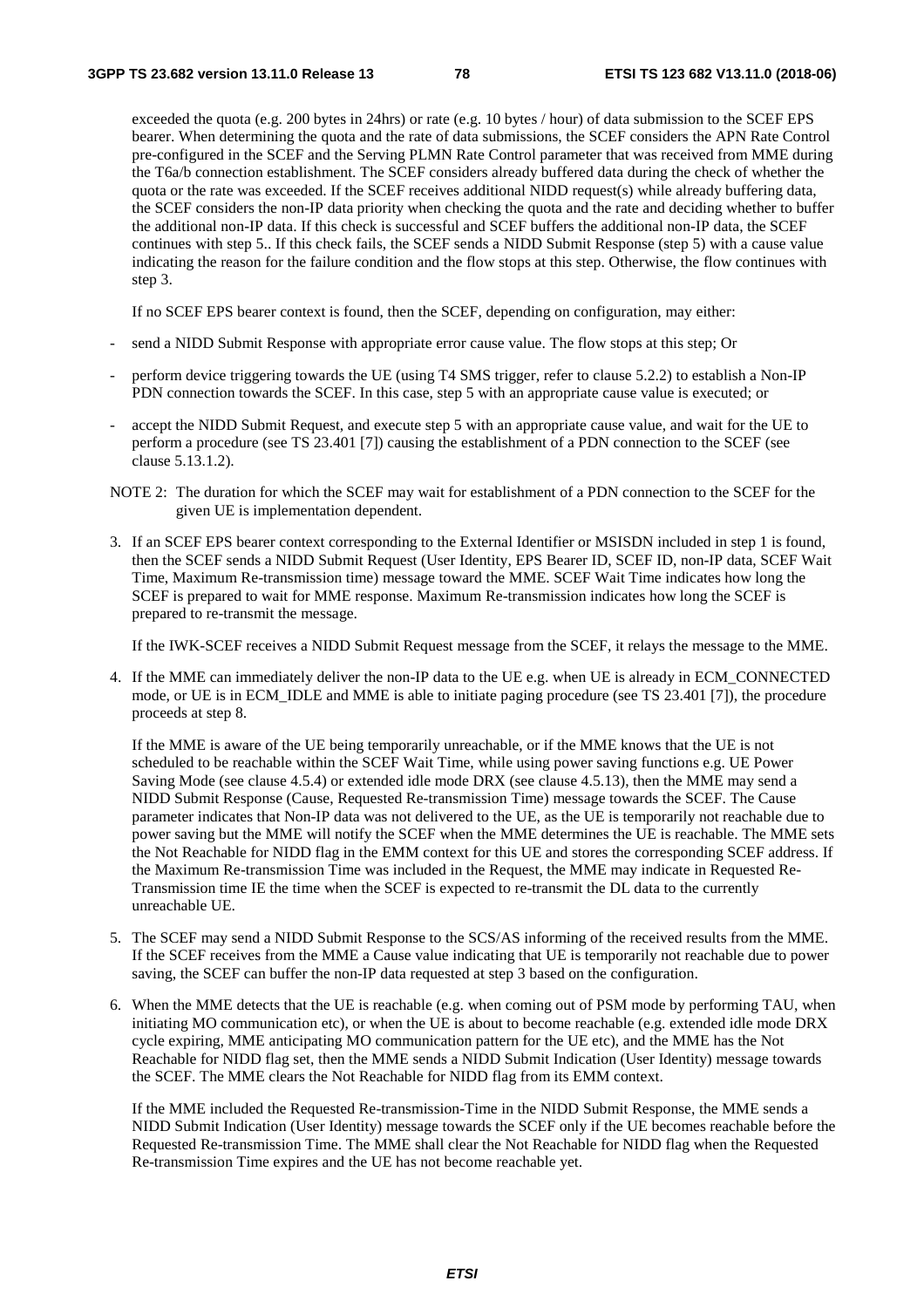If the MME has the Not Reachable for NIDD flag set and if the MME sends a NIDD Submit Request message towards the SCEF as descried in clause 5.13.4 or an Update Serving Mode Information Request message towards the SCEF as described in clause 5.13.6, the MME clears the Not Reachable for NIDD flag from its EMM context, but it needs not send the NIDD Submit Indication message. If the SCEF receives the NIDD Submit Request message from the MME for this UE, the SCEF may consider it an implicit NIDD Submit Indication, and proceed with step 7.

- 7. The SCEF sends a NIDD Submit Request (User Identity, EPS Bearer ID, SCEF ID, non-IP data, SCEF Wait Time, Maximum Re-transmission time) message toward the MME.
- 8. If required, the MME pages the UE and delivers the non-IP data to the UE using data transfer via the MME procedure as described in clause 5.3.4B.3 of TS 23.401 [7]. Depending on operator configuration, the MME may generate the necessary accounting information required for charging.
- 9. If the MME was able to initiate step 8, then the MME sends a NIDD Submit Response (cause) message towards the SCEF acknowledging the NIDD Submit Request from SCEF received in step 3 or step 7. The SCEF confirms the non-IP data transfer towards the SCS/AS.
- NOTE 3: The successful result does not imply the data is successfully received at the UE, but just the MME has sent the non-IP data in NAS signalling to the UE. If the UE sends UL data in response to the received DL data in step 8, then it follows the Mobile Originated NIDD Procedure in clause 5.13.4.

## 5.13.4 Mobile Originated NIDD procedure



**Figure 5.13.4-1: Mobile Originated NIDD procedure** 

- NOTE 1: The interactions with the SCS/AS, such as step 3is outside the scope of 3GPP and is shown for informative purposes only.
- 1. The UE sends a NAS message with EPS bearer ID and non-IP data to the MME as per the procedure described in clause 5.3.4B.2 of TS 23.401 [7] (steps 0 - 2).
- 2. The MME sends NIDD Submit Request (User Identity, EBI, SCEF ID, non-IP data, MO Exception data counter) message to the SCEF. In the roaming case, the MME sends the message to the IWK-SCEF which forwards the message to the SCEF over T7. The MME only includes the MO Exception data counter if the RRC establishment cause is set to "MO exception data" and the UE is accessing via the NB-IoT RAT. The MME maintains the MO Exception Data Counter and sends it to the SCEF as described in TS 29.128 [36].
- 3. When the SCEF receives the non-IP data on the T6a (or T7) interface, and finds an SCEF EPS bearer context and the related SCS/AS Reference ID, then it sends the non-IP data to the appropriate SCS/AS.
- 4. The SCEF sends NIDD Submit Response to MME. In the roaming case, the SCEF sends the message to the IWK-SCEF over T7 and the IWK-SCEF forwards the message to the MME over T6a. If the SCEF cannot deliver the data, e.g. due to missing SCS/AS configuration, the SCEF sends an appropriate error code to the MME.
- NOTE 2: If the SCS/AS has Downlink data to send (e.g. an application level acknowledgement for the NIDD delivery), it follows the Mobile Terminated NIDD Procedure in clause 5.13.3.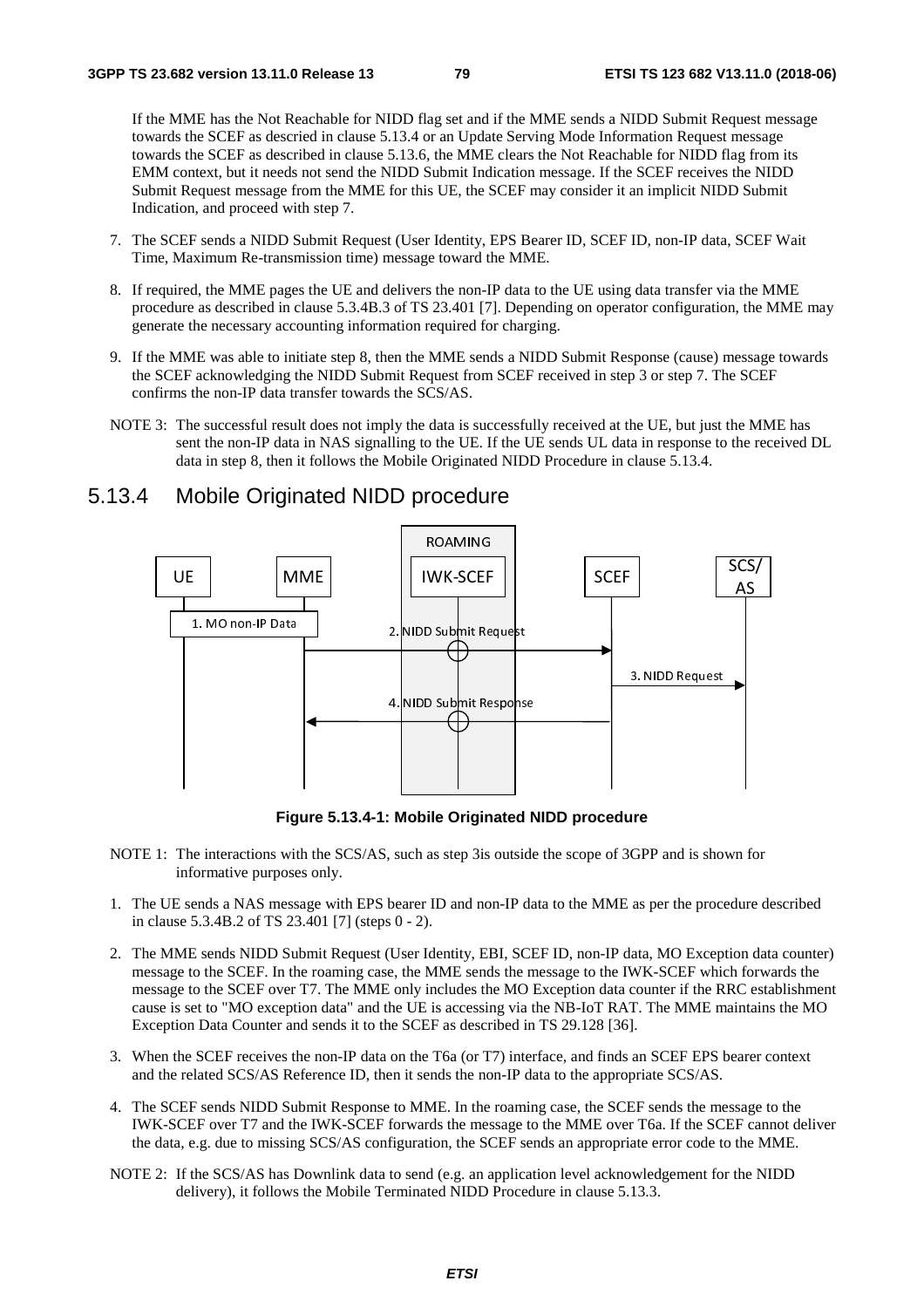# 5.13.5 T6a Connection Release

#### 5.13.5.1 General

The MME releases the T6a connection(s) towards the SCEF(s) corresponding to the "SCEF ID" indicator for that APN in the following cases:

- UE-initiated Detach procedure for E-UTRAN, or
- MME-initiated Detach procedure, or
- the HSS-initiated Detach procedure, or
- UE or MME requested PDN disconnection procedure.

#### 5.13.5.2 T6a Connection Release procedure



**Figure 5.13.5.2-1: T6a Connection Release procedure** 

- 1. The UE performs step 1 of the UE-initiated Detach procedure for E-UTRAN (see clause 5.3.8.2.1 TS 23.401 [7]), or the MME performs the MME-initiated Detach procedure (see clause 5.3.8.3 of TS 23.401 [7]), or the HSS performs step 1a of the HSS-initiated Detach procedure (see clause 5.3.8.4 of TS 23.401 [7]), or the UE/MME performs steps 1a-1b of the UE or MME requested PDN disconnection procedure (see clause 5.10.3 of TS 23.401 [7]) for which the PDN connection to an SCEF exists.
- 2. If the MME has an active EPS bearer context(s) corresponding to the PDN connection to the SCEF(s), then for each active EPS bearer context, the MME sends a Delete SCEF Connection Request (User Identity, EPS Bearer Identity, SCEF ID, APN, PCO) message towards the SCEF. The MME deletes the EPS bearer context corresponding to the PDN connection.

NOTE 1: The details of T6a/T7 interactions are left to Stage 3.

3. The SCEF sends a Delete SCEF Connection Response (User Identity, EPS Bearer Identity, SCEF ID, APN, PCO) message towards the MME indicating acceptance of the removal of SCEF Connection information for the UE. The SCEF deletes the SCEF EPS bearer context corresponding to the PDN connection.

NOTE 2: The details of T6a/T7 interactions are left to Stage 3.

## 5.13.6 Serving node relocation procedure over T6a

#### 5.13.6.1 General

Mobility may happen with respect to a non-IP PDN connection via the SCEF as a result of a TAU procedure. The following procedures apply:

Successful TAU on a new MME,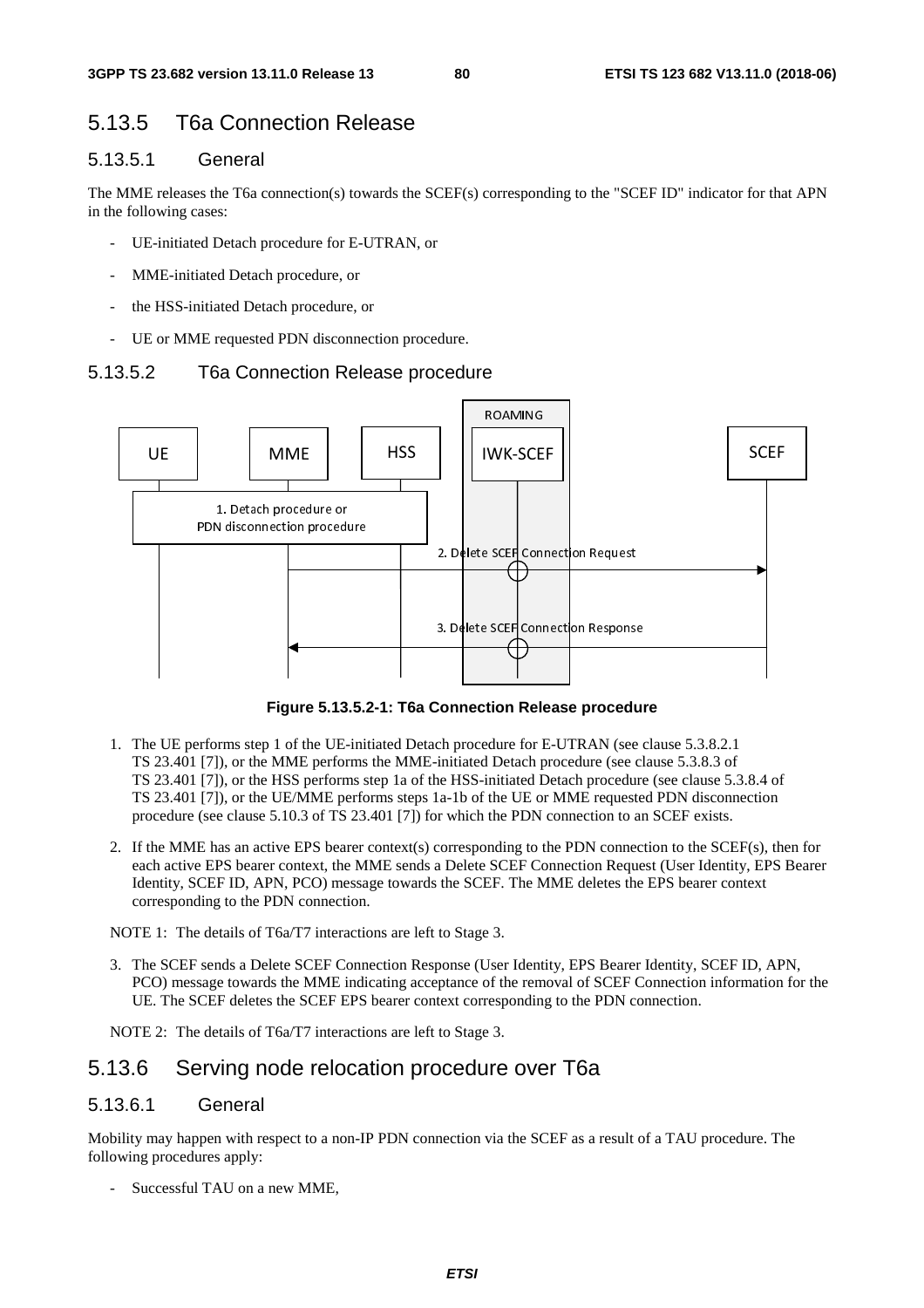Failed TAU.

#### 5.13.6.2 Successful TAU procedure with T6a

The procedure in Figure 5.13.6.2-1 applies when a T6a PDN connection exists for a UE that executes a successful TAU procedure to a new MME.



**Figure 5.13.6.2-1: T6a and successful TAU procedure** 

- 1. UE performs a successful TAU procedure (see TS 23.401 [7]) and the new MME receives subscription information for a non-IP PDN connection to an APN that is associated with an "Invoke SCEF Selection" indicator and an associated SCEF ID.
- 2. If the subscription information corresponding to either the default APN for PDN type of "Non-IP" or the UE requested APN includes "Invoke SCEF Selection" indicator, then the new MME shall create a PDN connection to the SCEF or to the IWK-SCEF, using the already allocated EBI. As for the "T6a Connection Establishment Procedure", clause 5.13.1.2, the new MME does so by sending an Update Serving Node Information Request (User Identity, EPS Bearer Identity, SCEF ID, APN, Serving PLMN ID, IMEISV) message towards the SCEF. If the SCEF received the Reachable for NIDD flag for the UE from old MME but has yet to receive the NIDD Submit Indication message from the old MME, and the SCEF has buffered the Non-IP data, then the SCEF may execute the procedure in clause 5.13.3 starting at step 7.

NOTE 1: The details of T6a interactions are left to Stage 3.

 If the IWK-SCEF receives the Update Serving Node Information Request message from the MME, it shall forward it to the SCEF.

3. The SCEF creates an SCEF EPS Bearer Context (see clause 5.3.2) for the user identified via User Identity. The SCEF sends Update Serving Node Information Response (User Identity, EPS Bearer Identity, SCEF ID, Cause, NIDD Charging ID) message toward the MME confirming establishment of the PDN connection to the SCEF for the UE. If the IWK-SCEF receives the Update Serving Node Information Response message from the SCEF, it shall forward it to the MME.

NOTE 2: The details of T6a interactions are left to Stage 3.

# 5.13.7 Charging Principles

The support of accounting functionality for NIDD via SCEF is optional. Depending on operator configuration the MME, SCEF and IWK-SCEF support accounting functionality for NIDD via SCEF.

Accounting information shall be generated for every NIDD request and response message.

Accounting information, e.g. number of successful NIDD Submit Request, number of failed NIDD Submit Request etc is collected by the MME, SCEF, and IWK-SCEF for intra-operator use, and also for inter-operator settlements.

NOTE 2: The details of the required accounting information are outside the scope of this specification.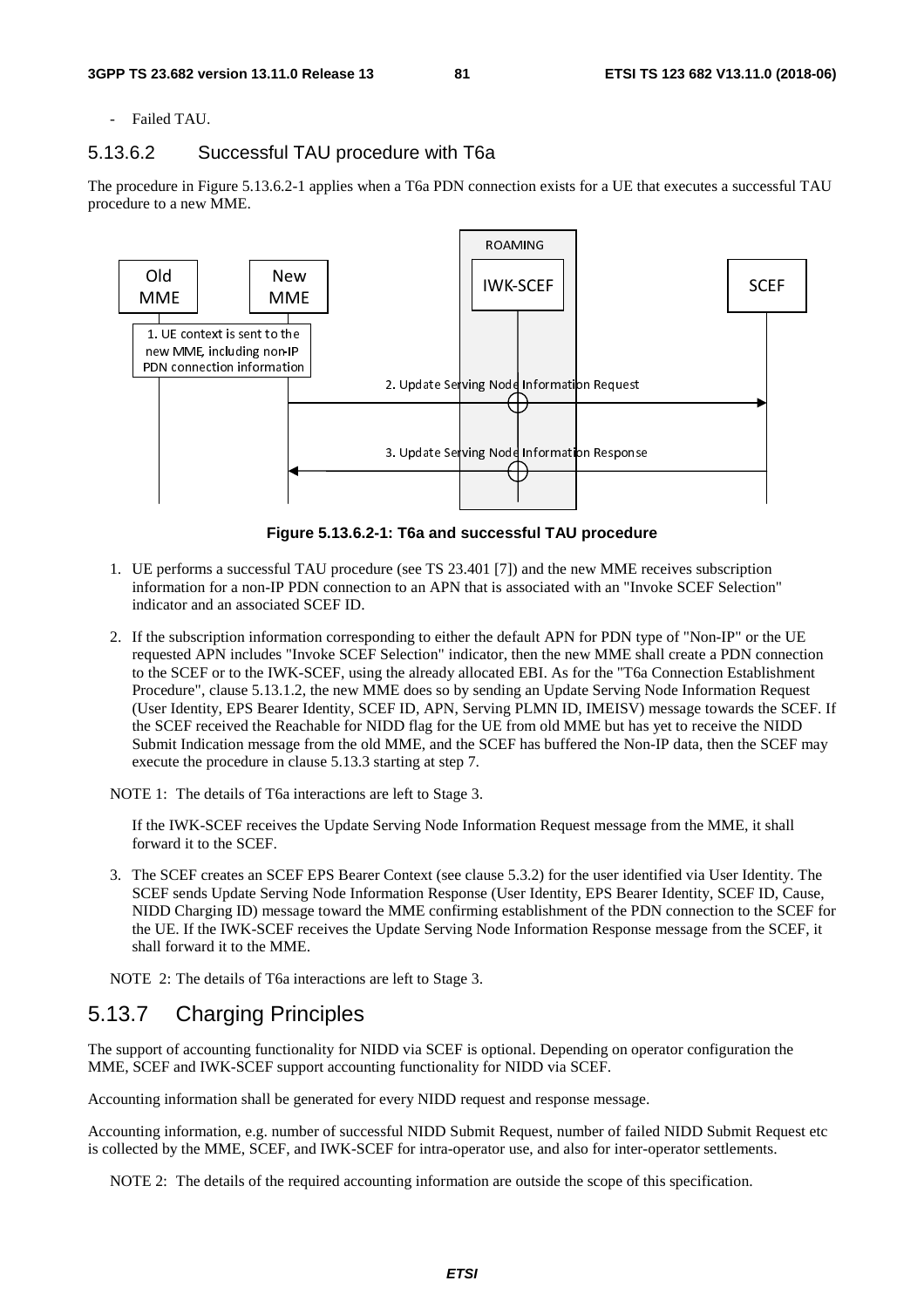The NIDD via SCEF feature shall support charging in accordance with TS 32.240 [28]. Interaction with Offline Charging systems shall be supported.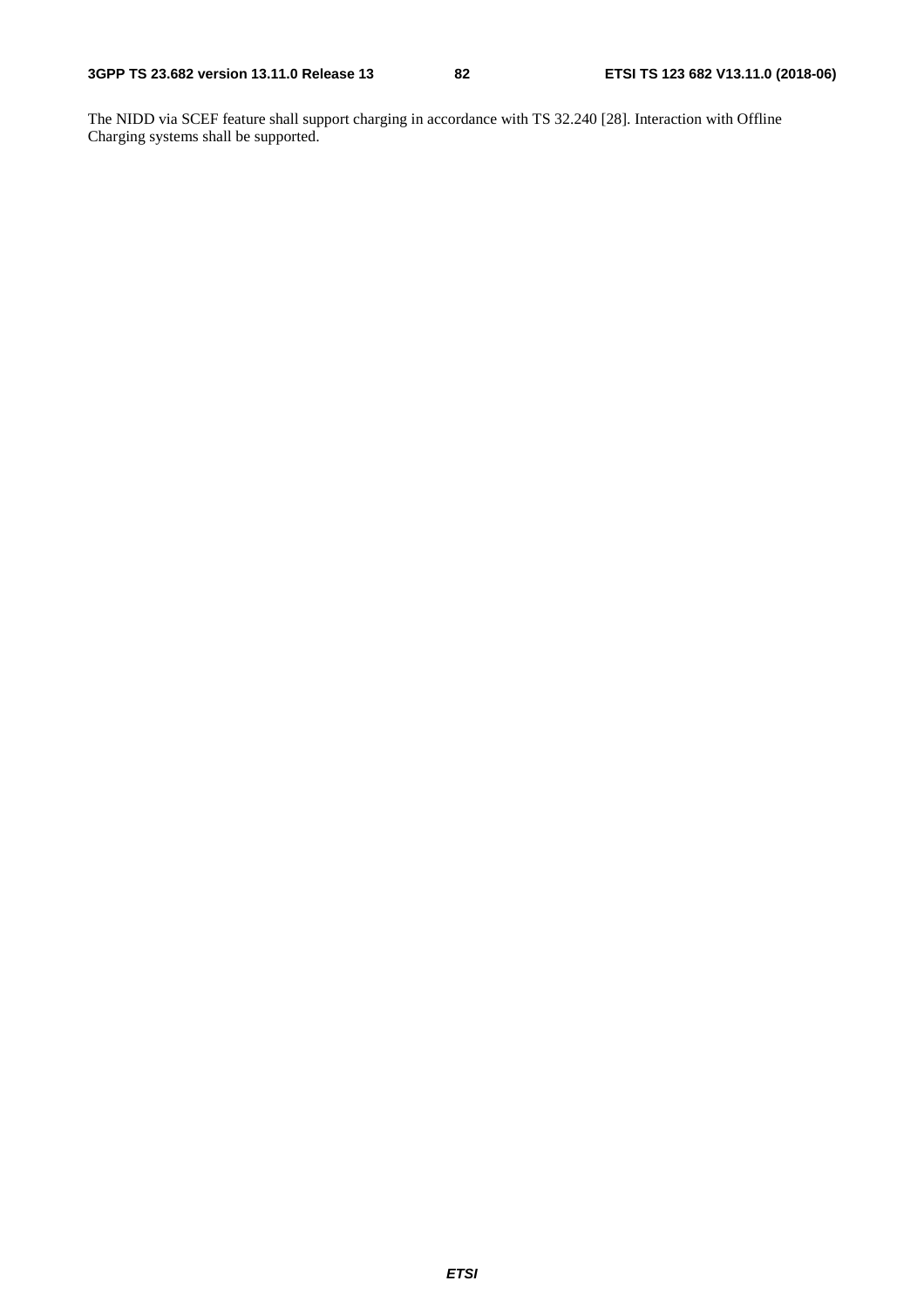# Annex A (Informative): MTC Deployment Scenarios

In the indirect and hybrid models, the deployment of a SCS may be inside or outside the operator domain as illustrated in figures A-1 and A-2. When the SCS is part of the operator domain (figure A-1 C and figure A-2), the SCS is considered a mobile operator internal network function, is operator controlled, and may provide operator value-added services. In this case, security and privacy protection for communication between the MTC-IWF and SCS is optional. When the SCS is deployed outside the operator domain (figure A-1 B and A-2), the SCS is MTC Service Provider controlled. In this case, security and privacy protection for communication between the MTC-IWF and SCS is needed. In the direct model (figure A-1 A), there may not be an external or internal SCS in the communication path.





**Figure A-1: Deployment scenarios for direct and indirect model**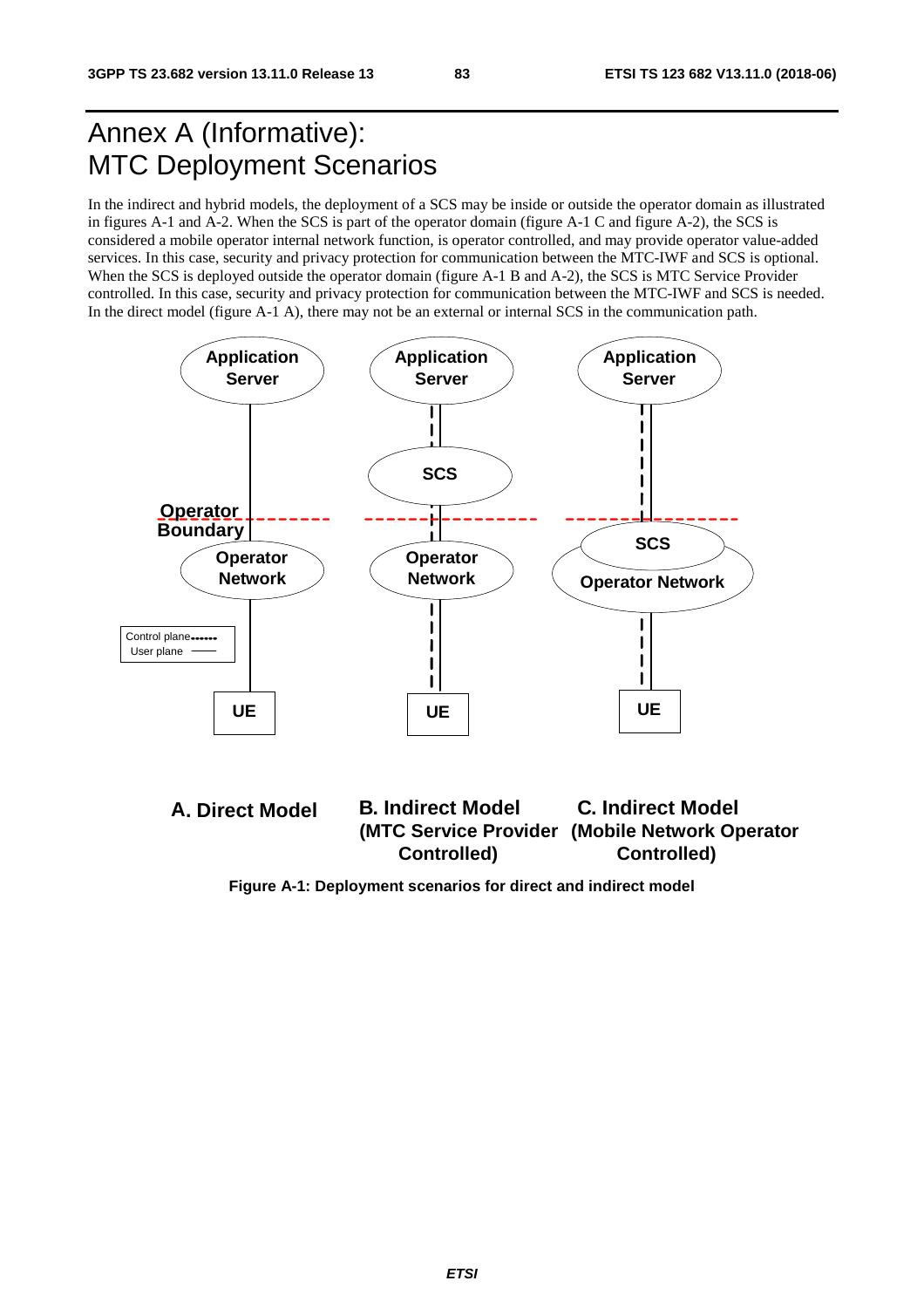

**Figure A-2: Deployment scenarios for hybrid model** 

An operator may deploy the hybrid model with a combination of no internal and external SCS (as in the Direct Model) and internal and/or external SCS (as in the Indirect Model). As shown in Figure A-2, a UE may be in communications with multiple SCSs in an HPLMN which can be made up of a combination of operator controlled and MTC service provider controlled SCSs. In that scenario, the MTC Service provider controlled SCS, and the 3GPP operator controlled SCS may offer different capabilities to the MTC Applications.

Though not illustrated, it is also possible that the deployment of an AS may be inside the operator domain and under operator control.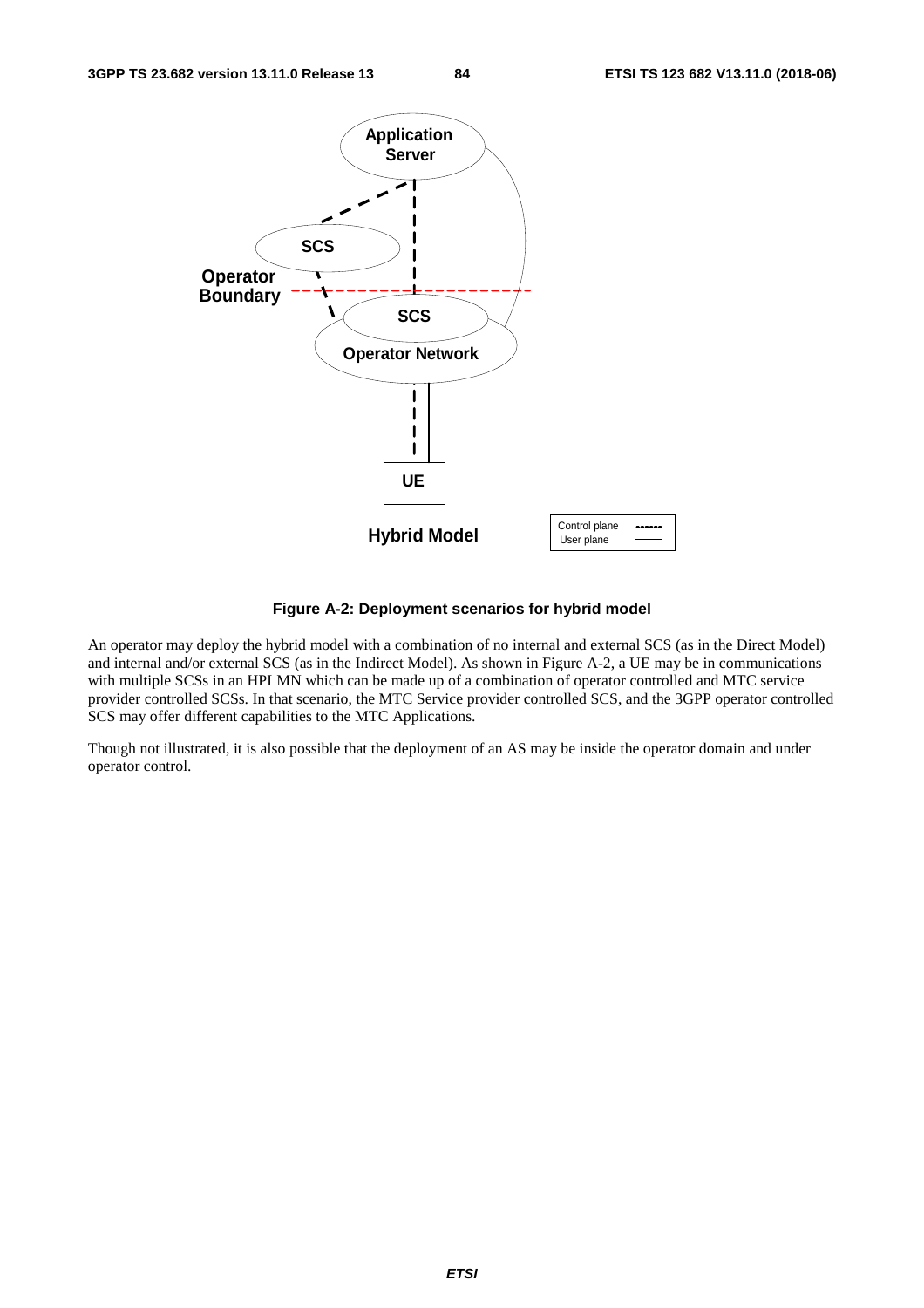Annex B (Informative): Void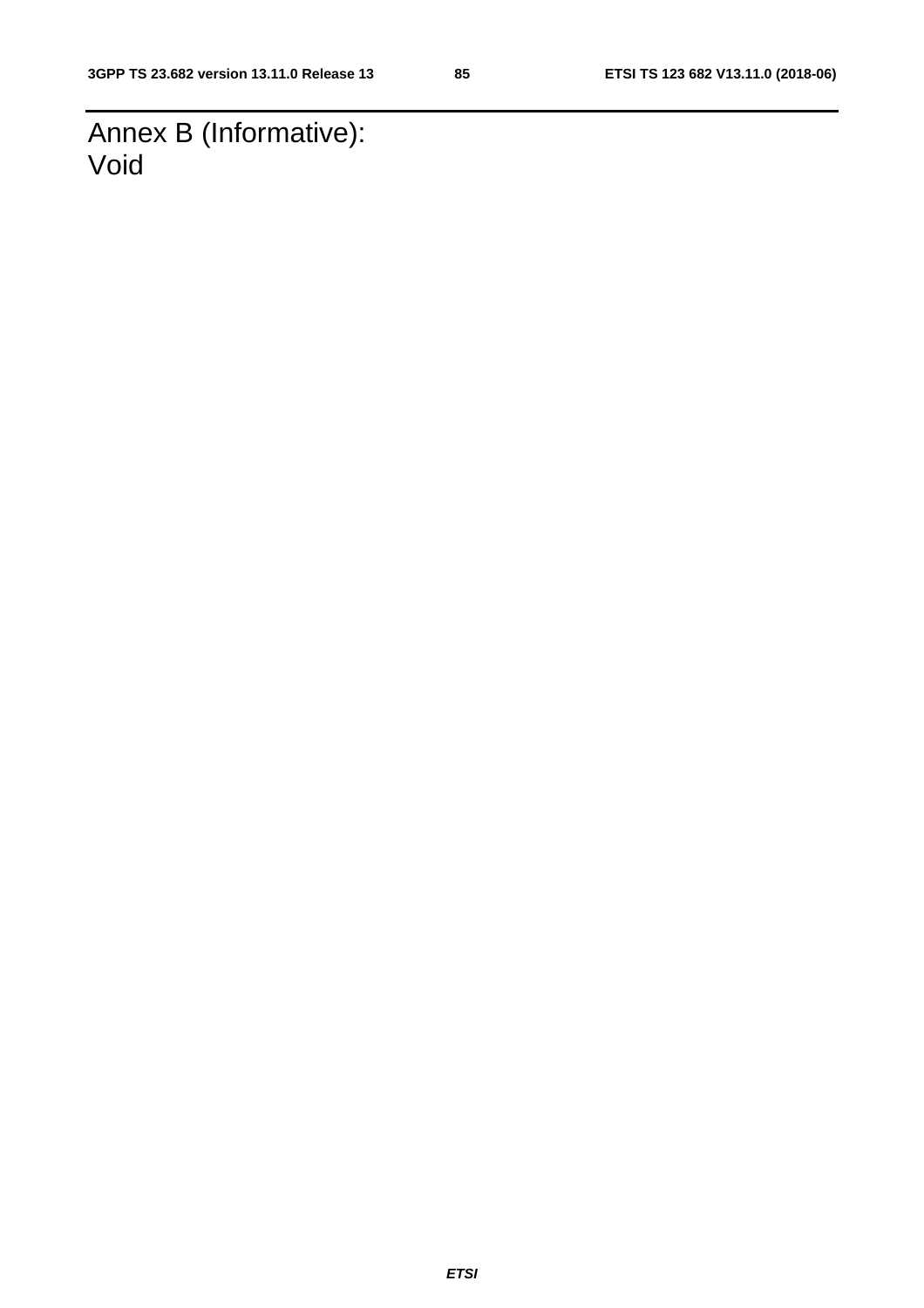# Annex C (Informative): Triggering with OMA Push

# C.1 General

The 3GPP Device Trigger function enables a transport of application defined triggers to be delivered from a Service Capability Server (SCS) towards the UE. One defined application trigger framework is OMA Push Architecture [20]. OMA Push defined messages can be carried as payload in the Device Trigger message.



**Figure C.2-1: Triggering flow using OMA Push** 

- 1. The SCS generates content (e.g. an MTC application specific command) and a URI towards the content (or receives a URI towards content from another source) and then the SCS (performing OMA Push Proxy Gateway functionality) generates a Push Message [19] with the PDU set according to Service Loading [17], and sends a trigger request over Tsp according to clause 5.2.1.
- 2. The MTC-IWF receives the trigger request and sends it according to clause 5.2.1.
- 3. The UE SMS dispatcher receives the SMS and routes it to the OMA Push Client which has registered for the triggering routing identifier (e.g. SMS Application port). The OMA Push Client, optionally validates the source (using white-list defined in OMA Push Management Object [18]) and then forwards the trigger using the Application-Id (e.g. to the M2M Service Capability Layer).
- 4. The UE activates a PDP/PDN connection.
- 5. The content described as part of the URI is retrieved (retrieval of content is mandatory for content type Service Loading [17]).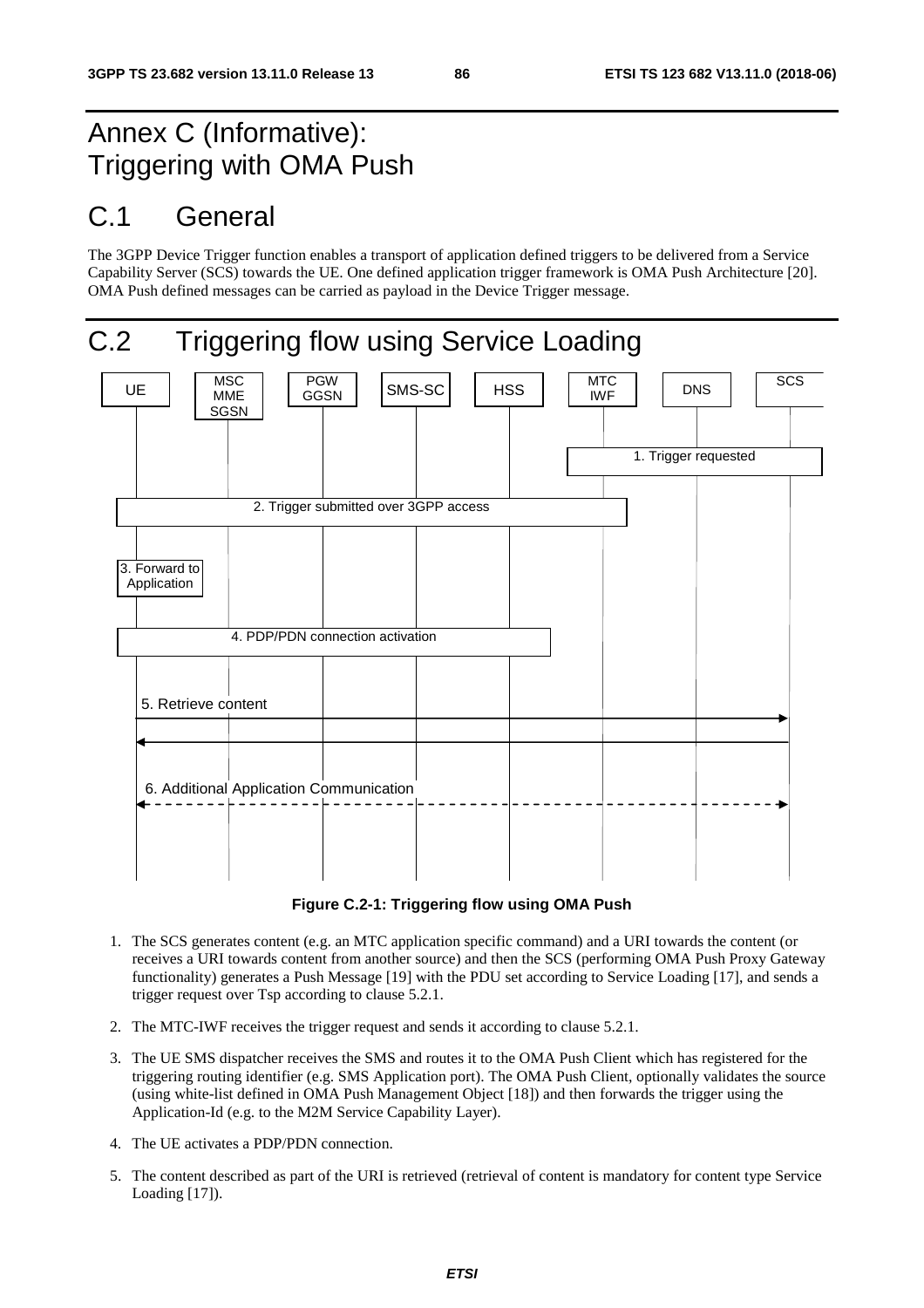6. Based on the content retrieved the addressed Application may perform additional actions (e.g. the M2M Service Capability Layer may convey the information to an M2M Application addressed as part of the "command" retrieved, within the same or in a different physical device), but this is outside scope of 3GPP standardisation.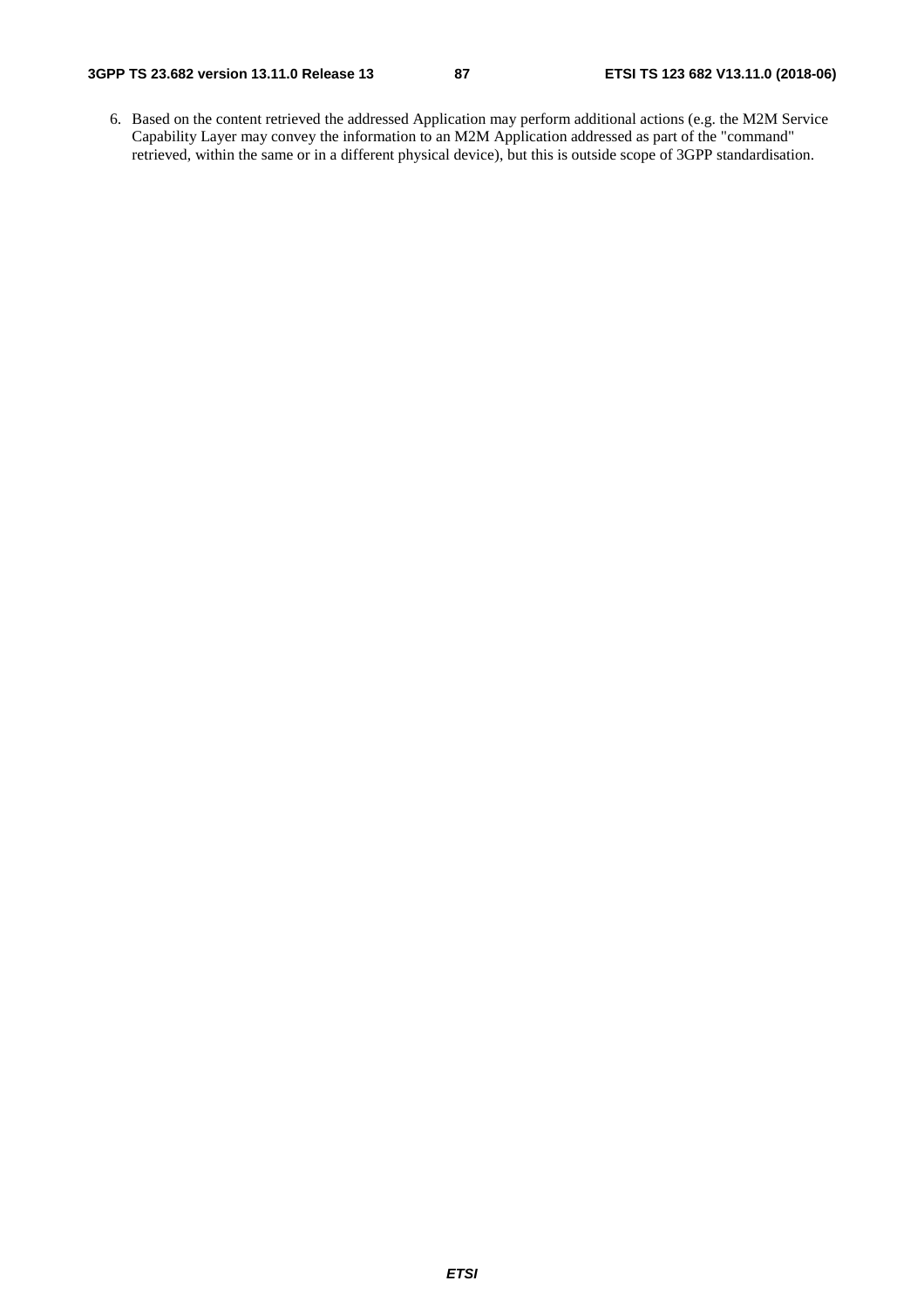# Annex D (Informative): Device triggering using direct model over user plane

The following flow shows an example of device triggering using direct model over user plane. In this example, an application in the UE explicitly registers with a DT-AS/SCS (Device Trigger Application Server) in the home operator's network using an existing PDN connection (e.g., default PDN connection). The DT-AS uses the information from the application registration (such as IP address, port, protocol, etc.) to deliver the incoming device triggers, forwarded by another AS (e.g., third party AS) or itself, to the UE through the user plane. Once the UE receives the trigger, the UE either uses the existing PDN connection or the UE sets up a new PDN connection to the appropriate APN to contact the third-party Application Server.



#### **Figure D-1: Triggering flow using direct model over user plane**

- 1. The UE/MTC application registers with the DT-AS in an operator's network using an existing PDN connection (for e.g., default PDN). The registration information, for example, could include the IPv4/IPv6 address and the port number where the application is reachable.
- 2. The DT-AS receives a trigger from a third-party AS to reach the UE.
- 3. The DT-AS delivers the trigger to the UE over the user plane.
- 4. The UE either uses the existing PDN connection or sets up a new PDN connection using the appropriate APN to contact the third-party AS.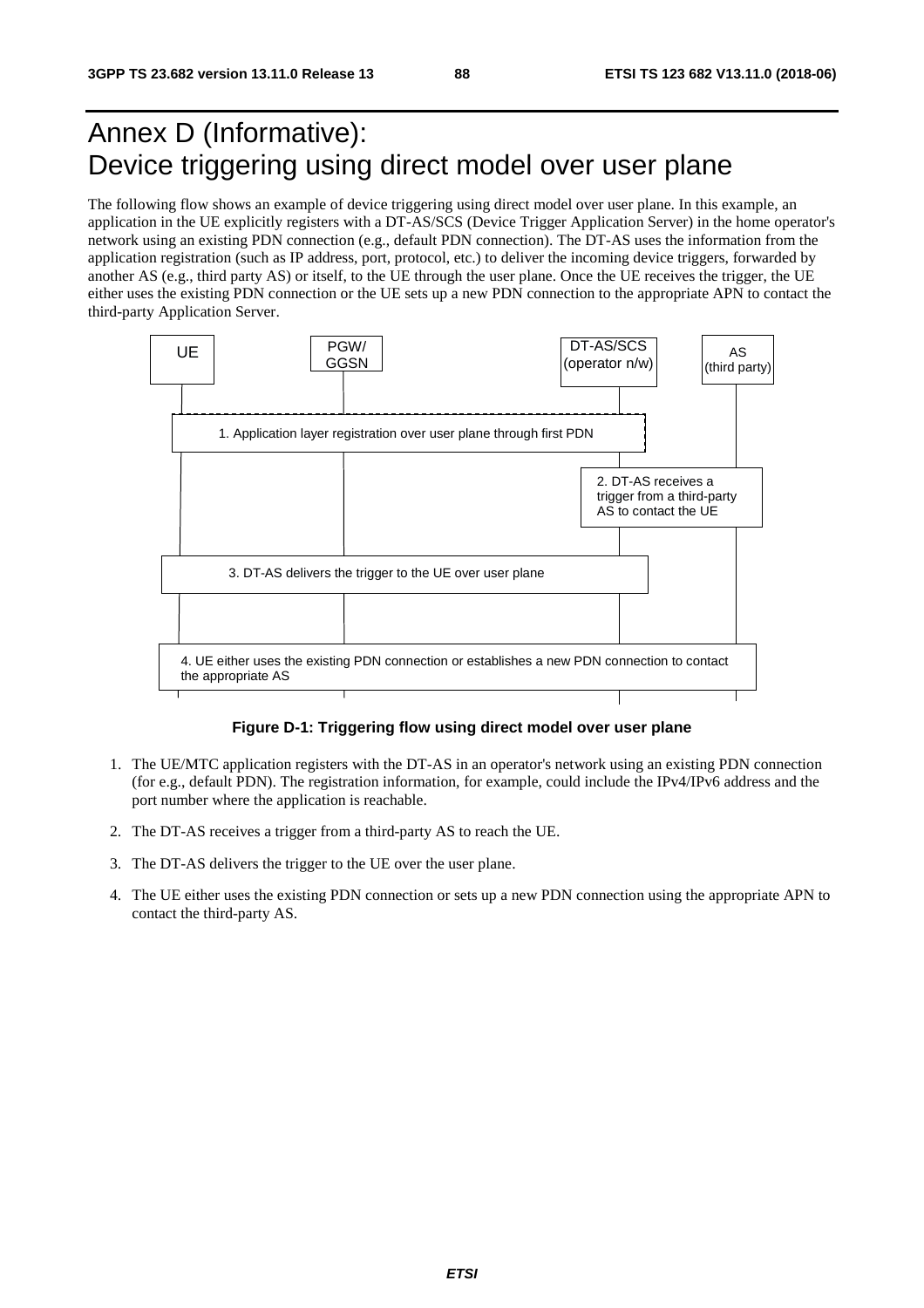Annex E (Informative): Change history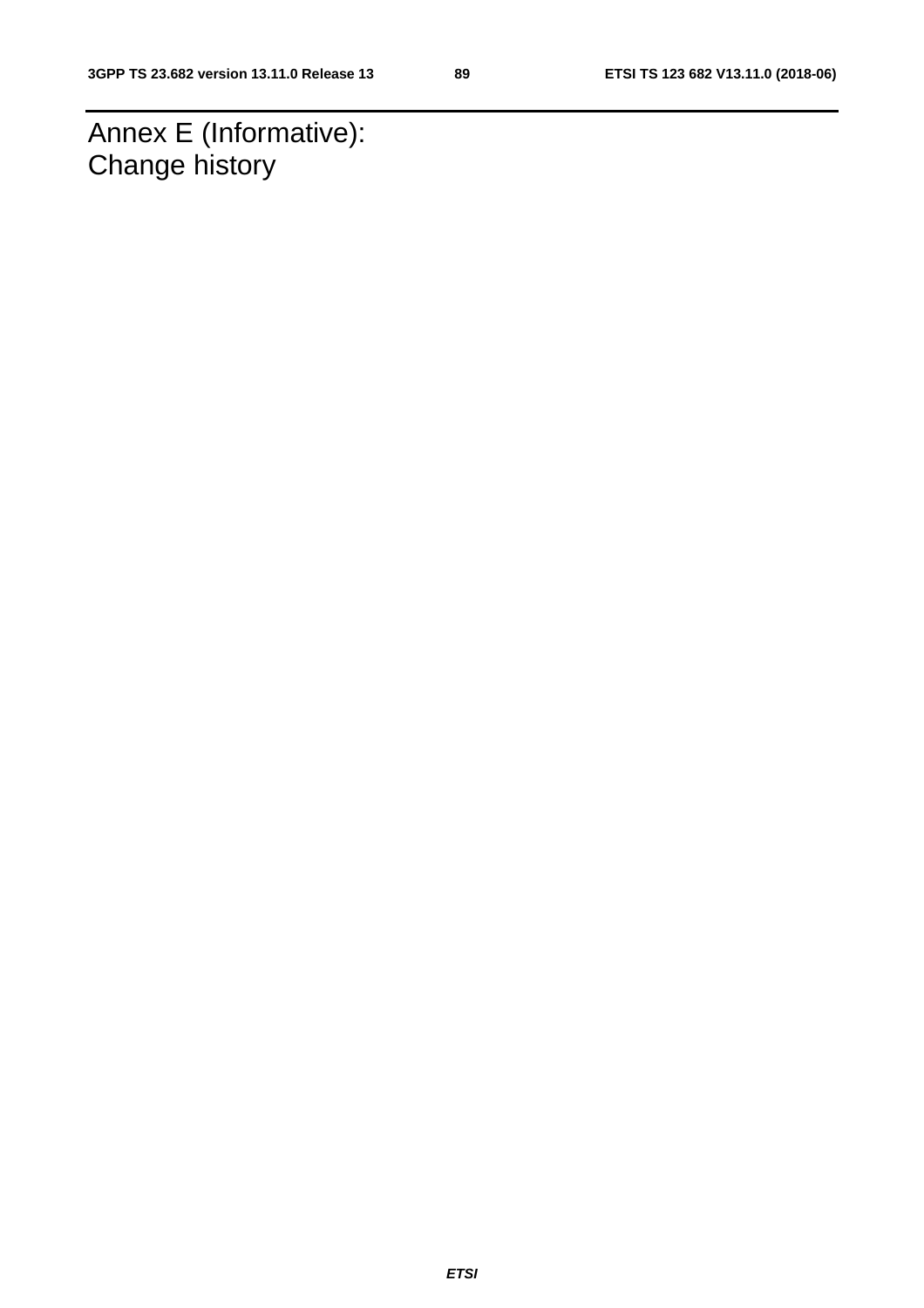| <b>Change history</b> |                       |                                  |           |                |                |                                                                                                                         |                       |
|-----------------------|-----------------------|----------------------------------|-----------|----------------|----------------|-------------------------------------------------------------------------------------------------------------------------|-----------------------|
| Date                  | <b>Meeting</b>        | <b>TDoc</b>                      | <b>CR</b> | <b>Rev</b>     | Cat            | Subject/Comment                                                                                                         | <b>New</b><br>version |
| 2012-02               | SP-55                 | SP-120095                        |           |                |                | MCC Update to version 1.0.0 for presentation to TSG SA for<br><b>Information and Approval.</b>                          | 1.0.0                 |
| 2012-03               | SP-55                 |                                  |           |                |                | MCC Update to version 11.0.0 after TSG SA Approval (Release 11)                                                         | 11.0.0                |
| 2012-06               | SP-56                 | SP-120239                        | 0001      | $\overline{2}$ | F              | Deletion of the SMS-SC from the SCS related description                                                                 | 11.1.0                |
| 2012-06               | SP-56                 | SP-120239 0004                   |           | $\overline{2}$ | F              | Removal of unnecessary information in Table 5.3.1-1                                                                     | 11.1.0                |
| 2012-06               | SP-56                 | SP-120239 0006                   |           | 2              | F              | <b>Overall corrections</b>                                                                                              | 11.1.0                |
| 2012-06               | SP-56                 | SP-120240 0007                   |           | 1              | F              | Missing description of addressing in 23.682                                                                             | 11.1.0                |
| 2012-06               | SP-56                 | SP-120239 0009                   |           | $\overline{2}$ | F              | <b>Clarifications on Device Triggering</b>                                                                              | 11.1.0                |
| 2012-06               | SP-56                 | SP-120239 0011                   |           | 2              | F              | Clarification for the reference point between HSS/HLR and MTC-IWF                                                       | 11.1.0                |
| 2012-06               | SP-56                 | SP-120240 0018                   |           | $\overline{2}$ | F              | Identifier and addressing usage                                                                                         | 11.1.0                |
| 2012-06               | SP-56                 | SP-120240 0021                   |           | $\mathbf{1}$   | F              | SIMTC with IP-SM-GW adaption for SMSMI work from Server to<br>MSISDN-less IMS UE direction                              | 11.1.0                |
| 2012-06               | SP-56                 | SP-120239                        | 0023      | 2              | F              | Corrections of trigger flows                                                                                            | 11.1.0                |
| 2012-06               | SP-56                 | SP-120239 0025                   |           | $\overline{2}$ | F              | <b>External Identifier Usage</b>                                                                                        | 11.1.0                |
| 2012-06               | SP-56                 | SP-120239 0027                   |           | $\overline{2}$ | F              | Corrections to T4 interface requirements                                                                                | 11.1.0                |
| 2012-06               | SP-56                 | SP-120239 0028                   |           | 2              | F              | Changes to clause 4.4                                                                                                   | 11.1.0                |
| 2012-06               | SP-56                 | SP-120240 0030                   |           | 1              | F<br>F         | T4 triggering for PS-only IMS UE without MSISDN                                                                         | 11.1.0<br>11.1.0      |
| 2012-06<br>2012-06    | SP-56<br>SP-56        | SP-120239 0031<br>SP-120239 0032 |           | 3              | F              | Giving the MTC AAA to HSS/HLR reference point a name<br>Backward compatibility with legacy SMS networks                 | 11.1.0                |
| 2012-06               | SP-56                 | SP-120239 0036                   |           | 1              | F              | Clarifications on Functionality of Network Elements                                                                     | 11.1.0                |
| 2012-06               | SP-56                 | SP-120337                        | 0039      | $\overline{2}$ | F              | Updates to TS 23.682 Scope                                                                                              | 11.1.0                |
| 2012-06               | SP-56                 | SP-120337                        | 0040      | $\overline{2}$ | C              | <b>External Interface Security</b>                                                                                      | 11.1.0                |
| 2012-06               | SP-56                 | SP-120337                        | 0041      |                | B              | Network based solution for filtering SMS-delivered device trigger                                                       | 11.1.0                |
|                       |                       |                                  |           |                |                | messages                                                                                                                |                       |
| 2012-09               | <b>SP-57</b><br>SP-57 | SP-120482<br>SP-120482 0054      | 0049      | 1              | F<br>F         | Addition of MTC AAA into the architecture figure                                                                        | 11.2.0                |
| 2012-09<br>2012-09    | SP-57                 | SP-120482 0058                   |           | 2<br>2         | F              | Adding missing information elements into Table 5.3.1-1<br>Clarification of Architecture Models and Deployment scenarios | 11.2.0<br>11.2.0      |
| 2012-09               | SP-57                 | SP-120482 0060                   |           | 1              | F              | Message waiting for Device Triggering Function corrections                                                              | 11.2.0                |
| 2012-09               | SP-57                 | SP-120601                        | 0052      | 1              | F              | Tsp interface security requirements                                                                                     | 11.2.0                |
| 2012-12               | SP-58                 | SP-120717                        | 0055      | 4              | F              | Device Triggering corrections                                                                                           | 11.3.0                |
| 2012-12               | SP-58                 | SP-120717                        | 0065      | 1              | F              | Add IP-SM-GW identifier to S6m and T4 messages                                                                          | 11.3.0                |
| 2012-12               | SP-58                 | SP-120717                        | 0066      | 1              | F              | Message Waiting for device trigger procedure correction                                                                 | 11.3.0                |
| 2013-06               | SP-60                 | SP-130305 0069                   |           | 4              | F              | Triggering indication added in the CDR                                                                                  | 11.4.0                |
| 2013-06               | SP-60                 | SP-130305 0072                   |           | 3              | F              | Making Device Trigger outcome to SCS optional                                                                           | 11.4.0                |
| 2013-06               | SP-60                 | SP-130305 0073                   |           | 1              | F              | Missing condition of delivery of Message Delivery Report                                                                | 11.4.0                |
| 2013-06               | SP-60                 | SP-130257                        | 0074      | 2              | F              | Device triggering indication in SM                                                                                      | 11.4.0                |
| 2013-09               | SP-61                 | SP-130403 0075                   |           | 1              | F              | HSS/HLR filtering SMS-delivered device trigger messages                                                                 | 11.5.0                |
| 2013-12               | SP-62                 | SP-130530 0076                   |           | $\overline{2}$ | B              | Core Network assisted eNodeB parameters tuning                                                                          | 12.0.0                |
| $2013 - 12$           | SP-62                 | SP-130529                        | 0077      | 6              | B              | Introducing UE Power Saving Mode                                                                                        | 12.0.0                |
| 2013-12               | SP-62                 | SP-130530 0078                   |           | $\overline{5}$ | в              | Device trigger recall and replace                                                                                       | 12.0.0                |
| 2014-03               | SP-63                 | SP-140104 0079                   |           | $\mathbf{3}$   | F              | Power Saving Mode applicability                                                                                         | 12.1.0                |
| $2014 - 03$           | $S P - 63$            | SP-140053 0083                   |           |                | $\overline{D}$ | Deleting SA WG3 specific text                                                                                           | 12.1.0                |
| 2014-06               | SP-64                 | SP-140263 0084                   |           |                | F              | Removal of HSS impacts on device trigger recall/replace                                                                 | 12.2.0                |
| 2014-06               | SP-64                 | SP-140263 0085                   |           |                | F              | Clarification on TAU/RAU procedure for Power Saving Mode                                                                | 12.2.0                |
| 2014-06               | SP-64                 | SP-140263 0086                   |           | 1              | F              | Clarification on ISR for PSM UE                                                                                         | 12.2.0                |
| 2014-12               | SP-66                 | SP-140691                        | 0087      | 1              | В              | Service Capability Exposure Architecture                                                                                | 13.0.0                |
| 2014-12               | SP-66                 | SP-140693 0089                   |           | 3              | С              | PSM Enhancement                                                                                                         | 13.0.0                |
| 2015-03               | SP-67                 | SP-150019 0092                   |           |                | Α              | Correction to the scope                                                                                                 | 13.1.0                |
| 2015-06               | $SF-68$               | SP-150228 0102                   |           | 1              | Α              | Handling of PSM timer                                                                                                   | 13.2.0                |
| 2015-06               | SP-68                 | SP-150237                        | 0095      |                | B              | Architecture update for GROUPE                                                                                          | 13.2.0                |
| 2015-06               | SP-68                 | SP-150237                        | 0094      | 6              | В              | Group message delivery function and procedure                                                                           | 13.2.0                |
| 2015-06<br>2015-06    | SP-68<br>SP-68        | SP-150236 0100<br>SP-150236 0104 |           | 4              | B<br>В         | Monitoring Feature Description<br>Introduction of Charging Principles for Monitoring Events feature                     | 13.2.0                |
| 2015-06               | SP-68                 | SP-150236 0097                   |           | 2<br>5         | В              | Introduction of Monitoring Procedures                                                                                   | 13.2.0<br>13.2.0      |
| 2015-06               | SP-68                 | SP-150236 0093                   |           | 6              | B              | Monitoring via PCRF                                                                                                     | 13.2.0                |
| 2015-06               | SP-68                 | SP-150339 0099                   |           | 2              | В              | Architectural updates for Monitoring feature                                                                            | 13.2.0                |
| 2015-06               | SP-68                 | SP-150236 0107                   |           | 5              | B              | Enhancing roaming architecture for Service Exposure                                                                     | 13.2.0                |
| 2015-06               | SP-68                 | SP-150238 0106                   |           | 3              | B              | Introducing functions for High latency communication                                                                    | 13.2.0                |
| 2015-06               | SP-68                 | SP-150238 0115                   |           | 4              | В              | HLcom solution Using Monitoring Event 'Availability after DDN                                                           | 13.2.0                |
| 2015-06               | SP-68                 | SP-150238 0108                   |           | 2              | В              | Failure'<br>HLcom solution reusing Monitoring Event 'UE Reachability'<br>realization                                    | 13.2.0                |
| 2015-06               | SP-68                 | SP-150235 0109                   |           | 1              | В              | Architectural updates for AESE feature                                                                                  | 13.2.0                |
| 2015-06               | SP-68                 | SP-150235 0116                   |           | $\overline{2}$ | В              | Detailed description for informing about potential network issues                                                       | 13.2.0                |
| 2015-06               | SP-68                 | SP-150235 0114                   |           | 2              | В              | Addition of resource management for background data transfer<br>feature                                                 | 13.2.0                |
| 2015-06               | SP-68                 | SP-150235 0113                   |           | 3              | B              | Implementing AESE Solution on providing predictable<br>communication patterns of a UE to the MME                        | 13.2.0                |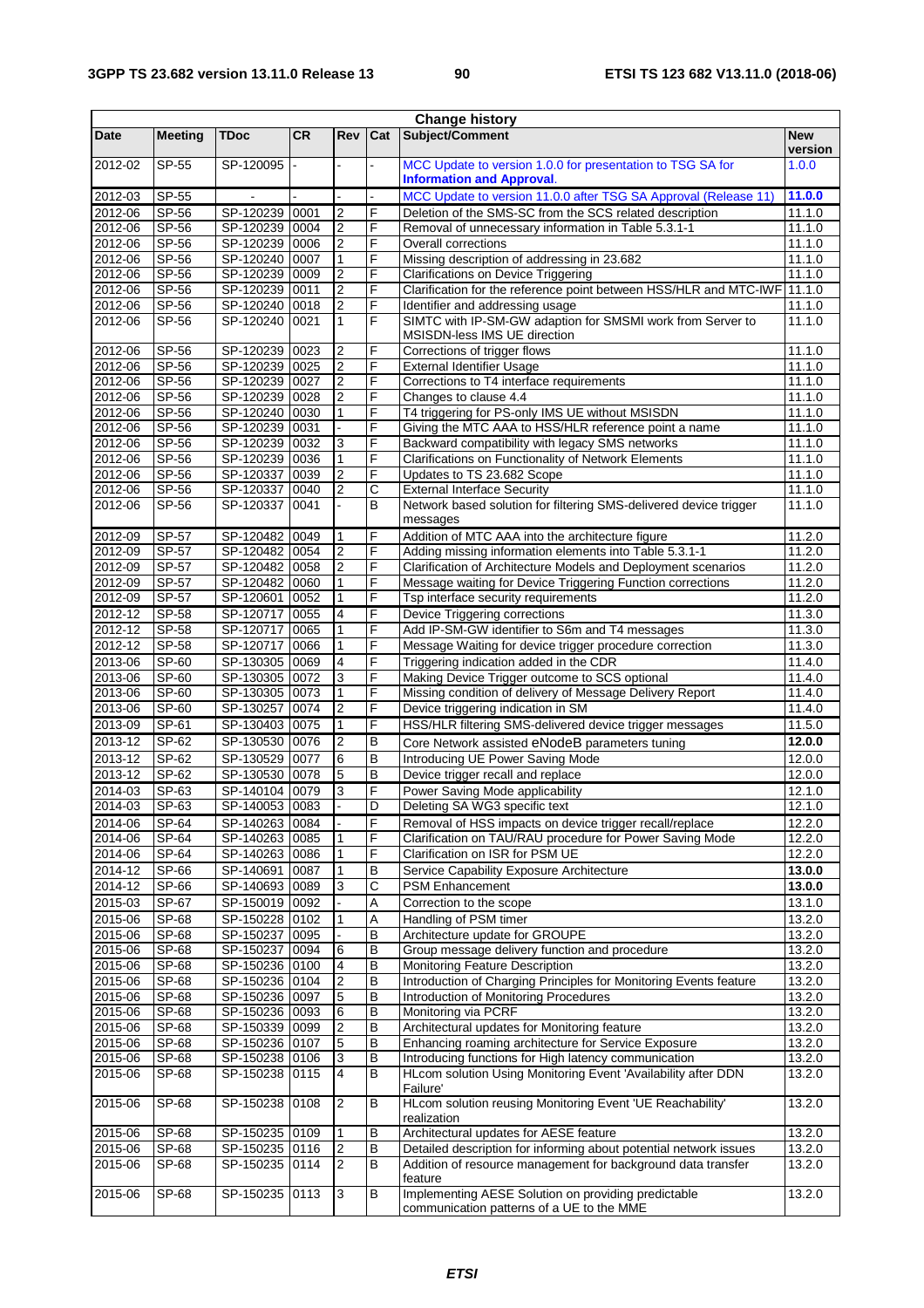| 2015-06            | SP-68          | SP-150235 0117                   |      |                | B                     | Setting up an AS session with required QoS                                                            | 13.2.0           |
|--------------------|----------------|----------------------------------|------|----------------|-----------------------|-------------------------------------------------------------------------------------------------------|------------------|
|                    |                |                                  |      |                |                       |                                                                                                       |                  |
| 2015-06            | SP-68          | SP-150235 0118                   |      | 3              | B                     | Change the chargeable party at the session set-up or during the                                       | 13.2.0           |
|                    |                |                                  |      |                |                       | session                                                                                               |                  |
| 2015-06            | SP-68          | SP-150236 0096                   |      | 2              | в                     | Update to PSM to support Monitoring events                                                            | 13.2.0           |
| 2015-06            | SP-68          | SP-150235 0119                   |      | 4              | $\overline{\text{c}}$ | Clarification on the overall architecture related with SCEF                                           | 13.2.0           |
| 2015-06            | SP-68          | SP-150338                        |      |                |                       | Structuring of AESE, MONTE, GROUPE, and HLcom related CRs                                             | 13.2.0           |
|                    |                |                                  |      |                |                       |                                                                                                       |                  |
|                    |                |                                  |      |                |                       | to TS 23.682. GUIDE TO IMPLEMENTATION OF CRS                                                          |                  |
| 2015-09            | SP-69          | SP-150499 0120                   |      | 1              | C                     | Monitoring for roaming scenarios                                                                      | 13.3.0           |
| 2015-09            | SP-69          | SP-150499 0121                   |      | 1              | F                     | Location reporting clarifications for Monitoring                                                      | 13.3.0           |
|                    |                |                                  |      |                |                       |                                                                                                       |                  |
| 2015-09            | SP-69          | SP-150502 0122                   |      | 4              | B                     | Introducing eDRX for High latency communication                                                       | 13.3.0           |
| 2015-09            | SP-69          | SP-150498 0123                   |      |                | F                     | Remove T4 and Tsms from Figure 4.2-2                                                                  | 13.3.0           |
| 2015-09            | $SF-69$        | SP-150502 0124                   |      |                | F                     | Non-Applicability of HLCom Monitoring Events feature to Gn/Gp-                                        | 13.3.0           |
|                    |                |                                  |      |                |                       | SGSN                                                                                                  |                  |
| 2015-09            | SP-69          | SP-150498 0125                   |      |                | F                     | Adding Nt reference point to architecture                                                             | 13.3.0           |
|                    |                |                                  |      |                |                       |                                                                                                       |                  |
| 2015-09            | SP-69          | SP-150501 0126                   |      | 2              | B                     | Introducing Extended Idle mode DRX                                                                    | 13.3.0           |
| 2015-09            | SP-69          | SP-150502 0128                   |      | 1              | F                     | Providing DL Data Buffer Expiration Time and the Suggested                                            | 13.3.0           |
|                    |                |                                  |      |                |                       | number of buffered downlink Packets                                                                   |                  |
| 2015-09            | SP-69          | SP-150498 0130                   |      | 2              | F                     | Corrections of monitoring via PCRF and informing about potential                                      | 13.3.0           |
|                    |                |                                  |      |                |                       |                                                                                                       |                  |
|                    |                |                                  |      |                |                       | network issues                                                                                        |                  |
| 2015-09            | SP-69          | SP-150498 0132                   |      | $\overline{2}$ | F                     | Correction on provision of CP parameters                                                              | 13.3.0           |
| 2015-12            | <b>SP-70</b>   | SP-150611 0133                   |      | 10             | B                     | Introducing Extended Idle mode DRX                                                                    | 13.4.0           |
| 2015-12            | <b>SP-70</b>   | SP-150609 0134                   |      |                | F                     | Correction of location signalling                                                                     | 13.4.0           |
| 2015-12            | <b>SP-70</b>   |                                  |      |                | F                     | <b>Clarification of MONTE Reporting Procedure</b>                                                     |                  |
|                    |                | SP-150609 0135                   |      | 2              |                       |                                                                                                       | 13.4.0           |
| 2015-12            | SP-70          | SP-150610 0136                   |      | 2              | F                     | Usage of cell identities in the MBMS bearer activation for group                                      | 13.4.0           |
|                    |                |                                  |      |                |                       | message delivery                                                                                      |                  |
| 2015-12            | <b>SP-70</b>   | SP-150611                        | 0137 | 2              | F                     | Extended DRX support for multiple applications                                                        | 13.4.0           |
|                    | <b>SP-70</b>   | SP-150609 0139                   |      | 2              | F                     |                                                                                                       | 13.4.0           |
| 2015-12            |                |                                  |      |                |                       | Correcting HSS handling of CP parameters                                                              |                  |
| 2015-12            | SP-70          | SP-150612 0141                   |      | 3              | C                     | Applying eDRX for HLcom notification procedure "UE reachability"                                      | 13.4.0           |
| 2015-12            | <b>SP-70</b>   | SP-150608 0142                   |      | 3              | F                     | Clarify validity time for CP Parameters, Add Delete Capability                                        | 13.4.0           |
| 2015-12            | SP-70          | SP-150609 0143                   |      |                | F                     | Correct step 3 text in 5.6.1.7                                                                        | 13.4.0           |
| 2015-12            | <b>SP-70</b>   | SP-150610 0149                   |      | $\overline{2}$ | F                     | Content delivery via MBMS bearer                                                                      | 13.4.0           |
|                    |                |                                  |      |                |                       |                                                                                                       |                  |
| 2015-12            | <b>SP-70</b>   | SP-150609 0150                   |      | 1              | F                     | Monitoring event figure clarification                                                                 | 13.4.0           |
| 2015-12            | <b>SP-70</b>   | SP-150611 0151                   |      | 1              | F                     | Support for MT services when UE configured for eDRX                                                   | 13.4.0           |
| 2015-12            | <b>SP-70</b>   | SP-150609 0152                   |      | $\overline{2}$ | F                     | Event cancellation in case of non-support in new MME                                                  | 13.4.0           |
| 2016-03            | SP-71          | SP-160159 0156                   |      | 2              | F                     | Determination of MB2/Ns interface connection agreement                                                | 13.5.0           |
|                    |                |                                  |      |                |                       |                                                                                                       |                  |
| 2016-03            | SP-71          | SP-160202 0159                   |      | 5              | F                     | Handling of a 5.12s eDRX cycle                                                                        | 13.5.0           |
| 2016-03            | SP-71          | SP-160161 0160                   |      | 3              | B                     | Introduction of non-IP data delivery via the SCEF for cellular IoT                                    | 13.5.0           |
| 2016-03            | SP-71          | SP-160161 0165                   |      | $\overline{2}$ | B                     | Update HSS/HLR functionality to support non-IP data delivery via                                      | 13.5.0           |
|                    |                |                                  |      |                |                       | <b>SCEF</b>                                                                                           |                  |
|                    |                |                                  |      |                |                       |                                                                                                       |                  |
| 2016-03            | SP-71          | SP-160161                        | 0166 | 1              | B                     | HLcom update for CIoT CP optimisation                                                                 | 13.5.0           |
| 2016-06            | <b>SP-72</b>   | SP-160298 0162                   |      | 5              | C                     | Remove T5                                                                                             | 13.6.0           |
| 2016-06            | SP-72          | SP-160293 0167                   |      |                | F                     | Clarification of Monitoring event configuration and deletion                                          | 13.6.0           |
| 2016-06            | SP-72          | SP-160293 0168                   |      | 1              | F                     | Clarification of informing the HSS about the result of a configuration                                | 13.6.0           |
|                    |                |                                  |      |                |                       | when an IWK-SCEF is involved                                                                          |                  |
|                    |                |                                  |      |                |                       |                                                                                                       |                  |
| 2016-06            | <b>SP-72</b>   | SP-160287 0169                   |      |                | F                     | Removal of SCEF ID in T6a Authorization Request                                                       | 13.6.0           |
| 2016-06            | SP-72          | SP-160287 0171                   |      | 5              | F                     | HLCOM and eDRX for NIDD via SCEF                                                                      | 13.6.0           |
| 2016-06            | <b>SP-72</b>   | SP-160287 0172                   |      | 3              | F                     | Specify Rate Control information for SCEF                                                             | 13.6.0           |
| 2016-06            | SP-72          | SP-160287 0173                   |      | 1              | F                     | Corrections to 5.3.2                                                                                  | 13.6.0           |
|                    |                |                                  |      |                |                       |                                                                                                       |                  |
| 2016-06            | SP-72          | SP-160287 0174                   |      | 6              | F                     | Correction on User Identity                                                                           | 13.6.0           |
| 2016-06            | <b>SP-72</b>   | SP-160287 0175                   |      | 1              | F                     | Delete the concept of valid/invalid T6a context                                                       | 13.6.0           |
| 2016-06            | <b>SP-72</b>   | SP-160289 0181                   |      |                | F                     | Adding PTW length to S1 paging message in case of eDRX                                                | 13.6.0           |
| 2016-06            | SP-72          | SP-160287 0182                   |      | 2              | F                     | Keeping UE applications unaware of SCEF/PDN GW choice                                                 | 13.6.0           |
|                    |                |                                  |      |                | F                     |                                                                                                       |                  |
| 2016-06            | <b>SP-72</b>   | SP-160287 0183                   |      | 2              |                       | Corrections to T6a Connection Establishment Procedure                                                 | 13.6.0           |
| 2016-09            | SP-73          | SP-160636 0188                   |      | 5              | F                     | Removal of payload from NIDD Submit Response                                                          | 13.7.0           |
| 2016-09            | SP-73          | SP-160640 0190                   |      |                | F                     | Alignment of MONTE Event Suspend / Resume / Cancel procedure                                          | 13.7.0           |
|                    |                |                                  |      |                |                       | with stage 3                                                                                          |                  |
| 2016-09            | SP-73          |                                  |      | 1              | F                     | Corrections for Non-IP Data Delivery Procedures                                                       |                  |
|                    |                | SP-160636 0197                   |      |                |                       |                                                                                                       | 13.7.0           |
| 2016-09            | SP-73          | SP-160636 0199                   |      | 3              | F                     | Updates of eDRX for NB-IoT                                                                            | 13.7.0           |
| 2016-09            | SP-73          | SP-160637 0201                   |      |                | F                     | Aligning PTW definition with RAN2                                                                     | 13.7.0           |
| 2016-09            | SP-73          | SP-160636 0203                   |      | 1              | F                     | Alignment of NIDD procedures at T6a interface with 29.128                                             | 13.7.0           |
| 2016-09            | SP-73          | SP-160636 0204                   |      | 1              | F                     | Addition of new parameters to T6a interface                                                           | 13.7.0           |
|                    |                |                                  |      |                |                       |                                                                                                       |                  |
| 2016-09            | SP-73          | SP-160637 0214                   |      | 1              | F                     | Correction of loose Hyper SFN synchronization for eDRX                                                | 13.7.0           |
| 2016-09            | SP-73          | SP-160632 0216                   |      | $\overline{2}$ | F                     | Clarification of MTC-IWF and SCEF connection possibilities                                            | 13.7.0           |
| 2016-09            | SP-73          | SP-160640 0218                   |      | 2              | F                     | <b>Reachability Report Corrections</b>                                                                | 13.7.0           |
| 2016-09            | SP-73          | SP-160637 0221                   |      | 1              | F                     | Clarification on homogenous support of extended idle mode DRX in                                      | 13.7.0           |
|                    |                |                                  |      |                |                       |                                                                                                       |                  |
|                    |                |                                  |      |                |                       | a Tracking Area                                                                                       |                  |
|                    |                |                                  |      |                |                       |                                                                                                       |                  |
| 2016-09            | SP-73          | SP-160636 0223                   |      | 1              | F                     | Correction to reporting of MO exception data                                                          | 13.7.0           |
| 2016-09            | SP-73          | SP-160640 0225                   |      |                | F                     | Correction of the update to PSM to support Monitoring events                                          | 13.7.0           |
|                    |                |                                  |      |                |                       |                                                                                                       |                  |
| 2016-09            | SP-73          | SP-160640 0228                   |      |                | F                     | Reachability for SMS in GERAN and UTRAN                                                               | 13.7.0           |
| $2016 - 12$        | SP-74          | SP-160808 0241                   |      | 5              | F                     | Corrections for MT NIDD procedure to handle multiple non-IP data                                      | 13.8.0           |
| 2016-12<br>2016-12 | SP-74<br>SP-74 | SP-160808 0243<br>SP-160809 0246 |      |                | F<br>F                | Correction of T6a Connection Establishment parameters<br>Active time correction in UE Power Save Mode | 13.8.0<br>13.8.0 |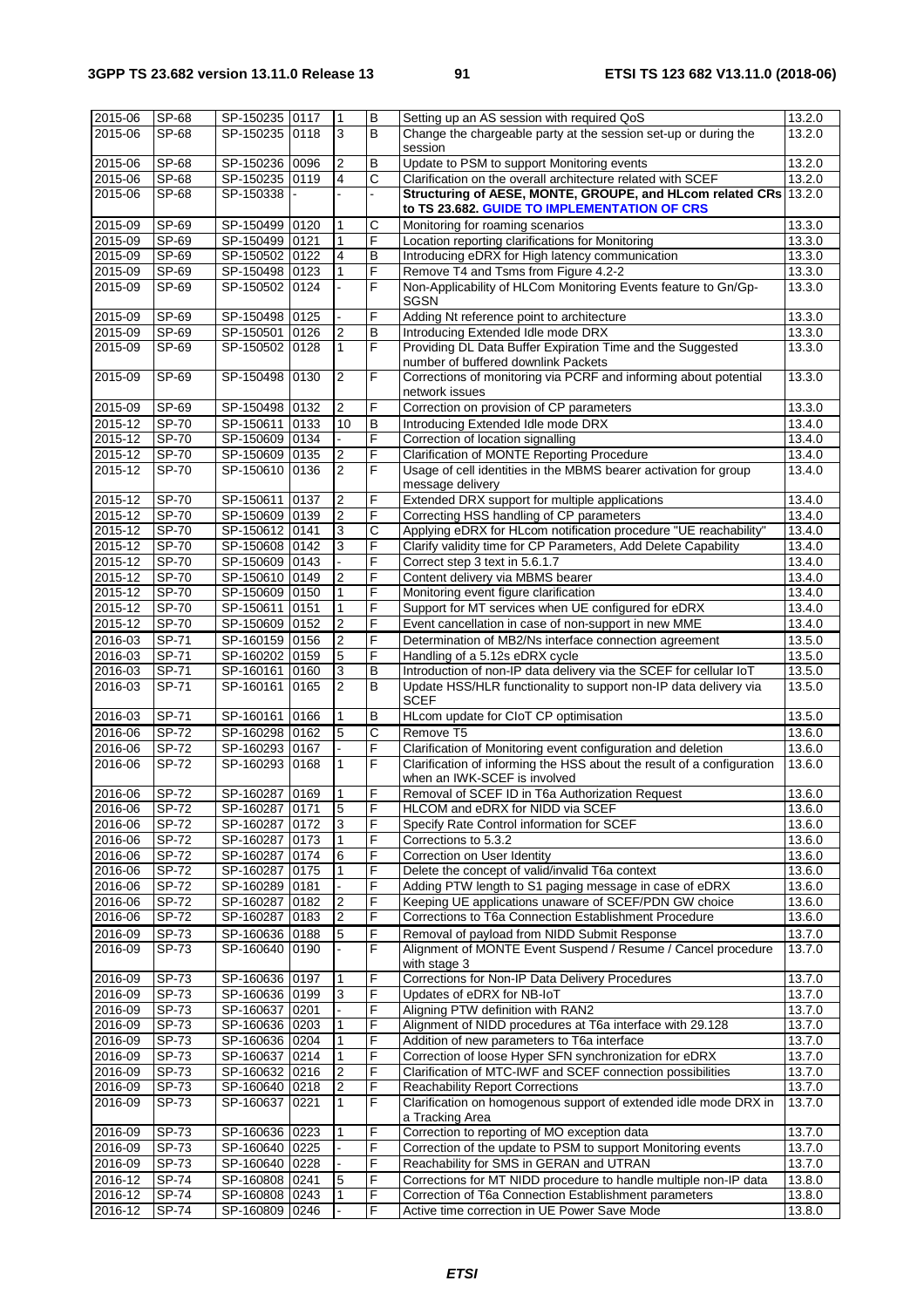| 2016-12 | <b>SP-74</b> | SP-160808 0247 |  | Streamlining NIDD Submit Indication              | 13.8.0  |
|---------|--------------|----------------|--|--------------------------------------------------|---------|
| 2016-12 | <b>SP-74</b> | SP-160808 0250 |  | Adding Rate Control parameters into SCEF context | 13.8.0  |
| 2017-06 | <b>SP-76</b> | SP-170362 0317 |  | Mismatch between table and call flow steps       | 13.9.0  |
| 2018-03 | <b>SP-79</b> | SP-180084 0379 |  | SMS reachability monitoring correction           | 13.10.0 |
| 2018-06 | SP-80        | SP-180470 0400 |  | Correction to the group message delivery         | 13.11.0 |